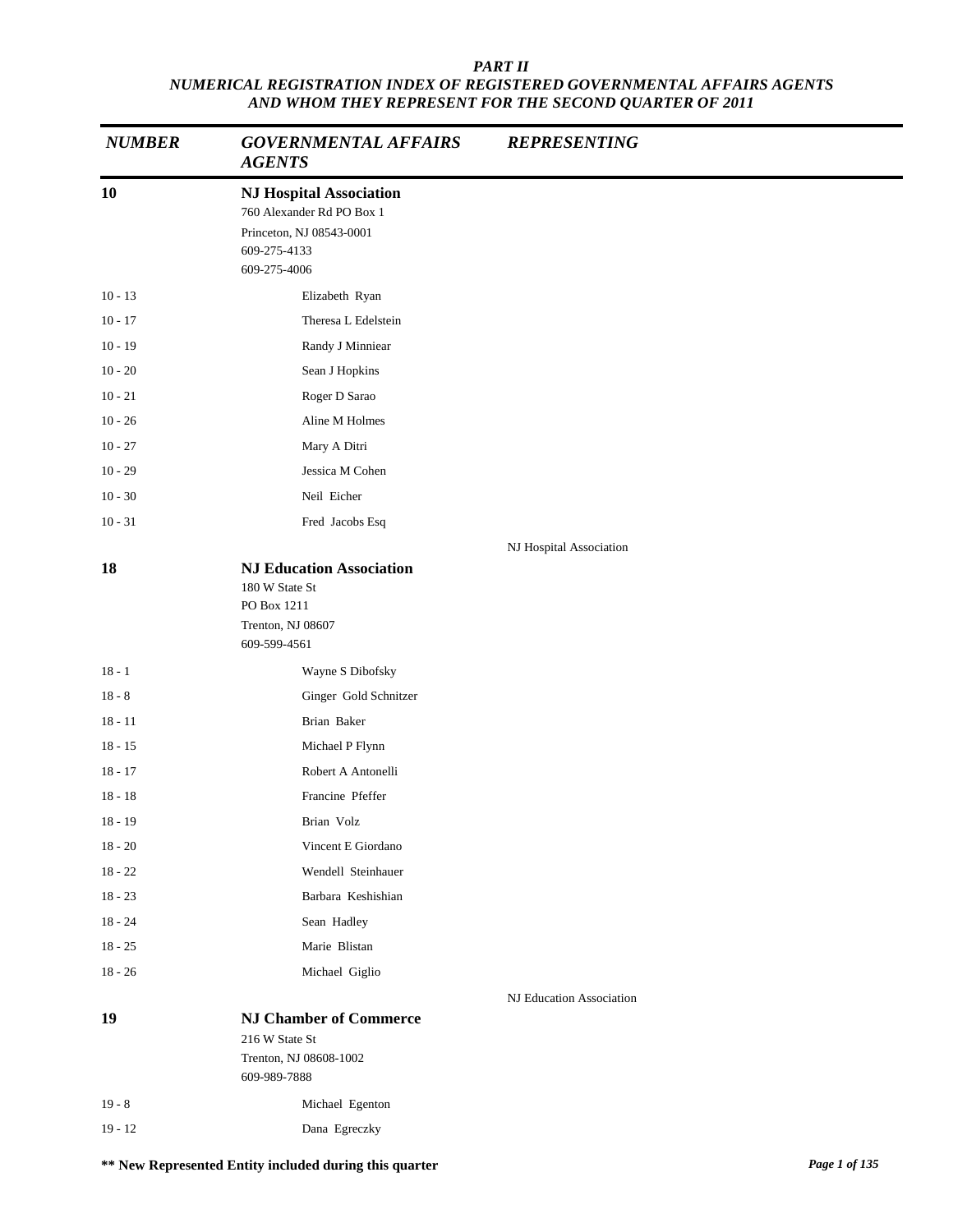| <b>NUMBER</b> | <b>GOVERNMENTAL AFFAIRS</b><br><b>AGENTS</b>                                                                       | <b>REPRESENTING</b>                      |
|---------------|--------------------------------------------------------------------------------------------------------------------|------------------------------------------|
| $19 - 15$     | Mary Ellen Peppard                                                                                                 |                                          |
| $19 - 16$     | Thomas Bracken                                                                                                     |                                          |
|               |                                                                                                                    | NJ Chamber of Commerce                   |
| 21            | <b>NJ School Boards Association</b><br>413 W State St<br>PO Box 909<br>Trenton, NJ 08605-0909<br>609-695-7600      |                                          |
| $21 - 32$     | Michael A Vrancik                                                                                                  |                                          |
| 26            | <b>Sterns &amp; Weinroth PC</b><br>50 W State St Ste 1400<br>PO Box 1298<br>Trenton, NJ 08607-1298<br>609-392-2100 | NJ School Boards Association             |
| $26 - 3$      | Richard K Weinroth                                                                                                 |                                          |
| $26 - 5$      | Richard Van Wagner                                                                                                 |                                          |
| $26 - 9$      | Grace Strom Power                                                                                                  |                                          |
| $26 - 10$     | Paul O'Gara                                                                                                        |                                          |
|               |                                                                                                                    | Aetna Life & Casualty                    |
|               |                                                                                                                    | Air Bag Safety Campaign                  |
|               |                                                                                                                    | American Blood Resource Association/ABRA |
|               |                                                                                                                    | American Express Co                      |
|               |                                                                                                                    | American Insurance Association           |
|               |                                                                                                                    | <b>AMTOTE</b>                            |
|               |                                                                                                                    | Applus+ Technologies Inc                 |
|               |                                                                                                                    | Assist America Inc                       |
|               |                                                                                                                    | <b>Beneficial Ctr</b>                    |
|               |                                                                                                                    | CAF USA                                  |
|               |                                                                                                                    | Casino Association of New Jersey         |
|               |                                                                                                                    | Central States Indemnity Co of Omaha     |
|               |                                                                                                                    | CitiGroup                                |
|               |                                                                                                                    | CitiGroup Mgmt Group                     |
|               |                                                                                                                    | Clear Channel Entertainment              |
|               |                                                                                                                    | CNA Insurance Co                         |
|               |                                                                                                                    | Comprehensive Habilitation Services      |
|               |                                                                                                                    | DeVry Inc                                |
|               |                                                                                                                    | <b>GTECH Corp</b>                        |
|               |                                                                                                                    | Horizon Blue Cross & Blue Shield         |
|               |                                                                                                                    | International Fidelity Insurance Co      |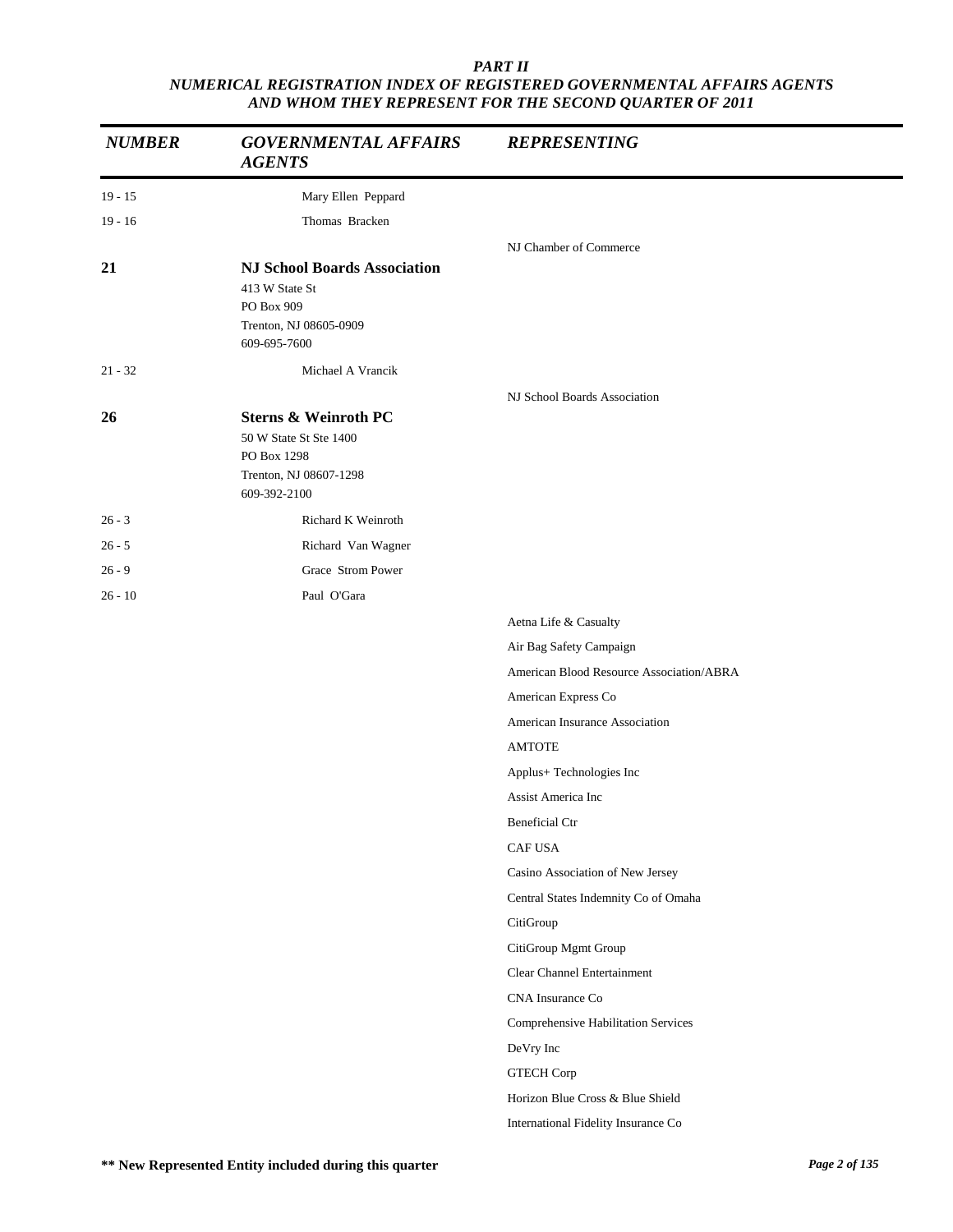| <b>NUMBER</b> | <b>GOVERNMENTAL AFFAIRS</b><br><b>AGENTS</b>                  | <b>REPRESENTING</b>                             |
|---------------|---------------------------------------------------------------|-------------------------------------------------|
|               |                                                               | Jet Aviation                                    |
|               |                                                               | Lazard Freres & Co                              |
|               |                                                               | Mars Inc                                        |
|               |                                                               | Medig Consulting Group                          |
|               |                                                               | Multistate Associates Inc/CSX Corp              |
|               |                                                               | NJ Association of Mutual Insurance Co           |
|               |                                                               | NJ Catholic Conference                          |
|               |                                                               | NJ Industries Inc                               |
|               |                                                               | Our Lady of Lourdes Hospital                    |
|               |                                                               | Peddie School The                               |
|               |                                                               | Pilots Association for the Delaware Bay & River |
|               |                                                               | Pitney Bowes                                    |
|               |                                                               | Purdue Pharma LP                                |
|               |                                                               | Sterns & Weinroth PC                            |
|               |                                                               | Trump Castle                                    |
|               |                                                               | Trump Plaza                                     |
|               |                                                               | Trump Taj Mahal Association                     |
|               |                                                               | UMDNJ Co-AAUP Chapters Rutgers Med School       |
|               |                                                               | United NY & NJ Sandy Hook Pilots                |
|               |                                                               | Worldwide Wagering Amtote Div                   |
|               |                                                               | WR Grace & Co                                   |
| 30            | <b>NJ State League of Municipalities</b><br>222 West State St |                                                 |
|               | Trenton, NJ 08608<br>609-695-3481                             |                                                 |
| $30 - 2$      | William G Dressel Jr                                          |                                                 |
| $30 - 3$      | Jon R Moran                                                   |                                                 |
| $30 - 6$      | Michael F Cerra                                               |                                                 |
| $30 - 7$      | Michael J Darcy                                               |                                                 |
| $30 - 9$      | Loretta Buckelew                                              |                                                 |
| $30 - 10$     | Matthew Weng                                                  |                                                 |
|               |                                                               | NJ State League of Municipalities               |
| 33            | <b>NJ Bankers Association</b><br>411 North Ave E              |                                                 |
|               | Cranford, NJ 07016-2436<br>609-520-1221                       |                                                 |
| $33 - 6$      | John E McWeeney Jr                                            |                                                 |
| $33 - 7$      | Michael P Affuso                                              |                                                 |
|               |                                                               | NJ Bankers Association                          |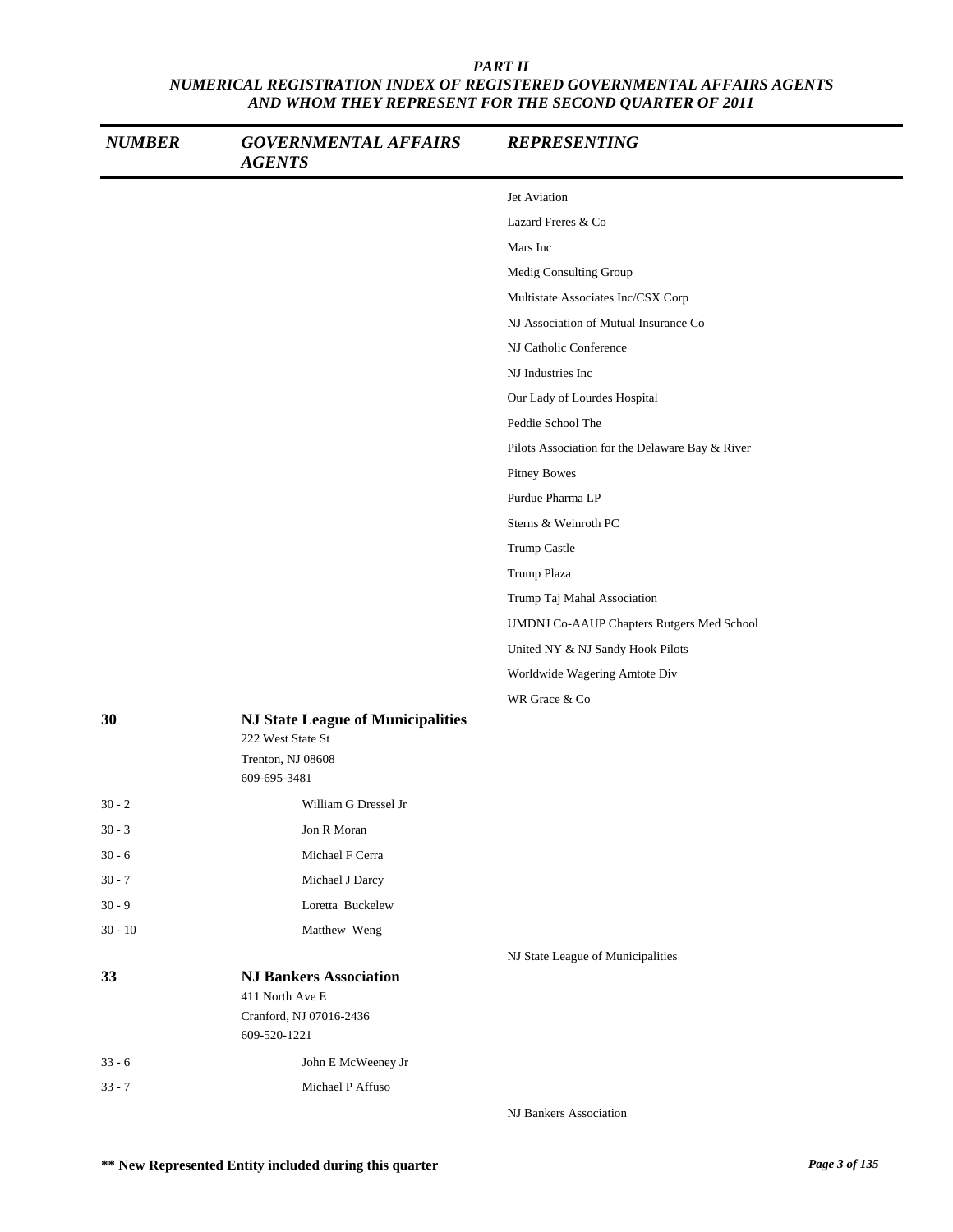| <b>NUMBER</b> | <b>GOVERNMENTAL AFFAIRS</b><br><b>AGENTS</b>                                                                        | <b>REPRESENTING</b>                                   |
|---------------|---------------------------------------------------------------------------------------------------------------------|-------------------------------------------------------|
| 45            | <b>NJ League of Community Bankers</b><br>411 North Ave E<br>Cranford, NJ 07016<br>908-272-8500                      |                                                       |
| $45 - 13$     | Gordon M Ur                                                                                                         |                                                       |
|               |                                                                                                                     | NJ League of Community Bankers                        |
|               |                                                                                                                     | Thrift Institutions Community Investment Corp (TICIC) |
| 49            | NJ Business & Industry Association<br>PO Box 230<br>102 W State St<br>Trenton, NJ 08602<br>609-393-7707             |                                                       |
| $49 - 7$      | Sara Bluhm                                                                                                          |                                                       |
| $49 - 8$      | Frank Robinson                                                                                                      |                                                       |
| $49 - 10$     | Melanie L Willoughby                                                                                                |                                                       |
| 49 - 11       | Christine A Stearns                                                                                                 |                                                       |
| $49 - 13$     | David Brogan                                                                                                        |                                                       |
| 49 - 15       | Philip Kirschner                                                                                                    |                                                       |
| 49 - 17       | Jaime Reichardt                                                                                                     |                                                       |
| $49 - 18$     | Stefanie Riehl                                                                                                      |                                                       |
|               |                                                                                                                     | NJ Business & Industry Association                    |
| 50            | <b>NJ Petroleum Council</b><br>150 W State St<br>Trenton, NJ 08608<br>609-392-0800                                  |                                                       |
| $50 - 1$      | James Benton                                                                                                        |                                                       |
| $50 - 5$      | Scott Ross                                                                                                          |                                                       |
|               |                                                                                                                     | NJ Petroleum Council Div of American Petroleum Inst   |
| 52            | <b>NJ Coalition of Automotive Retailers Inc</b><br>856 River Rd<br>PO Box 7510<br>Trenton, NJ 08628<br>609-883-5056 |                                                       |
| $52 - 1$      | Robert C May                                                                                                        |                                                       |
| $52 - 3$      | James Brian Appleton                                                                                                |                                                       |
|               |                                                                                                                     | NJ Coalition of Automotive Retailers Inc t/a NJ Car   |
| 53            | <b>NJ Builders Association</b><br>200 American Metro Blvd<br>Ste 123<br>Hamilton, NJ 08619-2320                     |                                                       |
|               | 609-587-5577                                                                                                        |                                                       |
| $53 - 9$      | Carol Ann Short Esq                                                                                                 |                                                       |
| $53 - 12$     | Joanne Harkins                                                                                                      |                                                       |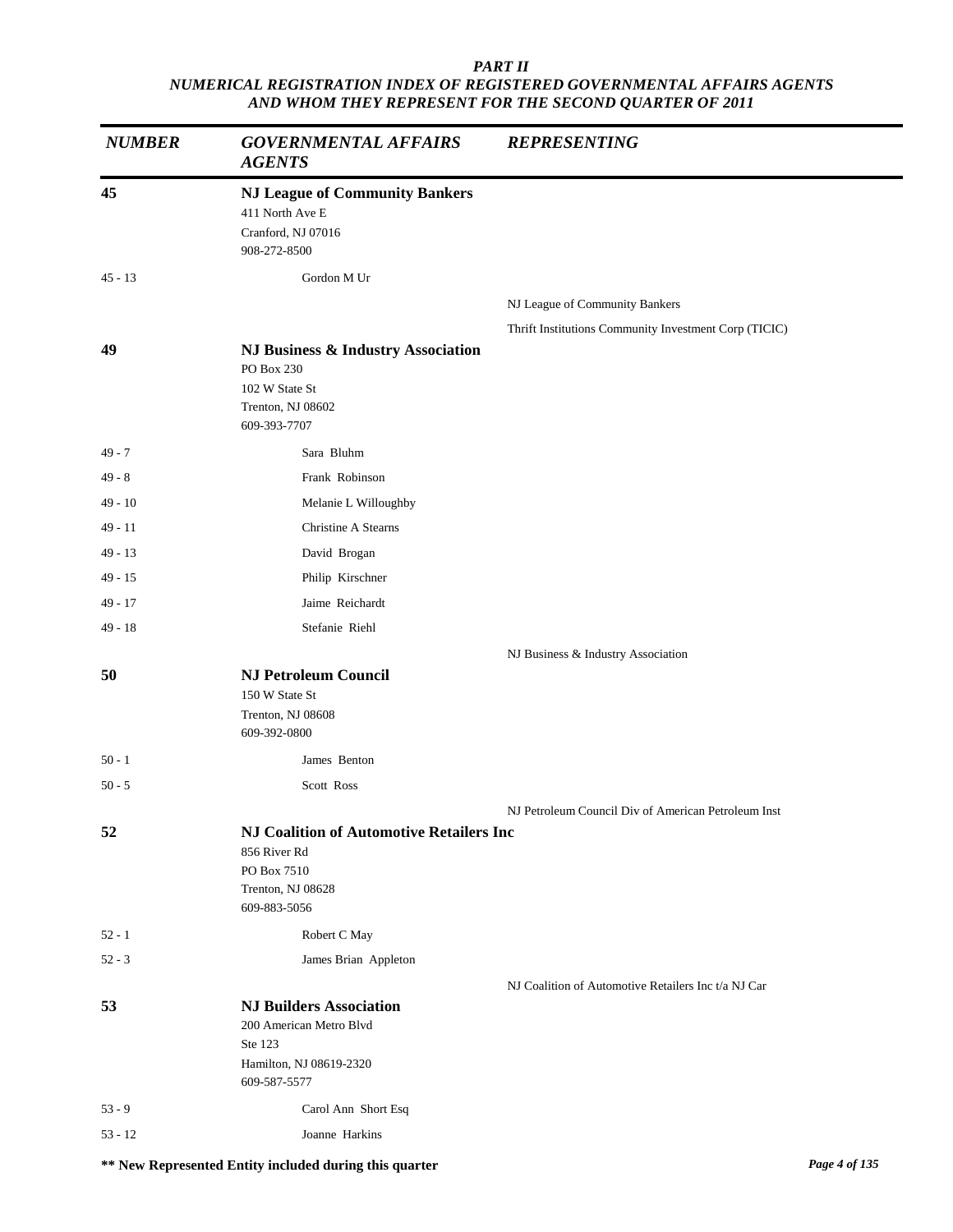| <b>NUMBER</b> | <b>GOVERNMENTAL AFFAIRS</b><br><b>AGENTS</b>                                                                    | <b>REPRESENTING</b>                                    |
|---------------|-----------------------------------------------------------------------------------------------------------------|--------------------------------------------------------|
| $53 - 14$     | George Spais                                                                                                    |                                                        |
| $53 - 18$     | Elizabeth George Cheniara                                                                                       |                                                        |
| $53 - 21$     | Timothy Touhey                                                                                                  |                                                        |
| $53 - 22$     | Jeffrey Kolakowksi                                                                                              |                                                        |
|               |                                                                                                                 | NJ Builders Association                                |
| 74            | <b>NJ State AFL-CIO</b><br>106 W State St<br>Trenton, NJ 08608<br>609-989-8730                                  |                                                        |
| $74 - 2$      | Charles Wowkanech                                                                                               |                                                        |
| $74 - 3$      | Eric Richard                                                                                                    |                                                        |
| 75            | <b>Marcus Group Inc The</b><br>Overlook at Great Notch 150 Clove Road<br>Little Falls, NJ 07424<br>973-890-0001 | NJ State AFL-CIO                                       |
| $75 - 1$      | Alan C Marcus                                                                                                   |                                                        |
| $75 - 2$      | Thomas V O'Neil                                                                                                 |                                                        |
| 75 - 16       | Scott Wasserman                                                                                                 |                                                        |
|               |                                                                                                                 | Atlantic Coast District I.L.A.                         |
|               |                                                                                                                 | Browning Ferris Industries Transfer of NJ Inc          |
|               |                                                                                                                 | Building Owners & Managers Association                 |
|               |                                                                                                                 | Children's Hospital of Philadelphia The                |
|               |                                                                                                                 | Foster Wheeler Corp                                    |
|               |                                                                                                                 | Health Insurance Plan of Greater NY                    |
|               |                                                                                                                 | Hudson Tank Terminals Corp                             |
|               |                                                                                                                 | International Longshoreman's Association AFL-CIO       |
|               |                                                                                                                 | J Burns Accntnt/Nicks Drug Trdng As Newark Fnncl Servs |
|               |                                                                                                                 | Memorial Sloan Kettering                               |
|               |                                                                                                                 | Multistate Associates/Correctional Medical Services    |
|               |                                                                                                                 | Multistate Associates/DISH Network LLC in New Jersey   |
|               |                                                                                                                 | Multistate Associates/PriceWaterhouseCoopers LLP       |
|               |                                                                                                                 | Pershing Div of Donaldson Lufkin & Jenrette            |
|               |                                                                                                                 | PSEG Services Corp                                     |
|               |                                                                                                                 | Related Co                                             |
|               |                                                                                                                 | St Joseph's Regional Medical Ctr                       |
|               |                                                                                                                 | <b>Stolt Terminals</b>                                 |
|               |                                                                                                                 | University Physician Associates                        |
|               |                                                                                                                 | ValueOptions Inc                                       |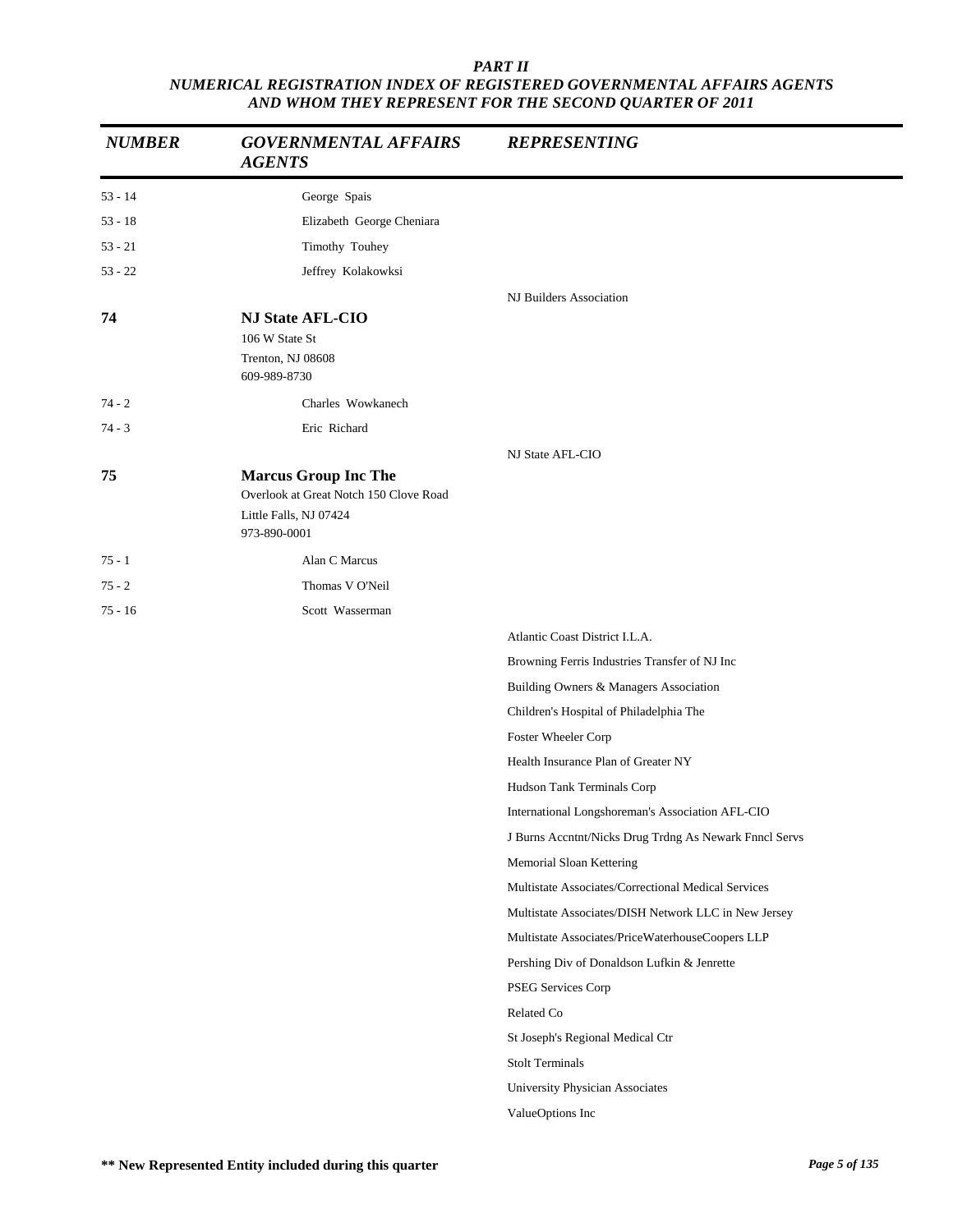| <b>NUMBER</b> | <b>GOVERNMENTAL AFFAIRS</b><br><b>AGENTS</b>                                                                                    | <b>REPRESENTING</b>                                        |
|---------------|---------------------------------------------------------------------------------------------------------------------------------|------------------------------------------------------------|
| 85            | <b>Fuel Merchants Association of NJ</b><br>66 Morris Ave PO Box 477<br>Springfield, NJ 07081<br>973-467-1400                    |                                                            |
| $85 - 4$      | Eric DeGesero                                                                                                                   |                                                            |
| $85 - 5$      | Kathleen R Madaras                                                                                                              |                                                            |
|               |                                                                                                                                 | Fuel Merchants Association of NJ                           |
| 92            | <b>Mechanical Contractors Association of NJ</b><br>211 Mountain Ave<br>PO Box 390<br>Springfield, NJ 07081-0390<br>973-912-0042 |                                                            |
| $92 - 2$      | Alan P O'Shea                                                                                                                   |                                                            |
| <b>100</b>    | <b>Pathways Government Relations LLC</b><br>PO Box 559<br>Rancocas, NJ 08073-9998<br>609-747-8583                               | Mechanical Contractors Association of NJ                   |
| $100 - 1$     | Russell F Bent                                                                                                                  |                                                            |
| $100 - 2$     | Paul J Bent                                                                                                                     |                                                            |
|               |                                                                                                                                 | American Fire Sprinkler Association - NJ Chapter           |
|               |                                                                                                                                 | J Seward Johnson                                           |
|               |                                                                                                                                 | Municipal Excess Liability Joint Insurance Fund            |
|               |                                                                                                                                 | NJ Association of Acupuncture & Oriental Medicine (NJAAOM) |
|               |                                                                                                                                 | NJ Association of Fire Equipment Distributors              |
|               |                                                                                                                                 | NJ Association of Insurance & Financial Advisors           |
|               |                                                                                                                                 | NJ Conference of Mayors (NJCM)                             |
|               |                                                                                                                                 | NJ Dental Hygienists Association                           |
|               |                                                                                                                                 | NJ Ground Water Association                                |
|               |                                                                                                                                 | NJ Public Adjusters Association (NJPAA)                    |
|               |                                                                                                                                 | NJ Society of Independent Physical Therapists (NJSIPT)     |
|               |                                                                                                                                 | NJ State Association of Life Underwriters                  |
|               |                                                                                                                                 | Pathways Government Relations LLC                          |
|               |                                                                                                                                 | Professional Movers Association                            |
|               |                                                                                                                                 | Salmon Ventures LTD                                        |
| 118           | <b>Amalgamated Transit Union NJ State Joint Council</b><br>PO Box 781                                                           |                                                            |
|               | Ridgefield, NJ 07657<br>845-782-4059                                                                                            |                                                            |
| $118 - 3$     | Louis S Rossi                                                                                                                   |                                                            |

Amalgamated Transit Union NJ State Joint Council ATU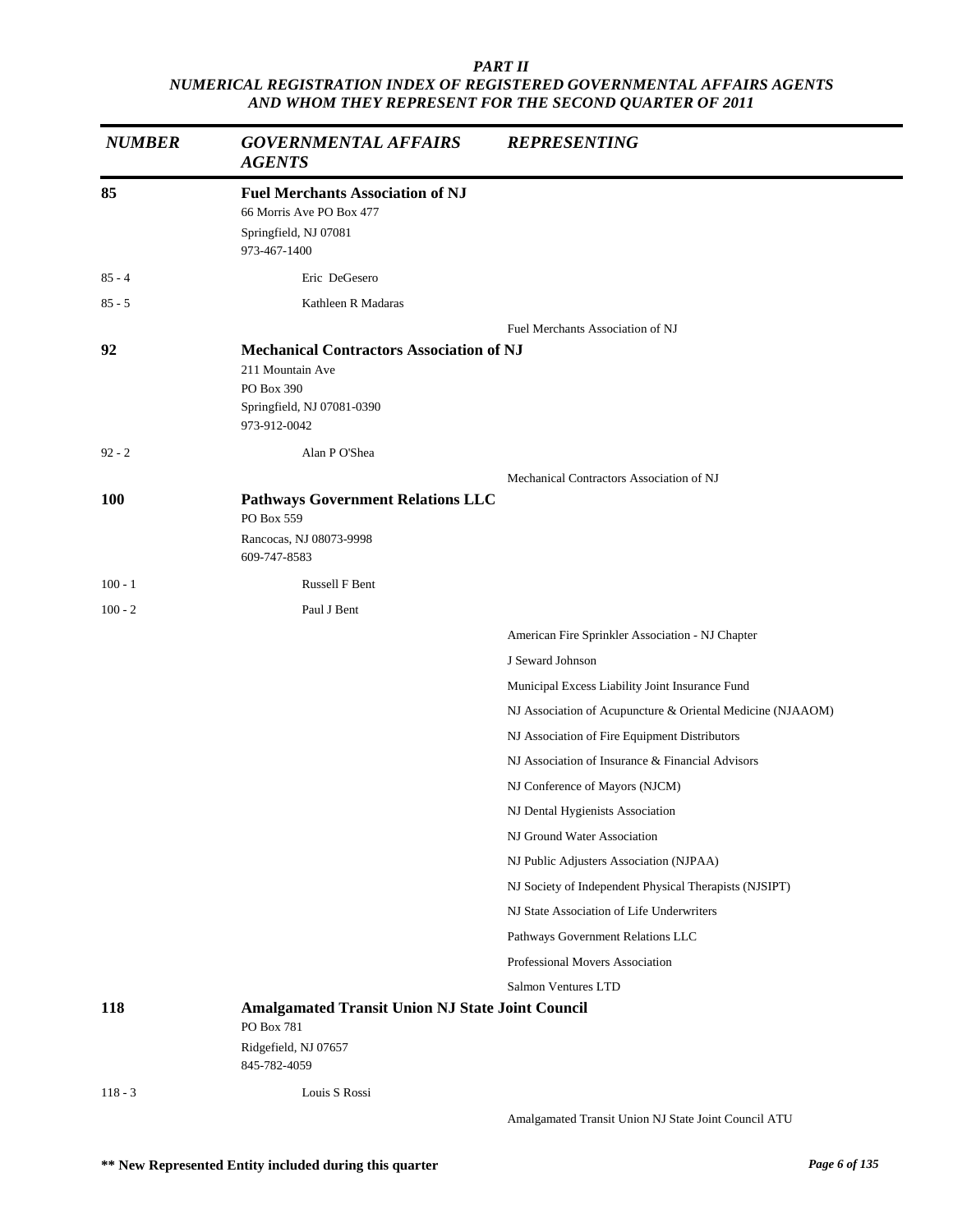| <b>NUMBER</b> | <b>GOVERNMENTAL AFFAIRS</b><br><b>AGENTS</b>                                                                      | <b>REPRESENTING</b>                     |
|---------------|-------------------------------------------------------------------------------------------------------------------|-----------------------------------------|
| 127           | <b>Chemistry Council of NJ</b><br>150 W State St<br>Trenton, NJ 08608<br>609-392-4214                             |                                         |
| $127 - 1$     | Hal C Bozarth                                                                                                     |                                         |
| $127 - 4$     | Anthony Russo                                                                                                     |                                         |
| $127 - 5$     | <b>Edward Waters</b>                                                                                              |                                         |
| $127 - 6$     | Thomas Leach                                                                                                      |                                         |
| 149           | <b>Prudential Financial Inc</b><br>50 W State St Ste 1116<br>Trenton, NJ 08608<br>609-989-1300                    | Chemistry Council of NJ                 |
| $149 - 2$     | Arthur F Herrmann                                                                                                 |                                         |
| $149 - 3$     | Catherine St John                                                                                                 |                                         |
|               |                                                                                                                   | Prudential Financial Inc                |
| 155           | NJ Principals & Supervisors Association<br>12 Centre Dr<br>Monroe Township, NJ 08831<br>609-860-1200              |                                         |
| $155 - 2$     | Debra L Bradley                                                                                                   |                                         |
| $155 - 13$    | Jennifer Keyes-Maloney                                                                                            |                                         |
|               |                                                                                                                   | NJ Principals & Supervisors Association |
| 166           | <b>Mortgage Bankers Association of NJ</b><br>1460 US Route 9 N<br>Ste 301<br>Woodbridge, NJ 07095<br>973-379-7447 |                                         |
| $166 - 2$     | E Robert Levy                                                                                                     |                                         |
|               |                                                                                                                   | Mortgage Bankers Association of NJ      |
|               |                                                                                                                   | NJ Association of Mortgage Brokers      |
| 168           | Lomurro Davison Eastman & Munoz P.A.<br>100 Willow Brook Rd Bldg 1<br>Freehold, NJ 07728<br>732-462-7170          |                                         |
| $168 - 4$     | Edward C Eastman Jr                                                                                               |                                         |
|               |                                                                                                                   | NJ Land Title Association               |
|               |                                                                                                                   | NJ Land Title Insurance Rating Bureau   |
| 172           | <b>Leon J Zimmerman</b><br>28 W State St Ste 702<br>Trenton, NJ 08608<br>609-394-8303                             |                                         |
| $172 - 1$     | Leon J Zimmerman                                                                                                  |                                         |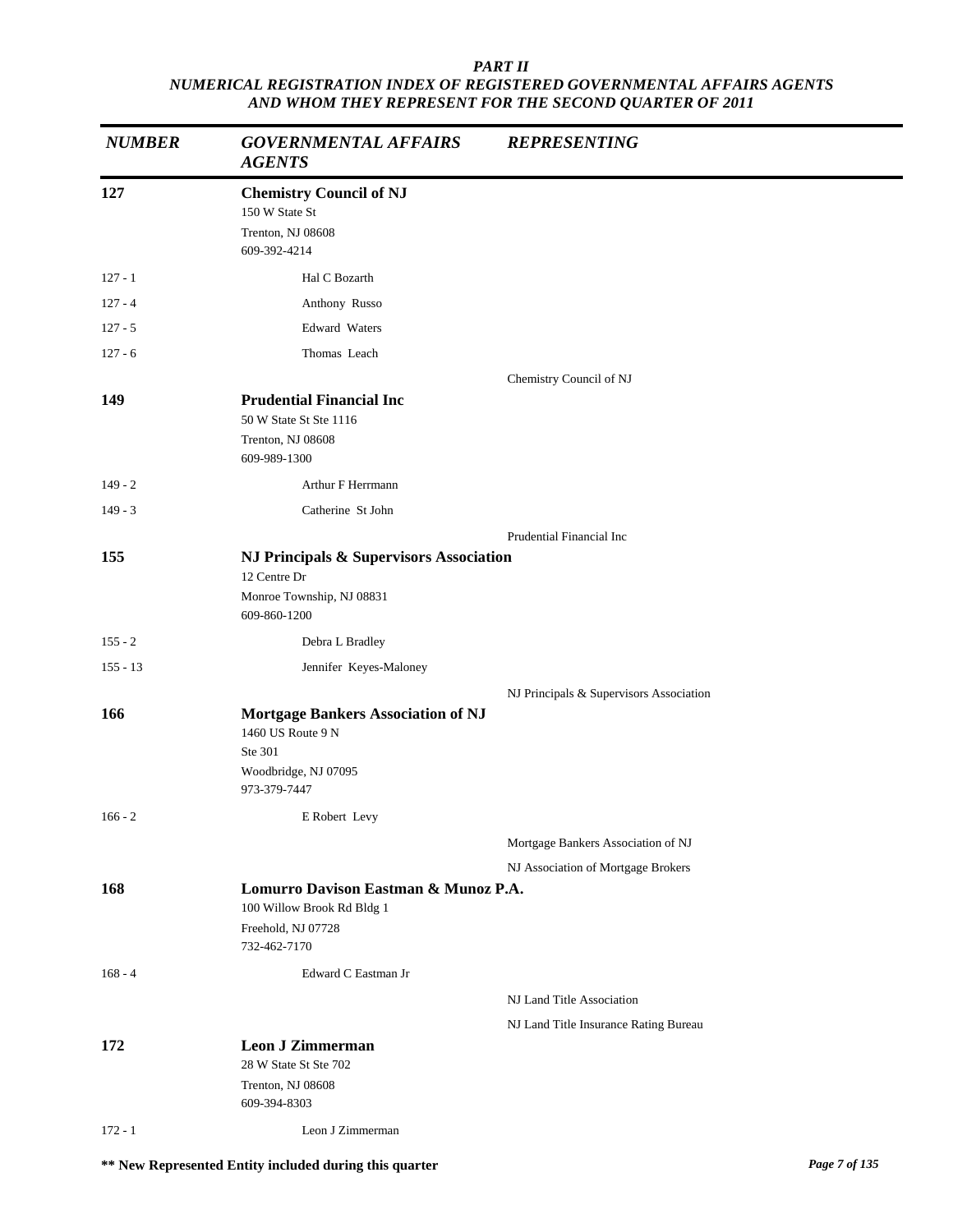| <b>NUMBER</b> | <b>GOVERNMENTAL AFFAIRS</b><br><b>AGENTS</b>  | <b>REPRESENTING</b>                                    |
|---------------|-----------------------------------------------|--------------------------------------------------------|
| 173           | Riker, Danzig, Scherer, Hyland & Perretti LLP | Professional Insurance Agents of NJ                    |
|               | 50 W State St Ste 1010                        |                                                        |
|               | Trenton, NJ 08608-1220                        |                                                        |
|               | 609-396-2121                                  |                                                        |
| $173 - 1$     | John M Pellecchia                             |                                                        |
| $173 - 3$     | John D Kohler                                 |                                                        |
| $173 - 12$    | Mary Kathryn Roberts                          |                                                        |
| $173 - 24$    | Marilynn R Greenberg                          |                                                        |
| $173 - 25$    | Steven T Senior                               |                                                        |
| $173 - 26$    | James C Meyer                                 |                                                        |
| $173 - 27$    | James L Lott Jr                               |                                                        |
| $173 - 30$    | Scott Carlson                                 |                                                        |
|               |                                               | <b>ACRA Turf Club LLC</b>                              |
|               |                                               | Association of Bermuda Insurers and Reinsurers         |
|               |                                               | AtlantiCare Regional Medical Center                    |
|               |                                               | Avis Budget Group Inc                                  |
|               |                                               | Bessemer Trust Co NA                                   |
|               |                                               | <b>Blood Center Coalition</b>                          |
|               |                                               | Carrier Clinic                                         |
|               |                                               | CFS 2907 Newark Haynes LLC d/b/a The Parking Spot      |
|               |                                               | CIGNA Corp                                             |
|               |                                               | Citizens for Fire Safety                               |
|               |                                               | Competitive Shared Services Inc                        |
|               |                                               | Consolidated Edison Development Inc                    |
|               |                                               | Consolidated Edison Energy Inc                         |
|               |                                               | Consolidated Edison Solutions Inc                      |
|               |                                               | Consolidated Rail Corp                                 |
|               |                                               | Cooper Health System                                   |
|               |                                               | CoreLogic Inc                                          |
|               |                                               | Data Trace                                             |
|               |                                               | Elderplan**                                            |
|               |                                               | Freehold Raceway Off Track LLC                         |
|               |                                               | Greenwood ACRA Inc                                     |
|               |                                               | Hampton Behavioral Center                              |
|               |                                               | International Health, Racquet & Sportsclub Association |
|               |                                               | Liberty Dental Plan                                    |
|               |                                               | LogistiCare                                            |
|               |                                               | <b>MHM</b> Services                                    |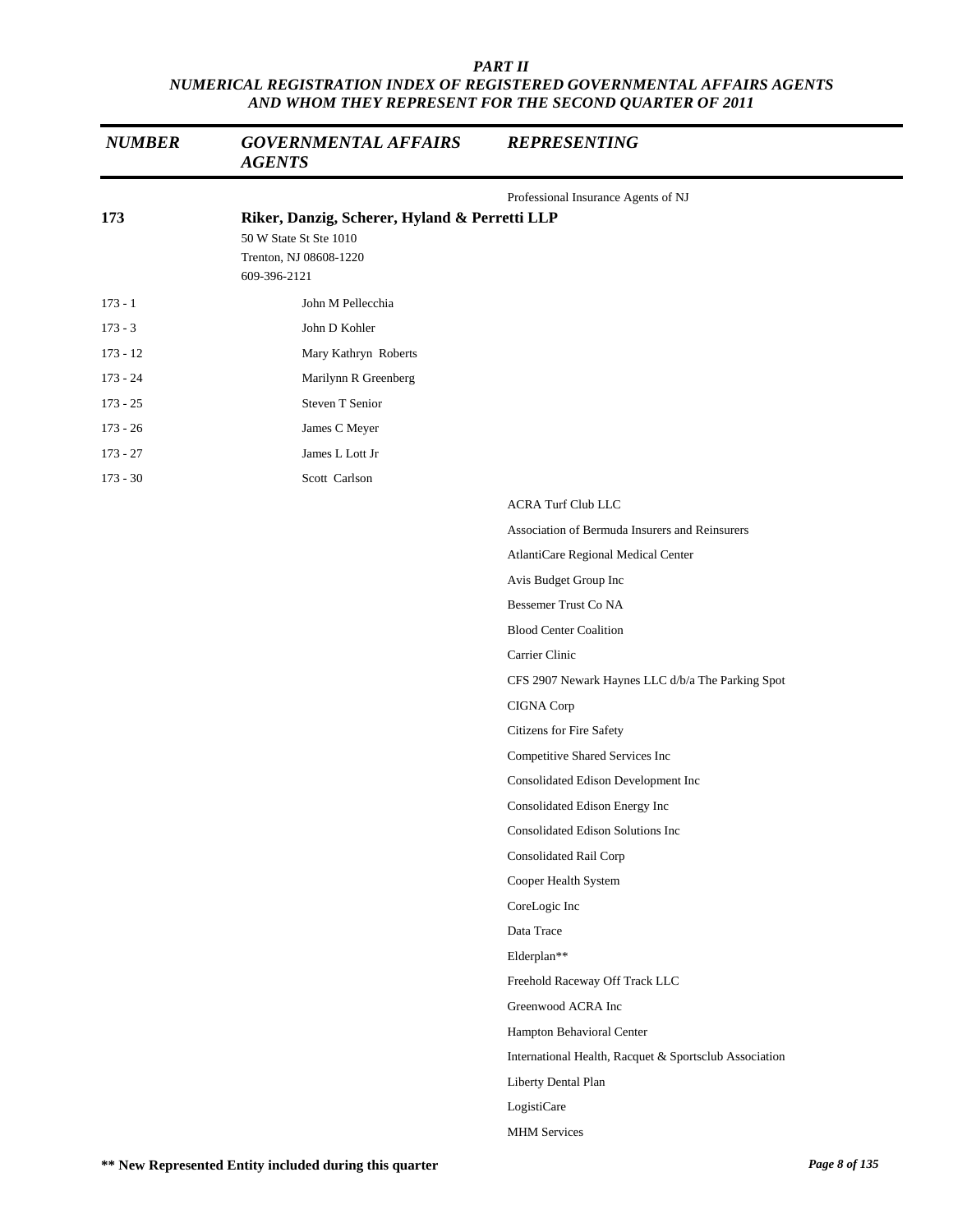| <b>NUMBER</b> | <b>GOVERNMENTAL AFFAIRS</b><br><b>AGENTS</b>  | <b>REPRESENTING</b>                                        |
|---------------|-----------------------------------------------|------------------------------------------------------------|
|               |                                               | Microsoft Corp                                             |
|               |                                               | Molina Healthcare Inc                                      |
|               |                                               | Neil Plaxsun and Neil Plaxsun Associates Inc               |
|               |                                               | Newport Associates Development Co                          |
|               |                                               | NJ Bankers Association                                     |
|               |                                               | NJ Health Care Workers Alliance for Quality Long Term Care |
|               |                                               | NJ Wireless Association                                    |
|               |                                               | <b>Pearson Education</b>                                   |
|               |                                               | Pennwood Racing Inc                                        |
|               |                                               | Personal Communications Industry Association (PCIA)        |
|               |                                               | Pharmaceutical Research & Manufacturers of America         |
|               |                                               | <b>Pilot Travel Centers</b>                                |
|               |                                               | Policy Studies Inc                                         |
|               |                                               | Pondview Estates at Morris                                 |
|               |                                               | Riker Danzig Scherer Hyland & Perretti LLP                 |
|               |                                               | Rockland Electric                                          |
|               |                                               | Securities Industry & Financial Markets Association        |
|               |                                               | Selective Insurance Group Inc                              |
|               |                                               | Siemens Corp                                               |
|               |                                               | <b>Sussex Properties LTD</b>                               |
| 174           | <b>Medical Society of NJ</b><br>2 Princess Rd |                                                            |
|               | Lawrenceville, NJ 08648<br>609-896-1766       |                                                            |
| $174 - 5$     | Michael T Kornett                             |                                                            |
|               |                                               | Medical Society of NJ                                      |
| 185           | <b>Chamber of Commerce of Southern NJ</b>     |                                                            |
|               | Piazza 6014 at Main St                        |                                                            |
|               | Voorhees, NJ 08043<br>856-424-7776            |                                                            |
| $185 - 2$     | Kathleen A Davis                              |                                                            |
| $185 - 9$     | Christopher Brown                             |                                                            |
|               |                                               | Chamber of Commerce of Southern NJ                         |
| 191           | <b>Mihelic Associates</b>                     |                                                            |
|               | 1102 Aileen Rd                                |                                                            |
|               | Brielle, NJ 08730                             |                                                            |
|               | 732-223-8242                                  |                                                            |
| $191 - 1$     | Frederick J Mihelic                           |                                                            |
|               |                                               | Construction & General Laborers LU 172                     |

NJ Coalition of Maritime Employers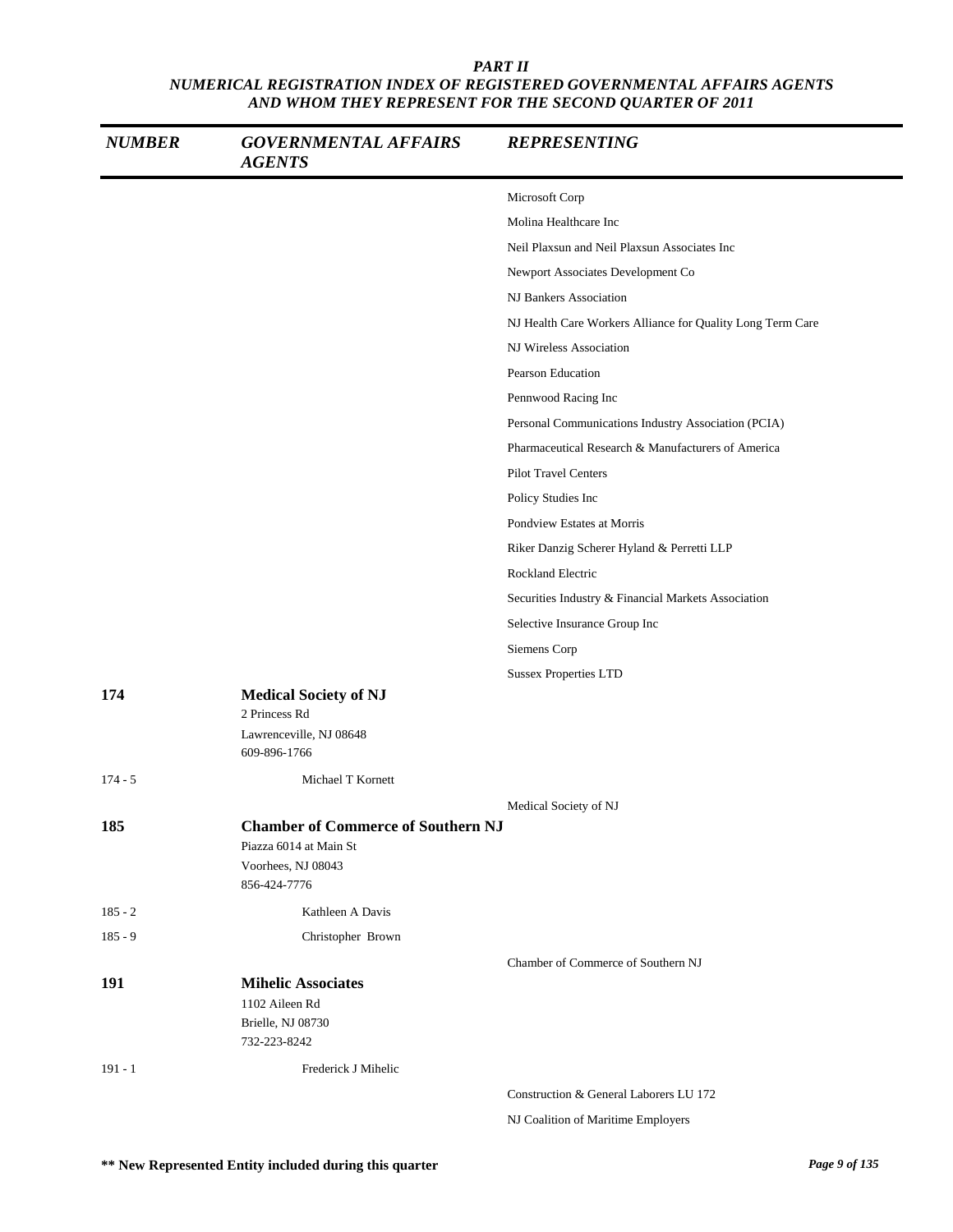| <b>NUMBER</b> | <b>GOVERNMENTAL AFFAIRS</b><br><b>AGENTS</b>                                                        | <b>REPRESENTING</b>                                      |
|---------------|-----------------------------------------------------------------------------------------------------|----------------------------------------------------------|
| 199           | <b>Torok Group LLC The</b><br>649 Route 206<br>Ste 9-172<br>Hillsborough, NJ 08844<br>732-940-9484  |                                                          |
| $199 - 1$     | Enid Torok                                                                                          |                                                          |
| $199 - 2$     | John Torok                                                                                          |                                                          |
|               |                                                                                                     | <b>DP</b> Partners                                       |
|               |                                                                                                     | Garden State Land Surveyors Alliance                     |
|               |                                                                                                     | Goodwill Industries of Southern NJ Inc                   |
|               |                                                                                                     | NJ Academy of Medical Psychology LLC                     |
|               |                                                                                                     | NJ Association for Health/Physical Ed Recreation & Dance |
|               |                                                                                                     | NJ Psychological Association                             |
|               |                                                                                                     | NJ Recreation & Parks Association                        |
|               |                                                                                                     | NJ School Bus Owners Association                         |
|               |                                                                                                     | Parks & Playground Supplies Coalition                    |
|               |                                                                                                     | Reckitt Benckiser Pharmaceuticals Inc                    |
|               |                                                                                                     | Seton Hall University                                    |
| 205           | <b>Selective Insurance Co of America</b><br>40 Wantage Ave<br>Branchville, NJ 07890<br>973-948-3000 |                                                          |
| $205 - 4$     | Jeffrey Beck                                                                                        |                                                          |
|               |                                                                                                     | Selective Insurance Co of America                        |
| 209           | <b>First Energy / JCP&amp;L</b><br>150 W State St<br>Trenton, NJ 08608<br>609-656-2600              |                                                          |
| $209 - 3$     | Julie A Holman                                                                                      |                                                          |
| $209 - 6$     | Lawrence E Sweeney                                                                                  |                                                          |
| $209 - 11$    | Kevin Connelly                                                                                      |                                                          |
|               |                                                                                                     | First Energy/JCP&L                                       |
| 229           | Holt & Germann Public Affairs LLC<br>172 W State St<br>Trenton, NJ 08608<br>609-656-0225            |                                                          |
| $229 - 1$     | Jonathan T Holt                                                                                     |                                                          |
|               |                                                                                                     | Wine Institute                                           |
| 232           | <b>NJ Food Council</b><br>30 W Lafayette St<br>Trenton, NJ 08608<br>609-392-8899                    |                                                          |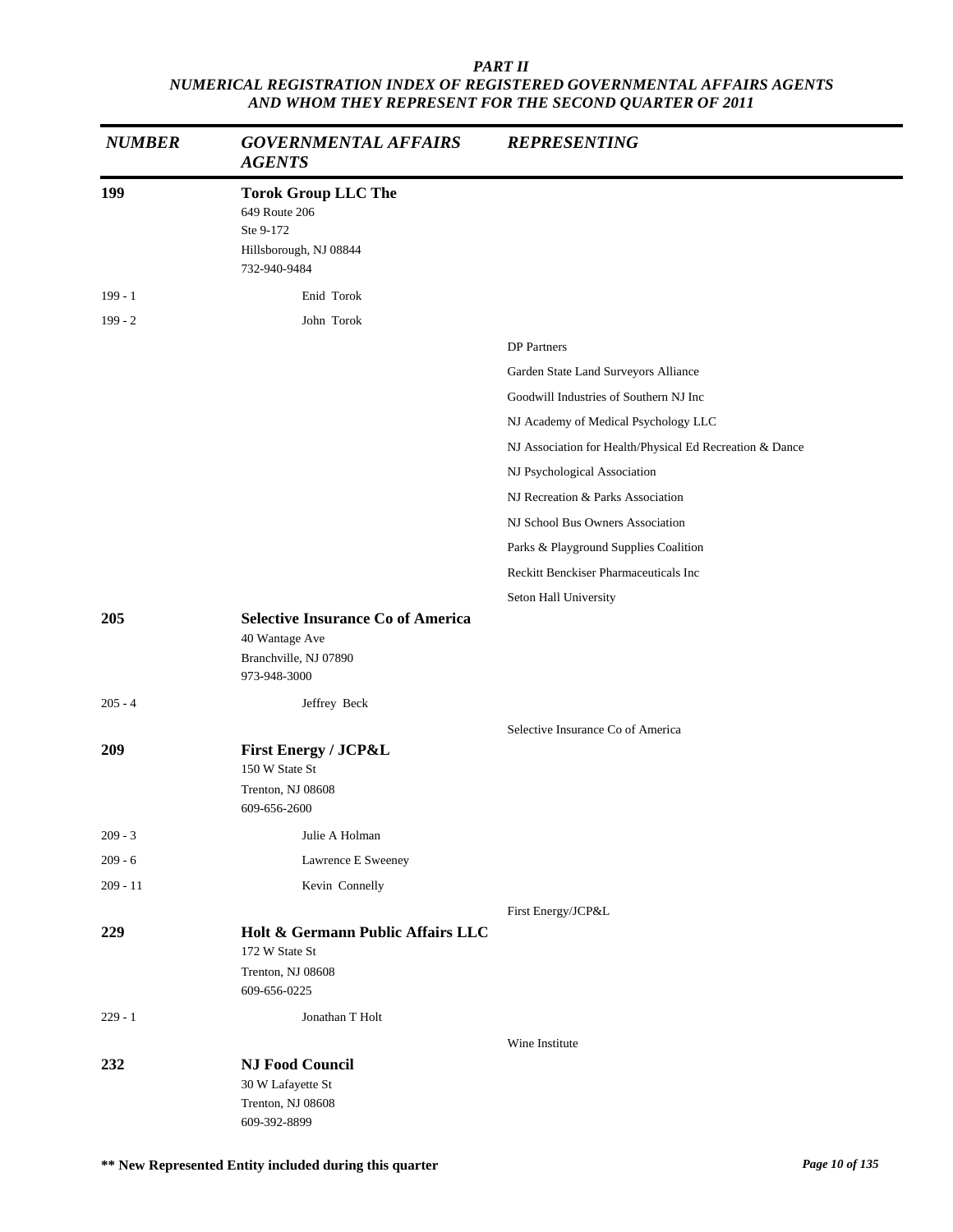| <b>NUMBER</b> | <b>GOVERNMENTAL AFFAIRS</b><br><b>AGENTS</b>                                                                             | <b>REPRESENTING</b>                              |
|---------------|--------------------------------------------------------------------------------------------------------------------------|--------------------------------------------------|
| $232 - 6$     | Linda M Doherty                                                                                                          |                                                  |
| $232 - 12$    | Allen Weston II                                                                                                          |                                                  |
| $232 - 13$    | Michael DeLoreto                                                                                                         |                                                  |
|               |                                                                                                                          | NJ Food Council                                  |
| 280           | <b>Health Care Association of NJ</b><br>4 AAA Dr #203<br>Trenton, NJ 08691<br>609-890-8700                               |                                                  |
| $280 - 6$     | Paul R Langevin Jr                                                                                                       |                                                  |
| $280 - 8$     | John W Indyk                                                                                                             |                                                  |
| 285           | <b>Verizon NJ</b><br>172 W State St<br>Trenton, NJ 08608-1104<br>609-989-9961                                            | NJ Association of Health Care Facilities         |
| $285 - 5$     | Gina LaPlaca                                                                                                             |                                                  |
|               |                                                                                                                          | Verizon NJ                                       |
| 304           | Association of Independent Colleges & Universities in NJ<br>797 Springfield Ave<br>Summit, NJ 07901-1107<br>908-277-3738 |                                                  |
| $304 - 1$     | Robert J Polakowski                                                                                                      |                                                  |
|               |                                                                                                                          | Association of Ind Colleges & Universities in NJ |
| 335           | <b>NJ State Nurses Association</b><br>1479 Pennington Rd<br>Trenton, NJ 08618-2661<br>609-883-5335                       |                                                  |
| $335 - 6$     | Carolyn T Torre                                                                                                          |                                                  |
| $335 - 9$     | Patricia Barnett                                                                                                         |                                                  |
|               |                                                                                                                          | NJ State Nurses Association                      |
| 337           | <b>Management &amp; Government Resources Inc</b><br>5 Azalea Dr<br>Lumberton, NJ 08048<br>609-267-2855                   |                                                  |
| $337 - 1$     | Barry Lefkowitz                                                                                                          |                                                  |
|               |                                                                                                                          | 21st Century Frontier Group Inc                  |
|               |                                                                                                                          | Air Victory Museum                               |
|               |                                                                                                                          | Angeloni Development LLC                         |
|               |                                                                                                                          | <b>Broadway Trading</b>                          |
|               |                                                                                                                          | Capital Resource Advisors                        |
|               |                                                                                                                          | CGI Communications/E-Local Univ                  |
|               |                                                                                                                          | Compass 4                                        |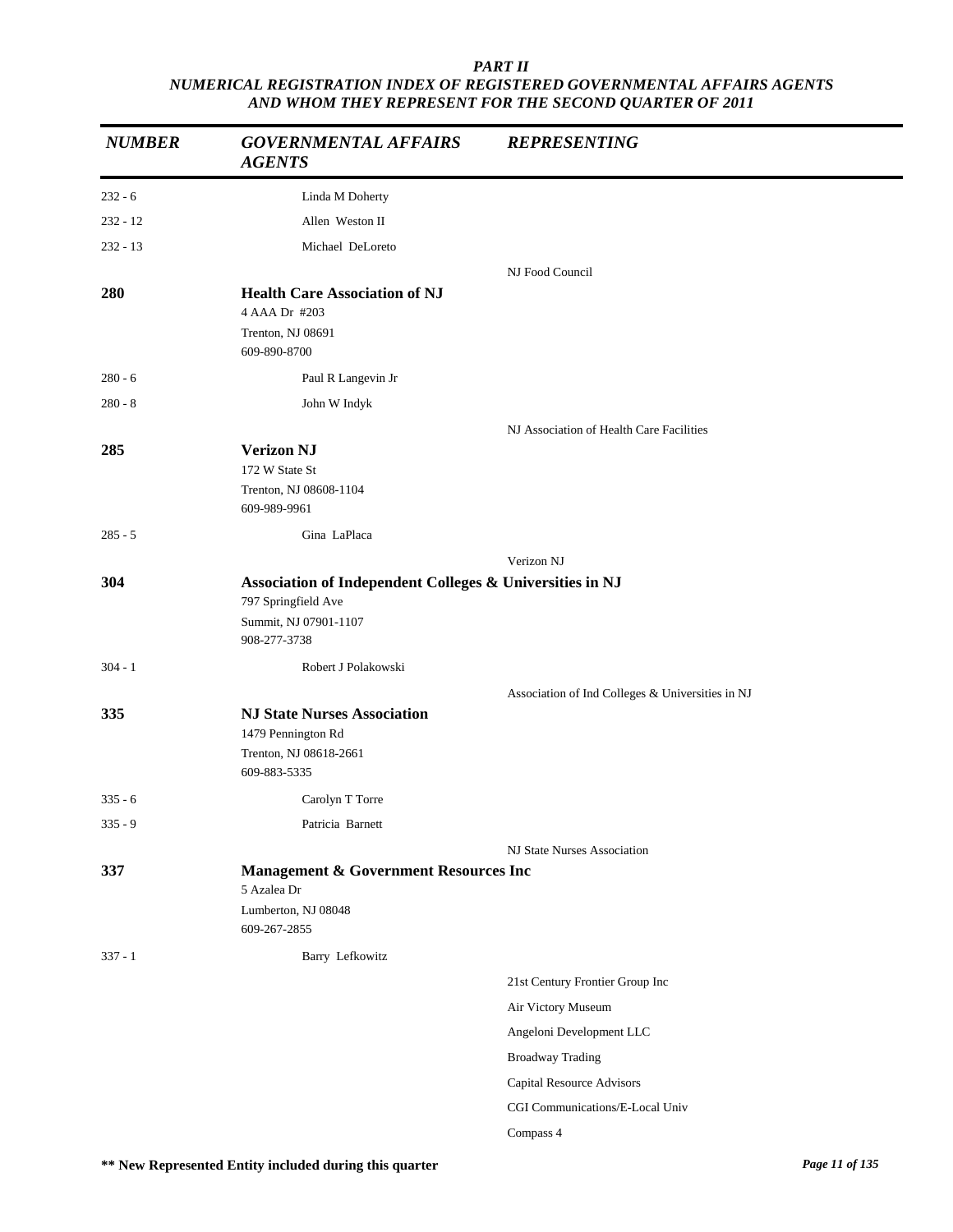| <b>NUMBER</b> | <b>GOVERNMENTAL AFFAIRS</b><br><b>AGENTS</b>           | <b>REPRESENTING</b>                                      |
|---------------|--------------------------------------------------------|----------------------------------------------------------|
|               |                                                        | East Coast Ticket Brokers Association                    |
|               |                                                        | <b>Edgewater Park Township</b>                           |
|               |                                                        | Fuelmiser                                                |
|               |                                                        | Global American Health & Environmental Fund              |
|               |                                                        | Harry Tiocchi & Associates                               |
|               |                                                        | Herman Vorhand                                           |
|               |                                                        | I Accumen                                                |
|               |                                                        | Jackson Township                                         |
|               |                                                        | Keith Corp                                               |
|               |                                                        | King Street Partnership LLC                              |
|               |                                                        | Lumberton Township                                       |
|               |                                                        | Management & Government Resources Inc                    |
|               |                                                        | Market Merchants Associates                              |
|               |                                                        | <b>NASCAT</b>                                            |
|               |                                                        | National Association Securities Commercial Law Attorneys |
|               |                                                        | Nest International                                       |
|               |                                                        | NJ Association Real Estate Professionals                 |
|               |                                                        | NJ Conference of Mayors                                  |
|               |                                                        | NJ Educational Opportunity Fund                          |
|               |                                                        | NJ Limousine Association                                 |
|               |                                                        | <b>NJACA</b>                                             |
|               |                                                        | <b>Optimum Property Management</b>                       |
|               |                                                        | <b>Purest Colloids</b>                                   |
|               |                                                        | Rosenreich LLC                                           |
|               |                                                        | Sharbell                                                 |
|               |                                                        | South Jersey Limousine Association                       |
|               |                                                        | Taxi-Sure                                                |
|               |                                                        | Township of Howell                                       |
|               |                                                        | Turtle Brook Realty                                      |
|               |                                                        | Universal Turf                                           |
|               |                                                        | US Water Inc                                             |
|               |                                                        | <b>Woodline Kitchen Cabinets</b>                         |
| 341           | <b>Bristol-Myers Squibb Co</b><br>120 Sandy Pt Farm Rd |                                                          |
|               | Portsmouth, RI 02871<br>401-849-6744                   |                                                          |
| $341 - 2$     | Robert L McSparren                                     |                                                          |

Bristol-Myers Squibb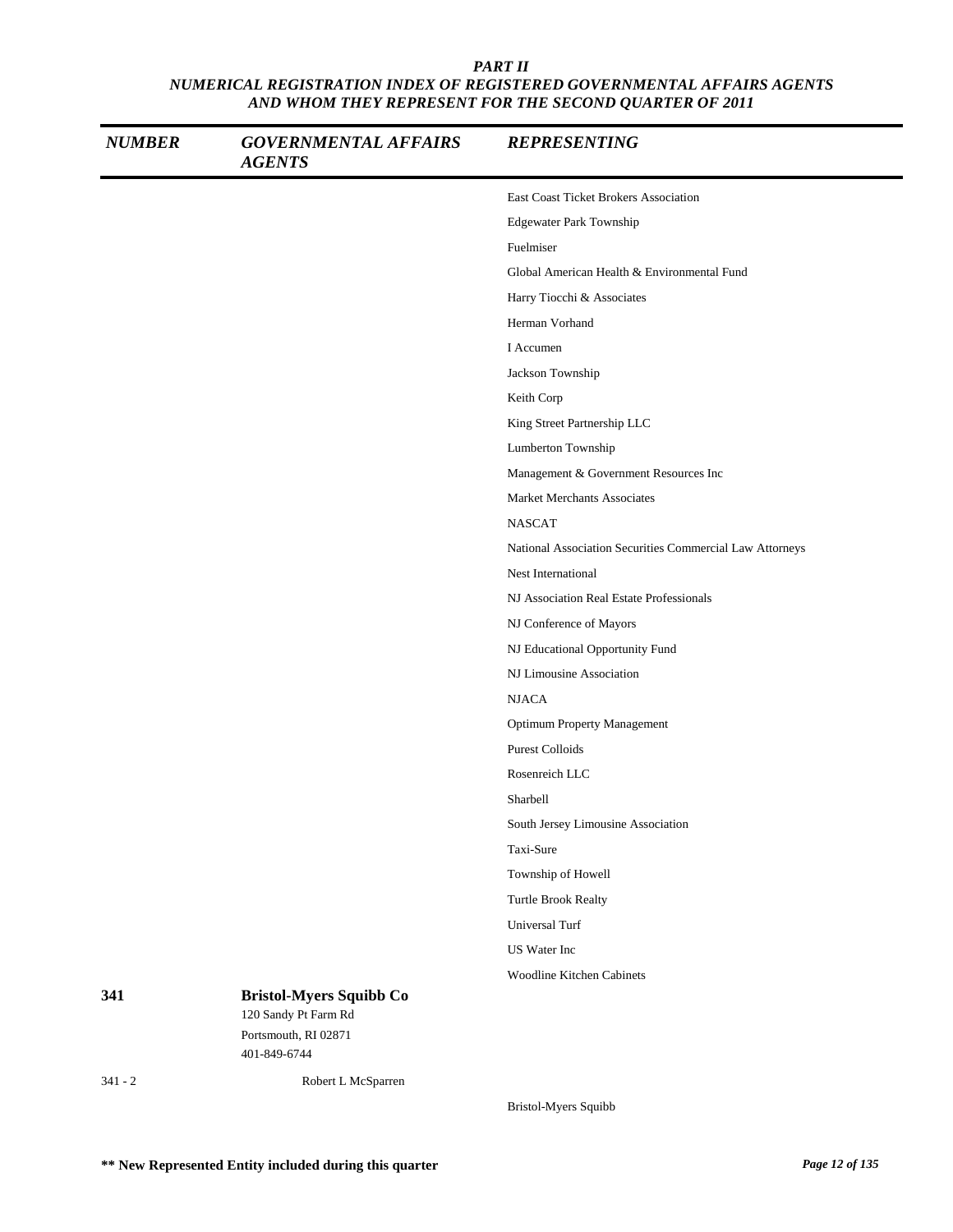| <b>NUMBER</b> | <b>GOVERNMENTAL AFFAIRS</b><br><b>AGENTS</b>                   | <b>REPRESENTING</b>                                           |
|---------------|----------------------------------------------------------------|---------------------------------------------------------------|
| 354           | NJ Retail Merchants Association & NJ Council Chain Drug Stores |                                                               |
|               | 332 W State St                                                 |                                                               |
|               | Trenton, NJ 08618<br>609-393-8006                              |                                                               |
| $354 - 3$     | John R Holub                                                   |                                                               |
|               |                                                                | NJ Retail Merch Association & NJ Council of Chain Drug Stores |
| <b>360</b>    | <b>Public Affairs Consultants Inc.</b>                         |                                                               |
|               | 117 West End Ave Ste 201<br>Somerville, NJ 08876-1828          |                                                               |
|               | 908-526-6666                                                   |                                                               |
| $360 - 1$     | Raymond H Bateman                                              |                                                               |
|               |                                                                | Chambers Development Co                                       |
|               |                                                                | Chemical Bank                                                 |
|               |                                                                | Combustion Engineering                                        |
|               |                                                                | Conti Environmental Inc                                       |
|               |                                                                | <b>Continental Airlines</b>                                   |
|               |                                                                | Forbes Inc                                                    |
|               |                                                                | NJ Hospital Association                                       |
|               |                                                                | NJ Natural Gas Co                                             |
|               |                                                                | R & R Marketing LLC                                           |
|               |                                                                | <b>Rutgers University</b>                                     |
|               |                                                                | Shell Oil Co                                                  |
|               |                                                                | Somerset Medical Ctr                                          |
|               |                                                                | Wang Laboratories Inc                                         |
| 365           | <b>Princeton Public Affairs Group Inc</b><br>160 W State St    |                                                               |
|               | Trenton, NJ 08608<br>609-396-8838                              |                                                               |
| $365 - 1$     | <b>Bradley S Brewster</b>                                      |                                                               |
| $365 - 2$     | Dale J Florio                                                  |                                                               |
| $365 - 4$     | John F Russo                                                   |                                                               |
| $365 - 8$     | David A Smith                                                  |                                                               |
| $365 - 9$     | William J Pascrell                                             |                                                               |
| $365 - 12$    | Sonia Delgado                                                  |                                                               |
| $365 - 17$    | Andrew V Sinclair                                              |                                                               |
| $365 - 18$    | Alfred J Gaburo Jr                                             |                                                               |
| $365 - 20$    | Lorna D O'Hara                                                 |                                                               |
| $365 - 21$    | Jack Collins                                                   |                                                               |
| $365 - 23$    | Patricia E McGuire                                             |                                                               |
| $365 - 24$    | Shamil V Rodriguez                                             |                                                               |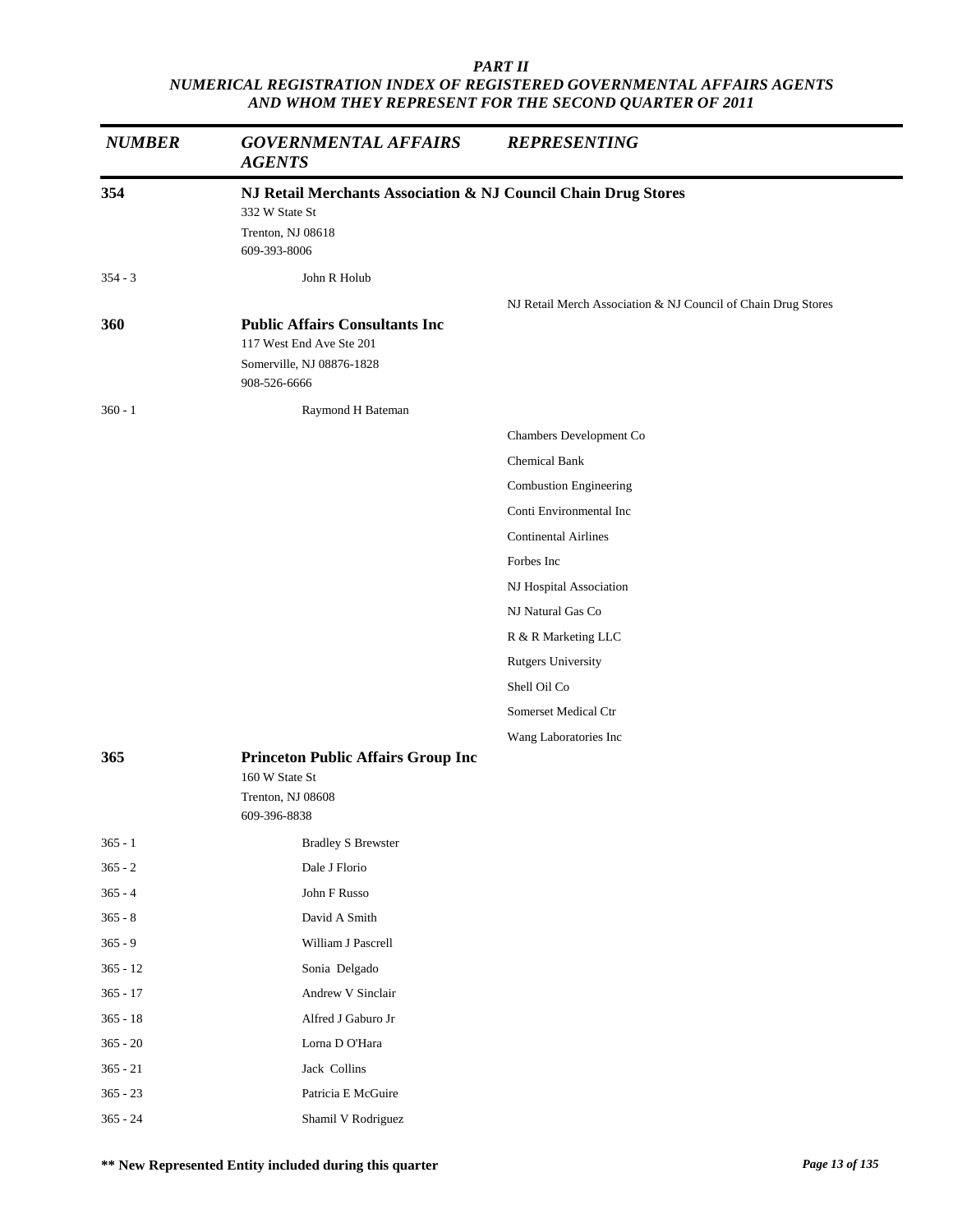| $365 - 25$<br>Nicole Cole<br>$365 - 26$<br>Paulina Grabczak<br>AC Beach Development Partners LLC<br>AC Gateway LLC<br>Advance Realty Group**<br>Advanced Drainage Systems Inc<br>Alcatel-Lucent<br>Allstate Insurance Co<br>Altria Client Services Inc<br>Altria Client Services Inc and its Affiliates/John Middleton Co<br>Altria Client Services Inc and its Affiliates/Philip Morris USA Inc<br>Altria Client Services Inc and its Affiliates/US Smokeless Tobacco Co<br>American Boychoir School<br>American Massage Therapy Association The<br>AmeriChoice<br>Aqua New Jersey Inc<br><b>ARAMARK Educational Services LLC</b><br>Areas USA Inc**<br>Associated Retail Tobacco Stores (ARTS of NJ)<br>Association for Children of New Jersey<br>Association of Environmental Authorities<br>Association of Municipal Assessors of NJ The<br>Association of NJ Rifle & Pistol Clubs<br>Asurion Insurance Services Inc<br>AT&T Solutions Public Sector<br>Atrium Health Group<br>Avaya Inc<br><b>Balloon Council</b><br>Bay Watch Marina<br>Bergen Regional Medical Center<br><b>Besler Consulting</b><br><b>Best Buy Purchasing LLC</b><br>Beth Medrash Govoha<br>Big Brothers Big Sisters Foundation of New Jersey<br>BioNJ Inc<br><b>BP</b> Amoco Corp<br>BP Energy Co | <b>NUMBER</b> | <b>GOVERNMENTAL AFFAIRS</b><br><b>AGENTS</b> | <b>REPRESENTING</b>                          |
|-----------------------------------------------------------------------------------------------------------------------------------------------------------------------------------------------------------------------------------------------------------------------------------------------------------------------------------------------------------------------------------------------------------------------------------------------------------------------------------------------------------------------------------------------------------------------------------------------------------------------------------------------------------------------------------------------------------------------------------------------------------------------------------------------------------------------------------------------------------------------------------------------------------------------------------------------------------------------------------------------------------------------------------------------------------------------------------------------------------------------------------------------------------------------------------------------------------------------------------------------------------------------------|---------------|----------------------------------------------|----------------------------------------------|
|                                                                                                                                                                                                                                                                                                                                                                                                                                                                                                                                                                                                                                                                                                                                                                                                                                                                                                                                                                                                                                                                                                                                                                                                                                                                             |               |                                              |                                              |
|                                                                                                                                                                                                                                                                                                                                                                                                                                                                                                                                                                                                                                                                                                                                                                                                                                                                                                                                                                                                                                                                                                                                                                                                                                                                             |               |                                              |                                              |
|                                                                                                                                                                                                                                                                                                                                                                                                                                                                                                                                                                                                                                                                                                                                                                                                                                                                                                                                                                                                                                                                                                                                                                                                                                                                             |               |                                              |                                              |
|                                                                                                                                                                                                                                                                                                                                                                                                                                                                                                                                                                                                                                                                                                                                                                                                                                                                                                                                                                                                                                                                                                                                                                                                                                                                             |               |                                              |                                              |
|                                                                                                                                                                                                                                                                                                                                                                                                                                                                                                                                                                                                                                                                                                                                                                                                                                                                                                                                                                                                                                                                                                                                                                                                                                                                             |               |                                              |                                              |
|                                                                                                                                                                                                                                                                                                                                                                                                                                                                                                                                                                                                                                                                                                                                                                                                                                                                                                                                                                                                                                                                                                                                                                                                                                                                             |               |                                              |                                              |
|                                                                                                                                                                                                                                                                                                                                                                                                                                                                                                                                                                                                                                                                                                                                                                                                                                                                                                                                                                                                                                                                                                                                                                                                                                                                             |               |                                              |                                              |
|                                                                                                                                                                                                                                                                                                                                                                                                                                                                                                                                                                                                                                                                                                                                                                                                                                                                                                                                                                                                                                                                                                                                                                                                                                                                             |               |                                              |                                              |
|                                                                                                                                                                                                                                                                                                                                                                                                                                                                                                                                                                                                                                                                                                                                                                                                                                                                                                                                                                                                                                                                                                                                                                                                                                                                             |               |                                              |                                              |
|                                                                                                                                                                                                                                                                                                                                                                                                                                                                                                                                                                                                                                                                                                                                                                                                                                                                                                                                                                                                                                                                                                                                                                                                                                                                             |               |                                              |                                              |
|                                                                                                                                                                                                                                                                                                                                                                                                                                                                                                                                                                                                                                                                                                                                                                                                                                                                                                                                                                                                                                                                                                                                                                                                                                                                             |               |                                              |                                              |
|                                                                                                                                                                                                                                                                                                                                                                                                                                                                                                                                                                                                                                                                                                                                                                                                                                                                                                                                                                                                                                                                                                                                                                                                                                                                             |               |                                              |                                              |
|                                                                                                                                                                                                                                                                                                                                                                                                                                                                                                                                                                                                                                                                                                                                                                                                                                                                                                                                                                                                                                                                                                                                                                                                                                                                             |               |                                              |                                              |
|                                                                                                                                                                                                                                                                                                                                                                                                                                                                                                                                                                                                                                                                                                                                                                                                                                                                                                                                                                                                                                                                                                                                                                                                                                                                             |               |                                              |                                              |
|                                                                                                                                                                                                                                                                                                                                                                                                                                                                                                                                                                                                                                                                                                                                                                                                                                                                                                                                                                                                                                                                                                                                                                                                                                                                             |               |                                              |                                              |
|                                                                                                                                                                                                                                                                                                                                                                                                                                                                                                                                                                                                                                                                                                                                                                                                                                                                                                                                                                                                                                                                                                                                                                                                                                                                             |               |                                              |                                              |
|                                                                                                                                                                                                                                                                                                                                                                                                                                                                                                                                                                                                                                                                                                                                                                                                                                                                                                                                                                                                                                                                                                                                                                                                                                                                             |               |                                              |                                              |
|                                                                                                                                                                                                                                                                                                                                                                                                                                                                                                                                                                                                                                                                                                                                                                                                                                                                                                                                                                                                                                                                                                                                                                                                                                                                             |               |                                              |                                              |
|                                                                                                                                                                                                                                                                                                                                                                                                                                                                                                                                                                                                                                                                                                                                                                                                                                                                                                                                                                                                                                                                                                                                                                                                                                                                             |               |                                              |                                              |
|                                                                                                                                                                                                                                                                                                                                                                                                                                                                                                                                                                                                                                                                                                                                                                                                                                                                                                                                                                                                                                                                                                                                                                                                                                                                             |               |                                              |                                              |
|                                                                                                                                                                                                                                                                                                                                                                                                                                                                                                                                                                                                                                                                                                                                                                                                                                                                                                                                                                                                                                                                                                                                                                                                                                                                             |               |                                              |                                              |
|                                                                                                                                                                                                                                                                                                                                                                                                                                                                                                                                                                                                                                                                                                                                                                                                                                                                                                                                                                                                                                                                                                                                                                                                                                                                             |               |                                              |                                              |
|                                                                                                                                                                                                                                                                                                                                                                                                                                                                                                                                                                                                                                                                                                                                                                                                                                                                                                                                                                                                                                                                                                                                                                                                                                                                             |               |                                              |                                              |
|                                                                                                                                                                                                                                                                                                                                                                                                                                                                                                                                                                                                                                                                                                                                                                                                                                                                                                                                                                                                                                                                                                                                                                                                                                                                             |               |                                              |                                              |
|                                                                                                                                                                                                                                                                                                                                                                                                                                                                                                                                                                                                                                                                                                                                                                                                                                                                                                                                                                                                                                                                                                                                                                                                                                                                             |               |                                              |                                              |
|                                                                                                                                                                                                                                                                                                                                                                                                                                                                                                                                                                                                                                                                                                                                                                                                                                                                                                                                                                                                                                                                                                                                                                                                                                                                             |               |                                              |                                              |
|                                                                                                                                                                                                                                                                                                                                                                                                                                                                                                                                                                                                                                                                                                                                                                                                                                                                                                                                                                                                                                                                                                                                                                                                                                                                             |               |                                              |                                              |
|                                                                                                                                                                                                                                                                                                                                                                                                                                                                                                                                                                                                                                                                                                                                                                                                                                                                                                                                                                                                                                                                                                                                                                                                                                                                             |               |                                              |                                              |
|                                                                                                                                                                                                                                                                                                                                                                                                                                                                                                                                                                                                                                                                                                                                                                                                                                                                                                                                                                                                                                                                                                                                                                                                                                                                             |               |                                              |                                              |
|                                                                                                                                                                                                                                                                                                                                                                                                                                                                                                                                                                                                                                                                                                                                                                                                                                                                                                                                                                                                                                                                                                                                                                                                                                                                             |               |                                              |                                              |
|                                                                                                                                                                                                                                                                                                                                                                                                                                                                                                                                                                                                                                                                                                                                                                                                                                                                                                                                                                                                                                                                                                                                                                                                                                                                             |               |                                              |                                              |
|                                                                                                                                                                                                                                                                                                                                                                                                                                                                                                                                                                                                                                                                                                                                                                                                                                                                                                                                                                                                                                                                                                                                                                                                                                                                             |               |                                              |                                              |
|                                                                                                                                                                                                                                                                                                                                                                                                                                                                                                                                                                                                                                                                                                                                                                                                                                                                                                                                                                                                                                                                                                                                                                                                                                                                             |               |                                              |                                              |
|                                                                                                                                                                                                                                                                                                                                                                                                                                                                                                                                                                                                                                                                                                                                                                                                                                                                                                                                                                                                                                                                                                                                                                                                                                                                             |               |                                              |                                              |
|                                                                                                                                                                                                                                                                                                                                                                                                                                                                                                                                                                                                                                                                                                                                                                                                                                                                                                                                                                                                                                                                                                                                                                                                                                                                             |               |                                              |                                              |
|                                                                                                                                                                                                                                                                                                                                                                                                                                                                                                                                                                                                                                                                                                                                                                                                                                                                                                                                                                                                                                                                                                                                                                                                                                                                             |               |                                              |                                              |
|                                                                                                                                                                                                                                                                                                                                                                                                                                                                                                                                                                                                                                                                                                                                                                                                                                                                                                                                                                                                                                                                                                                                                                                                                                                                             |               |                                              |                                              |
|                                                                                                                                                                                                                                                                                                                                                                                                                                                                                                                                                                                                                                                                                                                                                                                                                                                                                                                                                                                                                                                                                                                                                                                                                                                                             |               |                                              | Business & Governmental Insurance Agency Inc |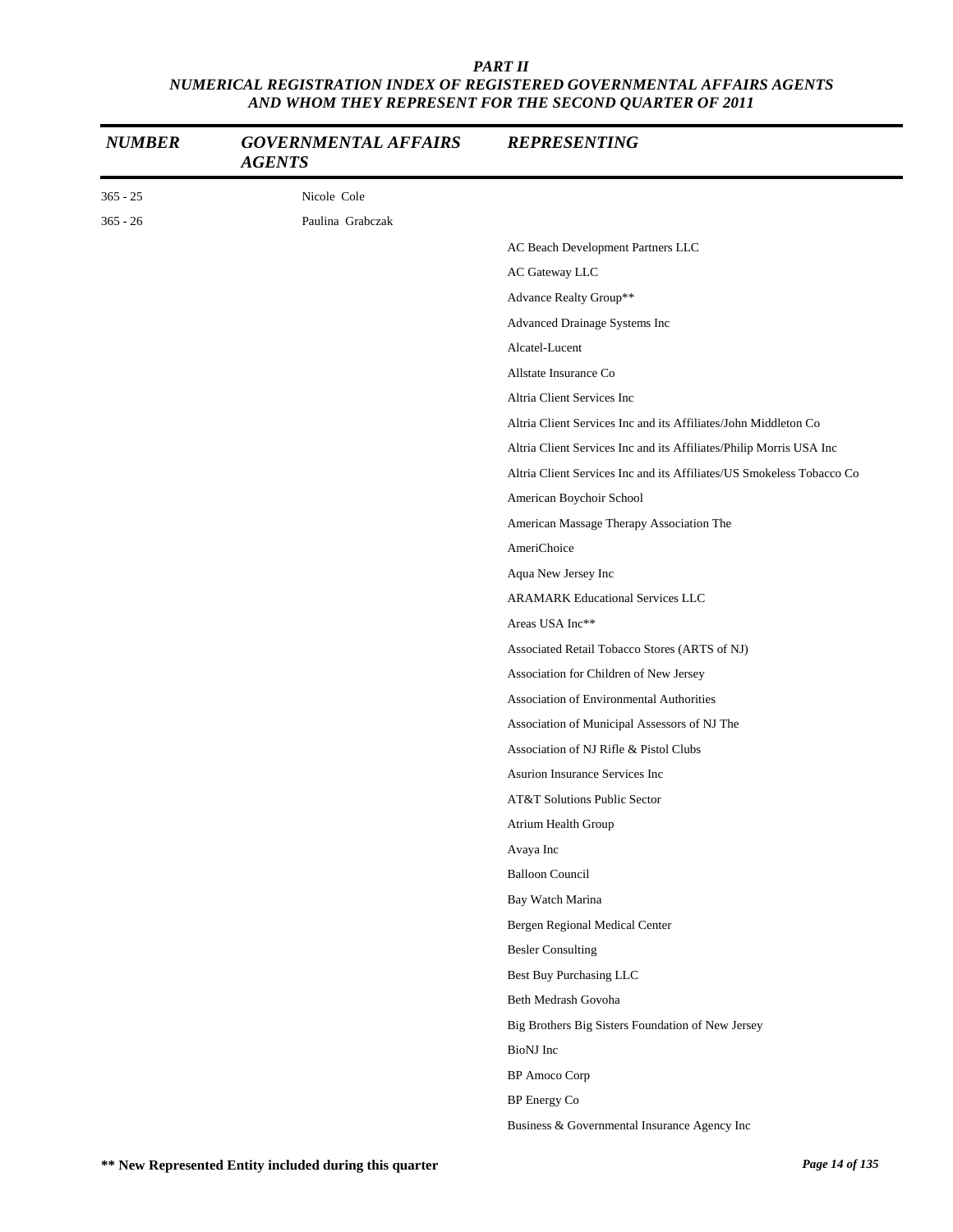| <b>NUMBER</b> | <b>GOVERNMENTAL AFFAIRS</b><br><b>AGENTS</b> | <b>REPRESENTING</b>                                     |
|---------------|----------------------------------------------|---------------------------------------------------------|
|               |                                              | Cablevision Systems Corporation                         |
|               |                                              | Camelot Global Services (North America)                 |
|               |                                              | CareOne Credit Counseling Corp                          |
|               |                                              | Carlisle and Associates LLC                             |
|               |                                              | Catapult Learning                                       |
|               |                                              | Celtic Insurance Co                                     |
|               |                                              | Center for Allied-Health Nursing Education The          |
|               |                                              | Charter School Management Inc                           |
|               |                                              | Cherry Weber and Associates                             |
|               |                                              | Childrens Specialized Hospital-Mountainside             |
|               |                                              | City of Wildwood                                        |
|               |                                              | Coalition of County SPCAs                               |
|               |                                              | Commerce & Industry Association of NJ                   |
|               |                                              | Community Health Law Project                            |
|               |                                              | CompCare Therapeutics Inc                               |
|               |                                              | CompCare Therapeutics Inc                               |
|               |                                              | <b>Concentra Medical Centers</b>                        |
|               |                                              | Concord Engineering Group**                             |
|               |                                              | Concordant Inc                                          |
|               |                                              | <b>Consumer Electronics Association</b>                 |
|               |                                              | Conti Enterprises Inc                                   |
|               |                                              | Conventus Inter-Insurance Exchange                      |
|               |                                              | Corrections Corporation of America**                    |
|               |                                              | Council for Private Schools Children with Special Needs |
|               |                                              | County of Essex                                         |
|               |                                              | County of Salem                                         |
|               |                                              | County Officers Association of NJ                       |
|               |                                              | CSC Holdings Inc                                        |
|               |                                              | DCI Group AZA LLC                                       |
|               |                                              | Defibtech LLC                                           |
|               |                                              | Delta Dental Plan of NJ Inc                             |
|               |                                              | Denver Canna Club LLC                                   |
|               |                                              | Developmental Disabilities Health Alliance Inc          |
|               |                                              | Drug Policy Alliance Network                            |
|               |                                              | EDI/ECI**                                               |
|               |                                              | Education Reform Now Advocacy**                         |
|               |                                              | El Paso Corporation & Its Subsidiaries                  |
|               |                                              | El Paso Pipeline Corp                                   |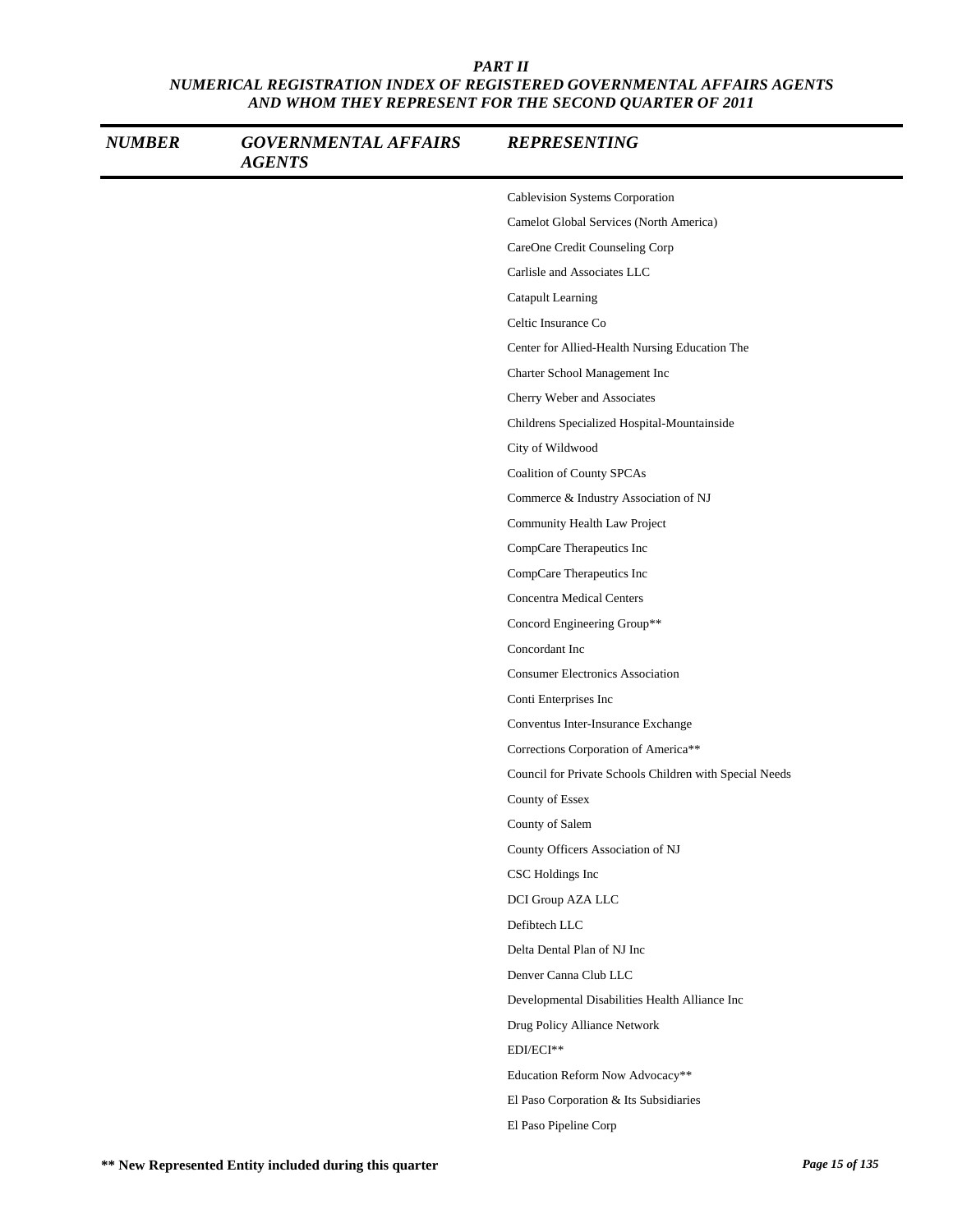| <b>NUMBER</b> | <b>GOVERNMENTAL AFFAIRS</b><br><b>AGENTS</b> | <b>REPRESENTING</b>                                           |
|---------------|----------------------------------------------|---------------------------------------------------------------|
|               |                                              | <b>Enterprise Holdings</b>                                    |
|               |                                              | Extensis Holdings LLC                                         |
|               |                                              | F & D Enterprises LLC                                         |
|               |                                              | Fairleigh Dickinson University                                |
|               |                                              | Fedway Associates                                             |
|               |                                              | FieldTurf Tarkett                                             |
|               |                                              | Firebird Ventures LLC**                                       |
|               |                                              | Flaster/Greenberg PC / New Jersey Association of Anesthetists |
|               |                                              | Foundation Harmony                                            |
|               |                                              | G4S Justice Services LLC                                      |
|               |                                              | Garden State Coalition of Schools                             |
|               |                                              | Garden State Municipal JIF                                    |
|               |                                              | Garden State School Bus Contractors Association Inc           |
|               |                                              | Genentech Inc, a Member of the Roche Group                    |
|               |                                              | Global Betting Exchange                                       |
|               |                                              | Gym Door Repairs Inc                                          |
|               |                                              | Habor Resource Management Corporation Inc**                   |
|               |                                              | Healthcare Association of New Jersey                          |
|               |                                              | High 5 Games                                                  |
|               |                                              | High Ground Pharmacy                                          |
|               |                                              | Hoboken University Medical Center                             |
|               |                                              | Horizon Blue Cross Blue Shield of NJ                          |
|               |                                              | Hudson Healthcare Inc                                         |
|               |                                              | Independent Associates LLC                                    |
|               |                                              | Innovative Educational Programs                               |
|               |                                              | <b>Insurance Auto Auctions</b>                                |
|               |                                              | Interactive Media Entertainment & Gaming Association (iMEGA)  |
|               |                                              | JSH International LLC                                         |
|               |                                              | K-12 Inc                                                      |
|               |                                              | Kana Life Sciences**                                          |
|               |                                              | Kennedy Health Systems                                        |
|               |                                              | Kings Row Homes LLC                                           |
|               |                                              | Kraft Foods Global Inc                                        |
|               |                                              | Lefrak Organization Inc                                       |
|               |                                              | Lilly USA LLC                                                 |
|               |                                              | Louis Berger Group Inc                                        |
|               |                                              | Maersk-Sealand Inc/APM Terminal                               |
|               |                                              | Magellan Health Services                                      |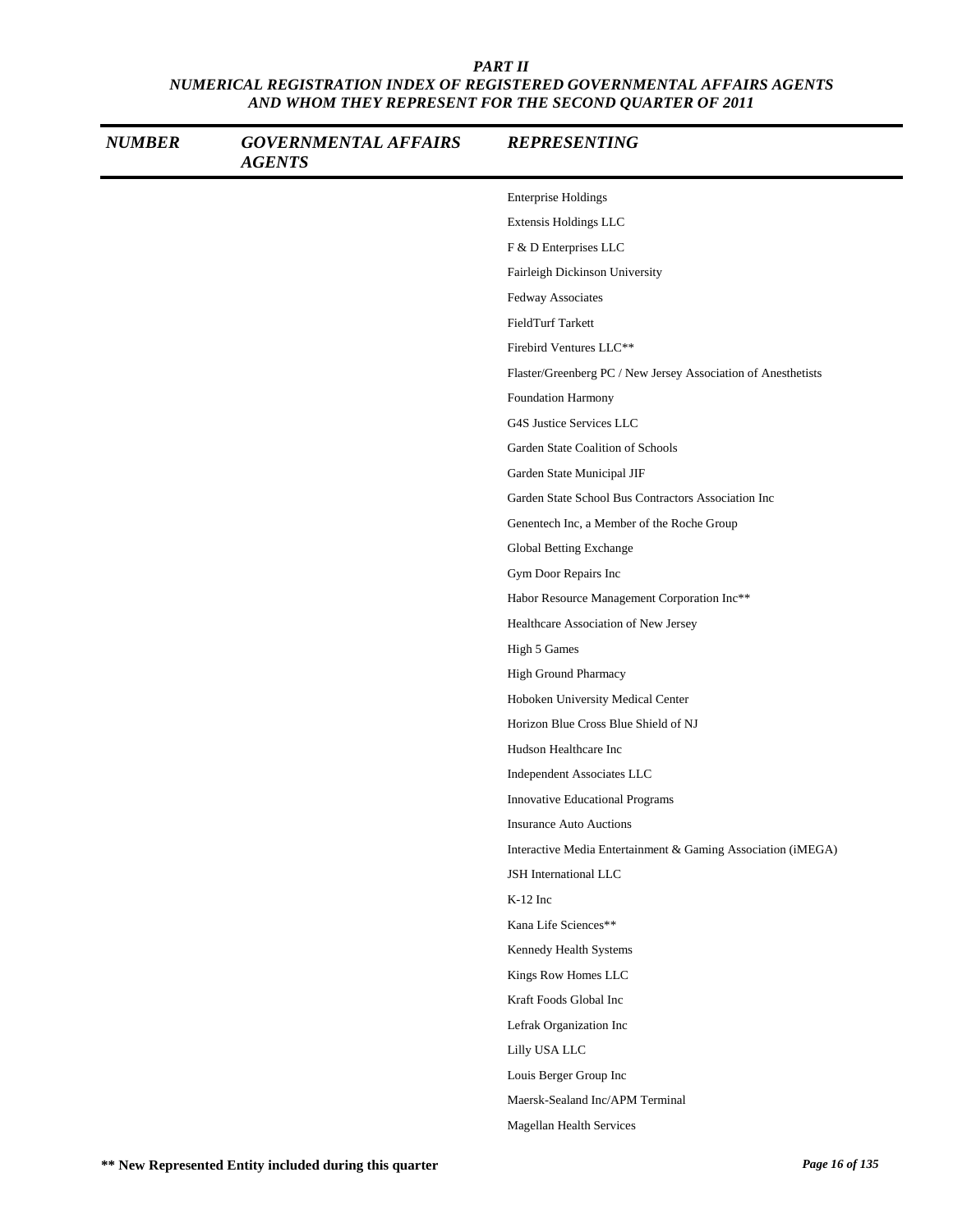| <b>NUMBER</b> | <b>GOVERNMENTAL AFFAIRS</b><br><b>AGENTS</b> | <b>REPRESENTING</b>                                         |
|---------------|----------------------------------------------|-------------------------------------------------------------|
|               |                                              | MainStreet Advocates for Kronos Inc                         |
|               |                                              | <b>MAXIMUS</b> Inc                                          |
|               |                                              | Medco Health Solutions Inc & Affiliates                     |
|               |                                              | Merck Sharp & Dohme Corp and its Affilliates                |
|               |                                              | Merit Health Systems LLC                                    |
|               |                                              | Metlife                                                     |
|               |                                              | Micro Electronics Inc                                       |
|               |                                              | Mid Atlantic Joint Labor Management Council                 |
|               |                                              | Midwood Investment & Development                            |
|               |                                              | MillerCoors LLC                                             |
|               |                                              | Monroe LLC                                                  |
|               |                                              | Mortgage Bankers Association of NJ                          |
|               |                                              | <b>MSNBC</b>                                                |
|               |                                              | National Association of Independent Life Brokerage Agencies |
|               |                                              | National Auto Dealers Exchange                              |
|               |                                              | Navillus Energy Services LLC                                |
|               |                                              | <b>NBC</b> Universal                                        |
|               |                                              | Nevins & Associates                                         |
|               |                                              | New Jerseyans for Commonsense Consumption                   |
|               |                                              | Newport Associates Development Co                           |
|               |                                              | NJ Alliance for Children Youth and Families (NJACYF)        |
|               |                                              | NJ Association of Childrens Residential Facilities          |
|               |                                              | NJ Association of Compensation Judges                       |
|               |                                              | NJ Association of Election Officials                        |
|               |                                              | NJ Association of Health Plans                              |
|               |                                              | NJ Association of Health Underwriters                       |
|               |                                              | NJ Association of Mortgage Brokers                          |
|               |                                              | NJ Charter Public School Association                        |
|               |                                              | NJ Coalition of Automotive Retailers (NJCAR)                |
|               |                                              | NJ Council of Educational Services Commission (NJCESC)      |
|               |                                              | NJ Dietetic Association                                     |
|               |                                              | NJ Funeral Directors Services Inc                           |
|               |                                              | NJ Hall of Fame                                             |
|               |                                              | NJ Head Start Association                                   |
|               |                                              | NJ Institute of Technology                                  |
|               |                                              | NJ Lawsuit Reform Alliance                                  |
|               |                                              | NJ Manufactured Housing Association                         |
|               |                                              | NJ Manufacturing Extension Program                          |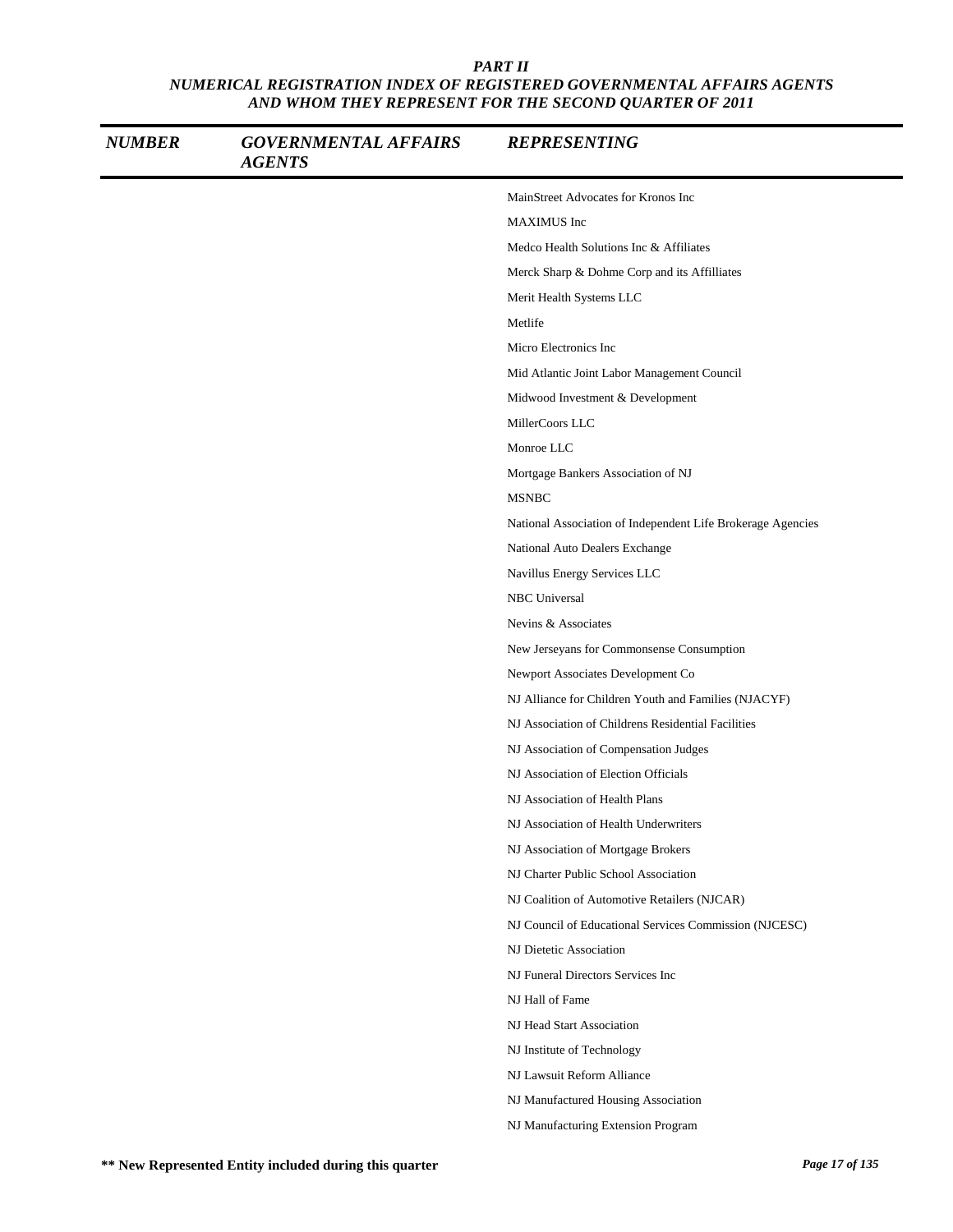| <b>NUMBER</b> | <b>GOVERNMENTAL AFFAIRS</b><br><b>AGENTS</b> | <b>REPRESENTING</b>                                 |
|---------------|----------------------------------------------|-----------------------------------------------------|
|               |                                              | NJ Outdoor Alliance - Conservation Fund             |
|               |                                              | NJ Press Association                                |
|               |                                              | NJ Private School Council                           |
|               |                                              | NJ Propane Gas Association                          |
|               |                                              | NJ Restaurant Association                           |
|               |                                              | NJ Society of Certified Public Accountants          |
|               |                                              | NJ State Association of Pipe Trades                 |
|               |                                              | NJ State League of Master Plumbers                  |
|               |                                              | NJ State Troopers Fraternal Association             |
|               |                                              | NJ Veterinary Medical Association                   |
|               |                                              | NJ Wholesale Marketers Association                  |
|               |                                              | Novartis Pharmaceuticals Corp                       |
|               |                                              | Novo Nordisk                                        |
|               |                                              | NRG Energy Inc                                      |
|               |                                              | NW Financial Group                                  |
|               |                                              | Ocean Carrier & Equipment Managers Association      |
|               |                                              | Oliver Wyman Inc                                    |
|               |                                              | Opera Solutions**                                   |
|               |                                              | Partial Care Association of New Jersey              |
|               |                                              | Partners in Care                                    |
|               |                                              | PFL Life Insurance Co                               |
|               |                                              | PHNJ LLC**                                          |
|               |                                              | Pisarri McEnroe & Careri                            |
|               |                                              | PPL Services Corp                                   |
|               |                                              | Preservation NJ Inc                                 |
|               |                                              | Princeton Public Affairs Group                      |
|               |                                              | ProtectingAmerica.org                               |
|               |                                              | PSE&G Co                                            |
|               |                                              | Public Consulting Group Inc                         |
|               |                                              | Pulmonary Management Inc                            |
|               |                                              | Red Bull New York**                                 |
|               |                                              | RedFlex                                             |
|               |                                              | Robert Wood Johnson University Hospital             |
|               |                                              | Robert Wood Johnson University Hospital at Hamilton |
|               |                                              | Robert Wood Johnson University Hospital at Rahway   |
|               |                                              | Royal Printing Services Inc                         |
|               |                                              | SAS Institute Inc                                   |
|               |                                              | Service Contract Industry Council                   |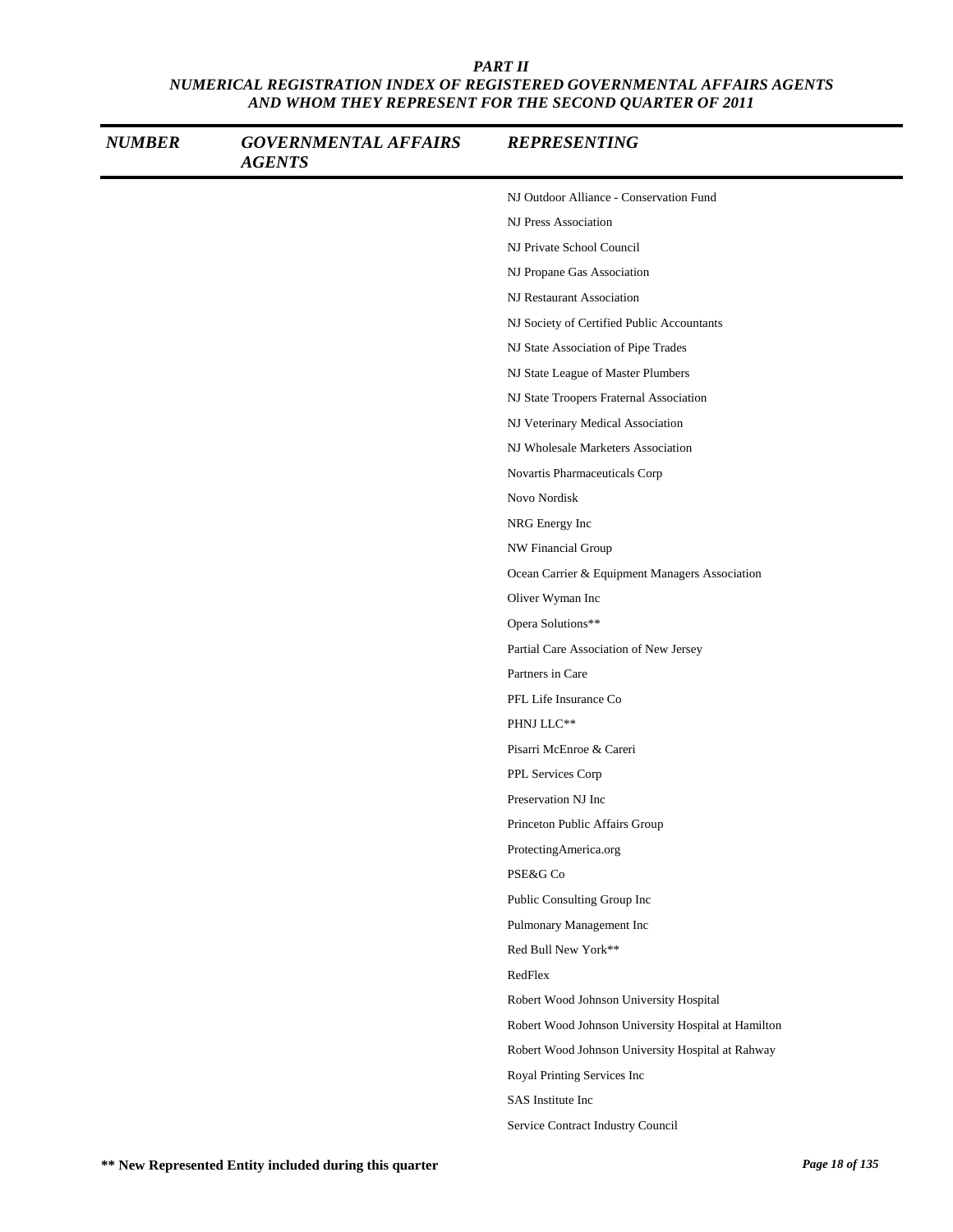| <b>NUMBER</b> | <b>GOVERNMENTAL AFFAIRS</b><br><b>AGENTS</b> | <b>REPRESENTING</b>                                        |
|---------------|----------------------------------------------|------------------------------------------------------------|
|               |                                              | Shieldalloy Metallurgical Corp                             |
|               |                                              | <b>SIMS Metal Management</b>                               |
|               |                                              | Slavco Construction Inc                                    |
|               |                                              | Small Business and Entrepreneurship Council                |
|               |                                              | SmartBus Live                                              |
|               |                                              | Somerset Development                                       |
|               |                                              | Southern & Northern NJ Maternal & Child Health Consortiums |
|               |                                              | Southern NJ Perinatal Cooperative                          |
|               |                                              | State Troopers NCO Association of NJ                       |
|               |                                              | Stormwater Equipment Manufacturers Association             |
|               |                                              | Tax Collectors and Treasurers Association of New Jersey    |
|               |                                              | TD Bank NA                                                 |
|               |                                              | Tenet Health System/Hahnemann Hospital                     |
|               |                                              | Tenet Healthcare Corp                                      |
|               |                                              | Terre Hill                                                 |
|               |                                              | <b>Thomson Reuters</b>                                     |
|               |                                              | Thomson West                                               |
|               |                                              | Township of Readington                                     |
|               |                                              | Triad Healthcare                                           |
|               |                                              | Trilegiant Corp                                            |
|               |                                              | <b>Trinity Solar</b>                                       |
|               |                                              | Trustees of the University of Pennsylvania                 |
|               |                                              | UnitedHealth Group Inc                                     |
|               |                                              | UnitedHealthcare Community Plan                            |
|               |                                              | U-Pickit Inc                                               |
|               |                                              | <b>US</b> Communities                                      |
|               |                                              | Valley Hospital                                            |
|               |                                              | Van Cleef Engineering Associates                           |
|               |                                              | Vital Computers                                            |
|               |                                              | West Publishing Co                                         |
|               |                                              | Westfield LLC                                              |
|               |                                              | William G Mennen PC                                        |
|               |                                              | WithumSmith+Brown PC                                       |
|               |                                              | <b>WNYC Radio</b>                                          |
|               |                                              | Wolf Block Schorr & Solis-Cohen LLP                        |
|               |                                              | Youth Advocate Programs Inc                                |
|               |                                              | Yum Brands Inc                                             |
|               |                                              | Zimek Technologies LLC                                     |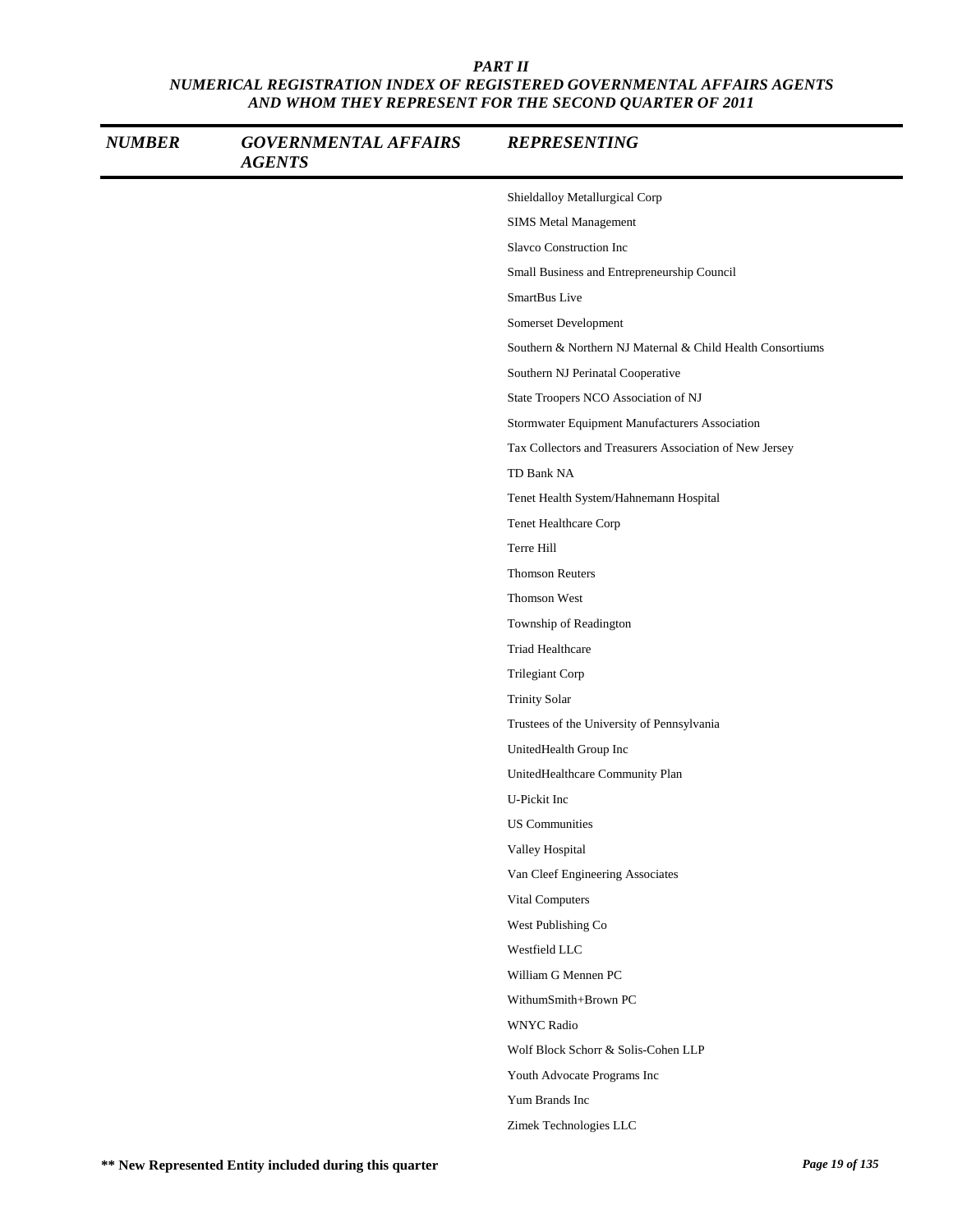| <b>NUMBER</b> | <b>GOVERNMENTAL AFFAIRS</b><br><b>AGENTS</b>                                                                        | <b>REPRESENTING</b>                         |
|---------------|---------------------------------------------------------------------------------------------------------------------|---------------------------------------------|
| 394           | <b>NJ Association of School Administrators</b><br>920 W State St<br>Trenton, NJ 08618<br>609-599-2900               |                                             |
| $394 - 13$    | Thomas Dunn Jr                                                                                                      |                                             |
| 405           | <b>NJ Association of School Business Officials</b><br>4 AAA Dr<br>Ste 101<br>Robbinsville, NJ 08691<br>609-689-3870 | NJ Association of School Administrators     |
| $405 - 8$     | Michele Roemer                                                                                                      |                                             |
| 413           | <b>Blank Rome LLP</b><br>301 Carnegie Ctr<br>Ste 303<br>Princeton, NJ 08540<br>856-779-3600                         | NJ Association of School Business Officials |
| $413 - 1$     | David A Norcross                                                                                                    |                                             |
| $413 - 8$     | Peter Peyser                                                                                                        |                                             |
|               |                                                                                                                     | Atlantic County Utilities Authority         |
|               |                                                                                                                     | EdisonLearning Inc                          |
|               |                                                                                                                     | EECS LLC**                                  |
|               |                                                                                                                     | First Energy                                |
|               |                                                                                                                     | Gaming Laboratories International           |
| 433           | <b>Public Strategies Impact LLC</b><br>414 River View Plz<br>Trenton, NJ 08611-3420<br>609-393-7799                 | ODS Technologies LP                         |
| $433 - 2$     | Tracie DeSarno                                                                                                      |                                             |
| $433 - 4$     | Harold L Hodes                                                                                                      |                                             |
| $433 - 9$     | Roger Bodman                                                                                                        |                                             |
| $433 - 14$    | Joseph A Simonetta                                                                                                  |                                             |
| $433 - 15$    | Joseph A DeSanctis                                                                                                  |                                             |
| $433 - 17$    | Matthew S Halpin                                                                                                    |                                             |
| $433 - 18$    | William J Maer                                                                                                      |                                             |
| $433 - 20$    | Edward J Mount                                                                                                      |                                             |
| $433 - 21$    | Patrick A Stewart                                                                                                   |                                             |
|               |                                                                                                                     |                                             |

7-Eleven Inc AIA NJ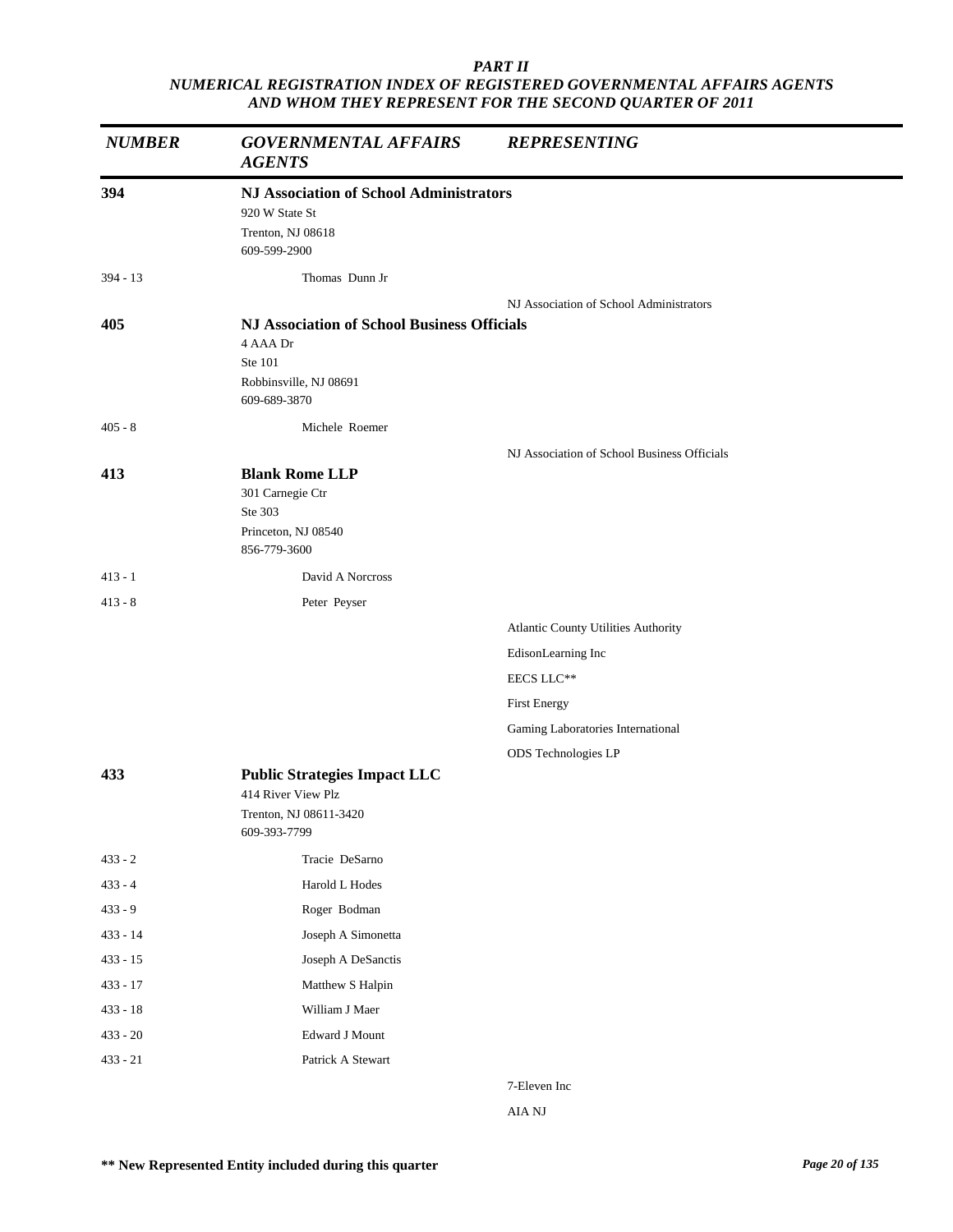| <b>NUMBER</b> | <b>GOVERNMENTAL AFFAIRS</b><br><b>AGENTS</b> | <b>REPRESENTING</b>                                                            |
|---------------|----------------------------------------------|--------------------------------------------------------------------------------|
|               |                                              | <b>AIA-NJ Central Section</b>                                                  |
|               |                                              | Alliance for Quality Care                                                      |
|               |                                              | Allied Beverage Group LLC                                                      |
|               |                                              | Amboy Bank                                                                     |
|               |                                              | American Academy of Pediatrics, NJ Chapter                                     |
|               |                                              | American Resort Development Association                                        |
|               |                                              | American Society of Landscape Architects NJ Chapter                            |
|               |                                              | Apollo Health Street**                                                         |
|               |                                              | Apple Inc                                                                      |
|               |                                              | Arisa Realty                                                                   |
|               |                                              | ArtPride NJ                                                                    |
|               |                                              | Associated Builders & Contractors Inc                                          |
|               |                                              | Association of Independent Cemeteries                                          |
|               |                                              | <b>Baxter Healthcare Corp</b>                                                  |
|               |                                              | <b>Bayonne Medical Center</b>                                                  |
|               |                                              | <b>Berkeley College</b>                                                        |
|               |                                              | <b>Bicycle Products Suppliers Association</b>                                  |
|               |                                              | <b>Blue Water Communications Group</b>                                         |
|               |                                              | Boys & Girls Clubs, North East                                                 |
|               |                                              | Builders Political Action Committee of NJ                                      |
|               |                                              | CA                                                                             |
|               |                                              | Caeasar Entertainment Corporation (formerly Harrah's Operating Co)             |
|               |                                              | Capital Health System                                                          |
|               |                                              | Catholic Health & Human Services Corp                                          |
|               |                                              | Catholic Health/Saint Michael's Medical Center                                 |
|               |                                              | CBS Outdoor                                                                    |
|               |                                              | Cliffside Park Borough                                                         |
|               |                                              | CM & Son Trucking Inc                                                          |
|               |                                              | Coastal Outdoor Advertising Group LLC                                          |
|               |                                              | Cole, Schotz, Meisel, Forman & Leonard/Ambulatory Surgical Center of<br>NJ LLC |
|               |                                              | Computer Aid Inc                                                               |
|               |                                              | Connell Foley LLP/Liberty National**                                           |
|               |                                              | <b>DARE NJ</b>                                                                 |
|               |                                              | Dewey Electronic Corp The                                                      |
|               |                                              | Distilled Spirits Council of US                                                |
|               |                                              | Drug Free Schools Coalition Inc                                                |
|               |                                              | DuPont                                                                         |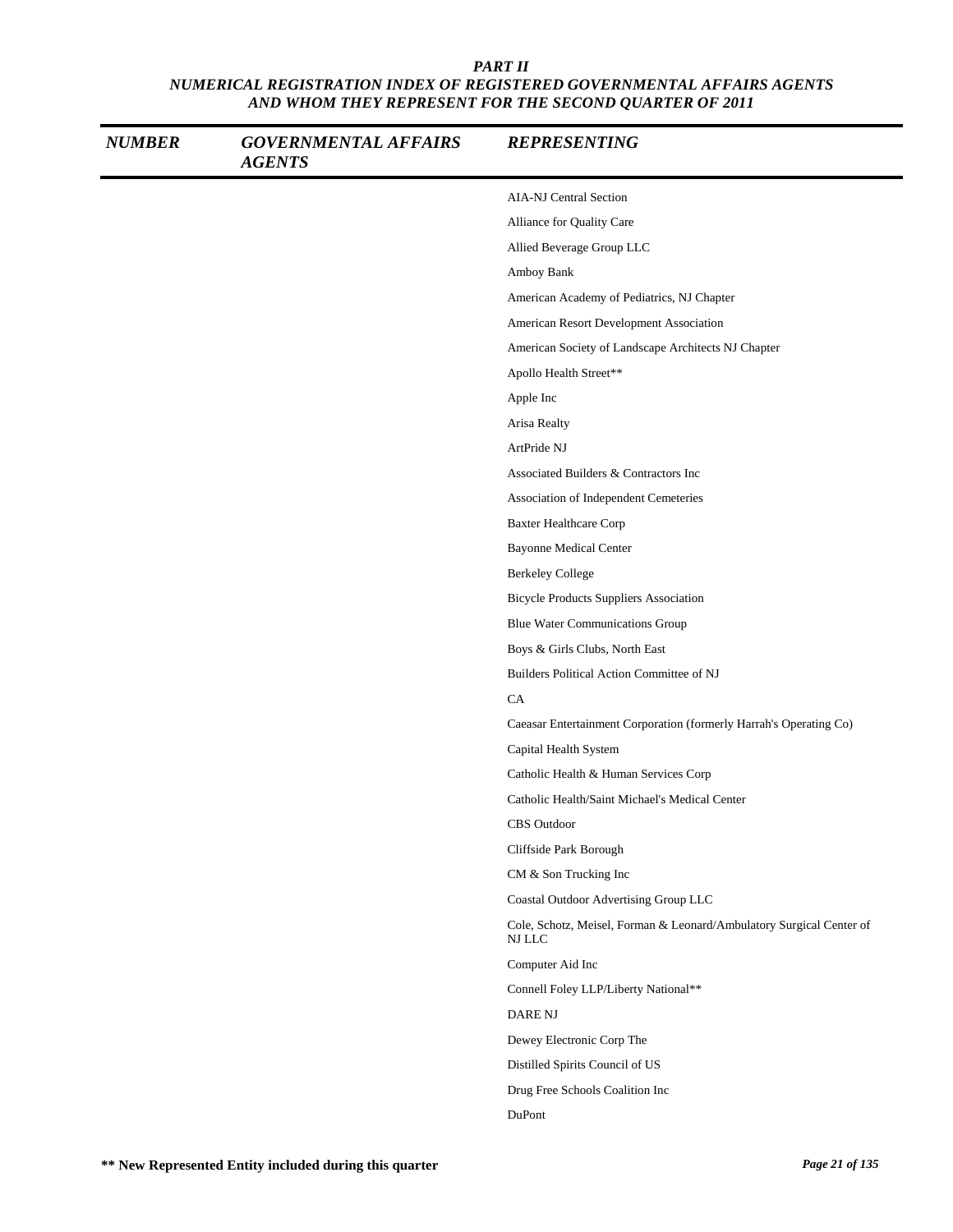| <b>NUMBER</b> | <b>GOVERNMENTAL AFFAIRS</b><br><b>AGENTS</b> | <b>REPRESENTING</b>                                                        |
|---------------|----------------------------------------------|----------------------------------------------------------------------------|
|               |                                              | eLot Inc                                                                   |
|               |                                              | Emtec Inc                                                                  |
|               |                                              | <b>Entertainment Software Association</b>                                  |
|               |                                              | Essex Pain Management/Hospital MedRealty LLC                               |
|               |                                              | <b>Explore Information Services</b>                                        |
|               |                                              | Exxon Mobil Corp                                                           |
|               |                                              | Foundation of NJ Public Broadcasting                                       |
|               |                                              | Franklin Templeton Distributors                                            |
|               |                                              | George Harms Construction Co Inc                                           |
|               |                                              | Gift of Life Donor Program                                                 |
|               |                                              | GovDelivery Inc / National Strategies Inc                                  |
|               |                                              | Greater NJ Motorcoach Association                                          |
|               |                                              | Hackensack Medical Ctr                                                     |
|               |                                              | Hemophilia Association of NJ                                               |
|               |                                              | Hess Corp                                                                  |
|               |                                              | Hewlett-Packard Company & SaBER Solutions                                  |
|               |                                              | <b>HNTB</b> Corp                                                           |
|               |                                              | Hudson Group/Airport Management Services LLC                               |
|               |                                              | <b>IDT</b> Corp                                                            |
|               |                                              | <b>International Game Technology</b>                                       |
|               |                                              | Jackson, Gilmour & Dobbs PC / Gordon & Gordon PC/Connelly Baker<br>Wotring |
|               |                                              | Jersey Shore Teletherapy                                                   |
|               |                                              | Leisure Chateau Care & Rehabilitation                                      |
|               |                                              | Liberty Healthcare Corp                                                    |
|               |                                              | Luxottica Retail                                                           |
|               |                                              | Magazine Publishers of America Inc                                         |
|               |                                              | Maser Consulting PA                                                        |
|               |                                              | Mercury Public Affairs/Autodesk Inc**                                      |
|               |                                              | Mercury Public Affairs/Silverstein Properties                              |
|               |                                              | MHA LLC                                                                    |
|               |                                              | Motion Picture Association of America Inc                                  |
|               |                                              | National Association of Theatre Owners of NJ                               |
|               |                                              | NJ Academy of Ophthalmology                                                |
|               |                                              | NJ Association of Realtors                                                 |
|               |                                              | NJ Cemetery Association                                                    |
|               |                                              | NJ Check Cashers Association                                               |
|               |                                              | NJ Concrete & Aggregate Association                                        |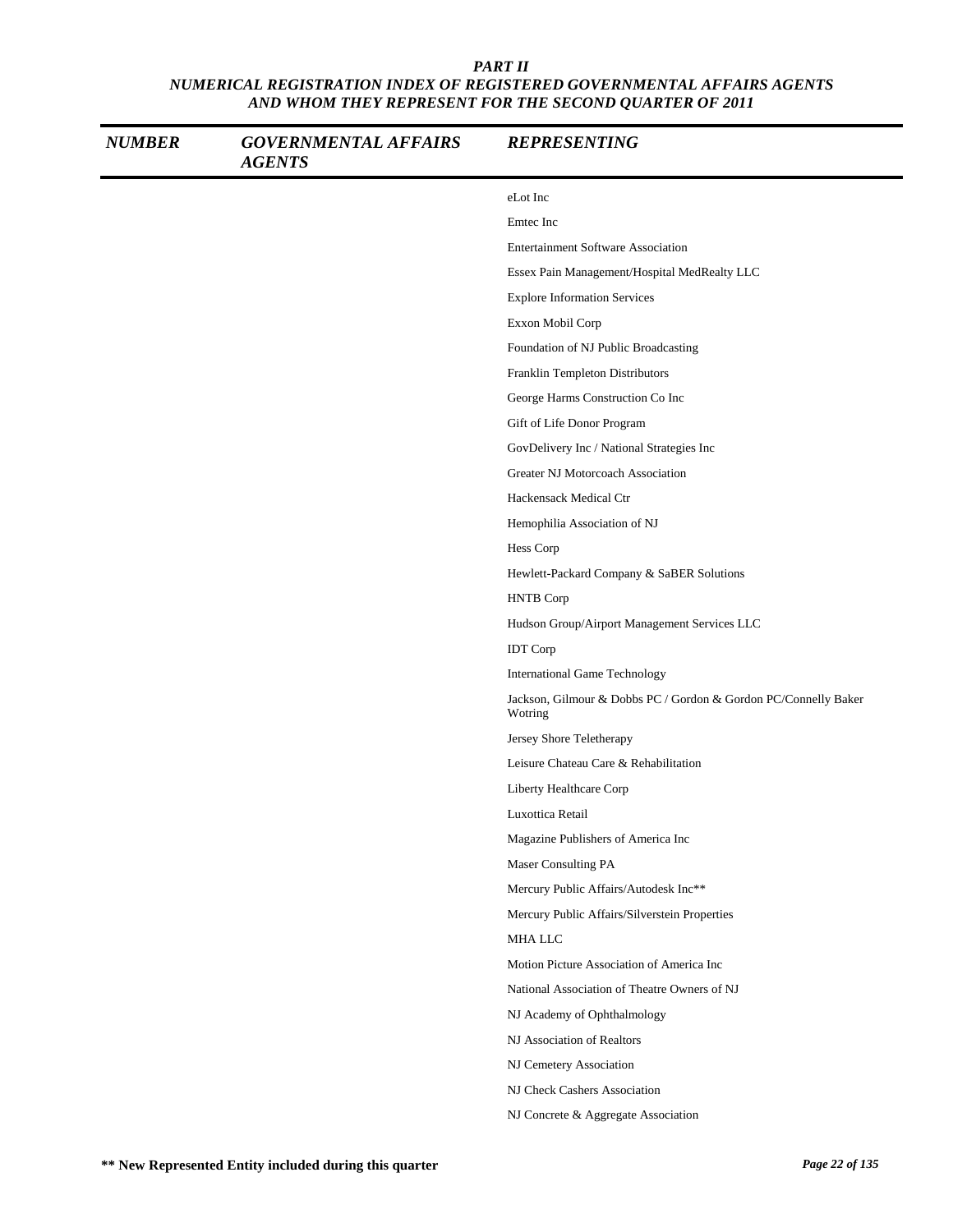| <b>NUMBER</b> | <b>GOVERNMENTAL AFFAIRS</b><br><b>AGENTS</b> | <b>REPRESENTING</b>                                      |
|---------------|----------------------------------------------|----------------------------------------------------------|
|               |                                              | NJ Dental Association                                    |
|               |                                              | NJ Financial Service Centers Inc                         |
|               |                                              | NJ Land Title Association                                |
|               |                                              | NJ Liquor Store Alliance                                 |
|               |                                              | NJ Occupational Therapists Association                   |
|               |                                              | NJ Pawnbrokers Association                               |
|               |                                              | NJ Resources Inc                                         |
|               |                                              | NJ Society of Municipal Engineers                        |
|               |                                              | NJ Society of Professional Engineers                     |
|               |                                              | NJ State Bar Association                                 |
|               |                                              | NJ Tax Commissioners Association                         |
|               |                                              | NJ Travel Industry Association                           |
|               |                                              | Norfolk Southern Corp                                    |
|               |                                              | NY Football Giants/New Meadowlands Stadium Company LLC   |
|               |                                              | Opera Solutions                                          |
|               |                                              | Opticians Association of NJ                              |
|               |                                              | Oracle America Inc                                       |
|               |                                              | Pallia Tech                                              |
|               |                                              | Parsons Brinckerhoff Quade & Douglas                     |
|               |                                              | Pfizer Inc                                               |
|               |                                              | Pinkerton Computer Consultants                           |
|               |                                              | PKF-MARK III                                             |
|               |                                              | PSE&G Co                                                 |
|               |                                              | Saber Corp                                               |
|               |                                              | Saint Clare's Primary Care Inc                           |
|               |                                              | Saint Peter's University Hospital                        |
|               |                                              | Scientific Games                                         |
|               |                                              | ServiceMaster Co The                                     |
|               |                                              | Short Hills Surgical Center/Hudson Crossing Surgical Ctr |
|               |                                              | SMI Systems & Methods                                    |
|               |                                              | Special Olympics of NJ                                   |
|               |                                              | St Joseph's Regional Medical Ctr                         |
|               |                                              | State Partners LLC/EMC                                   |
|               |                                              | Stewart Agency/Car Wash Operators of NJ The              |
|               |                                              | Stewart Agency/NJ Staffing Alliance The                  |
|               |                                              | Tandberg/Cisco Systems                                   |
|               |                                              | Tioga Energy / National Strategies Inc                   |
|               |                                              | Tyco/Simplex Grinnell                                    |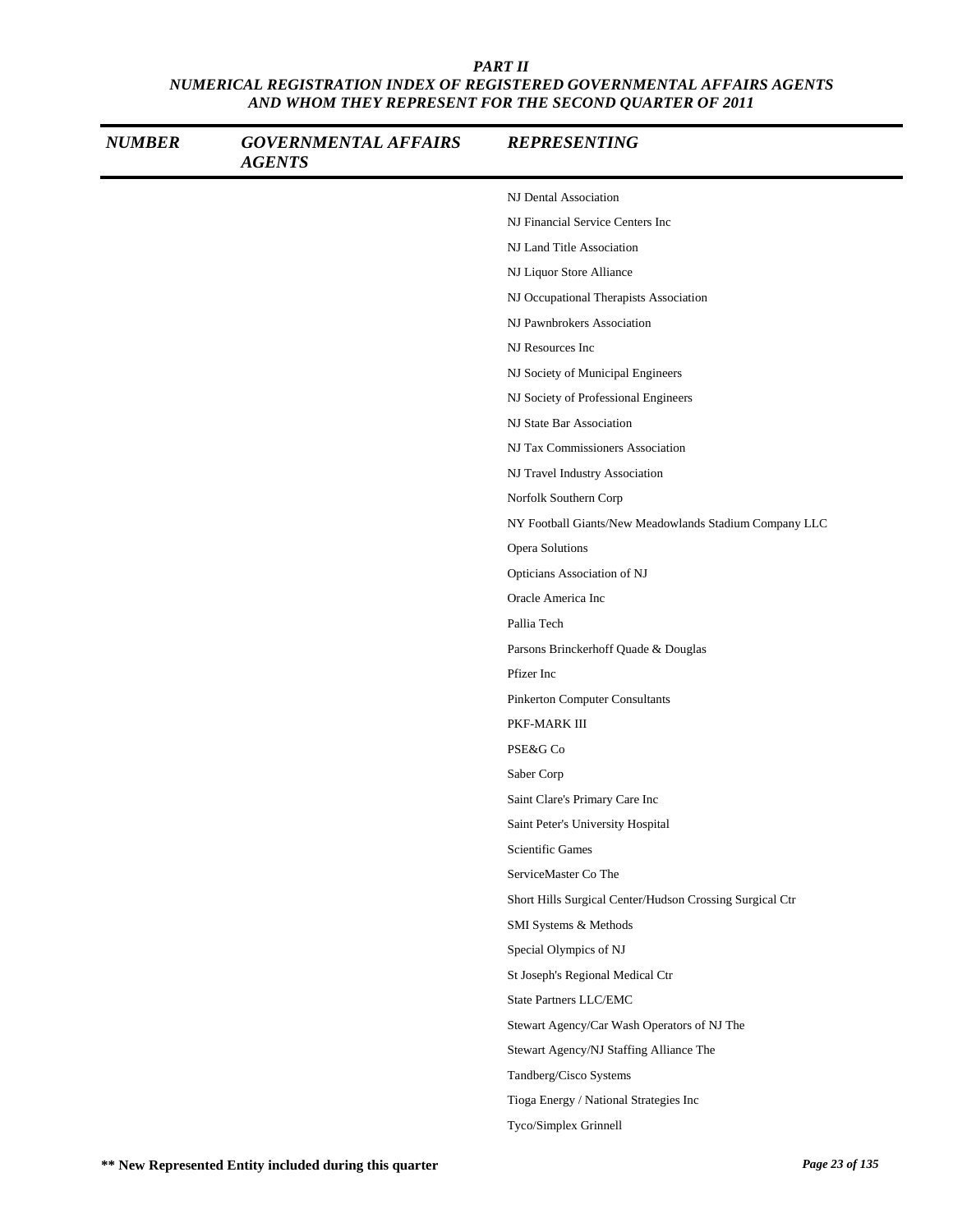| <b>NUMBER</b> | <b>GOVERNMENTAL AFFAIRS</b><br><b>AGENTS</b>                                                                              | <b>REPRESENTING</b>                                  |
|---------------|---------------------------------------------------------------------------------------------------------------------------|------------------------------------------------------|
|               |                                                                                                                           | <b>United Water Resources</b>                        |
|               |                                                                                                                           | Utility & Transportation Contractors Association     |
|               |                                                                                                                           | Utz Quality Foods Inc                                |
|               |                                                                                                                           | Verizon Wireless                                     |
|               |                                                                                                                           | Viacom Outdoor                                       |
|               |                                                                                                                           | Wachovia / Wells Fargo                               |
|               |                                                                                                                           | West Ward Pharmaceuticals Corp**                     |
|               |                                                                                                                           | Williams Companies Inc                               |
|               |                                                                                                                           | Yonkers Contracting Co Inc                           |
| 447           | <b>NJ Utilities Association (NJUA)</b><br>50 W State St Ste 1117<br>Trenton, NJ 08608<br>609-392-1000                     |                                                      |
|               | Karen D Alexander                                                                                                         |                                                      |
| $447 - 3$     |                                                                                                                           |                                                      |
| $447 - 5$     | Ryan Tookes                                                                                                               | NJ Utilities Association                             |
| 460           | <b>Authorities Association of NJ</b><br>2333 White Horse-Mercerville Rd<br>Ste 4<br>Mercerville, NJ 08619<br>609-584-1877 |                                                      |
| $460 - 1$     | Ellen Gulbinsky                                                                                                           |                                                      |
|               |                                                                                                                           | <b>Association of Environmental Authorities</b>      |
| 461           | <b>AFSCME Council 1</b><br>2930 S Broad St<br>Trenton, NJ 08610-3606<br>609-888-5500                                      |                                                      |
| 461 - 1       | Sherryl A Gordon                                                                                                          |                                                      |
| $461 - 3$     | Robert Little                                                                                                             |                                                      |
| $461 - 4$     | Rex D Reid                                                                                                                |                                                      |
|               |                                                                                                                           | American Fedn of State County & Mun Employees AFSCME |
| 463           | <b>Issues Management Inc</b><br>100 Overlook Ctr<br>2nd Fl<br>Princeton, NJ 08540-7814<br>609-252-1300                    |                                                      |
| $463 - 1$     | Michael J Faigen                                                                                                          |                                                      |
| $463 - 14$    | Roger M Schwarz                                                                                                           |                                                      |
|               |                                                                                                                           | Aes/Red Oak                                          |
|               |                                                                                                                           | American Civil Liberties Union of NJ                 |

Amylin Pharmaceuticals Inc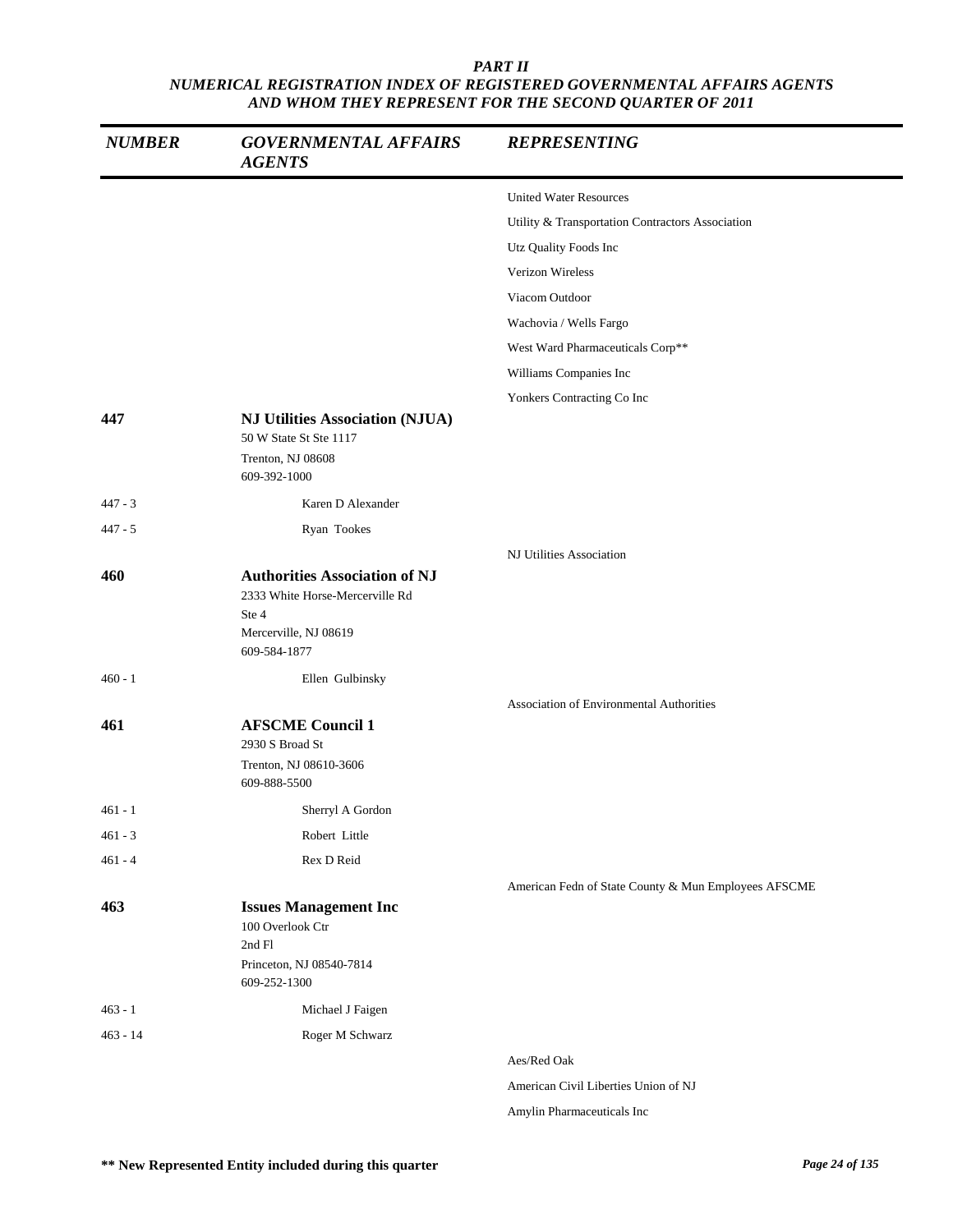| <b>NUMBER</b> | <b>GOVERNMENTAL AFFAIRS</b><br><b>AGENTS</b>                                                                     | <b>REPRESENTING</b>                                                   |
|---------------|------------------------------------------------------------------------------------------------------------------|-----------------------------------------------------------------------|
|               |                                                                                                                  | Association of Medical Device Reprocessors (AMDR)                     |
|               |                                                                                                                  | Berlex Inc                                                            |
|               |                                                                                                                  | Borden Inc                                                            |
|               |                                                                                                                  | Electronic Manufacturer's Coalition for Responsible Recycling (EMCRR) |
|               |                                                                                                                  | <b>Erickson Retirement Communities</b>                                |
|               |                                                                                                                  | Falcon Safety Products Inc                                            |
|               |                                                                                                                  | Gerdau Ameristeel                                                     |
|               |                                                                                                                  | Hertz Corp                                                            |
|               |                                                                                                                  | IBEW, Local Union 94                                                  |
|               |                                                                                                                  | Issues Management Inc                                                 |
|               |                                                                                                                  | MedAssure Services LLC                                                |
|               |                                                                                                                  | Mercer County Children's Medical Daycare                              |
|               |                                                                                                                  | NELS - North East Linen / New England Linen                           |
|               |                                                                                                                  | NJ State Electrical Workers Association (NJ IBEW)                     |
|               |                                                                                                                  | Philips Electronics                                                   |
|               |                                                                                                                  | PSE&G Services Corp                                                   |
|               |                                                                                                                  | RESA / Retail Energy Supply Association                               |
|               |                                                                                                                  | Royce Brook Golf Club/Bellemead Development Corp                      |
|               |                                                                                                                  | Schering-Plough Corp                                                  |
|               |                                                                                                                  | Schindler Elevator Corp                                               |
|               |                                                                                                                  | Sharp Electronics Corp                                                |
|               |                                                                                                                  | St Barnabas Hospital                                                  |
|               |                                                                                                                  | SunChemical                                                           |
| 494           | NJ State Association of Chiefs of Police<br>One Greentree Centre<br>Ste 201<br>Marlton, NJ 08053<br>856-988-5880 |                                                                       |
| $494 - 2$     | Mitchell C Sklar                                                                                                 |                                                                       |
|               |                                                                                                                  | NJ State Association of Chiefs of Police                              |
| 499           | PSE&G Co                                                                                                         |                                                                       |
|               | 170 W State St                                                                                                   |                                                                       |
|               | Trenton, NJ 08608<br>609-599-7047                                                                                |                                                                       |
| $499 - 5$     | Josephine DiRienzo                                                                                               |                                                                       |
|               |                                                                                                                  | PSE&G Co**                                                            |
| 532           | Norris McLaughlin & Marcus<br>PO Box 5933<br>Bridgewater, NJ 08807                                               |                                                                       |
|               | 908-722-0700                                                                                                     |                                                                       |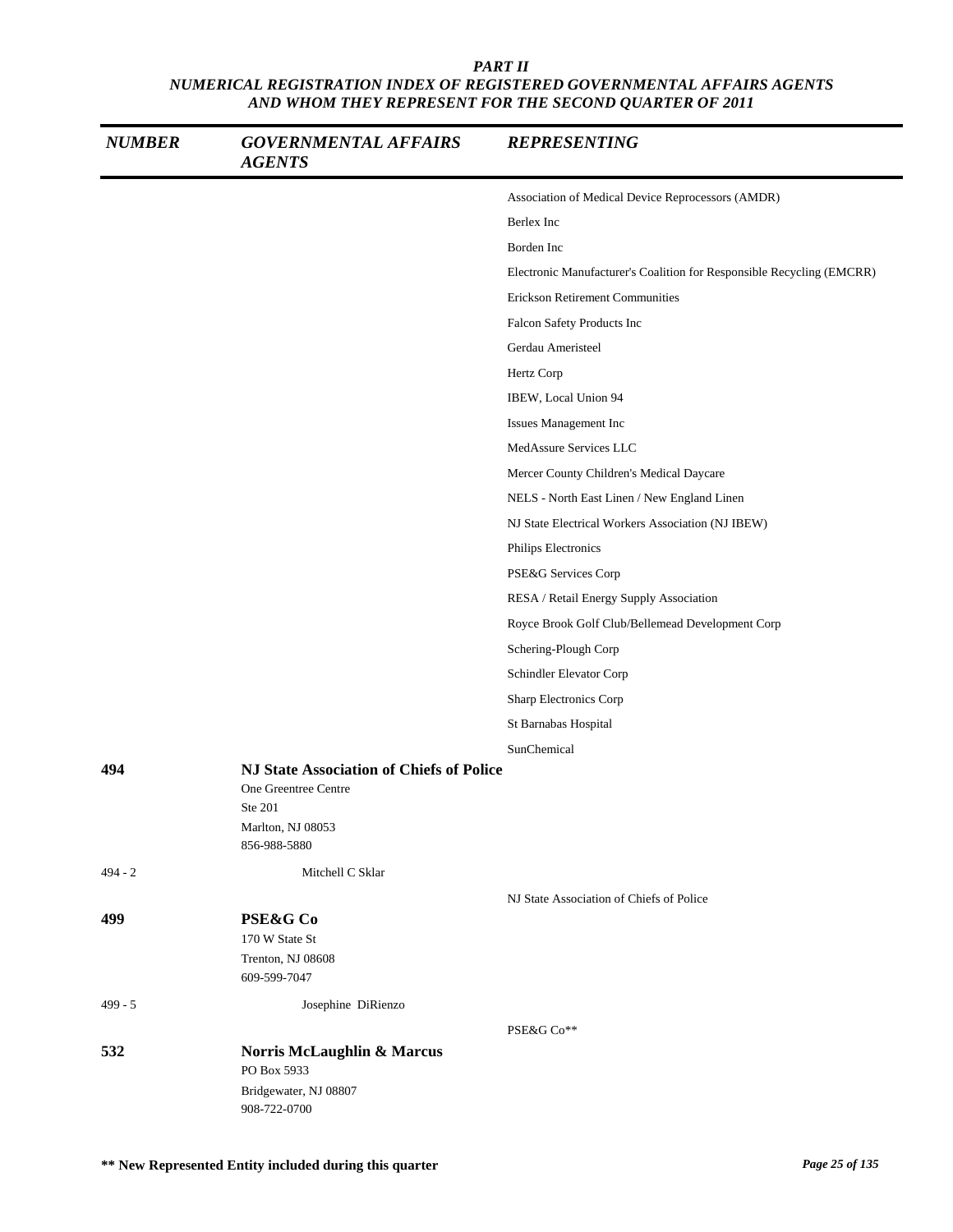| <b>NUMBER</b> | <b>GOVERNMENTAL AFFAIRS</b><br><b>AGENTS</b>                  | <b>REPRESENTING</b>                                            |
|---------------|---------------------------------------------------------------|----------------------------------------------------------------|
| $532 - 2$     | James H Laskey                                                |                                                                |
|               |                                                               | Hidden Valley Club The                                         |
|               |                                                               | NJ Business & Industry Association                             |
|               |                                                               | Norris McLaughlin & Marcus                                     |
|               |                                                               | QLT Consumer Lease Services Inc                                |
|               |                                                               | Verizon Business                                               |
| 549           | AT&T                                                          |                                                                |
|               | 192 W State St<br>Trenton, NJ 08608                           |                                                                |
|               | 609-396-4350                                                  |                                                                |
| $549 - 7$     | Charlene Brown                                                |                                                                |
| $549 - 9$     | J Michael Schweder                                            |                                                                |
|               |                                                               | AT&T                                                           |
| 551           | <b>MWW Group</b>                                              |                                                                |
|               | 1 Meadowlands Plz 6th Floor<br>East Rutherford, NJ 07073-2137 |                                                                |
|               | 201-507-9500                                                  |                                                                |
| $551 - 35$    | Kevin G Frechette                                             |                                                                |
| $551 - 36$    | William P Murray                                              |                                                                |
| $551 - 44$    | Timothy White                                                 |                                                                |
| $551 - 49$    | Lori Price Abrams                                             |                                                                |
|               |                                                               | Amerigroup                                                     |
|               |                                                               | <b>AST</b> Development                                         |
|               |                                                               | Avalon Bay Communities                                         |
|               |                                                               | Cathedral Healthcare System                                    |
|               |                                                               | Catholic Health & Human Services                               |
|               |                                                               | <b>Continental Airlines</b>                                    |
|               |                                                               | <b>Delaware River Stevedores</b>                               |
|               |                                                               | <b>Farmland Dairies</b>                                        |
|               |                                                               | GAF Corp                                                       |
|               |                                                               | Garden State Winegrowers Association                           |
|               |                                                               | Global Strategy Group Inc                                      |
|               |                                                               | Holy Name Hospital                                             |
|               |                                                               | International Federation of Professional & Technical Engineers |
|               |                                                               | International Specialty Products Inc                           |
|               |                                                               | International Speedway Corp                                    |
|               |                                                               | Landmark Companies LLC                                         |
|               |                                                               | Lennar Co                                                      |
|               |                                                               | Lowenstein Sandler PC                                          |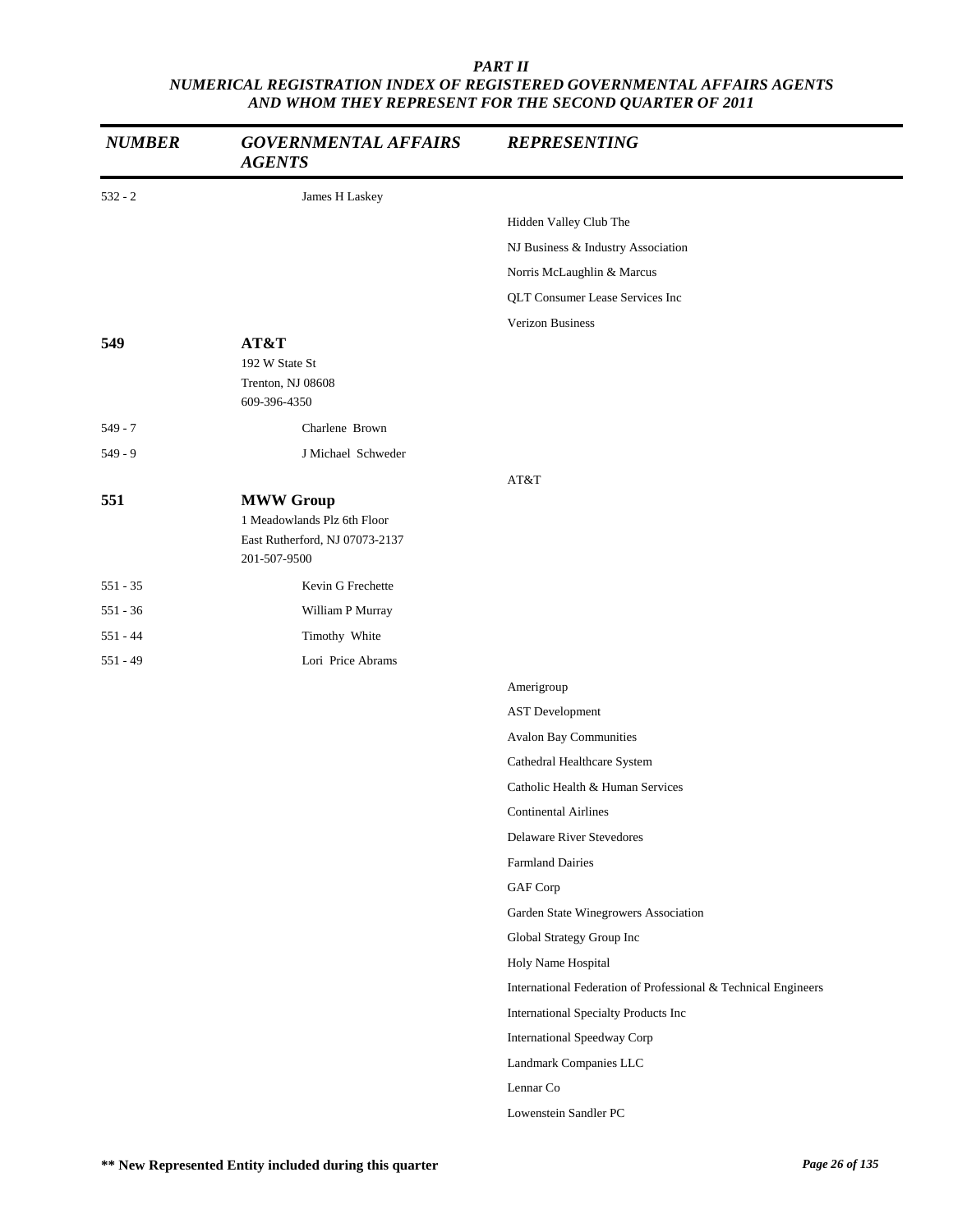| <b>NUMBER</b> | <b>GOVERNMENTAL AFFAIRS</b><br><b>AGENTS</b>                                                     | <b>REPRESENTING</b>                             |
|---------------|--------------------------------------------------------------------------------------------------|-------------------------------------------------|
|               |                                                                                                  | Lunde & Burger                                  |
|               |                                                                                                  | Mack Cali Realty Corp                           |
|               |                                                                                                  | MEL/JIF (PERMA)                                 |
|               |                                                                                                  | MHF Logistical Solutions                        |
|               |                                                                                                  | Mills Corp                                      |
|               |                                                                                                  | Municipal Excess Liability Joint Insurance Fund |
|               |                                                                                                  | NJ 2-1-1 Partnership                            |
|               |                                                                                                  | NJ CURE/NJ PURE                                 |
|               |                                                                                                  | Ogden Realty Co                                 |
|               |                                                                                                  | Orange & Rockland Utilities Inc                 |
|               |                                                                                                  | Parsons Advanced Technologies Inc               |
|               |                                                                                                  | PKF-Mark III Inc                                |
|               |                                                                                                  | Princeton Healthcare Systems                    |
|               |                                                                                                  | Princeton Insurance Co                          |
|               |                                                                                                  | <b>Public Financial Management</b>              |
|               |                                                                                                  | Puerto Ricans for Civic Action                  |
|               |                                                                                                  | Pulte Homes                                     |
|               |                                                                                                  | QualCare Inc                                    |
|               |                                                                                                  | QualCare Preferred Providers                    |
|               |                                                                                                  | Ramapo College of NJ                            |
|               |                                                                                                  | Resilient Floor Covering Institute              |
|               |                                                                                                  | <b>Roseland Properties</b>                      |
|               |                                                                                                  | Salem County NJ                                 |
|               |                                                                                                  | Sandata Inc                                     |
|               |                                                                                                  | Security Indemnity Insurance Co                 |
|               |                                                                                                  | Silverstein Properties                          |
|               |                                                                                                  | Somerset Development                            |
|               |                                                                                                  | Somerset Medical Ctr                            |
|               |                                                                                                  | Sony Music Entertainment Inc                    |
|               |                                                                                                  | <b>Sterling Properties</b>                      |
|               |                                                                                                  | STV Inc                                         |
|               |                                                                                                  | <b>Tierra Solutions</b>                         |
|               |                                                                                                  | <b>WCD Consultants</b>                          |
| 554           | <b>Public Power Association of NJ</b><br>PO Box 206<br>Seaside Heights, NJ 08751<br>732-793-4060 |                                                 |
| $554 - 1$     | James A Jablonski                                                                                |                                                 |
|               |                                                                                                  |                                                 |

Public Power Association of NJ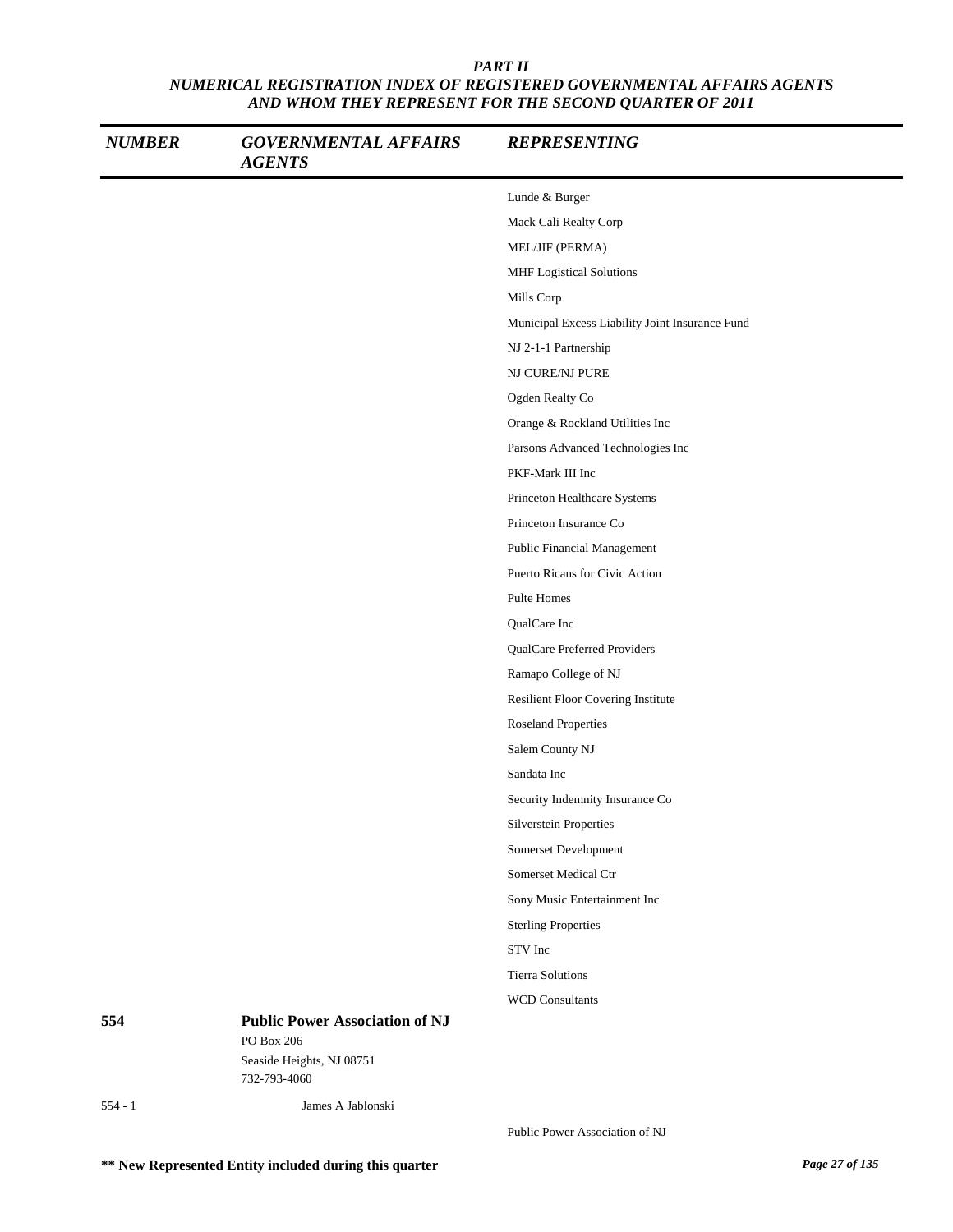| <b>NUMBER</b> | <b>GOVERNMENTAL AFFAIRS</b><br><b>AGENTS</b>                                                                                               | <b>REPRESENTING</b>                          |
|---------------|--------------------------------------------------------------------------------------------------------------------------------------------|----------------------------------------------|
|               |                                                                                                                                            | <b>Sussex Rural Electric Cooperative</b>     |
| 613           | <b>NJ State Bar Association</b><br>NJ Law Ctr<br>One Constitution Sq<br>New Brunswick, NJ 08901-1500<br>732-249-5000                       |                                              |
| $613 - 8$     | D Todd Sidor                                                                                                                               |                                              |
| 633           | <b>Capitol Legislative Consultants LLC</b><br>7 Lynn Court<br>Morristown, NJ 07960<br>201-602-8830                                         | NJ State Bar Association                     |
| $633 - 1$     | Sharon L Weiner                                                                                                                            |                                              |
|               |                                                                                                                                            | Garden State Recyclers Advocacy Group        |
|               |                                                                                                                                            | Morris Companies The                         |
|               |                                                                                                                                            | NJ Coalition for Interior Design Legislation |
| 644           | <b>NJ Association of Realtors</b><br>295 Pierson Ave<br>PO Box 2098<br>Edison, NJ 08818<br>732-494-5616                                    |                                              |
| $644 - 5$     | Jarrod C Grasso                                                                                                                            |                                              |
| $644 - 7$     | Douglas Mark Tomson                                                                                                                        |                                              |
| $644 - 9$     | Bruce Shapiro                                                                                                                              |                                              |
| $644 - 10$    | Danielle Alpert                                                                                                                            |                                              |
| 662           | <b>NJ Library Association</b><br>PO Box 1534                                                                                               | NJ Association of Realtors/NJAR              |
|               | Trenton, NJ 08607<br>609-394-8032                                                                                                          |                                              |
| $662 - 1$     | Patricia A Tumulty                                                                                                                         |                                              |
|               |                                                                                                                                            | NJ Library Association                       |
| 665           | <b>Building Contractors Association of NJ</b><br>Raritan Ctr Raritan Plaza II<br><b>Fieldcrest Ave</b><br>Edison, NJ 08837<br>732-225-2265 |                                              |
| $665 - 7$     | Jack Kocsis Jr                                                                                                                             |                                              |
| $665 - 8$     | Michael Travostino                                                                                                                         |                                              |
| $665 - 9$     | Darlene Regina                                                                                                                             |                                              |
|               |                                                                                                                                            | Associated General Contractors of NJ         |

Building Contractors Association of NJ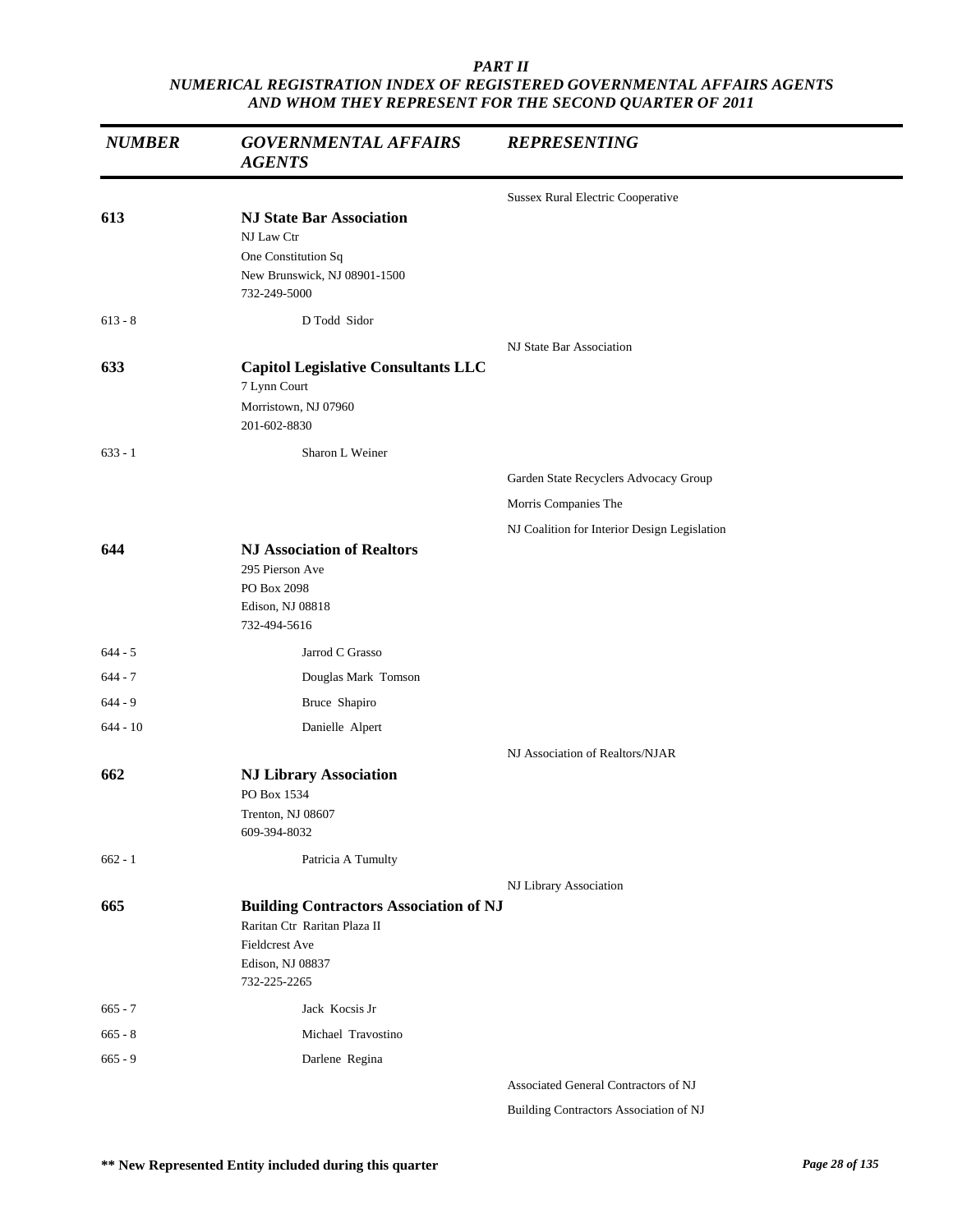| <b>NUMBER</b> | <b>GOVERNMENTAL AFFAIRS</b><br><b>AGENTS</b>                                                      | <b>REPRESENTING</b>                                   |
|---------------|---------------------------------------------------------------------------------------------------|-------------------------------------------------------|
| 677           | Carella, Byrne, Bain, Gilfillan, Cecchi, Stewart & Olstein                                        |                                                       |
|               | 6 Becker Farm Rd<br>Roseland, NJ 07068<br>973-994-1700                                            |                                                       |
| $677 - 1$     | Peter G Stewart                                                                                   |                                                       |
| $677 - 3$     | Charles C Carella                                                                                 |                                                       |
| $677 - 4$     | Arthur T Vanderbilt                                                                               |                                                       |
|               |                                                                                                   | <b>American Coastal Industries</b>                    |
|               |                                                                                                   | Archdiocese of Newark                                 |
|               |                                                                                                   | Carella Byrne Bain Gilfillan Cecchi Stewart & Olstein |
|               |                                                                                                   | Carter Wallace Inc                                    |
|               |                                                                                                   | <b>Community Energy Alternatives</b>                  |
|               |                                                                                                   | DuPont Merck Pharmaceutical Co                        |
|               |                                                                                                   | Logan Vista                                           |
|               |                                                                                                   | Merck Medco Managed Care LLC                          |
| 682           | <b>Center for Non-Profit Corp Inc</b><br>1501 Livingston Ave                                      |                                                       |
|               | North Brunswick, NJ 08902<br>732-227-0800                                                         |                                                       |
| $682 - 1$     | Linda M Czipo                                                                                     |                                                       |
|               |                                                                                                   | Center for Non-Profit Corp Inc                        |
| 692           | <b>NJ Manufacturers Insurance Co</b>                                                              |                                                       |
|               | 301 Sullivan Way PO Box 00128<br>West Trenton, NJ 08628-0118<br>609-883-1300                      |                                                       |
| $692 - 3$     | Robert Zetterstrom                                                                                |                                                       |
| $692 - 5$     | Michael J Van Wagner                                                                              |                                                       |
| $692 - 6$     | Mitchell A Livingston                                                                             |                                                       |
| $692 - 7$     | Deborah A Wean                                                                                    |                                                       |
| $692 - 8$     | Jessica Ann Schlee                                                                                |                                                       |
|               |                                                                                                   | NJ Manufacturers Insurance Co                         |
| 703           | <b>S</b> Thomas Gagliano<br>78 Apple St<br>Tinton Falls, NJ 07724-2695<br>732-747-1600            |                                                       |
| $703 - 1$     | S Thomas Gagliano                                                                                 |                                                       |
|               |                                                                                                   | Giordano Halleran & Ciesla                            |
|               |                                                                                                   | Verizon Wireless                                      |
| 714           | <b>State Farm Insurance Co</b><br>One State Farm Plz E-6<br>Bloomington, IL 61710<br>309-766-3521 |                                                       |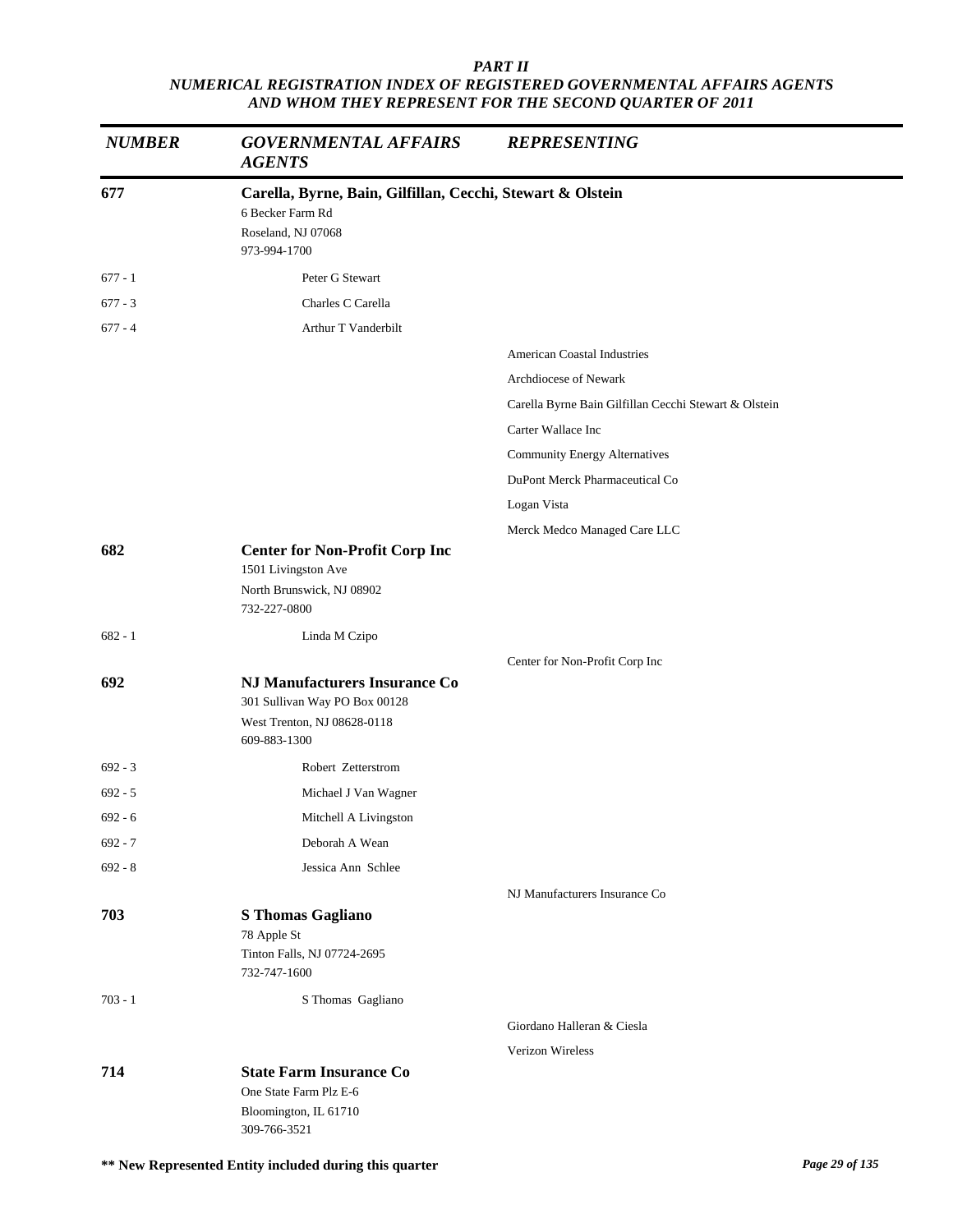| <b>NUMBER</b> | <b>GOVERNMENTAL AFFAIRS</b><br><b>AGENTS</b>                                | <b>REPRESENTING</b>                        |
|---------------|-----------------------------------------------------------------------------|--------------------------------------------|
| $714 - 1$     | Charles D Vogel                                                             |                                            |
| $714 - 5$     | Robert J Kelley                                                             |                                            |
| $714 - 6$     | Dave Menning                                                                |                                            |
| $714 - 7$     | Stephen K Woodard                                                           |                                            |
| $714 - 9$     | Craig Isaacs                                                                |                                            |
| 721           | <b>MBI</b> GluckShaw<br>212 W State St<br>Trenton, NJ 08608<br>609-392-3100 | State Farm Insurance Co                    |
| $721 - 1$     | Clark W Martin                                                              |                                            |
| $721 - 2$     | Paul N Bontempo                                                             |                                            |
| $721 - 4$     | Scot Mackey                                                                 |                                            |
| $721 - 5$     | Paul Matacera                                                               |                                            |
| $721 - 6$     | Oliver Bartlett                                                             |                                            |
| $721 - 7$     | Raul Garcia                                                                 |                                            |
| $721 - 8$     | Timothy Martin                                                              |                                            |
| $721 - 10$    | Hazel Gluck                                                                 |                                            |
| $721 - 14$    | Jeffrey Warsh                                                               |                                            |
| $721 - 16$    | Lisa Ginther                                                                |                                            |
| $721 - 17$    | R Jeffrey Lanigan                                                           |                                            |
| $721 - 18$    | Jody Herkloz                                                                |                                            |
| 721 - 19      | Nancy Pinkin                                                                |                                            |
| $721 - 20$    | C Richard Kamin                                                             |                                            |
| $721 - 23$    | Matthew Stanton                                                             |                                            |
| $721 - 25$    | Wilfredo Caraballo                                                          |                                            |
| $721 - 26$    | Ryan Peene                                                                  |                                            |
| $721 - 27$    | Ellen Stein                                                                 |                                            |
|               |                                                                             | 431 Corp                                   |
|               |                                                                             | <b>ABC</b> Bail Bonds                      |
|               |                                                                             | Access NJ                                  |
|               |                                                                             | Alliance of Automobile Manufacturers       |
|               |                                                                             | Alliance of Health Care Sharing Ministries |
|               |                                                                             | American Express Co                        |
|               |                                                                             | Anton Nader                                |
|               |                                                                             | <b>Associated Humane Societies</b>         |
|               |                                                                             | AvalonBay Communities Inc                  |
|               |                                                                             | Bayonne Local Re-development Authority     |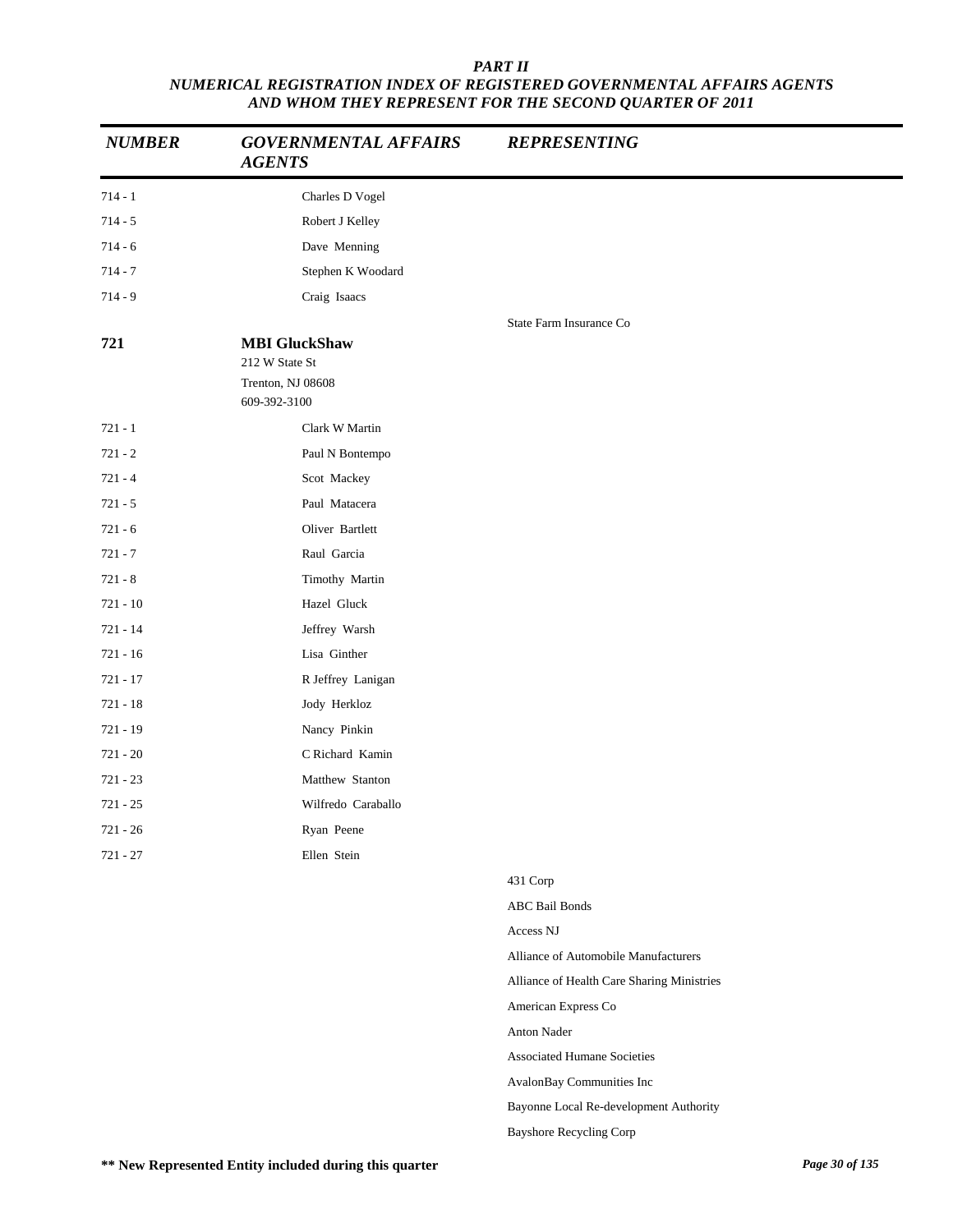| <b>NUMBER</b> | <b>GOVERNMENTAL AFFAIRS</b><br><b>AGENTS</b> | <b>REPRESENTING</b>                                                                 |
|---------------|----------------------------------------------|-------------------------------------------------------------------------------------|
|               |                                              | Beer Wholesalers Association of NJ                                                  |
|               |                                              | Borough of Paramus                                                                  |
|               |                                              | Building Material Dealers For Good Government                                       |
|               |                                              | CenturyLink                                                                         |
|               |                                              | <b>CHEP</b>                                                                         |
|               |                                              | Christian Health Care Center                                                        |
|               |                                              | <b>Clever Devices</b>                                                               |
|               |                                              | Coalition for a Safe NJ                                                             |
|               |                                              | Concrete Pipe Association of NJ                                                     |
|               |                                              | Consumer Data Industry Association                                                  |
|               |                                              | Covanta Energy Corp                                                                 |
|               |                                              | Dallenbach Sands Co                                                                 |
|               |                                              | Dave Sickel                                                                         |
|               |                                              | Disney                                                                              |
|               |                                              | <b>DMR</b> Architects                                                               |
|               |                                              | DT Allen Contracting                                                                |
|               |                                              | Edgewood Properties Inc                                                             |
|               |                                              | Elizabethtown Gas                                                                   |
|               |                                              | <b>EPDM Roofing Association</b>                                                     |
|               |                                              | First Energy Corp                                                                   |
|               |                                              | Garden State Seafood Association                                                    |
|               |                                              | Gateway Outdoor Advertising on behalf of MultiState Associates Inc                  |
|               |                                              | George Harms Construction Co Inc                                                    |
|               |                                              | Green Building Initiative                                                           |
|               |                                              | Greystone Property Management                                                       |
|               |                                              | Hartz                                                                               |
|               |                                              | HomeFront NJ                                                                        |
|               |                                              | Hudson County Improvement Authority                                                 |
|               |                                              | InfoStore                                                                           |
|               |                                              | Ingersoll Rand Co                                                                   |
|               |                                              | Intermodal Materials Management                                                     |
|               |                                              | International Council of Shopping Centers                                           |
|               |                                              | Irrigation Association of NJ                                                        |
|               |                                              | Ishi Systems Inc                                                                    |
|               |                                              | JH Reid On-Site Recycling Inc                                                       |
|               |                                              | K&L Gates LLP                                                                       |
|               |                                              | K&L Gates LLP/Alliance Chemical Inc on behalf of itself and Pfister<br>Chemical Inc |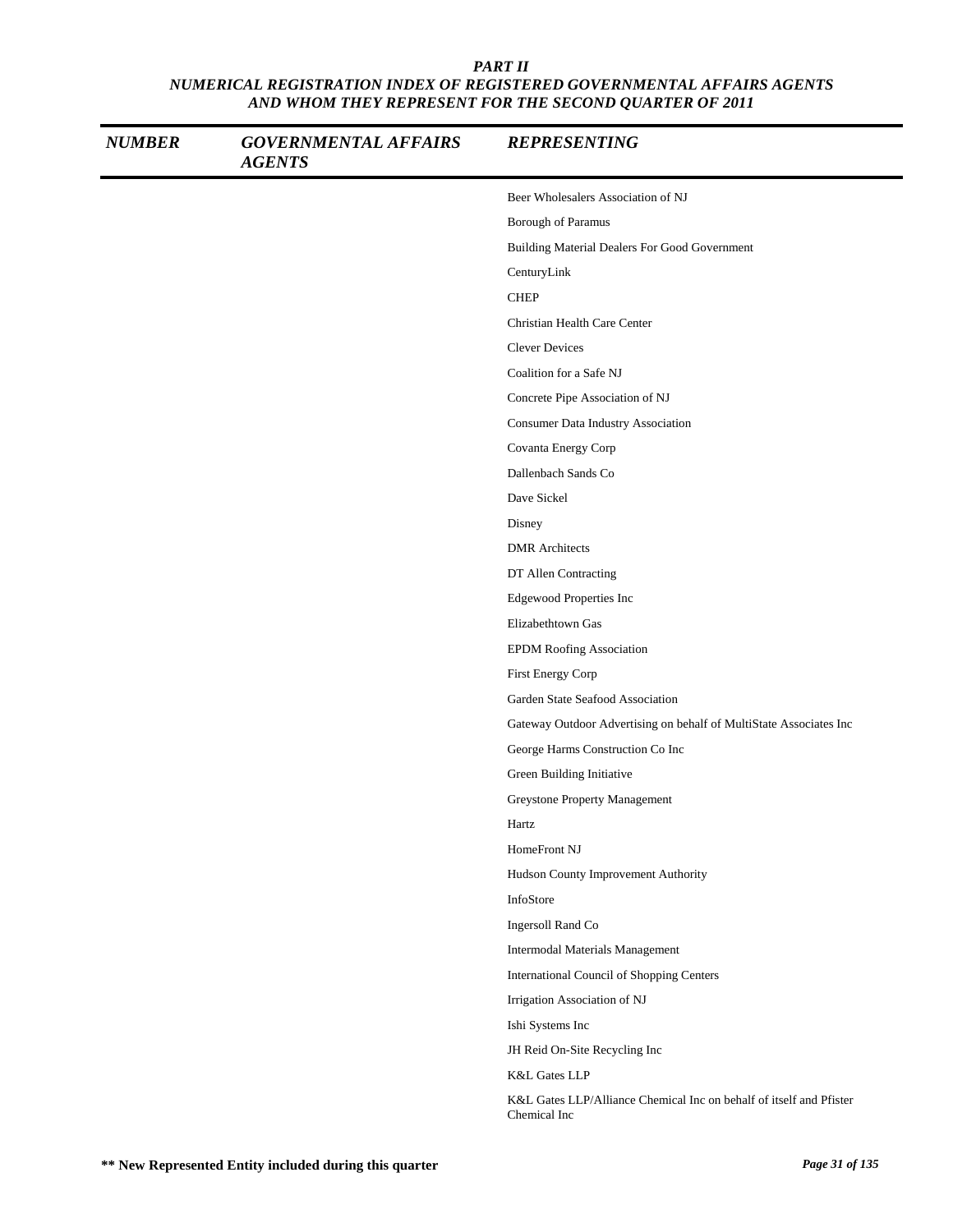| <b>NUMBER</b> | <b>GOVERNMENTAL AFFAIRS</b><br><b>AGENTS</b> | <b>REPRESENTING</b>                                                                                                                                                   |
|---------------|----------------------------------------------|-----------------------------------------------------------------------------------------------------------------------------------------------------------------------|
|               |                                              | K&L Gates LLP/Arkema Inc                                                                                                                                              |
|               |                                              | K&L Gates LLP/Ashland Inc                                                                                                                                             |
|               |                                              | K&L Gates LLP/Atlantic Richfield Co                                                                                                                                   |
|               |                                              | K&L Gates LLP/BASF Corp on its own behalf and on behalf of BASF<br>Catalysts LLC                                                                                      |
|               |                                              | K&L Gates LLP/Belleville Industrial Center                                                                                                                            |
|               |                                              | K&L Gates LLP/Benjamin Moore & Co                                                                                                                                     |
|               |                                              | K&L Gates LLP/BOC Group Inc                                                                                                                                           |
|               |                                              | K&L Gates LLP/Bristol Myers Squibb                                                                                                                                    |
|               |                                              | K&L Gates LLP/CBS Corp, a Delaware corp, f/k/a Viacom Inc successor<br>by merger to CBS Corp, a Pennsylvania corp, f/k/a Westinghouse<br>Electric Corp                |
|               |                                              | K&L Gates LLP/Celanese Ltd                                                                                                                                            |
|               |                                              | K&L Gates LLP/Chemtura Corp and Raclaur LLC as current and former<br>owner of the property f/k/a Atlantic Industries                                                  |
|               |                                              | K&L Gates LLP/Chevron Environmental Management Company for<br>itself and on behalf of Texaco Inc                                                                      |
|               |                                              | K&L Gates LLP/Coltec Industries                                                                                                                                       |
|               |                                              | K&L Gates LLP/Conopco Inc d/b/a Unilever (as successor to<br>CPC/Bestfoods, former parent of th Penick Corp (facility loacted at 540<br>New York Ave, Lyndhurst, NJ)) |
|               |                                              | K&L Gates LLP/Covanta Essex Co                                                                                                                                        |
|               |                                              | K&L Gates LLP/Croda Inc                                                                                                                                               |
|               |                                              | K&L Gates LLP/DII Industries LLC                                                                                                                                      |
|               |                                              | K&L Gates LLP/DiLorenzo Properties Co on behalf of itself and the<br>Goldman/Goldman/DiLorenzo Properties Partnerships                                                |
|               |                                              | K&L Gates LLP/Eden Wood Corp                                                                                                                                          |
|               |                                              | K&L Gates LLP/EI du Pont de Nemours and Co                                                                                                                            |
|               |                                              | K&L Gates LLP/Elan Chemical Co                                                                                                                                        |
|               |                                              | K&L Gates LLP/EPEC Polymers Inc on behalf of itself and EPEC Oil Co<br><b>Liquidating Trust</b>                                                                       |
|               |                                              | K&L Gates LLP/Essex Chemical Corp                                                                                                                                     |
|               |                                              | K&L Gates LLP/Flexon Industries Corp                                                                                                                                  |
|               |                                              | K&L Gates LLP/Franklin-Burlington Plastics Inc                                                                                                                        |
|               |                                              | K&L Gates LLP/Garfield Molding Co Inc                                                                                                                                 |
|               |                                              | K&L Gates LLP/General Electric Co                                                                                                                                     |
|               |                                              | K&L Gates LLP/Givaudan Fragrances Corp (Fragrances North America)                                                                                                     |
|               |                                              | K&L Gates LLP/Goodrich Corp on behalf of itself and Kalama Specialty<br>Chemicals Inc                                                                                 |
|               |                                              | K&L Gates LLP/Hartz Consumer Group Inc on behalf of The Hartz<br>Mountain Corp                                                                                        |
|               |                                              | K&L Gates LLP/Hercules Chemical Corp Inc                                                                                                                              |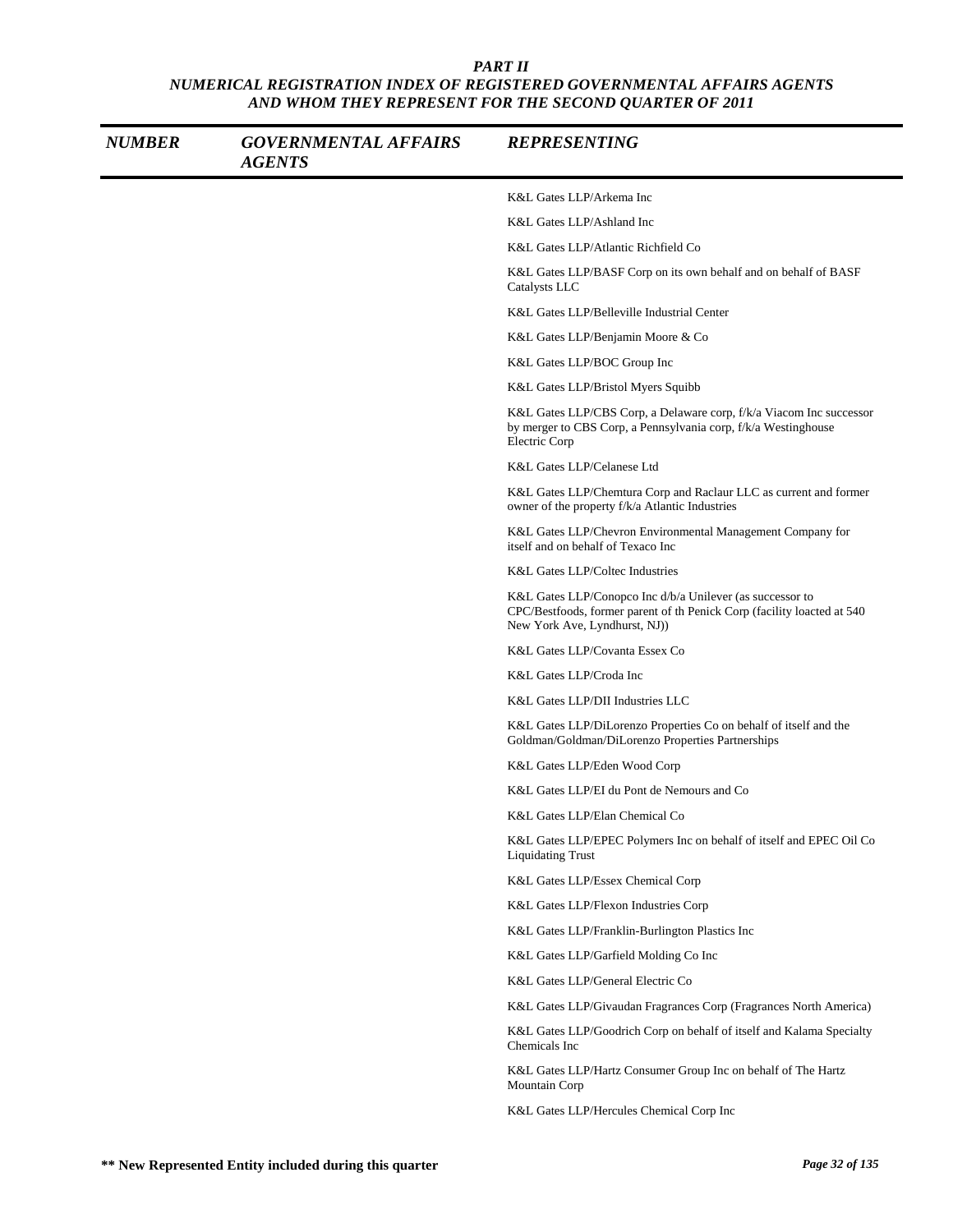| <b>NUMBER</b> | <b>GOVERNMENTAL AFFAIRS</b><br><b>AGENTS</b> | <b>REPRESENTING</b>                                                                                                                                                                                                                                               |
|---------------|----------------------------------------------|-------------------------------------------------------------------------------------------------------------------------------------------------------------------------------------------------------------------------------------------------------------------|
|               |                                              | K&L Gates LLP/Hess Corp on its own behalf and on behalf of Atlantic<br>Richfield Co                                                                                                                                                                               |
|               |                                              | K&L Gates LLP/Hexcel Corp                                                                                                                                                                                                                                         |
|               |                                              | K&L Gates LLP/Hoffmann-LaRoche Inc on its own behalf and on behalf<br>of its affiliate Roche Diagnostics                                                                                                                                                          |
|               |                                              | K&L Gates LLP/Honeywell International Inc                                                                                                                                                                                                                         |
|               |                                              | K&L Gates LLP/ISP Chemicals LLC                                                                                                                                                                                                                                   |
|               |                                              | K&L Gates LLP/ITT Corp                                                                                                                                                                                                                                            |
|               |                                              | K&L Gates LLP/Kao Brands Co                                                                                                                                                                                                                                       |
|               |                                              | K&L Gates LLP/Leemilt's Petroleum Inc (successor to Power Test of<br>New Jersey Inc) on its behalf and on behalf of Power Test Realty Co<br>Limited Partnership and Getty Properties Corp the General Partner of<br>Power Test Realty Company Limited Partnership |
|               |                                              | K&L Gates LLP/Lucent Technologies Inc                                                                                                                                                                                                                             |
|               |                                              | K&L Gates LLP/Mallinckrodt Inc                                                                                                                                                                                                                                    |
|               |                                              | K&L Gates LLP/National-Standard LLC                                                                                                                                                                                                                               |
|               |                                              | K&L Gates LLP/Newell Rubbermaid Inc on behalf of itself and its<br>wholly-owned subsidiaries Goody Products Inc and Berol Corp (as<br>successor by merger to Faber-Castell Corp)                                                                                  |
|               |                                              | K&L Gates LLP/News Publishing Australia Ltd (successor to Chris-Craft<br>Industries)                                                                                                                                                                              |
|               |                                              | K&L Gates LLP/Novelis Corp (f/k/a Alcan Aluminum Corp)                                                                                                                                                                                                            |
|               |                                              | K&L Gates LLP/NPEC Inc                                                                                                                                                                                                                                            |
|               |                                              | K&L Gates LLP/Otis Elevator Co                                                                                                                                                                                                                                    |
|               |                                              | K&L Gates LLP/Pfizer Inc                                                                                                                                                                                                                                          |
|               |                                              | K&L Gates LLP/Pharmacia Corp (f/k/a Monsanto Co)                                                                                                                                                                                                                  |
|               |                                              | K&L Gates LLP/PPG Industries Inc                                                                                                                                                                                                                                  |
|               |                                              | K&L Gates LLP/Public Service Electric and Gas Co                                                                                                                                                                                                                  |
|               |                                              | K&L Gates LLP/Purdue Pharma Technologies Inc                                                                                                                                                                                                                      |
|               |                                              | K&L Gates LLP/Quality Carriers Inc as successor to Chemical Leaman<br>Tank Lines Inc its affiliates and parents                                                                                                                                                   |
|               |                                              | K&L Gates LLP/Reichhold Chemicals Inc                                                                                                                                                                                                                             |
|               |                                              | K&L Gates LLP/Revere Smelting and Refining Corp                                                                                                                                                                                                                   |
|               |                                              | K&L Gates LLP/Safety-Kleen Envirosystems Co by McKesson and<br>McKesson Corp for itself                                                                                                                                                                           |
|               |                                              | K&L Gates LLP/Sequa Corp                                                                                                                                                                                                                                          |
|               |                                              | K&L Gates LLP/Sun Chemical Corp                                                                                                                                                                                                                                   |
|               |                                              | K&L Gates LLP/Tate & Lyle Ingredients Americas Inc (f/k/a A.E. Staley<br>Manufacturing Co, including its former division Staley Chemical Co)                                                                                                                      |
|               |                                              | K&L Gates LLP/Teva Pharmaceuticals USA Inc (f/k/a Biocraft)<br>Laboratories Inc)                                                                                                                                                                                  |
|               |                                              | K&L Gates LLP/Teval Corp                                                                                                                                                                                                                                          |
|               |                                              | K&L Gates LLP/Textron Inc                                                                                                                                                                                                                                         |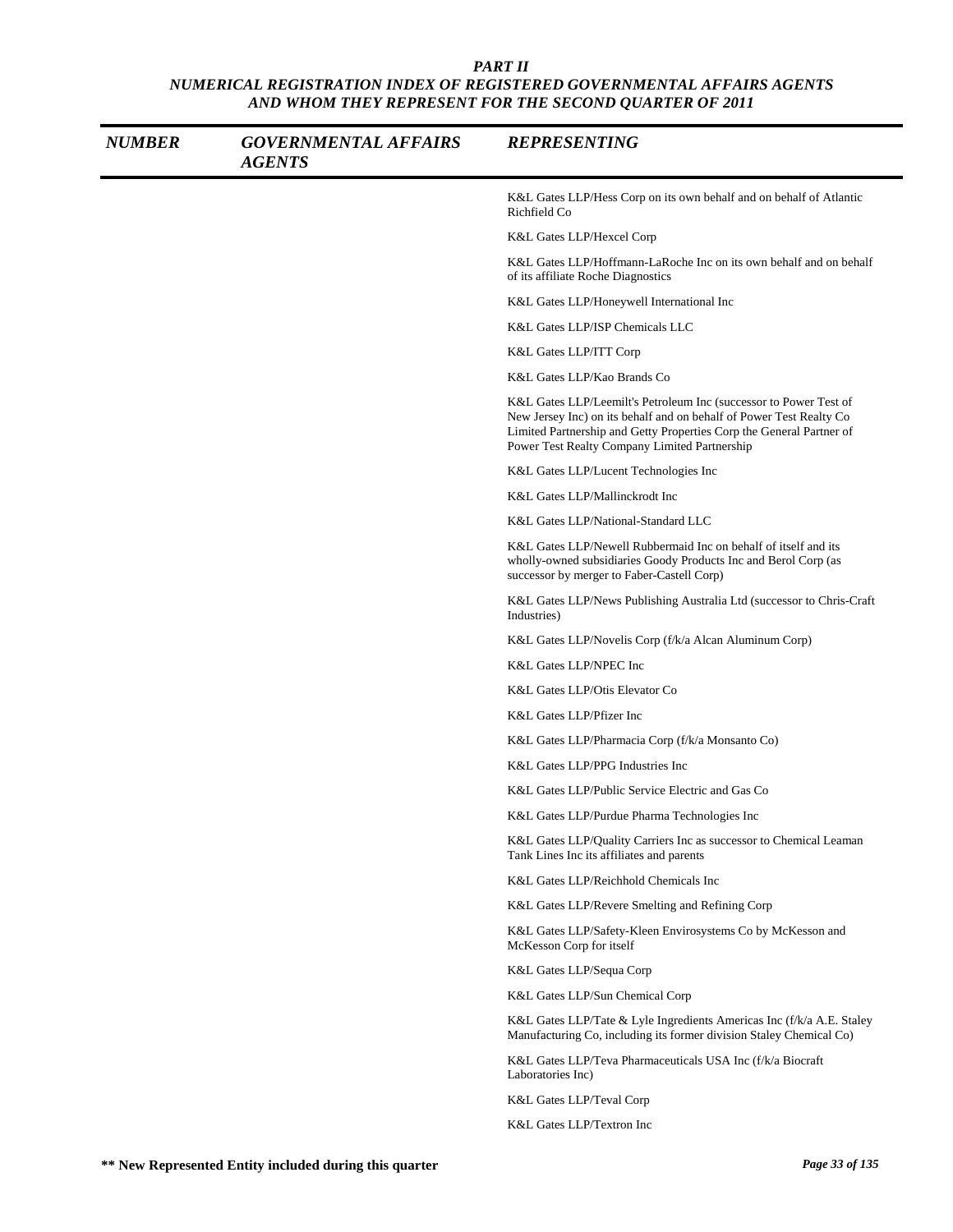| <b>NUMBER</b> | <b>GOVERNMENTAL AFFAIRS</b><br><b>AGENTS</b> | <b>REPRESENTING</b>                                                                                                                       |
|---------------|----------------------------------------------|-------------------------------------------------------------------------------------------------------------------------------------------|
|               |                                              | K&L Gates LLP/The Newark Group                                                                                                            |
|               |                                              | K&L Gates LLP/The Sherwin-Williams Co                                                                                                     |
|               |                                              | K&L Gates LLP/The Stanley Works                                                                                                           |
|               |                                              | K&L Gates LLP/Three County Volkswagen                                                                                                     |
|               |                                              | K&L Gates LLP/Tierra Solutions Inc a Maxus Energy Corp and<br>Occidental Chemical Corp (as successor to Diamond Shamrock<br>Chemicals Co) |
|               |                                              | K&L Gates LLP/Tiffany and Co                                                                                                              |
|               |                                              | K&L Gates LLP/Vertellus Specialties Inc f/k/a Reilly Industries Inc                                                                       |
|               |                                              | K&L Gates LLP/Vulcan Materials Co                                                                                                         |
|               |                                              | K&L Gates LLP/Wyeth on behalf of Shulton Inc                                                                                              |
|               |                                              | Kean University                                                                                                                           |
|               |                                              | Large Doc Solutions                                                                                                                       |
|               |                                              | Leigh Realty Co                                                                                                                           |
|               |                                              | March of Dimes                                                                                                                            |
|               |                                              | Martin Bontempo Inc                                                                                                                       |
|               |                                              | McLane Company Inc                                                                                                                        |
|               |                                              | Medical Society of NJ                                                                                                                     |
|               |                                              | National Breast Cancer Coalition                                                                                                          |
|               |                                              | National Tobacco                                                                                                                          |
|               |                                              | NJ Advocates for History                                                                                                                  |
|               |                                              | NJ Auto Dealers Auto Mall                                                                                                                 |
|               |                                              | NJ Broadcasters Association                                                                                                               |
|               |                                              | NJ Charter Schools Association**                                                                                                          |
|               |                                              | NJ Council of Teaching Hospitals                                                                                                          |
|               |                                              | NJ Galvanizing & Tinning Works Inc                                                                                                        |
|               |                                              | NJ Licensed Beverage Assoc                                                                                                                |
|               |                                              | NJ Primary Care Association                                                                                                               |
|               |                                              | NJ Psychiatric Association                                                                                                                |
|               |                                              | NJ Psychiatric Rehabilitation Association                                                                                                 |
|               |                                              | NJ Society for the Prevention of Cruelty to Animals                                                                                       |
|               |                                              | NJ State First Aid Council                                                                                                                |
|               |                                              | NJ Wine & Spirits Wholesalers Association                                                                                                 |
|               |                                              | Noveko Inc                                                                                                                                |
|               |                                              | NW Financial Group LLC                                                                                                                    |
|               |                                              | Ocean County                                                                                                                              |
|               |                                              | Old Castle Pipe                                                                                                                           |
|               |                                              | Palisades Medical Center                                                                                                                  |
|               |                                              | Pepsi Cola Co                                                                                                                             |
|               |                                              |                                                                                                                                           |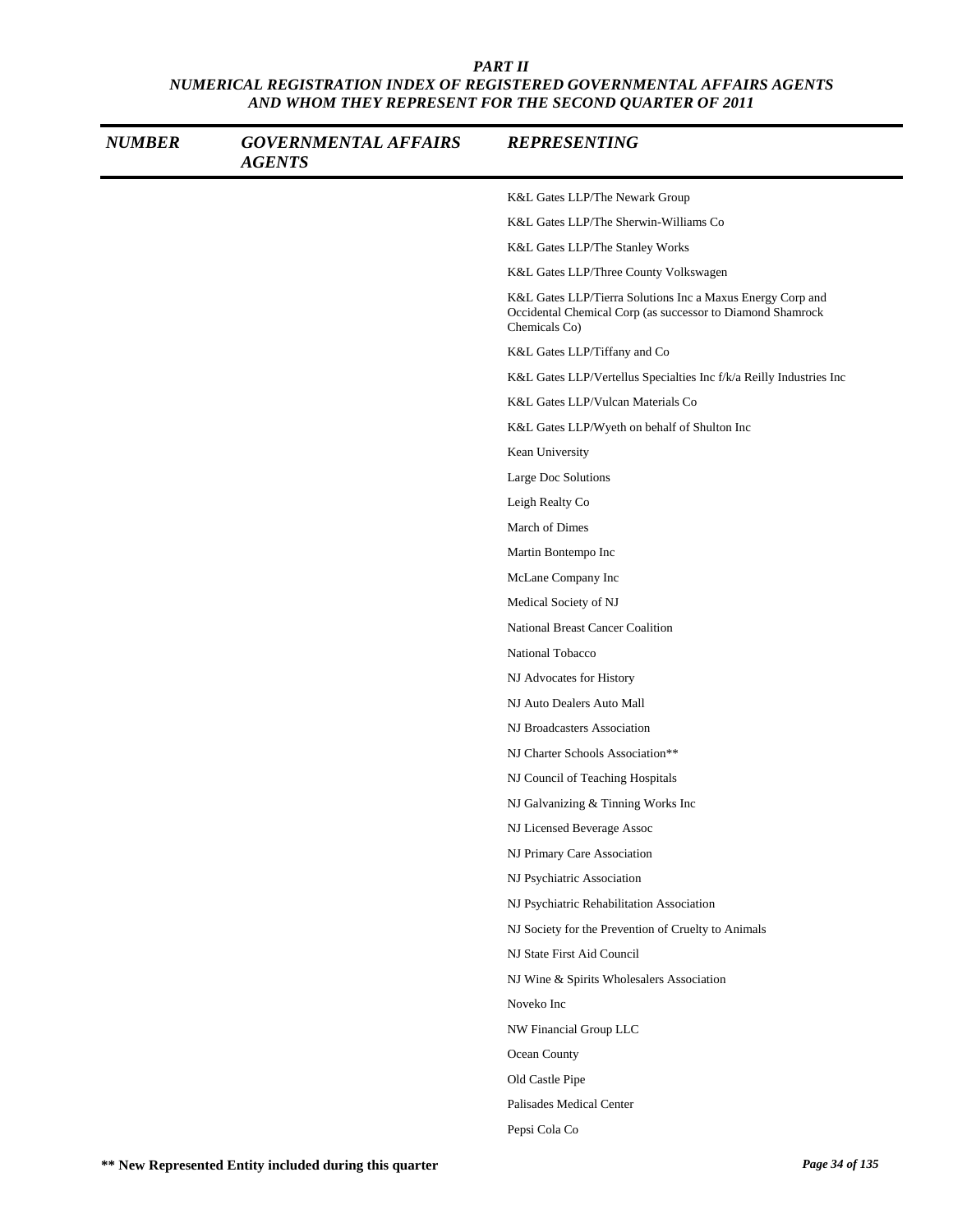| <b>NUMBER</b> | <b>GOVERNMENTAL AFFAIRS</b><br><b>AGENTS</b> | <b>REPRESENTING</b>                               |
|---------------|----------------------------------------------|---------------------------------------------------|
|               |                                              | PNC Bank                                          |
|               |                                              | Pollard Banknote Limited Partnership              |
|               |                                              | Prosthetic & Orthotics Society of NJ              |
|               |                                              | Public Sector Managers Association                |
|               |                                              | Rent-A-Center                                     |
|               |                                              | Shotmeyer Solar**                                 |
|               |                                              | Six Flags Great Adventure                         |
|               |                                              | Sony Pictures Entertainment/MultiState Associates |
|               |                                              | <b>Staples</b>                                    |
|               |                                              | Summit Medical Group                              |
|               |                                              | Sunoco Inc                                        |
|               |                                              | <b>TALX Corp</b>                                  |
|               |                                              | Teva Pharmaceuticals USA                          |
|               |                                              | Trane                                             |
|               |                                              | <b>Treated Wood Council</b>                       |
|               |                                              | Unison Site Management Corporation                |
|               |                                              | <b>United Water</b>                               |
|               |                                              | URS Washington International                      |
|               |                                              | Verizon                                           |
|               |                                              | Virtua Health Inc                                 |
|               |                                              | WaWa Inc                                          |
|               |                                              | Weehawken Township                                |
|               |                                              | West New York Board of Education                  |
|               |                                              | Westside Transload LLC                            |
|               |                                              | Williams Co                                       |
| 725           | <b>Samuel L Cunninghame</b>                  |                                                   |
|               | 39 Willow Ln                                 |                                                   |
|               | Spring Lake, NJ 07762<br>732-449-1740        |                                                   |
| $725 - 1$     | Samuel L Cunninghame                         |                                                   |
|               |                                              | Association of Bi State Motor Carriers Inc        |
|               |                                              | Best Transportation Inc Tom Heimgartner           |
| 726           | <b>South Jersey Adjustment Bureau</b>        |                                                   |
|               | 142 Rio Grande Ave                           |                                                   |
|               | Wildwood, NJ 08260                           |                                                   |
|               | 609-729-3292                                 |                                                   |
| $726 - 1$     | Anthony T DiSimone                           |                                                   |
|               |                                              | South Jersey Adjustment Bureau                    |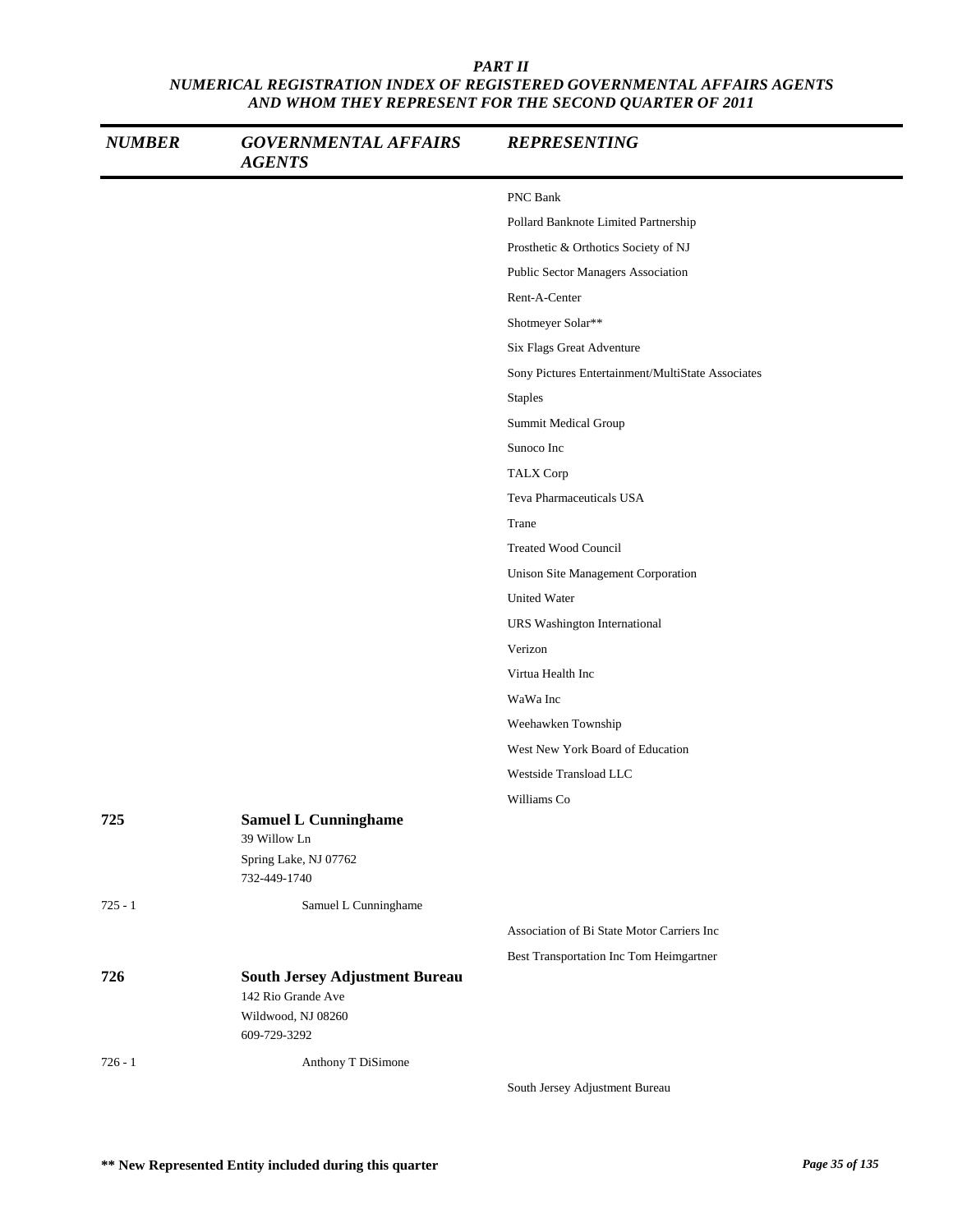| <b>NUMBER</b> | <b>GOVERNMENTAL AFFAIRS</b><br><b>AGENTS</b>                                                                                                              | <b>REPRESENTING</b>                        |  |
|---------------|-----------------------------------------------------------------------------------------------------------------------------------------------------------|--------------------------------------------|--|
| 741           | <b>NJ State Funeral Directors Association</b><br>PO Box L<br>Manasquan, NJ 08736<br>732-974-9444                                                          |                                            |  |
| $741 - 1$     | Wilson H Beebe Jr                                                                                                                                         |                                            |  |
| $741 - 4$     | Adam S Guziejewski                                                                                                                                        |                                            |  |
|               |                                                                                                                                                           | NJ State Funeral Directors Association Inc |  |
| 746           | NJ Association for Justice (NJAJ)<br>150 W State St<br>Trenton, NJ 08608<br>609-396-0096                                                                  |                                            |  |
| $746 - 1$     | Deborah R Bozarth                                                                                                                                         |                                            |  |
|               |                                                                                                                                                           | NJ Association for Justice (NJAJ)          |  |
| 755           | <b>Insurance Services Office Inc</b><br>3131 Princeton Pike<br>Bldg 4 Suite 208<br>Clarksville Grovers-Mill Rd<br>Lawrenceville, NJ 08648<br>609-895-0185 |                                            |  |
| $755 - 3$     | Jane Greco Golden                                                                                                                                         |                                            |  |
|               |                                                                                                                                                           | Insurance Services Office Inc              |  |
| 756           | <b>Legal Services Of NJ Inc</b><br>100 Metroplex Dr Ste 402<br>PO Box 1357<br>Edison, NJ 08818<br>732-572-9100                                            |                                            |  |
| $756 - 1$     | Melville D Miller Jr                                                                                                                                      |                                            |  |
| $756 - 3$     | Donna Hildreth                                                                                                                                            |                                            |  |
| 756 - 12      | Kristin A Mateo                                                                                                                                           |                                            |  |
| 756 - 14      | Connie Pascale                                                                                                                                            |                                            |  |
| $756 - 15$    | David G McMillin                                                                                                                                          |                                            |  |
| $756 - 19$    | Maura Sanders                                                                                                                                             |                                            |  |
| $756 - 20$    | Dawn K Miller                                                                                                                                             |                                            |  |
| $756 - 23$    | <b>Timothy R Block</b>                                                                                                                                    |                                            |  |
| 756 - 24      | Carrie Ferraro                                                                                                                                            |                                            |  |
| $756 - 25$    | Daniel P Florio                                                                                                                                           |                                            |  |
| $756 - 28$    | Claudine M Langrin                                                                                                                                        |                                            |  |
| $756 - 30$    | Mary M McManus-Smith Esq                                                                                                                                  |                                            |  |
| $756 - 31$    | Patricia Myers                                                                                                                                            |                                            |  |
| $756 - 33$    | Rachel R Elkin                                                                                                                                            |                                            |  |
| $756 - 35$    | Thalia P Cosmos Esq                                                                                                                                       |                                            |  |
| $756 - 37$    | Joshua Spielberg                                                                                                                                          |                                            |  |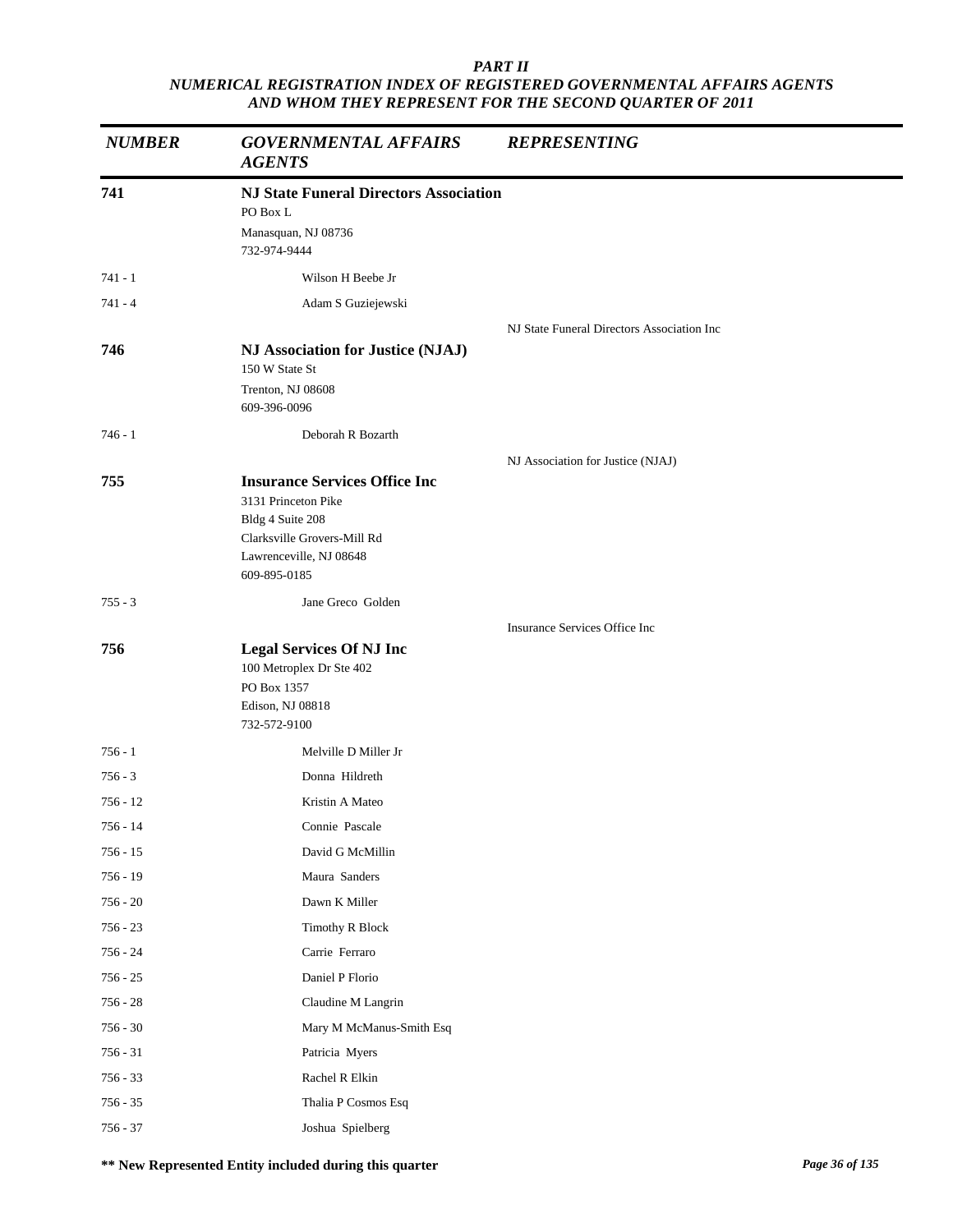| <b>NUMBER</b> | <b>GOVERNMENTAL AFFAIRS</b><br><b>AGENTS</b>                                                                | <b>REPRESENTING</b>                           |
|---------------|-------------------------------------------------------------------------------------------------------------|-----------------------------------------------|
| $756 - 38$    | Margaret Lambe Jurow                                                                                        |                                               |
| $756 - 39$    | Akil Roper                                                                                                  |                                               |
| 756 - 40      | Lynette Siragusa                                                                                            |                                               |
| $756 - 41$    | Margaret Cargioli                                                                                           |                                               |
| 756 - 42      | Valerie Brown                                                                                               |                                               |
|               |                                                                                                             | Legal Services of NJ Inc                      |
| 773           | Housing & Community Development Network of NJ<br>145 West Hanover St                                        |                                               |
|               | Trenton, NJ 08618-1746<br>609-393-3752                                                                      |                                               |
| $773 - 4$     | Arnold Cohen                                                                                                |                                               |
| $773 - 8$     | Staci A Berger                                                                                              |                                               |
|               |                                                                                                             | Housing & Community Development Network of NJ |
| 774           | Fox Rothschild O'Brien & Frankel LLP<br>1301 Alantic Ave Ste 500<br>Atlantic City, NJ 08401<br>609-348-4515 |                                               |
| $774 - 8$     | Nicholas Casiello Jr Esq                                                                                    |                                               |
| $774 - 9$     | Marie Jiacopello Jones                                                                                      |                                               |
| 774 - 10      | William J Downey III                                                                                        |                                               |
|               |                                                                                                             | AC Gateway LLC                                |
|               |                                                                                                             | Aristrocrat Technologies Inc                  |
|               |                                                                                                             | Konami Gaming Inc                             |
|               |                                                                                                             | Shuffle Master Inc                            |
|               |                                                                                                             | WMS Gaming Inc                                |
| 778           | DiNicola & DiNicola                                                                                         |                                               |
|               | 381 S Golfwood Ave<br>Carneys Point, NJ 08069-2845<br>609-299-0281                                          |                                               |
| $778 - 1$     | Joseph M DiNicola                                                                                           |                                               |
| $778 - 2$     | Joseph DiNicola Jr                                                                                          |                                               |
|               |                                                                                                             | EI DuPont DeNemours & Co                      |
| 797           | <b>Advocates for Children of NJ</b><br>35 Halsey St<br>Newark, NJ 07102<br>973-643-3876                     |                                               |
| $797 - 3$     | Cecilia Zalkind                                                                                             |                                               |
| $797 - 8$     | Cynthia C Rice                                                                                              |                                               |
|               |                                                                                                             | Advocates for Children of NJ (ACNJ)           |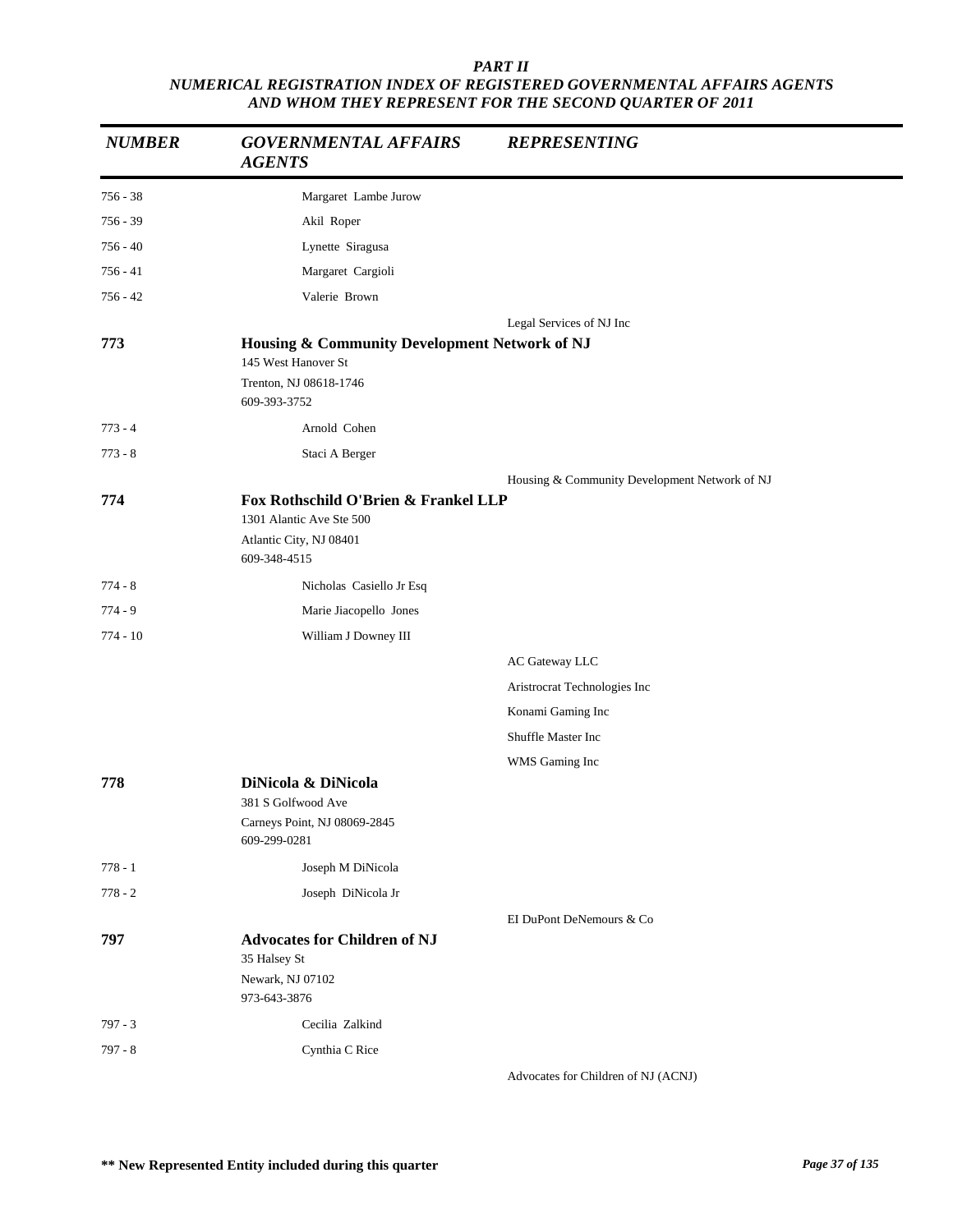| <b>NUMBER</b> | <b>GOVERNMENTAL AFFAIRS</b><br><b>AGENTS</b>                                                    | <b>REPRESENTING</b>                                 |
|---------------|-------------------------------------------------------------------------------------------------|-----------------------------------------------------|
| 800           | <b>Alman Mgmt Group Inc</b><br>11 Dundar Rd<br>Ste 210<br>Springfield, NJ 07081<br>973-232-6146 |                                                     |
| $800 - 1$     | Christopher L Daul                                                                              |                                                     |
| $800 - 4$     | Catherine Chin                                                                                  |                                                     |
| $800 - 6$     | George J Albanese                                                                               |                                                     |
| $800 - 7$     | William Healey                                                                                  |                                                     |
|               |                                                                                                 | Alman Group LLC                                     |
|               |                                                                                                 | American Red Cross of Metropolitan NJ               |
|               |                                                                                                 | Babyland Family Services Inc                        |
|               |                                                                                                 | Center For Hope Hospice & Palliative Care           |
|               |                                                                                                 | City of Newark Municipal Council                    |
|               |                                                                                                 | Coast/Majestic Amusements                           |
|               |                                                                                                 | County of Hudson                                    |
|               |                                                                                                 | County of Morris                                    |
|               |                                                                                                 | EVI Realty Inc**                                    |
|               |                                                                                                 | Freehold Rug Mill                                   |
|               |                                                                                                 | G & F Recycling and Salvage                         |
|               |                                                                                                 | Hackensack University Medical Center Foundation     |
|               |                                                                                                 | Instructional Systems Inc                           |
|               |                                                                                                 | Kings Pharmacy & Surgical Supplies                  |
|               |                                                                                                 | M & M Construction                                  |
|               |                                                                                                 | Matthew Gallagher                                   |
|               |                                                                                                 | Meridian Quality Care                               |
|               |                                                                                                 | MR Beal & Co                                        |
|               |                                                                                                 | NJ Association of Long Term Care Pharmacy Providers |
|               |                                                                                                 | NJ Association of the Deaf-Blind Inc                |
|               |                                                                                                 | NJ Italian Heritage Foundation                      |
|               |                                                                                                 | Pharma-Care Inc                                     |
|               |                                                                                                 | Piotr & Piotr Properties LLC                        |
|               |                                                                                                 | Princeton Longevity Center                          |
|               |                                                                                                 | Select Medical Corporation                          |
|               |                                                                                                 | Solaris Health System                               |
|               |                                                                                                 | Somerset Medical Ctr                                |
|               |                                                                                                 | Stephen Reiter                                      |
|               |                                                                                                 | Target                                              |
|               |                                                                                                 | Taylor's Mills Family Medical                       |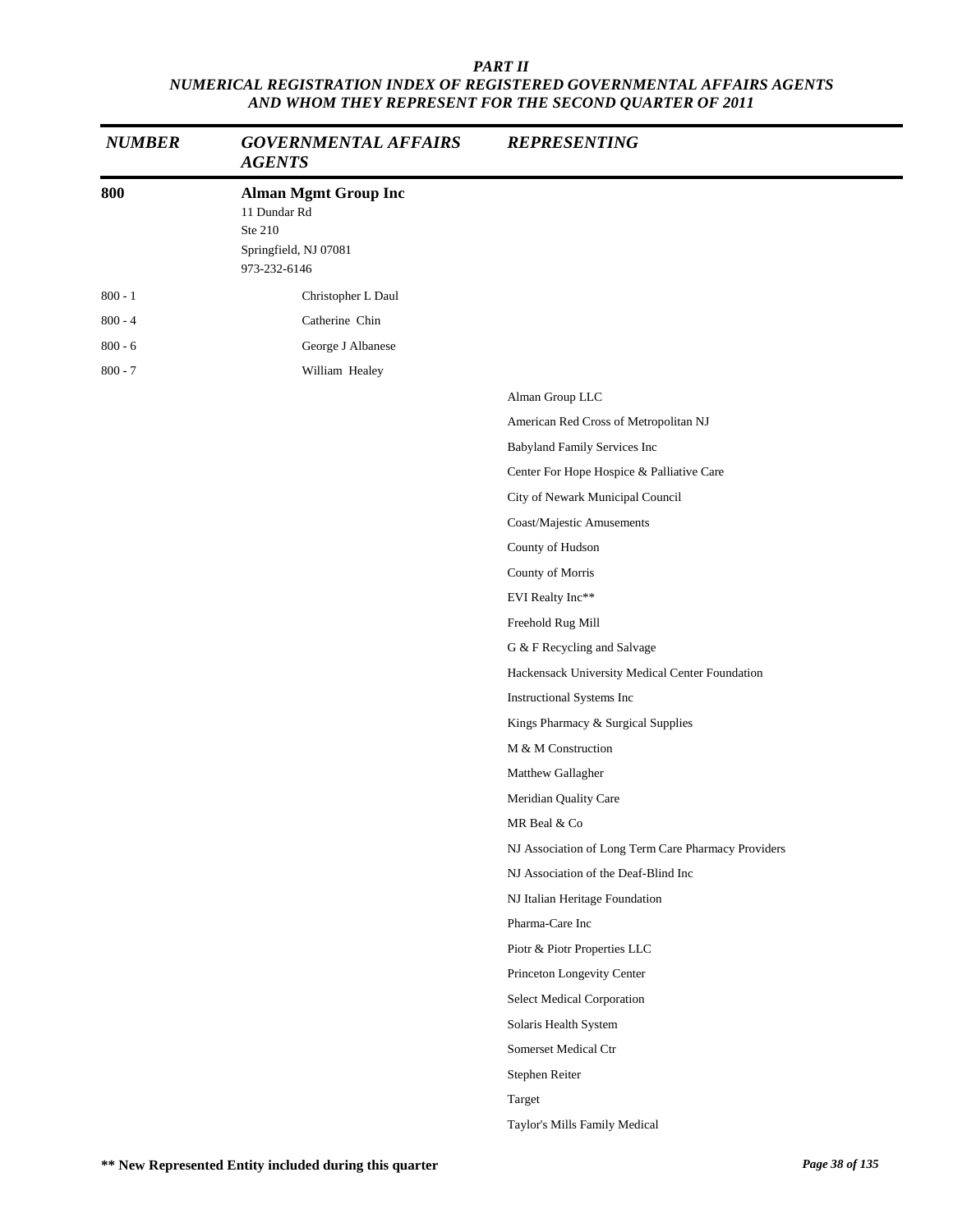| <b>NUMBER</b> | <b>GOVERNMENTAL AFFAIRS</b><br><b>AGENTS</b>                                                                          | <b>REPRESENTING</b>                                          |
|---------------|-----------------------------------------------------------------------------------------------------------------------|--------------------------------------------------------------|
|               |                                                                                                                       | <b>Union County College</b>                                  |
|               |                                                                                                                       | University Health Plans                                      |
|               |                                                                                                                       | Vision Quest                                                 |
|               |                                                                                                                       | Volkswagen of America                                        |
|               |                                                                                                                       | Waste Mgmt of NJ Inc                                         |
| 811           | Association of Schools & Agencies for the Handicapped (ASAH)<br>2125 Rt 33                                            |                                                              |
|               | Hamilton Sq, NJ 08690<br>609-259-6385                                                                                 |                                                              |
| $811 - 1$     | Gerard M Thiers                                                                                                       |                                                              |
|               |                                                                                                                       | Association of Schools & Agencies for the Handicapped (ASAH) |
| 815           | <b>Wakefern Food Corp</b><br>33 Northfield Ave<br>Edison, NJ 08818-7812<br>732-906-5153                               |                                                              |
| $815 - 2$     | Lorelei N Mottese                                                                                                     |                                                              |
|               |                                                                                                                       | Wakefern Food Corp                                           |
| 818           | NJ Council on Alcoholism & Drug Abuse<br>360 Corporate Blvd<br>Trenton, NJ 08691-1501<br>609-689-0599                 |                                                              |
| $818 - 1$     | Wayne E Wirta                                                                                                         |                                                              |
| 833           | <b>South Jersey Industries</b><br>One South Jersey Plz Rt 54<br>Folsom, NJ 08037<br>609-561-9000                      | NJ Council on Alcoholism & Drug Abuse                        |
| $833 - 5$     | Marissa C Brooks Travaline                                                                                            |                                                              |
| $833 - 6$     | Michael Halter                                                                                                        |                                                              |
| $833 - 7$     | Sam A Pignatelli                                                                                                      |                                                              |
| $833 - 8$     | John Stanziola                                                                                                        |                                                              |
| $833 - 10$    | Deborah Spinella                                                                                                      |                                                              |
|               |                                                                                                                       | South Jersey Gas Co                                          |
|               |                                                                                                                       | South Jersey Industries                                      |
| 845           | <b>Utility &amp; Transportation Contractors Association</b><br>PO Box 728<br>Allenwood, NJ 08720-0728<br>732-292-4300 |                                                              |
| $845 - 1$     | Robert A Briant Jr                                                                                                    |                                                              |
| $845 - 6$     | Daniel J Neville                                                                                                      |                                                              |
| $845 - 7$     | Evan Piscitelli                                                                                                       |                                                              |
|               |                                                                                                                       | Utility & Transportation Contractors Association             |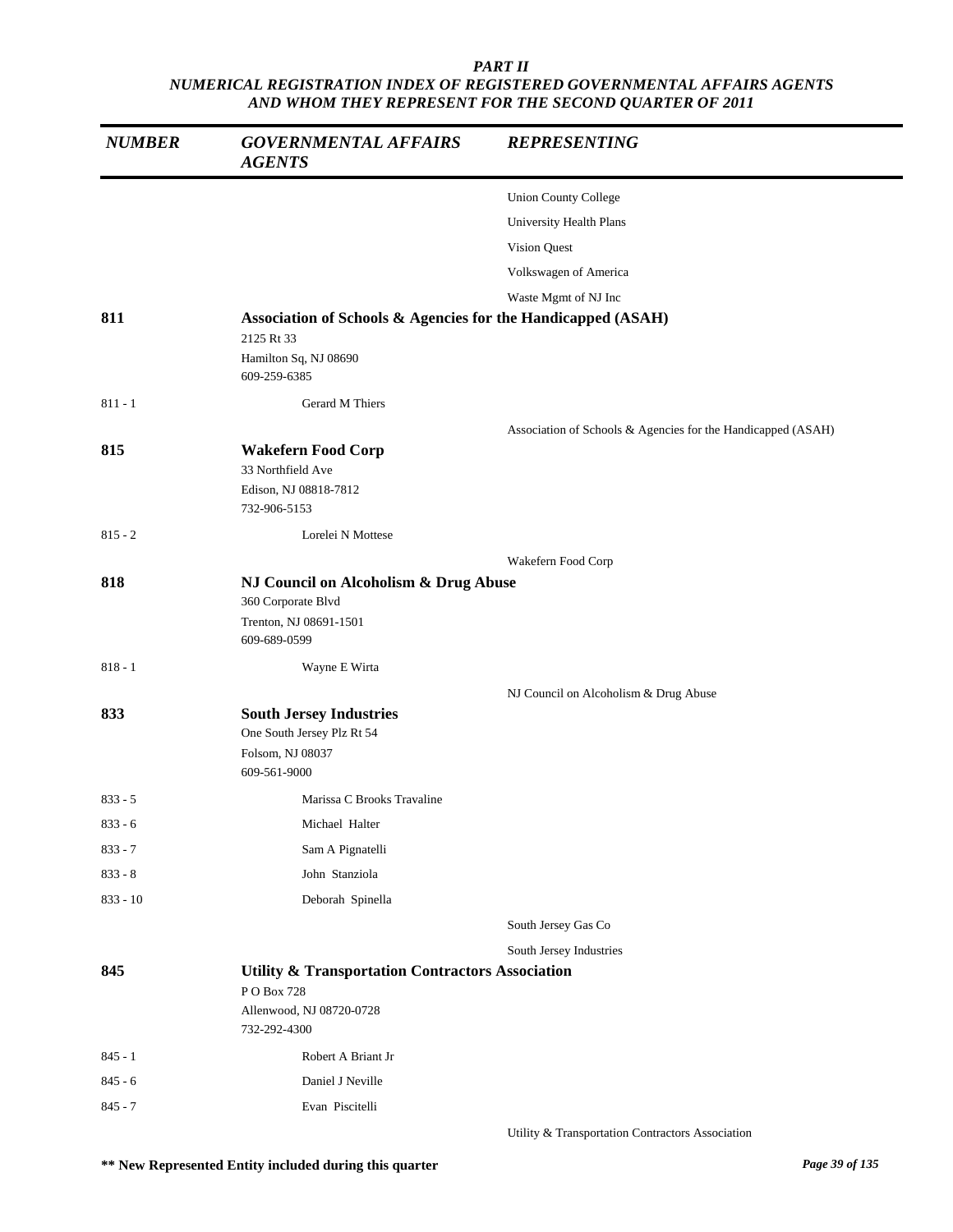| <b>NUMBER</b> | <b>GOVERNMENTAL AFFAIRS</b><br><b>AGENTS</b>               | <b>REPRESENTING</b>                                 |
|---------------|------------------------------------------------------------|-----------------------------------------------------|
| 846           | <b>National Solid Waste Management Association (NSWMA)</b> |                                                     |
|               | 482 Southbridge St                                         |                                                     |
|               | Suite 373<br>Auburn, MA 01501                              |                                                     |
|               | 508-839-4761                                               |                                                     |
| $846 - 1$     | Steven G Changaris                                         |                                                     |
|               |                                                            | National Solid Waste Management Association (NSWMA) |
| 858           | <b>Garden State Coalition of Schools</b>                   |                                                     |
|               | 204 W State St                                             |                                                     |
|               | Trenton, NJ 08608<br>609-394-2828                          |                                                     |
| $858 - 1$     | Lynne Strickland                                           |                                                     |
|               |                                                            | Garden State Coalition of Schools                   |
| 863           | Horizon Blue Cross & Blue Shield of NJ                     |                                                     |
|               | 3 Penn Plz E PP16H                                         |                                                     |
|               | Newark, NJ 07105-2200                                      |                                                     |
|               | 973-466-8753                                               |                                                     |
| $863 - 7$     | Carol Banks                                                |                                                     |
| $863 - 11$    | John Leyman                                                |                                                     |
| $863 - 12$    | Joseph Manger                                              |                                                     |
| $863 - 13$    | Robert Meehan                                              |                                                     |
| $863 - 15$    | David Perry                                                |                                                     |
| $863 - 16$    | James Dalessio                                             |                                                     |
| $863 - 17$    | Stephanie E Quinn                                          |                                                     |
| $863 - 18$    | Joanne Ryan                                                |                                                     |
| $863 - 22$    | John Rogers                                                |                                                     |
| $863 - 23$    | Linda Schwimmer                                            |                                                     |
| $863 - 24$    | Carl Rathjen                                               |                                                     |
| $863 - 25$    | Cort Adelman                                               |                                                     |
| 884           | <b>Hospital Alliance of NJ Inc</b>                         | Horizon Blue Cross Blue Shield of NJ                |
|               | 150 W State St                                             |                                                     |
|               | Trenton, NJ 08608                                          |                                                     |
|               | 609-989-8200                                               |                                                     |
| $884 - 4$     | Suzanne Ianni                                              |                                                     |
|               |                                                            | Hospital Alliance of NJ Inc                         |
| 885           | <b>USAA State Legislative Affairs</b>                      |                                                     |
|               | 325 Columbia Tpke<br>Florham Park, NJ 07932                |                                                     |
|               | 201-226-2570                                               |                                                     |
| $885 - 1$     | John P Friedman                                            |                                                     |
|               |                                                            | United Services Automobile Association              |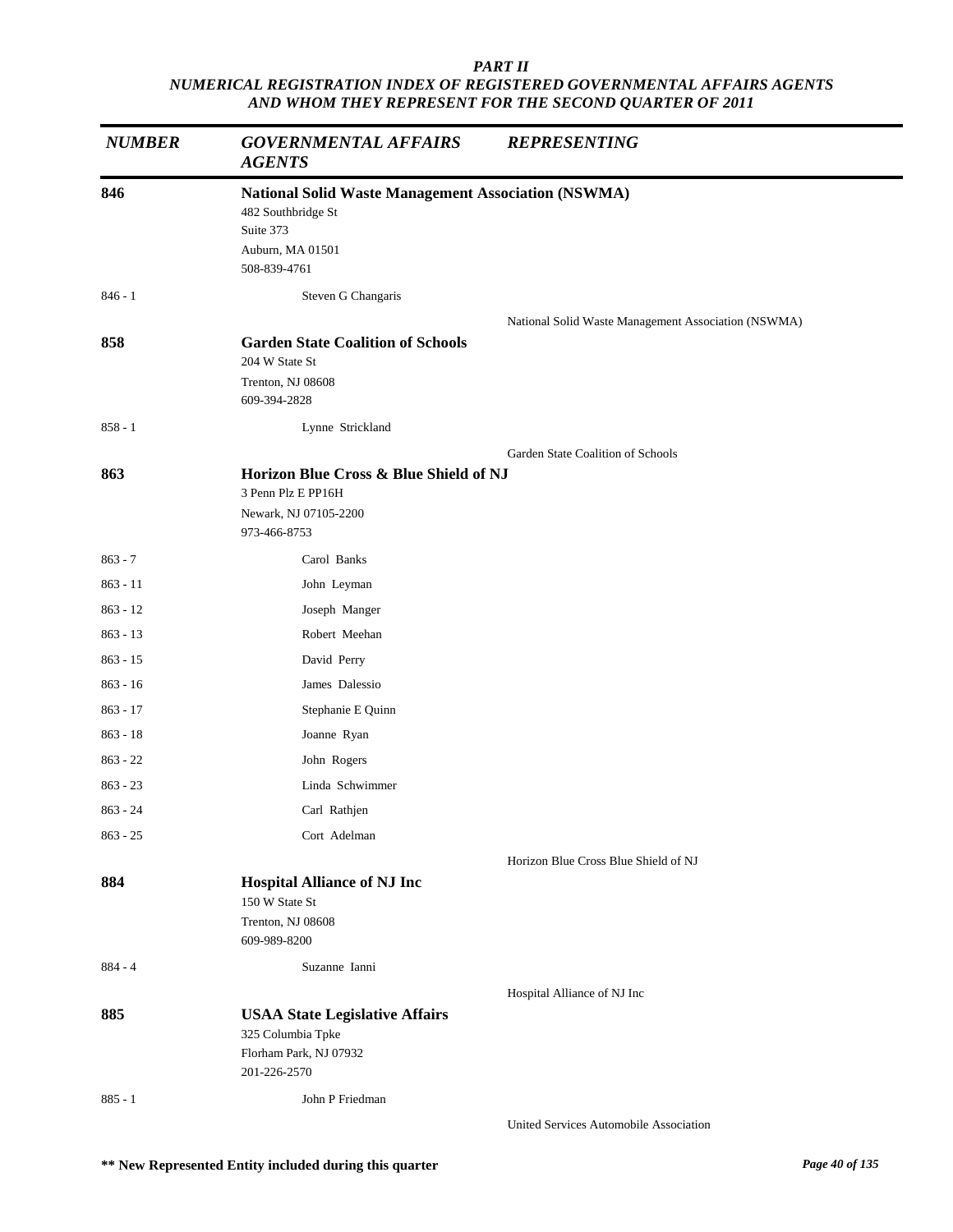| <b>NUMBER</b> | <b>GOVERNMENTAL AFFAIRS</b><br><b>AGENTS</b>                                                          | <b>REPRESENTING</b>                                          |
|---------------|-------------------------------------------------------------------------------------------------------|--------------------------------------------------------------|
| 906           | <b>American Chemistry Council</b><br>99 Washington Ave<br>Ste 701<br>Albany, NY 12210<br>518-432-7835 |                                                              |
| $906 - 1$     | Stephen M Rosario                                                                                     |                                                              |
| 910           | <b>McConnell Group The</b><br>449 Sergeantsville Rd<br>Flemington, NJ 08822                           | American Chemistry Council                                   |
|               | 908-782-7852                                                                                          |                                                              |
| $910 - 1$     | Barbara W McConnell                                                                                   |                                                              |
|               |                                                                                                       | Coca Cola Bottling Co of NY                                  |
|               |                                                                                                       | Kimberly-Clark Corp                                          |
|               |                                                                                                       | Mayfair Supermarkets                                         |
|               |                                                                                                       | Multistate Associates/Prescribing Psychologists Register Inc |
| 915           | <b>NJ Citizen Action</b>                                                                              | Zero Surge Inc                                               |
|               | 527 Hillside Terr<br>West Orange, NJ 07052                                                            |                                                              |
| $915 - 1$     | Phyllis Salowe-Kaye                                                                                   |                                                              |
|               |                                                                                                       | NJ Citizen Action                                            |
| 938           | <b>Robert A Roe Associates Inc</b><br>1680 Rt 23 Ste 140<br>Wayne, NJ 07470<br>973-696-2077           |                                                              |
| $938 - 1$     | Robert A Roe                                                                                          |                                                              |
|               |                                                                                                       | Allied Junction Corp                                         |
|               |                                                                                                       | NJ Sports & Exposition Authority                             |
|               |                                                                                                       | Passaic Valley Sewerage Commissioners                        |
|               |                                                                                                       | Robert A Roe Associates Inc                                  |
| 939           | DeCotiis Fitzpatrick Cole & Wisler LLP<br>500 Frank W Burr Blvd<br>Teaneck, NJ 08608<br>201-928-1100  |                                                              |
| $939 - 2$     | William Harla                                                                                         |                                                              |
| 939 - 12      | Michael R Cole                                                                                        |                                                              |
| 939 - 14      | Jerold B Binney                                                                                       |                                                              |
| 939 - 17      | M Robert DeCotiis                                                                                     |                                                              |
| 939 - 19      | Daren R Eppley                                                                                        |                                                              |
| $939 - 20$    | Matthew C Karrenberg                                                                                  |                                                              |
| $939 - 21$    | Michael G Luchkiw                                                                                     |                                                              |

**\*\* New Represented Entity included during this quarter** *Page 41 of 135*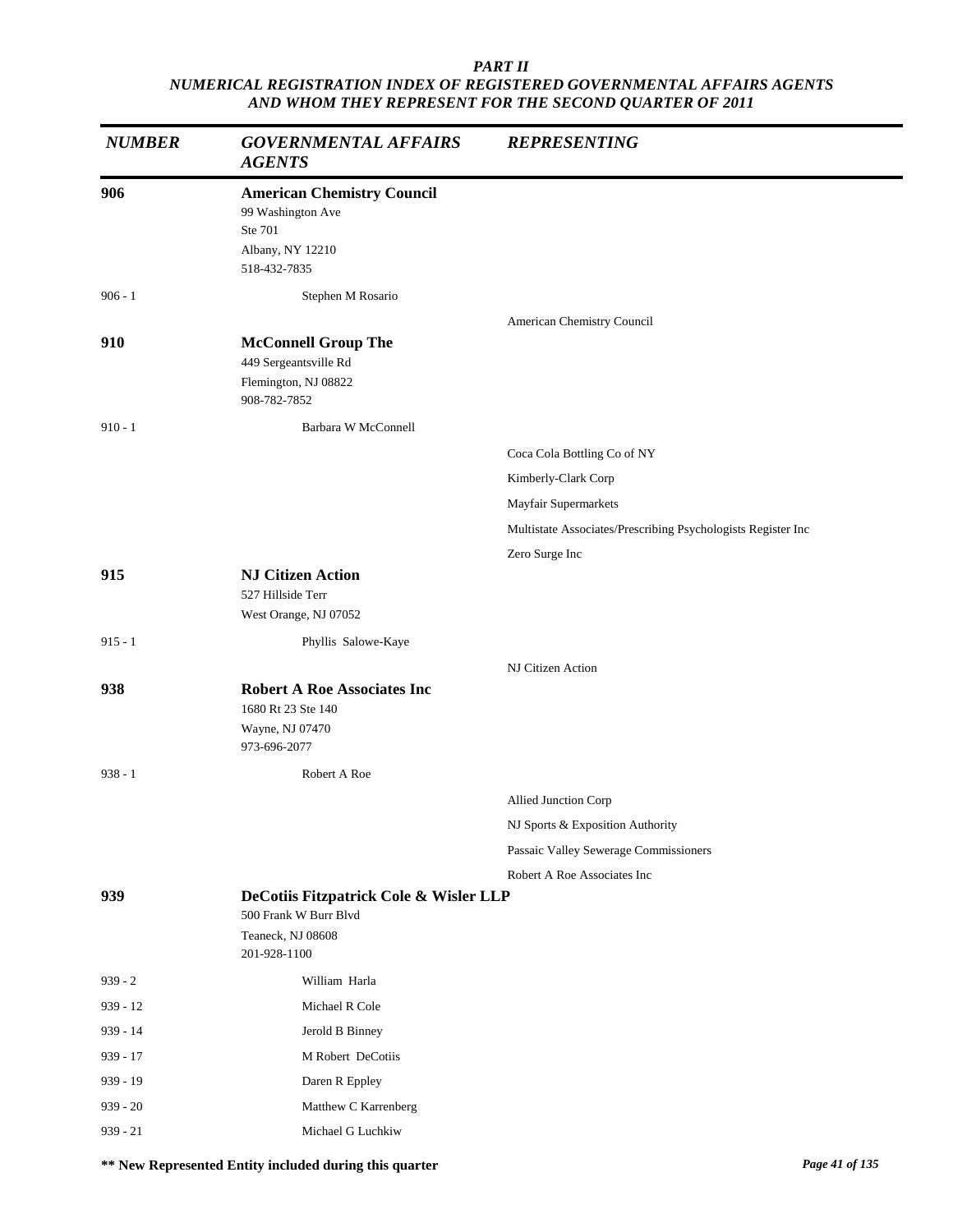| <b>NUMBER</b> | <b>GOVERNMENTAL AFFAIRS</b><br><b>AGENTS</b> | <b>REPRESENTING</b>                    |
|---------------|----------------------------------------------|----------------------------------------|
| $939 - 23$    | Francis J Borin                              |                                        |
| 939 - 24      | Susan Fruchtman                              |                                        |
| $939 - 26$    | Kevin M Kinsella                             |                                        |
| $939 - 27$    | Anthony F LaBue                              |                                        |
| $939 - 29$    | Francis X Regan                              |                                        |
| $939 - 31$    | Ryan J Scerbo                                |                                        |
| $939 - 32$    | Louis N Rainone Esq                          |                                        |
| $939 - 34$    | Thomas Abbate                                |                                        |
| $939 - 35$    | Victoria Flynn                               |                                        |
|               |                                              | 346 Ridgefield Management LLC          |
|               |                                              | Alex Tsvaygoft                         |
|               |                                              | Alfran Realty LP                       |
|               |                                              | Alsan Realty Co                        |
|               |                                              | Alstarz Sports Pub                     |
|               |                                              | Angelica Corp                          |
|               |                                              | ASA Apple Inc                          |
|               |                                              | Bordentown Waterfront Community LLC    |
|               |                                              | Capital Health System                  |
|               |                                              | Conner Strong Companies Inc            |
|               |                                              | Cooper University Hospital             |
|               |                                              | <b>Correctional Dental Associates</b>  |
|               |                                              | County Concrete Corp                   |
|               |                                              | Dicara Malasist & Rosenberg            |
|               |                                              | Edison Properties LLC                  |
|               |                                              | <b>Essex National Securities Inc</b>   |
|               |                                              | Glendale Warehouse & Distribution Corp |
|               |                                              | Group at Route 3 LLC                   |
|               |                                              | Hackensack University Medical Center   |
|               |                                              | Health Net Inc                         |
|               |                                              | HealthTrust Purchasing Group**         |
|               |                                              | ${\rm H}{\rm LJ}$ LLC                  |
|               |                                              | Kulite Semiconductor Products Inc      |
|               |                                              | L.J. & M. Laplace Chemicals Co Inc     |
|               |                                              | Meadowlands One**                      |
|               |                                              | Metro Stop Enterprises LLC             |
|               |                                              | National Vision Inc                    |
|               |                                              | NJ Apartment Association               |
|               |                                              | NJ Council of Teaching Hospitals       |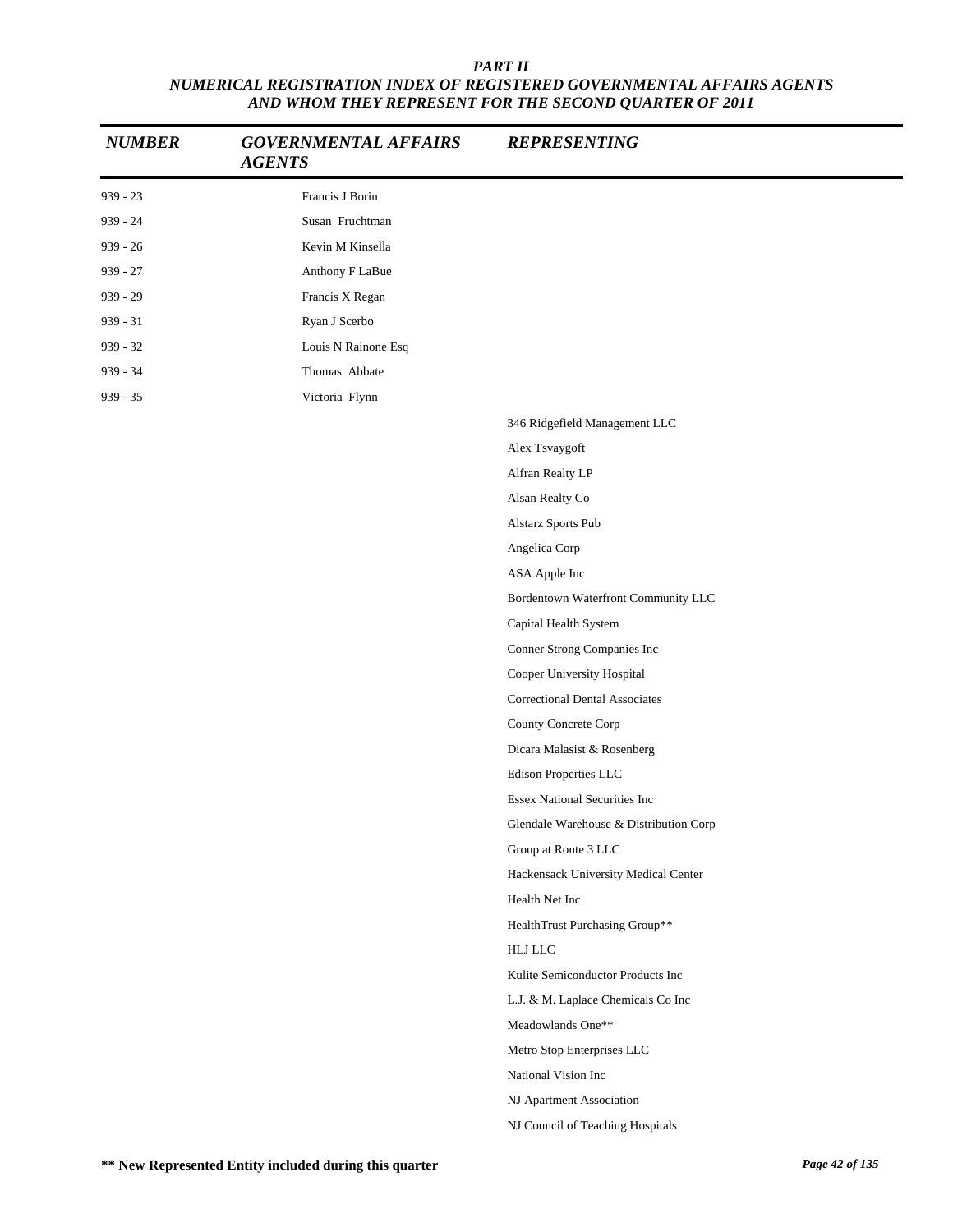| <b>NUMBER</b> | <b>GOVERNMENTAL AFFAIRS</b><br><b>AGENTS</b>                                                             | <b>REPRESENTING</b>                                  |
|---------------|----------------------------------------------------------------------------------------------------------|------------------------------------------------------|
|               |                                                                                                          | NJ Pharmacist Association                            |
|               |                                                                                                          | <b>NJNAHRO</b>                                       |
|               |                                                                                                          | North American Energy Alliance                       |
|               |                                                                                                          | North Fork Bank                                      |
|               |                                                                                                          | Ocean Risk Retention Group Inc                       |
|               |                                                                                                          | Our Lady of the Magnificat Church                    |
|               |                                                                                                          | Park Willow LLC                                      |
|               |                                                                                                          | Pinelands Insurance Company Risk Retention Group Inc |
|               |                                                                                                          | Princeton International Academy Charter School**     |
|               |                                                                                                          | Red Bank Affordable Housing Corp (RBAHC)             |
|               |                                                                                                          | Rockefeller Group Development Corp                   |
|               |                                                                                                          | Sanzari Enterprise                                   |
|               |                                                                                                          | Shotmeyer Brothers Inc                               |
|               |                                                                                                          | Shotmeyer Solar LLC**                                |
|               |                                                                                                          | South Amboy Renaissance Corp                         |
|               |                                                                                                          | Spectra Energy                                       |
|               |                                                                                                          | St George's University School of Medicine            |
|               |                                                                                                          | <b>Sun National Bank</b>                             |
|               |                                                                                                          | West New York Urban Renewal Associates II LP         |
|               |                                                                                                          | Wilenta Feed Inc                                     |
|               |                                                                                                          | Willow Lake Day Camp                                 |
|               |                                                                                                          | Woodstown Associates LLC                             |
| 944           | <b>TTP Government Relations</b><br>108 West State St<br>PO Box 7781<br>Trenton, NJ 08628<br>609-883-7481 |                                                      |
| $944 - 1$     | Peter P Guzzo                                                                                            |                                                      |
| $944 - 3$     | Amy G Papi                                                                                               |                                                      |
|               |                                                                                                          | B & R Insurance Co of America                        |
|               |                                                                                                          | Consumers for Civil Justice/CCJ                      |
|               |                                                                                                          | Council of NJ State College Locals                   |
|               |                                                                                                          | CWA Local 1032 AFL CIO                               |
|               |                                                                                                          | Envision Environmental Inc                           |
|               |                                                                                                          | Fraternal Order of Police - NJ State Lodge           |
|               |                                                                                                          | Health Professionals & Allied Employees              |
|               |                                                                                                          | Midland-Atlantic Operations                          |
|               |                                                                                                          | Mocci Industries                                     |

NJ Advisory Council on Safety & Health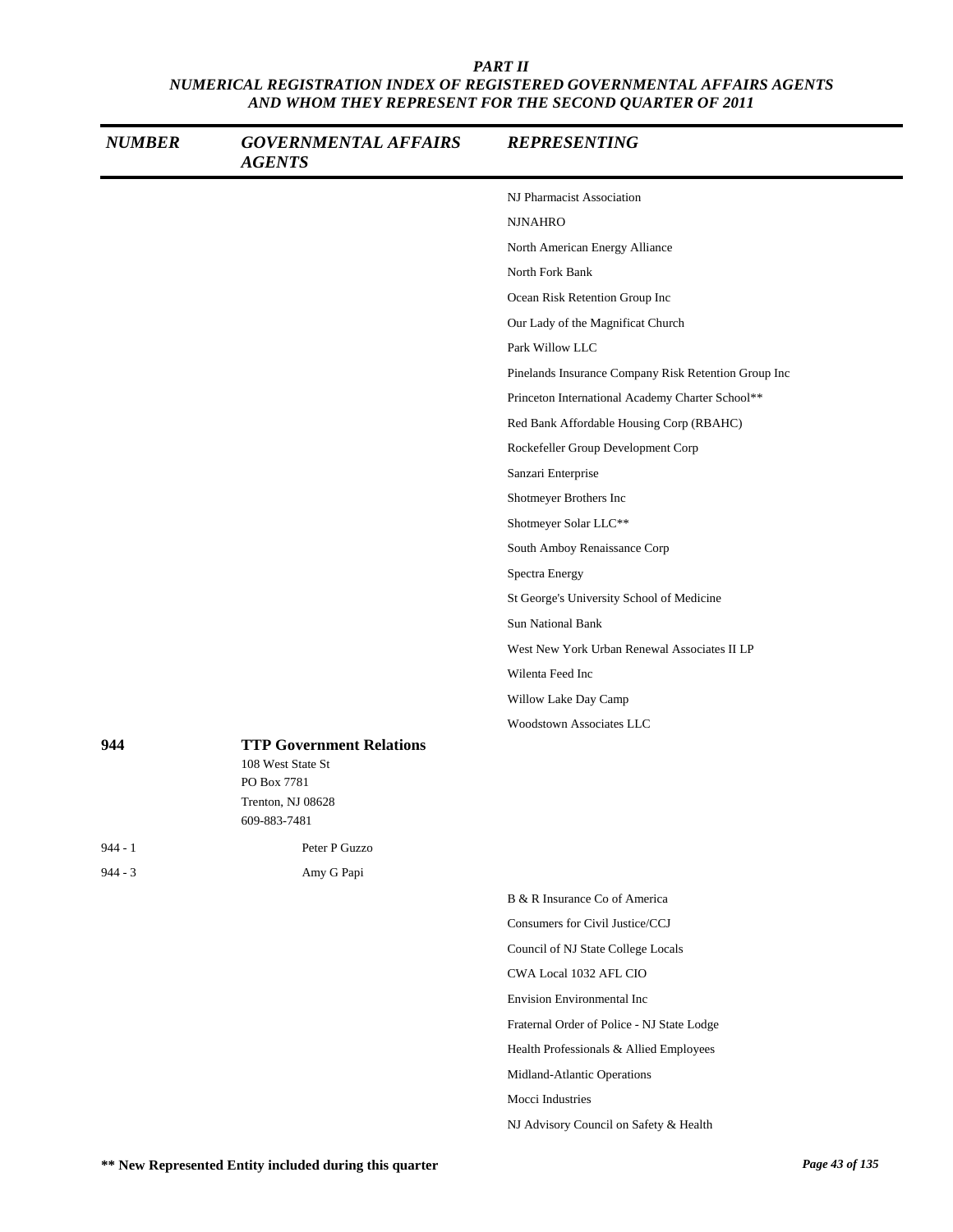| <b>NUMBER</b> | <b>GOVERNMENTAL AFFAIRS</b><br><b>AGENTS</b>                                                                    | <b>REPRESENTING</b>                                         |
|---------------|-----------------------------------------------------------------------------------------------------------------|-------------------------------------------------------------|
|               |                                                                                                                 | NJ Mothers Against Drunk Driving                            |
|               |                                                                                                                 | NJ State Alliance of YMCAs Public Policy Committee          |
|               |                                                                                                                 | NJ State Association of American Univ Professors            |
|               |                                                                                                                 | NJ State Federation of Teachers (AFT/AFL-CIO)               |
|               |                                                                                                                 | NJ Work Environment Council                                 |
|               |                                                                                                                 | Performance Insurance Co                                    |
|               |                                                                                                                 | Physicians & Patients for Quality Care Inc                  |
|               |                                                                                                                 | Professional Firefighters Association of NJ                 |
|               |                                                                                                                 | Professional Insurance Network Inc                          |
|               |                                                                                                                 | Professional Services Plus Inc                              |
|               |                                                                                                                 | Rehab Beyond 2000 Inc                                       |
|               |                                                                                                                 | Rutgers U American Association Of Univ Professors           |
|               |                                                                                                                 | Second Home Adult Medical Day Care                          |
|               |                                                                                                                 | Trenton Area YMCA                                           |
|               |                                                                                                                 | <b>TTP Government Relations</b>                             |
| 964           | <b>National Rifle Association of America</b><br>11250 Waples Mill Rd<br>Fairfax, VA 22030<br>703-267-1200       |                                                             |
| $964 - 10$    | Andrew Jennison                                                                                                 |                                                             |
| $964 - 12$    | Christopher Cox                                                                                                 |                                                             |
| $964 - 13$    | Darin Goens                                                                                                     |                                                             |
|               |                                                                                                                 | National Rifle Association Institute for Legislative Action |
| 975           | <b>Delta Dental Plan of NJ Inc</b><br>1639 Rt 10<br>Third Fl Legal Dept<br>Parsippany, NJ 07054<br>973-285-4047 |                                                             |
| $975 - 1$     | Douglas G Sanborn                                                                                               |                                                             |
| 977           | <b>Flaster Greenberg PC</b><br>1810 Chapel Ave W 3rd Fl<br>Cherry Hill, NJ 08002                                | Delta Dental Plan of NJ Inc                                 |
|               | 856-661-2290                                                                                                    |                                                             |
| $977 - 1$     | Alma L Saravia                                                                                                  |                                                             |
| $977 - 2$     | Kenneth Goodkind                                                                                                |                                                             |
|               |                                                                                                                 | DaVita Inc                                                  |
|               |                                                                                                                 | Genesis Healthcare                                          |
|               |                                                                                                                 | NJ Association of Nurse Anesthetists                        |
|               |                                                                                                                 | NJ Association of Osteopathic Physicians & Surgeons         |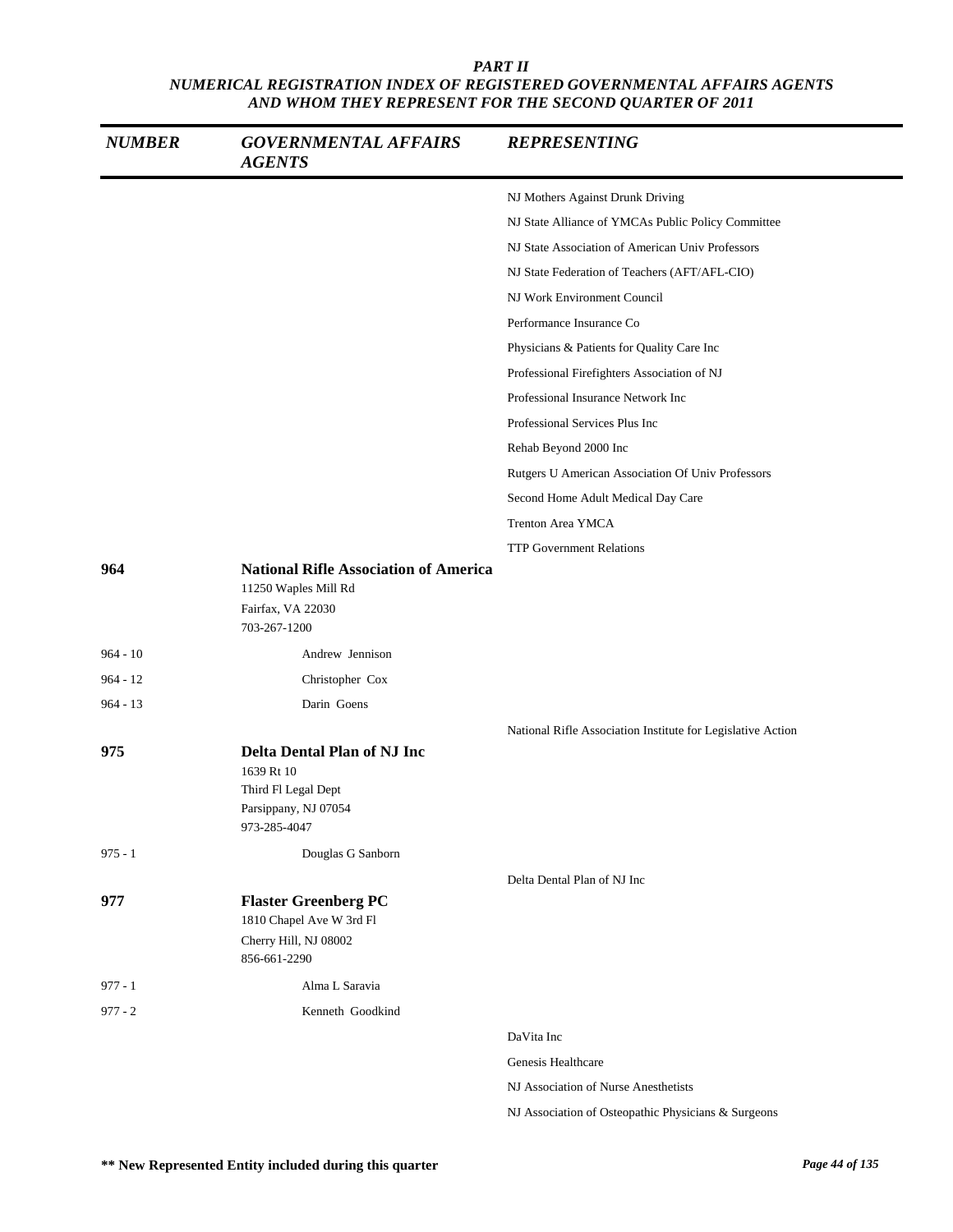| <b>NUMBER</b> | <b>GOVERNMENTAL AFFAIRS</b><br><b>AGENTS</b>                                                                                           | <b>REPRESENTING</b>                                              |
|---------------|----------------------------------------------------------------------------------------------------------------------------------------|------------------------------------------------------------------|
| 986           | NJ Association of Mental Health Agencies Inc<br>Neuman Bldg 3575 Quakerbridge Rd Ste 102<br>Mercerville, NJ 08619-1205<br>609-838-5488 |                                                                  |
| $986 - 1$     | Debra L Wentz                                                                                                                          |                                                                  |
| <b>1000</b>   | <b>McCarter &amp; English</b><br>Four Gateway Ctr<br>100 Mulberry St<br>Newark, NJ 07102<br>973-622-4444                               | NJ Association of Mental Health Agencies Inc                     |
| $1000 - 1$    | Michael M Horn                                                                                                                         |                                                                  |
| $1000 - 3$    | Robert Mintz                                                                                                                           | ADP Claims Services Group                                        |
|               |                                                                                                                                        | Automatic Data Processing/ADP                                    |
|               |                                                                                                                                        | <b>Energy Photovoltaics</b>                                      |
|               |                                                                                                                                        | <b>EPEX Energy Purchasing Experts</b>                            |
|               |                                                                                                                                        | NJ League Community & Savings Bankers                            |
|               |                                                                                                                                        | World Savings & Loan Association                                 |
| 1012          | <b>Laurie A Clark</b><br>60 Rocky Hill Rd<br>Princeton, NJ 08540-9495<br>800-935-3447                                                  |                                                                  |
| $1012 - 1$    | Laurie A Clark                                                                                                                         |                                                                  |
|               |                                                                                                                                        | American Academy of Neurology                                    |
|               |                                                                                                                                        | Coalition for Quality Health Care                                |
|               |                                                                                                                                        | College of American Pathologists<br>Garden State Pharmacy Owners |
|               |                                                                                                                                        | Motorola Inc                                                     |
|               |                                                                                                                                        | NJ Association of Osteopathic Physicians & Surgeons              |
|               |                                                                                                                                        | NJ Pharmacists Association                                       |
|               |                                                                                                                                        | NJ Podiatric Medical Society                                     |
|               |                                                                                                                                        | NJ Society of Pathologists                                       |
|               |                                                                                                                                        | NJ State Law Enforcement Officers Association                    |
|               |                                                                                                                                        | Ortley Beach Property Owners Association Inc                     |
|               |                                                                                                                                        | Physicians for Quality Care                                      |
| 1014          | <b>NJ American Water Co</b><br>131 Woodcrest Rd<br>PO Box 5079<br>Cherry Hill, NJ 08034<br>856-310-2240                                |                                                                  |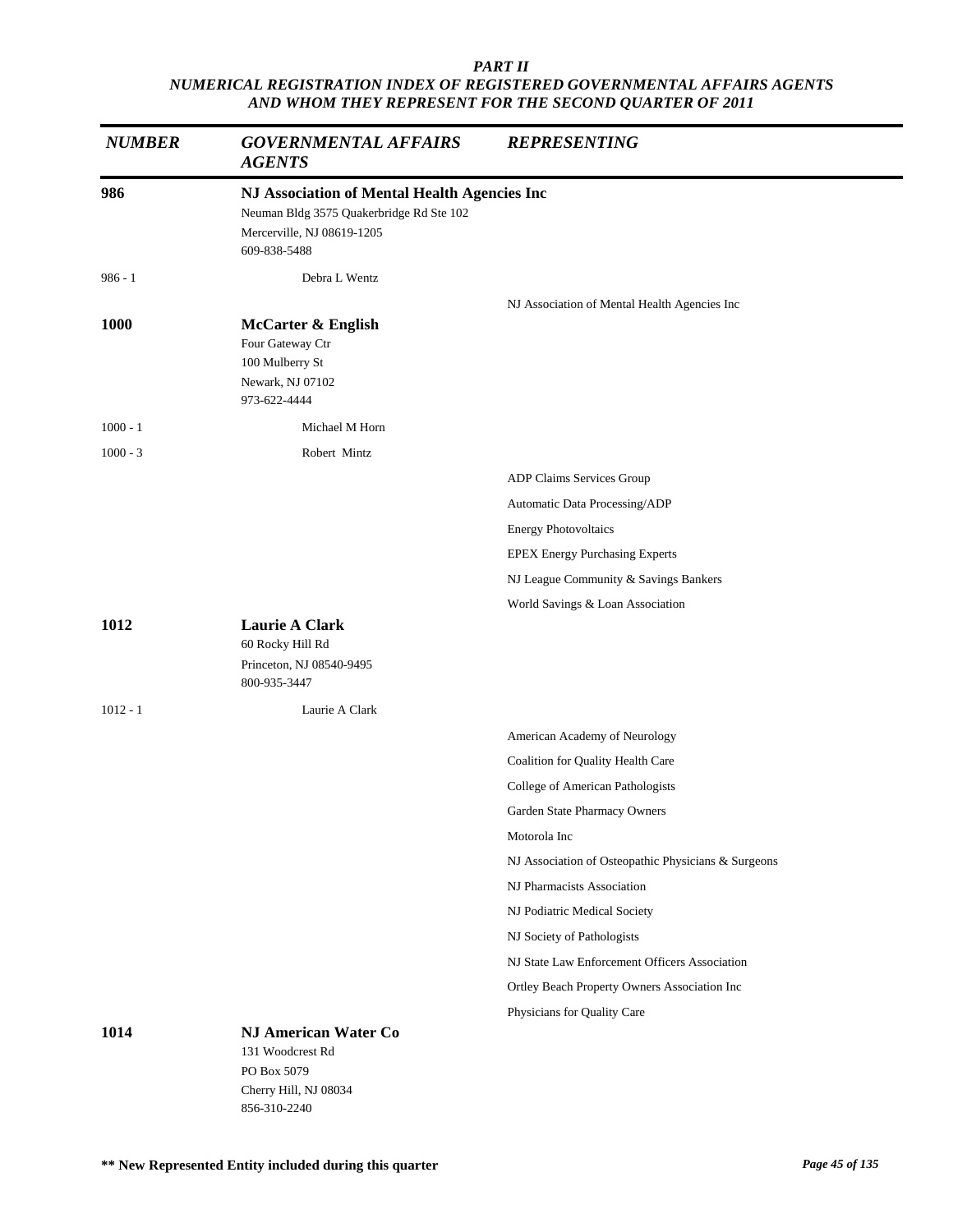| <b>NUMBER</b> | <b>GOVERNMENTAL AFFAIRS</b><br><b>AGENTS</b>                                                          | <b>REPRESENTING</b>              |
|---------------|-------------------------------------------------------------------------------------------------------|----------------------------------|
| $1014 - 9$    | Robert J Brabston                                                                                     |                                  |
| $1014 - 15$   | Frank X Simpson                                                                                       |                                  |
| $1014 - 16$   | Steven J Tambini                                                                                      |                                  |
| $1014 - 18$   | John Bigelow                                                                                          |                                  |
| $1014 - 20$   | Kevin Watsey                                                                                          |                                  |
| $1014 - 22$   | Michael Sgro                                                                                          |                                  |
| $1014 - 23$   | Bill Walsh                                                                                            |                                  |
|               |                                                                                                       | NJ American Water Co             |
| 1038          | <b>United Transportation Union</b><br>333 W State St Ste 15F<br>Trenton, NJ 08618<br>609-396-1994     |                                  |
|               |                                                                                                       |                                  |
| $1038 - 1$    | Daniel J O'Connell                                                                                    |                                  |
| 1041          | <b>NJ Work Environment Council</b><br>142 W State St 3rd Fl<br>Trenton, NJ 08608-1102<br>609-695-7100 | United Transportation Union      |
| $1041 - 1$    | Richard Engler                                                                                        |                                  |
| $1041 - 6$    | Debra Coyle                                                                                           |                                  |
| $1041 - 7$    | Edward Purcell                                                                                        |                                  |
| 1054          | <b>1868 Public Affairs LLC</b><br>15 West Front St 4th Floor<br>Trenton, NJ 08608<br>609-394-0888     | NJ Work Environment Council      |
| $1054 - 4$    | Patrick Torpey                                                                                        |                                  |
| $1054 - 15$   | Michael P Torpey                                                                                      |                                  |
| $1054 - 20$   | Idida Rodriguez                                                                                       |                                  |
| $1054 - 21$   | LeRoy Jones Jr                                                                                        |                                  |
| $1054 - 22$   | George Gilmore                                                                                        |                                  |
|               |                                                                                                       | 1868 Public Affairs LLC          |
|               |                                                                                                       | American Federation for Children |
|               |                                                                                                       | <b>Bally Technologies Inc</b>    |
|               |                                                                                                       | BI Inc                           |
|               |                                                                                                       | Borough of Medford Lakes         |
|               |                                                                                                       | Borough of Watchung              |
|               |                                                                                                       | Center for Urban Education       |
|               |                                                                                                       | Charles Jones LLC                |
|               |                                                                                                       | ChoicePoint Inc                  |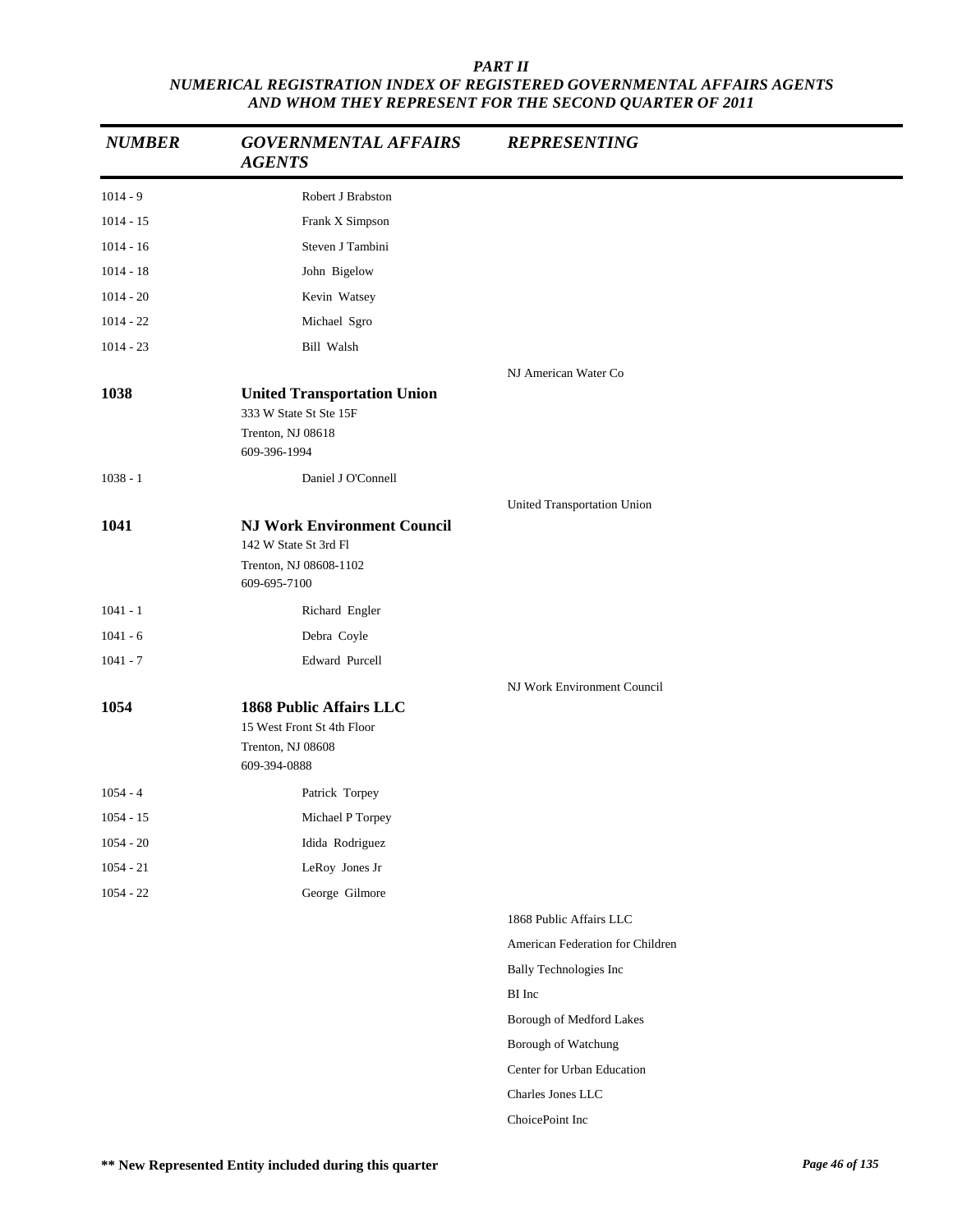| <b>NUMBER</b> | <b>GOVERNMENTAL AFFAIRS</b><br><b>AGENTS</b>                                                                                        | <b>REPRESENTING</b>                            |
|---------------|-------------------------------------------------------------------------------------------------------------------------------------|------------------------------------------------|
|               |                                                                                                                                     | City Of Newark                                 |
|               |                                                                                                                                     | Control Group of Johnson Controls Inc          |
|               |                                                                                                                                     | Forthright, LLC c/o National Arbitration Forum |
|               |                                                                                                                                     | Global Notice                                  |
|               |                                                                                                                                     | Kennedy Health System                          |
|               |                                                                                                                                     | Loving Care**                                  |
|               |                                                                                                                                     | Marl Associates                                |
|               |                                                                                                                                     | NJ Care                                        |
|               |                                                                                                                                     | NJ Concrete & Aggregate Association            |
|               |                                                                                                                                     | NJ Section American Waterworks Association     |
|               |                                                                                                                                     | NJ Wine & Spirits Wholesalers Association      |
|               |                                                                                                                                     | Opportunities For All (OFA)                    |
|               |                                                                                                                                     | ResCare                                        |
|               |                                                                                                                                     | Schering Corp                                  |
|               |                                                                                                                                     | Sharp Decisions                                |
|               |                                                                                                                                     | Sodexho Inc                                    |
|               |                                                                                                                                     | Somerset County Parks Commission               |
|               |                                                                                                                                     | Wal-Mart Stores Inc                            |
|               |                                                                                                                                     | Wilson Sporting Goods                          |
| 1061          | Artiuri, D'Argenio, Guaglardi & Meliti LLP<br>365 W Passaic St<br>Side 3<br>Rochelle Park, NJ 07662<br>201-947-4100                 |                                                |
| $1061 - 1$    | Rinaldo M D'Argenio                                                                                                                 |                                                |
|               |                                                                                                                                     | PSE&G Co                                       |
| 1068          | <b>AmeriHealth Insurance Co of NJ</b><br>8000 Midlantic Dr Ste 333<br>Mount Laurel, NJ 08054<br>856-638-2776<br>215-241-3113        |                                                |
| $1068 - 3$    | Lilton R Taliaferro Jr                                                                                                              |                                                |
|               |                                                                                                                                     | AmeriHealth HMO Inc                            |
|               |                                                                                                                                     | AmeriHealth Ins Co of NJ                       |
|               |                                                                                                                                     | Independence Blue Cross                        |
| 1070          | <b>Associated General Contractors of NJ</b><br>Raritan Center Plaza II<br><b>Fieldcrest Ave</b><br>Edison, NJ 08837<br>732-738-9454 |                                                |
| $1070 - 5$    | Carol Fulton                                                                                                                        |                                                |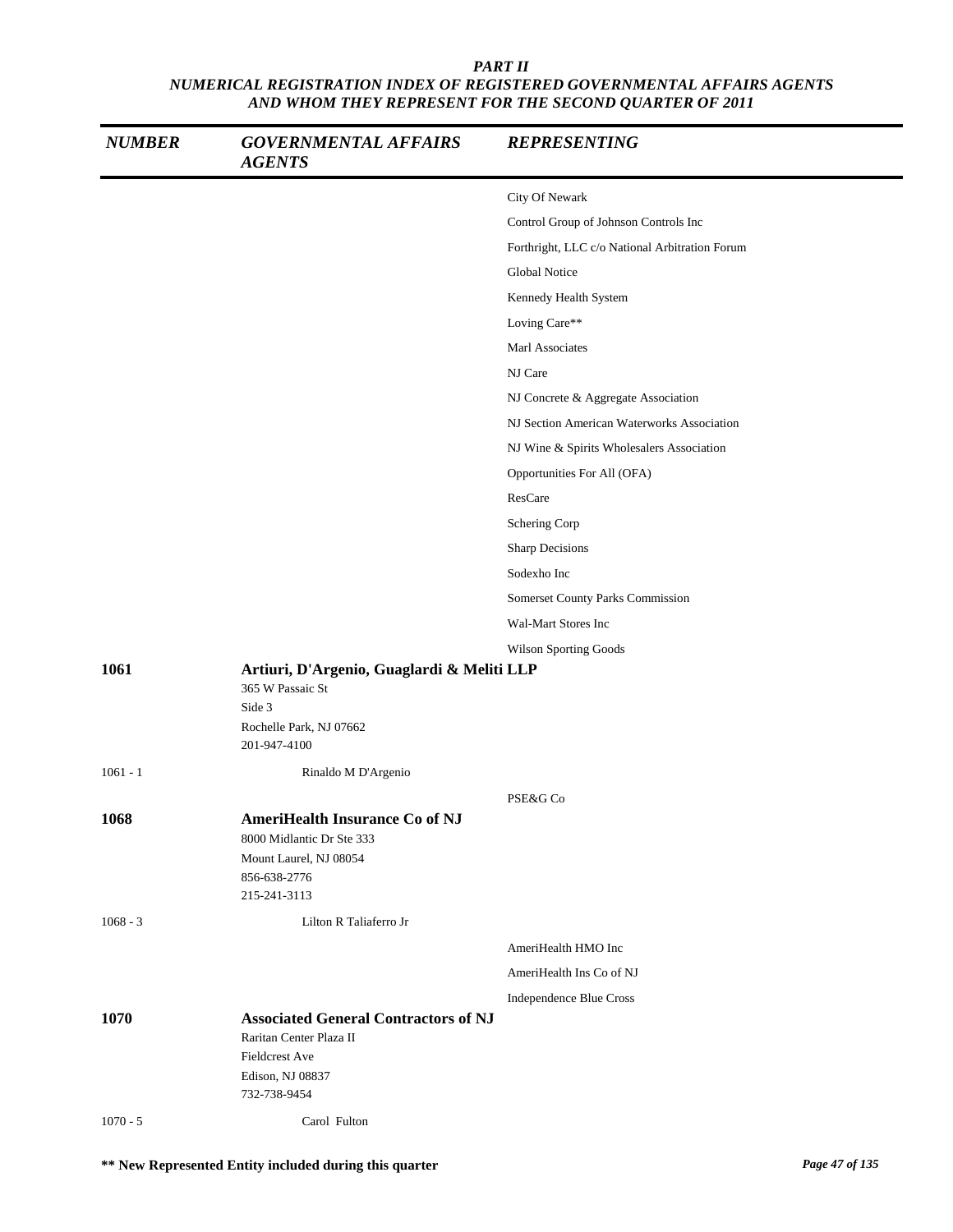| <b>NUMBER</b> | <b>GOVERNMENTAL AFFAIRS</b><br><b>AGENTS</b>                     | <b>REPRESENTING</b>                                  |
|---------------|------------------------------------------------------------------|------------------------------------------------------|
| $1070 - 6$    | Thomas J DiGangi Jr                                              |                                                      |
|               |                                                                  | Associated General Contractors of NJ                 |
| 1075          | ELM Group, Inc.                                                  |                                                      |
|               | 218 Wall St Research Pk                                          |                                                      |
|               | Princeton, NJ 08540<br>609-683-4848                              |                                                      |
| $1075 - 1$    | Kenneth T Hart                                                   |                                                      |
|               |                                                                  | Marisol Inc                                          |
| 1078          | <b>NJ GASP (Group Against Smoking Pollution)</b>                 |                                                      |
|               | 7 Cedar St                                                       |                                                      |
|               | Unit A                                                           |                                                      |
|               | Summit, NJ 07901<br>908-273-9368                                 |                                                      |
| $1078 - 2$    | Karen Blumenfeld                                                 |                                                      |
|               |                                                                  | NJ GASP (Group Against Smoking Pollution)            |
| 1086          | <b>National Association of Industrial Office Properties</b>      |                                                      |
|               | 317 George St                                                    |                                                      |
|               | New Brunswick, NJ 08901                                          |                                                      |
|               | 732-729-9900                                                     |                                                      |
| $1086 - 1$    | <b>Michael G McGuinness</b>                                      |                                                      |
|               |                                                                  | National Association of Industrial Office Properties |
| 1091          | <b>Natural Resources Defense Council</b><br>40 W 20th St 11th Fl |                                                      |
|               | New York, NY 10011                                               |                                                      |
|               | 212-727-4480                                                     |                                                      |
| $1091 - 6$    | Alison Chase                                                     |                                                      |
| $1091 - 7$    | Bradford Sewell                                                  |                                                      |
| $1091 - 9$    | Sarah Chasis                                                     |                                                      |
|               |                                                                  | Natural Resources Defense Council                    |
| 1092          | <b>NJ State Federation of Teachers</b>                           |                                                      |
|               | 629 Amboy Ave                                                    |                                                      |
|               | Ste 11<br>Edison, NJ 08837                                       |                                                      |
|               | 732-616-9393                                                     |                                                      |
| $1092 - 1$    | John M Abeigon                                                   |                                                      |
|               |                                                                  | NJ State Federation of Teachers                      |
| <b>1110</b>   | <b>Independent Insurance Agents of NJ</b>                        |                                                      |
|               | 2211 Whitehorse Mercerville Rd                                   |                                                      |
|               | PO Box 3230                                                      |                                                      |
|               | Trenton, NJ 08619<br>609-587-4333                                |                                                      |
| $1110 - 2$    | Jeanne M Heisler                                                 |                                                      |
|               |                                                                  | Independent Insurance Agents of NJ                   |
|               |                                                                  |                                                      |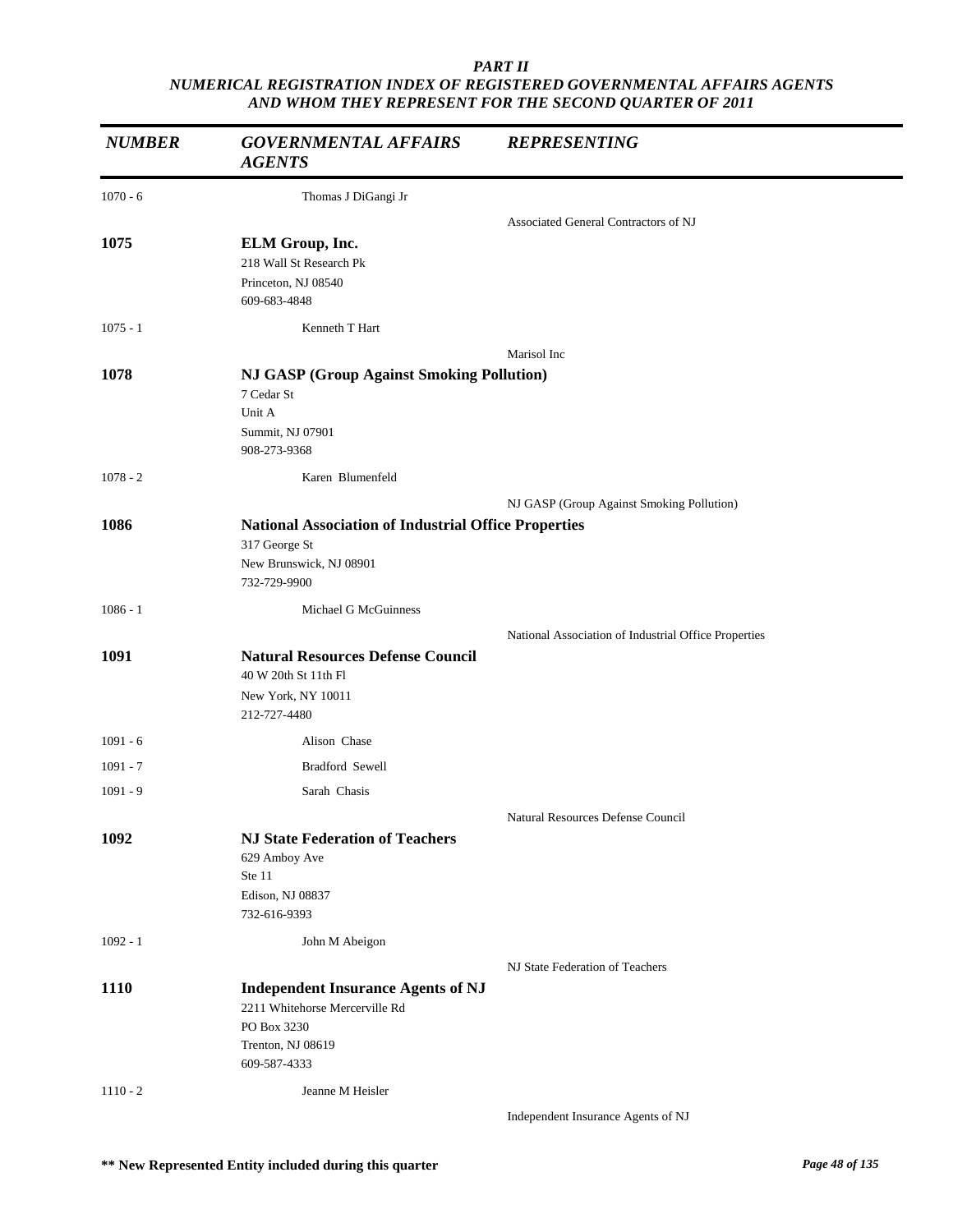| <b>NUMBER</b> | <b>GOVERNMENTAL AFFAIRS</b><br><b>AGENTS</b>                                                                                                    | <b>REPRESENTING</b>                                          |
|---------------|-------------------------------------------------------------------------------------------------------------------------------------------------|--------------------------------------------------------------|
| 1113          | <b>Bristol-Myers Squibb Co</b><br>PO Box 4500<br>Princeton, NJ 08543-4500<br>609-252-4000                                                       |                                                              |
| $1113 - 1$    | Virginia Plaza                                                                                                                                  |                                                              |
|               |                                                                                                                                                 | Bristol-Myers Squibb                                         |
| 1115          | <b>NJ State Voluntary Fireman Association</b><br>524 King Ave<br>Collingswood, NJ 08108<br>856-854-7358                                         |                                                              |
| $1115 - 1$    | Arthur Mercurio                                                                                                                                 |                                                              |
|               |                                                                                                                                                 | NJ State Voluntary Fireman Association                       |
| 1130          | NJ Laborers Employers Cooperation Education Trust (NJ LECET)<br>104 Interchange Plz Ste 301<br>PO Box 554<br>Cranbury, NJ 08512<br>609-860-9223 |                                                              |
| $1130 - 1$    | Joseph A McNamara                                                                                                                               |                                                              |
| $1130 - 3$    | Steven Gardner                                                                                                                                  |                                                              |
|               |                                                                                                                                                 | NJ Laborers Employers Cooperation Education Trust (NJ LECET) |
| 1136          | <b>Infineum USA LP</b><br>PO Box 23                                                                                                             |                                                              |
|               | Linden, NJ 07036<br>908-474-7905                                                                                                                |                                                              |
| $1136 - 3$    | Elizabeth Garcia                                                                                                                                |                                                              |
|               |                                                                                                                                                 | Infineum USA LP                                              |
| 1148          | <b>Monmouth University</b><br>Cedar Ave<br>Wilsar Hall Rm 201<br>West Long Branch, NJ 07764<br>732-571-3526                                     |                                                              |
| $1148 - 2$    | Paul Dement                                                                                                                                     |                                                              |
|               |                                                                                                                                                 | Monmouth University                                          |
| 1150          | <b>NJ Association on Correction</b><br>986 S Broad St<br>Trenton, NJ 08611<br>609-396-8900                                                      |                                                              |
| $1150 - 1$    | Edward Martone                                                                                                                                  |                                                              |
|               |                                                                                                                                                 | NJ Association on Corrections                                |
| 1153          | Merck Sharp & Dohme Corporation and its affilliates<br>3126 Cloverly Dr<br>Furlong, PA 18925<br>215-345-4028                                    |                                                              |
| $1153 - 1$    | Robert A Silberg                                                                                                                                |                                                              |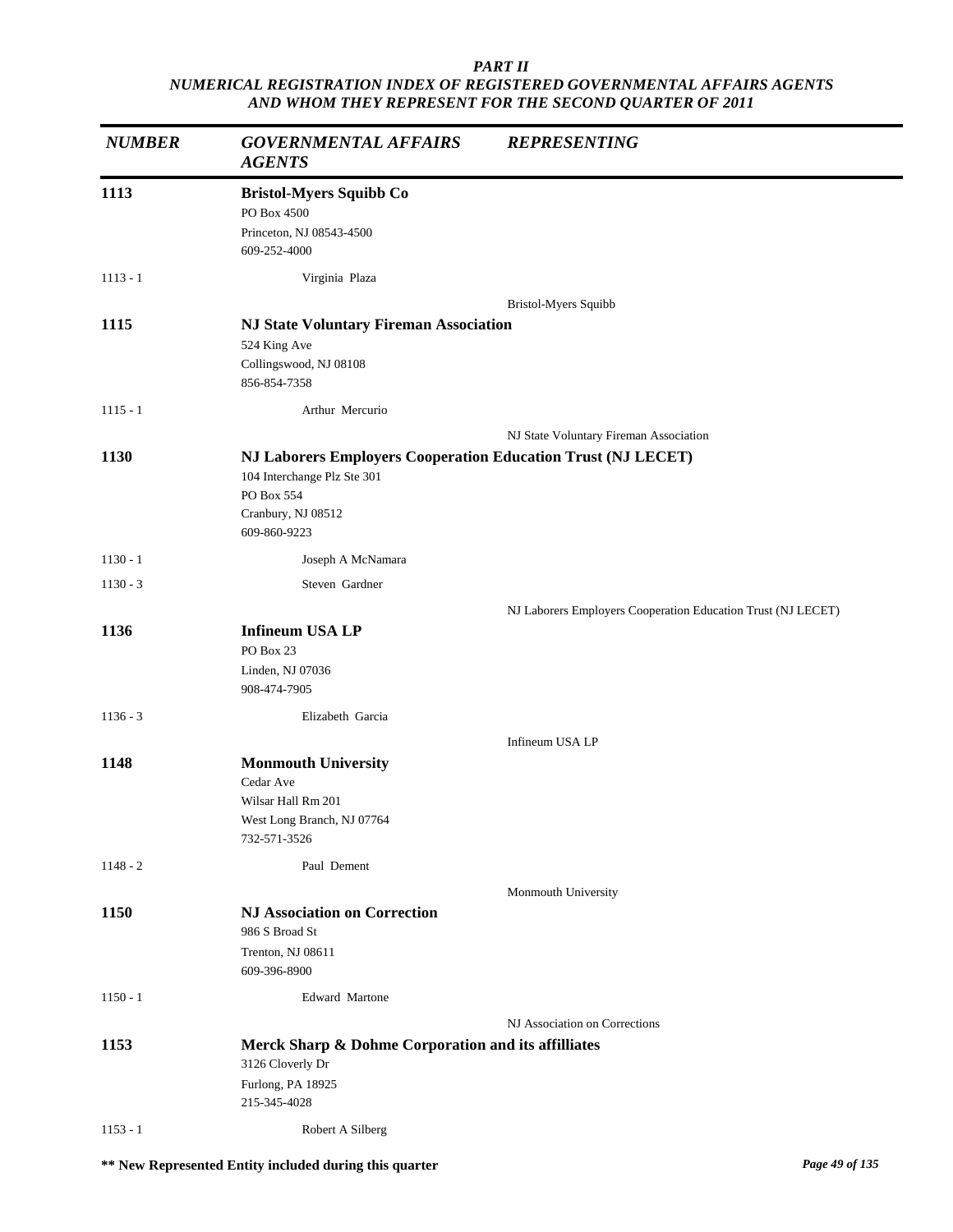| <b>NUMBER</b> | <b>GOVERNMENTAL AFFAIRS</b><br><b>AGENTS</b>                                                                                | <b>REPRESENTING</b>                                 |
|---------------|-----------------------------------------------------------------------------------------------------------------------------|-----------------------------------------------------|
|               |                                                                                                                             | Merck Sharp & Dohme Corporation and its affilliates |
| 1156          | <b>American Cancer Society</b><br>Eastern Division of NJ<br>2600 US Hwy 1<br>North Brunswick, NJ 08902-6001<br>732-297-8000 |                                                     |
| $1156 - 1$    | Jennifer Sullivan                                                                                                           |                                                     |
| $1156 - 2$    | Marian E Morrison                                                                                                           |                                                     |
| $1156 - 7$    | Sister Margaret Lopez                                                                                                       |                                                     |
| 1159          | <b>NJ Dental Association</b><br>1 Dental Plz<br>PO Box 6020<br>North Brunswick, NJ 08902-6020                               | American Cancer Society Eastern Division NJ         |
|               | 732-821-9400                                                                                                                |                                                     |
| $1159 - 2$    | James J Schulz Jr                                                                                                           |                                                     |
| $1159 - 3$    | Eric Roy Elmore                                                                                                             |                                                     |
| $1159 - 4$    | Arthur Carl Meisel                                                                                                          |                                                     |
|               |                                                                                                                             | NJ Dental Association                               |
| 1162          | <b>NJ State Laborers PAC</b><br>104 Interchange Plz Ste 301<br>PO Box 554<br>Monroe, NJ 08831<br>609-860-9226               |                                                     |
| $1162 - 1$    | Robert S Garrison                                                                                                           |                                                     |
|               |                                                                                                                             | Laborers Eastern Region Organizing Fund             |
|               |                                                                                                                             | NJ State Laborers PAC                               |
| 1164          | <b>League of Women Voters of NJ</b><br>204 W State St<br>Trenton, NJ 08608                                                  |                                                     |
|               | 609-394-3303                                                                                                                |                                                     |
| $1164 - 2$    | Sandra L Matsen                                                                                                             |                                                     |
|               |                                                                                                                             | League of Women Voters of NJ                        |
| 1165          | <b>Amerigroup Corp</b><br>399 Thornall St 9th Fl<br>Edison, NJ 08818<br>732-452-6000                                        |                                                     |
| $1165 - 1$    | John W Koehn                                                                                                                |                                                     |
| $1165 - 2$    | Peter Haytaian                                                                                                              |                                                     |
| $1165 - 3$    | Jennifer Langer                                                                                                             |                                                     |
|               |                                                                                                                             | Americaid Corp                                      |

Amerigroup NJ Inc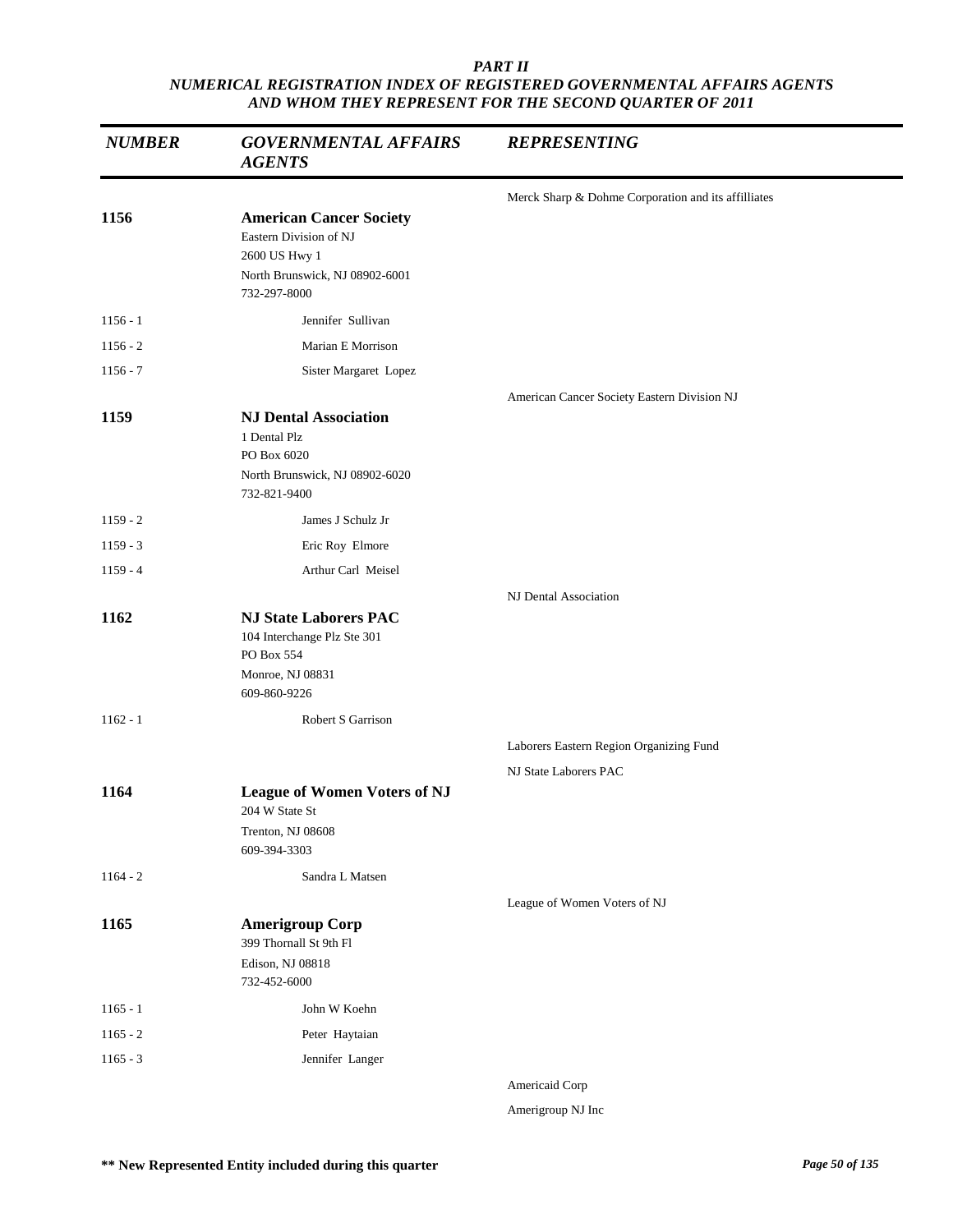| <b>NUMBER</b> | <b>GOVERNMENTAL AFFAIRS</b><br><b>AGENTS</b>                                                                                                            | <b>REPRESENTING</b>                               |
|---------------|---------------------------------------------------------------------------------------------------------------------------------------------------------|---------------------------------------------------|
| 1170          | <b>United Continental Holdings Inc</b><br>Newark International Airport<br>Terminal C<br>Newark, NJ 07114<br>973-681-1482                                |                                                   |
| $1170 - 3$    | Monica Slater Stokes                                                                                                                                    |                                                   |
| $1170 - 4$    | Daniel L Doggendorf                                                                                                                                     |                                                   |
|               |                                                                                                                                                         | United Continental Holdings Inc                   |
| 1177          | <b>Autism New Jersey</b><br>PO Box 55120<br>Trenton, NJ 08638-6120                                                                                      |                                                   |
|               | 609-883-8100                                                                                                                                            |                                                   |
| $1177 - 4$    | Linda Meyer                                                                                                                                             |                                                   |
| $1177 - 6$    | Robert Titus                                                                                                                                            |                                                   |
|               |                                                                                                                                                         | Autism New Jersey                                 |
| 1178          | <b>International Union of Operating Engineers Local Union 825</b><br>65 Springfield Ave<br>535 US Rt 46 E<br>Springfield, NJ 07081-1308<br>973-921-1900 |                                                   |
| $1178 - 1$    | Mark Longo                                                                                                                                              |                                                   |
|               |                                                                                                                                                         | International Union of Operating Engineers LU 825 |
| 1180          | <b>NJ Natural Gas Co</b><br>1415 Wyckoff Rd<br>PO Box 1464<br>Wall, NJ 07719<br>732-938-1099                                                            |                                                   |
| $1180 - 2$    | Mark Sperduto                                                                                                                                           |                                                   |
| $1180 - 3$    | Tracey Thayer                                                                                                                                           |                                                   |
|               |                                                                                                                                                         | NJ Natural Gas Co                                 |
| 1183          | <b>Brain Injury Association of NJ Inc</b><br>825 Georges Rd<br>Second Floor<br>North Brunswick, NJ 08902<br>732-738-1002                                |                                                   |
| $1183 - 2$    | Thomas F Grady                                                                                                                                          |                                                   |
|               |                                                                                                                                                         | Brain Injury Association of NJ Inc                |
| 1186          | UA Plumbers & Pipefitters LU 9<br>2 Iron Ore Rd Rt 33<br>Englishtown, NJ 07726<br>732-792-0999                                                          |                                                   |
| $1186 - 2$    | Michael K Maloney                                                                                                                                       |                                                   |
|               |                                                                                                                                                         | UA Plumbers & Pipefitters Local 9                 |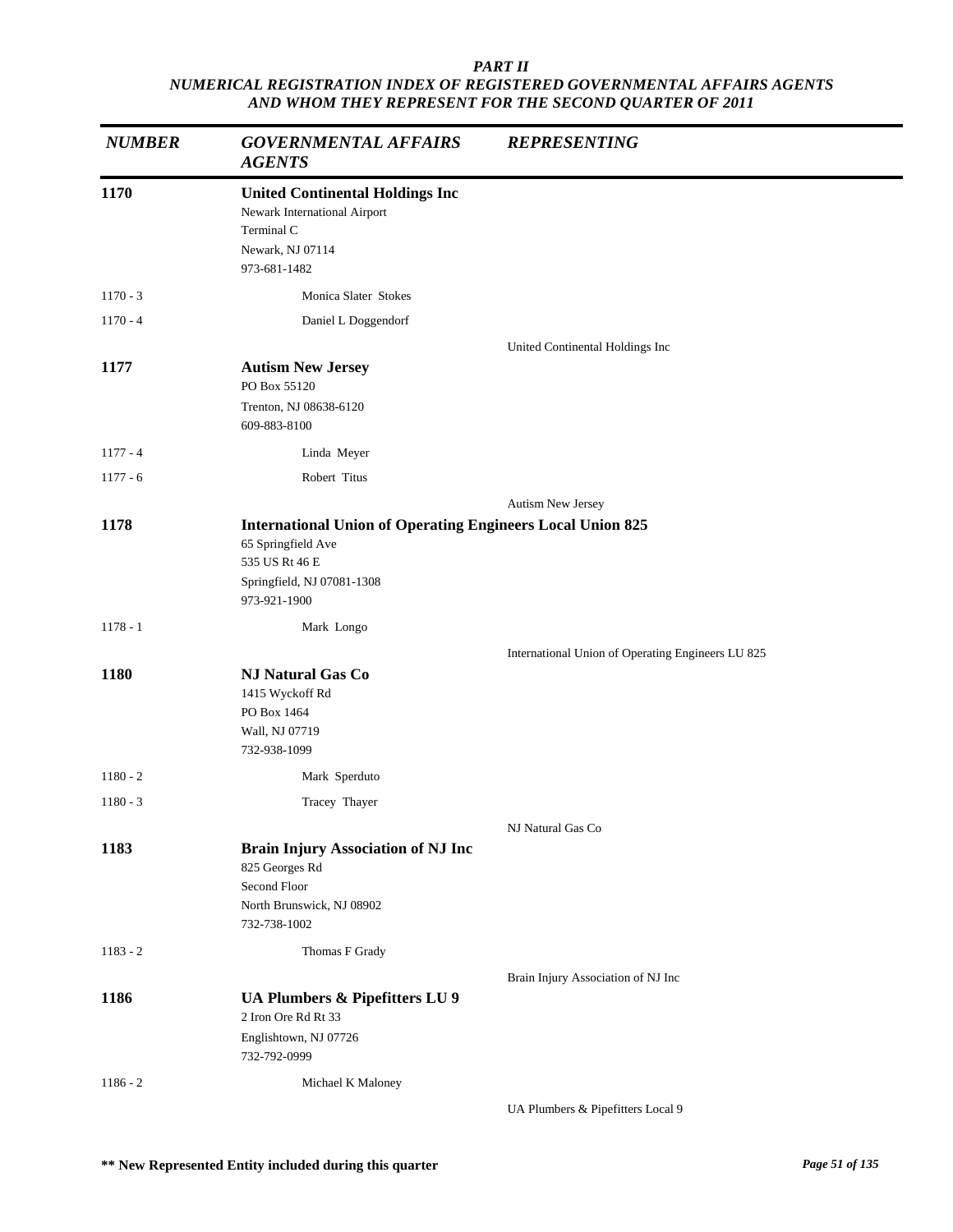| <b>NUMBER</b> | <b>GOVERNMENTAL AFFAIRS</b><br><b>AGENTS</b>                                          | <b>REPRESENTING</b>                                    |
|---------------|---------------------------------------------------------------------------------------|--------------------------------------------------------|
| 1192          | <b>Pringle Quinn Anzano PC</b><br>202 W State St<br>Trenton, NJ 08608<br>609-393-8944 |                                                        |
| $1192 - 1$    | Paul Anzano                                                                           |                                                        |
| $1192 - 3$    | Michael Patrick O'Connell                                                             |                                                        |
| $1192 - 4$    | Lisa R Levine                                                                         |                                                        |
| $1192 - 5$    | Kenneth Pringle                                                                       |                                                        |
|               |                                                                                       | Appraisal Systems Inc                                  |
|               |                                                                                       | Association for Children of NJ                         |
|               |                                                                                       | <b>Association of Electrical Contractors</b>           |
|               |                                                                                       | Association of Schools Affiliated with the Handicapped |
|               |                                                                                       | <b>Bank of America</b>                                 |
|               |                                                                                       | Borough of Glen Gardner                                |
|               |                                                                                       | Borough of Seaside Park                                |
|               |                                                                                       | City of Cape May NJ                                    |
|               |                                                                                       | <b>Coalition for Natural Health</b>                    |
|               |                                                                                       | Eastern Title Agency                                   |
|               |                                                                                       | <b>Express Scripts</b>                                 |
|               |                                                                                       | Fund for Animal                                        |
|               |                                                                                       | Hawthorn Group LC The                                  |
|               |                                                                                       | Hertz Corp The                                         |
|               |                                                                                       | Insurance Council of NJ                                |
|               |                                                                                       | <b>JAMES</b>                                           |
|               |                                                                                       | Liberty Mutual Insurance Co                            |
|               |                                                                                       | Mark IV IVHS                                           |
|               |                                                                                       | Meridian Health Systems                                |
|               |                                                                                       | National Vehicle Protection Association                |
|               |                                                                                       | NJ Interscholastic Athletic Association                |
|               |                                                                                       | NJ Natural Therapeutics                                |
|               |                                                                                       | NJ PAIP                                                |
|               |                                                                                       | Plumbing Heating Cooling Contractors of NJ             |
|               |                                                                                       | ProMutual Group                                        |
|               |                                                                                       | Realty Appraisal Co                                    |
|               |                                                                                       | <b>ROA Hutton</b>                                      |
|               |                                                                                       | Save Choices for NJ Drivers                            |
|               |                                                                                       | <b>TIAA-CREFF</b>                                      |
|               |                                                                                       | Title Appraiser Vendor Mgmt Association                |
|               |                                                                                       | United Distillers & Vintners North America Inc         |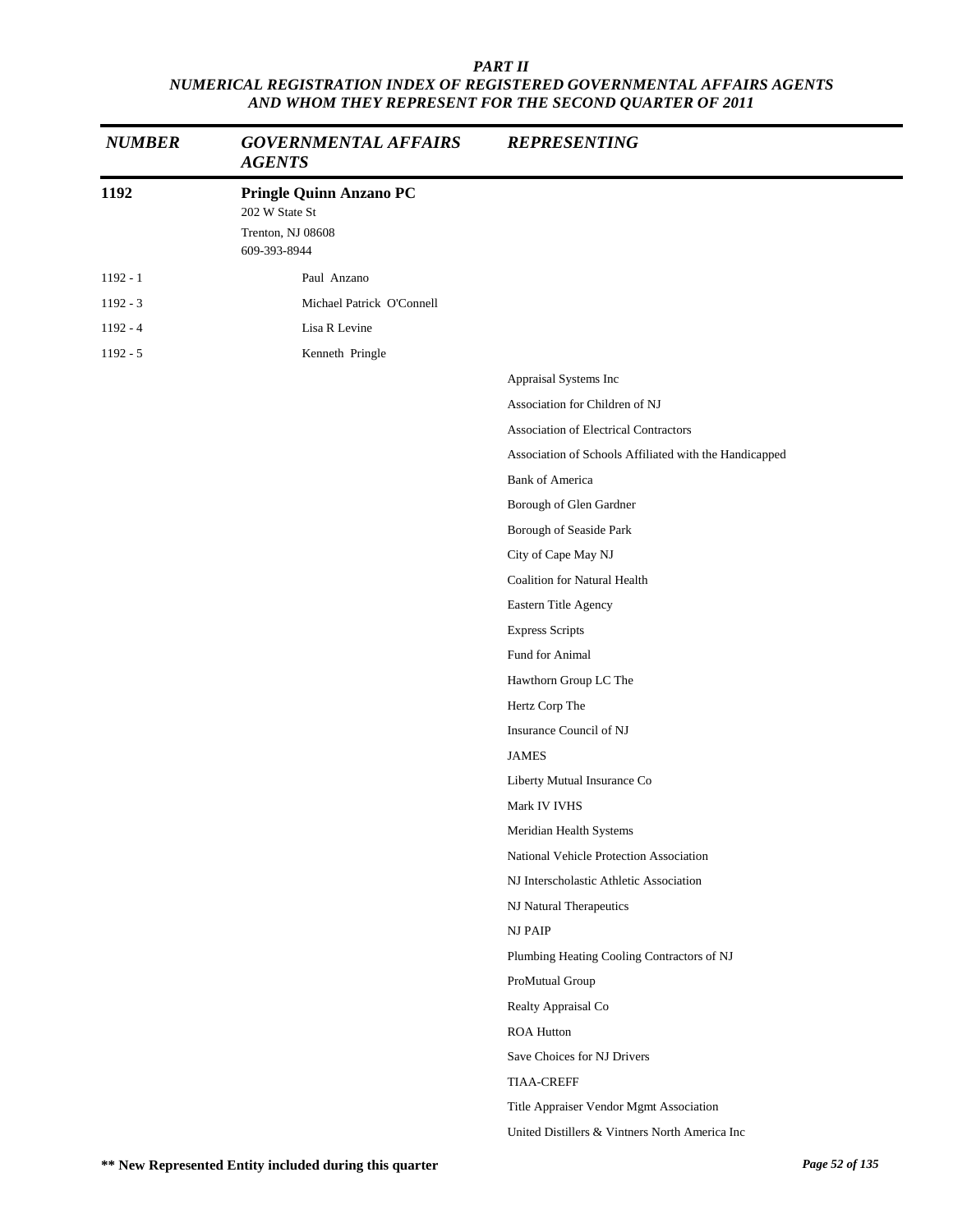| <b>NUMBER</b> | <b>GOVERNMENTAL AFFAIRS</b><br><b>AGENTS</b>                                                                                | <b>REPRESENTING</b>                      |
|---------------|-----------------------------------------------------------------------------------------------------------------------------|------------------------------------------|
|               |                                                                                                                             | United Health Care                       |
|               |                                                                                                                             | United Health Care (Oxford Health Plans) |
|               |                                                                                                                             | Verizon NJ                               |
| 1202          | <b>Exxon Mobil Corp</b><br>1400 Old Country Rd<br>Ste 203<br>Westbury, NY 11590<br>516-333-3183                             |                                          |
| $1202 - 1$    | Donald L Clarke                                                                                                             |                                          |
|               |                                                                                                                             | Exxon Mobil Corp                         |
| 1210          | Conectiv<br>150 W State St<br>Trenton, NJ 08608<br>609-656-2001                                                             |                                          |
| $1210 - 3$    | Robert Revelle                                                                                                              |                                          |
| 1213          | <b>Education Law Center</b><br>60 Park Pl                                                                                   | Conectiv                                 |
|               | Ste 300                                                                                                                     |                                          |
|               | Newark, NJ 07102<br>973-624-1815                                                                                            |                                          |
| $1213 - 1$    | Elizabeth Athos                                                                                                             |                                          |
| $1213 - 5$    | David G Sciarra                                                                                                             |                                          |
| $1213 - 7$    | Ruth Lowenkron                                                                                                              |                                          |
| $1213 - 8$    | Stanley Karp                                                                                                                |                                          |
| $1213 - 9$    | Theresa Luhm                                                                                                                |                                          |
| $1213 - 10$   | Sharon Krengel                                                                                                              |                                          |
|               |                                                                                                                             | <b>Education Law Center</b>              |
| 1215          | <b>Independent Pharmacy Alliance</b><br>Cedar Brook Corporate Ctr<br>3 Cedar Brook Dr<br>Cranbury, NJ 08512<br>609-395-8616 |                                          |
| $1215 - 2$    | John A Covello                                                                                                              |                                          |
|               |                                                                                                                             | <b>Independent Pharmacy Alliance</b>     |
| 1222          | <b>AARP NJ</b><br>Forrestal Village<br>101 Rockingham Row<br>Princeton, NJ 08540<br>866-542-8165                            |                                          |
| $1222 - 1$    | Douglas Johnston                                                                                                            |                                          |
| $1222 - 2$    | James F Dieterle                                                                                                            |                                          |
| $1222 - 3$    | Marilyn Askin                                                                                                               |                                          |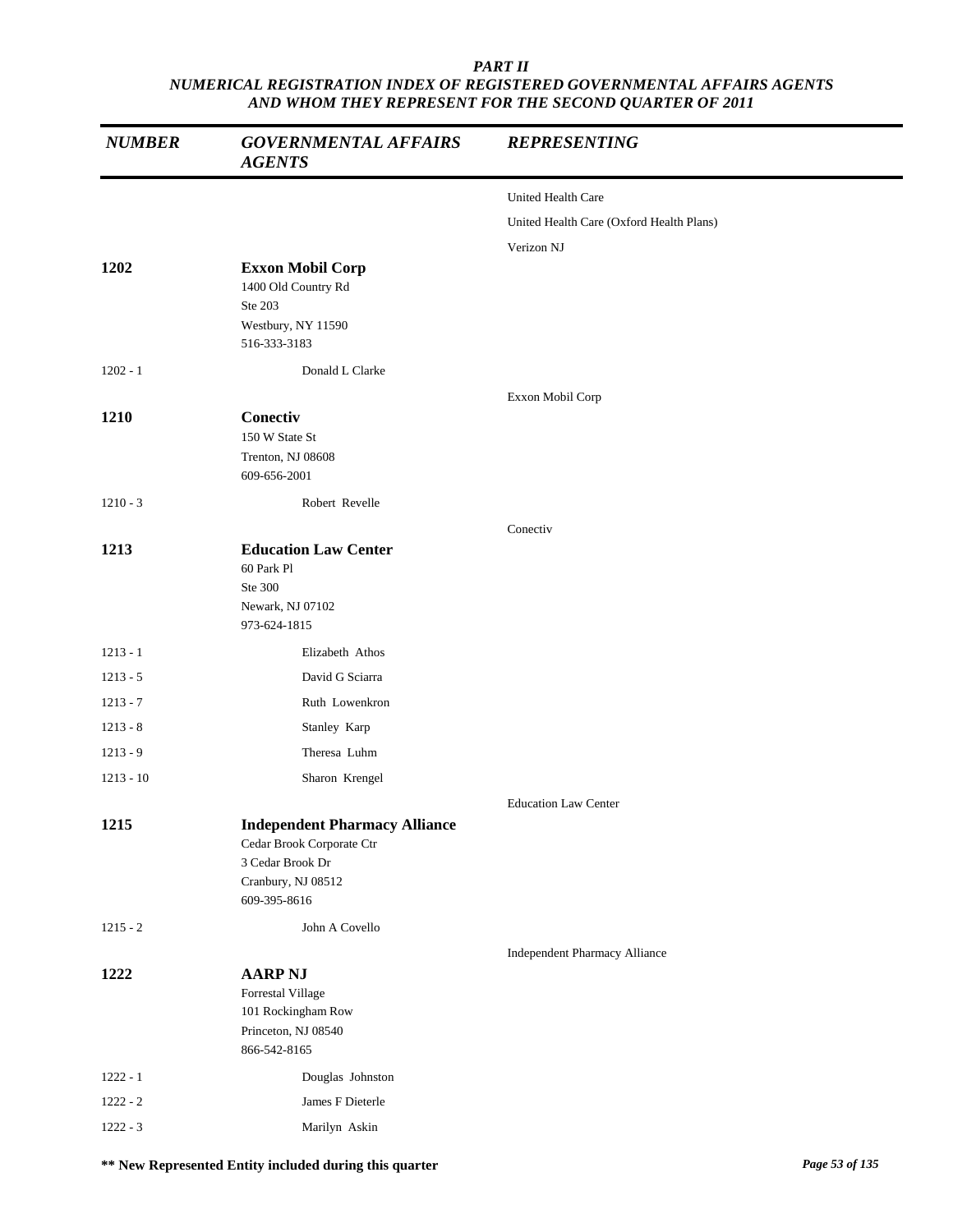| <b>NUMBER</b> | <b>GOVERNMENTAL AFFAIRS</b><br><b>AGENTS</b>                                                          | <b>REPRESENTING</b>                                 |
|---------------|-------------------------------------------------------------------------------------------------------|-----------------------------------------------------|
| $1222 - 7$    | Sy Larson                                                                                             |                                                     |
| $1222 - 8$    | Blenda J Riddick                                                                                      |                                                     |
| $1222 - 10$   | Mary Beth Dixon                                                                                       |                                                     |
| $1222 - 11$   | Victoria Hasser                                                                                       |                                                     |
| 1222 - 12     | Evelyn Liebman                                                                                        |                                                     |
| 1224          | Windels, Marx, Lane & Mittendorf LLP<br>104 Carnegie Ctr Ste 201<br>Princeton, NJ 08540               | <b>AARP NJ</b>                                      |
|               | 609-720-0005                                                                                          |                                                     |
| $1224 - 1$    | Samuel G Destito Esq                                                                                  |                                                     |
| $1224 - 3$    | Julie R Tattoni                                                                                       |                                                     |
| $1224 - 4$    | Matthew Daus                                                                                          |                                                     |
|               |                                                                                                       | AIG American General - US Life Insurance Co         |
|               |                                                                                                       | Allianz Life Insurance Company of North America     |
|               |                                                                                                       | American Bank Note Holographics Inc                 |
|               |                                                                                                       | <b>Assurant Health</b>                              |
|               |                                                                                                       | Cendant Corp                                        |
|               |                                                                                                       | Garden State School Bus Contractors Association Inc |
|               |                                                                                                       | Guardian Life Insurance Company of America          |
|               |                                                                                                       | House of Oxford Distributors Inc                    |
|               |                                                                                                       | ING North America Insurance Corp**                  |
|               |                                                                                                       | Lincoln Financial Group                             |
|               |                                                                                                       | Massachusetts Mutual Life Insurance Co              |
|               |                                                                                                       | Metropolitan Orthopedic Consultants (MOCS)**        |
|               |                                                                                                       | National Realty Trust                               |
|               |                                                                                                       | New Brunswick Development Corp                      |
|               |                                                                                                       | NJ Propane Gas Association                          |
|               |                                                                                                       | <b>State Farm Insurance Cos</b>                     |
|               |                                                                                                       | The Commerce Group Inc                              |
|               |                                                                                                       | <b>Weichert Realtors</b>                            |
| 1226          | <b>NJ Council of County Vocational Schools</b><br>210 W State St<br>Trenton, NJ 08608<br>609-392-6222 |                                                     |
| $1226 - 1$    | Judith F Savage                                                                                       |                                                     |
|               |                                                                                                       | NJ Council of County Vocational Schools             |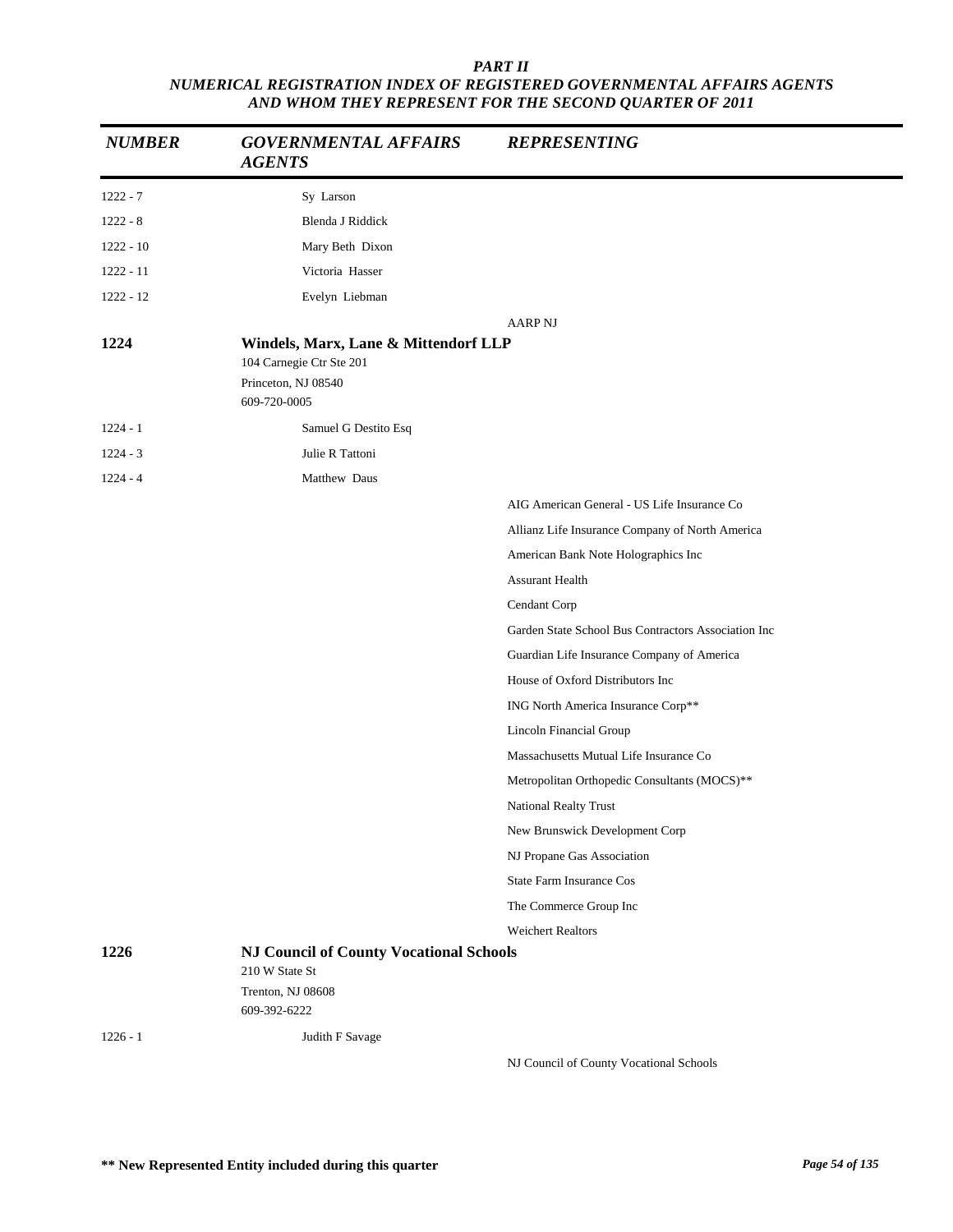| <b>NUMBER</b> | <b>GOVERNMENTAL AFFAIRS</b><br><b>AGENTS</b>                                                       | <b>REPRESENTING</b>                                                        |
|---------------|----------------------------------------------------------------------------------------------------|----------------------------------------------------------------------------|
| 1234          | <b>State Street Partners LLC</b><br>156 W State St<br>Ste 201<br>Trenton, NJ 08608<br>609-695-6664 |                                                                            |
| $1234 - 12$   | Alan Steinberg                                                                                     |                                                                            |
| $1234 - 13$   | Rocco F Iossa                                                                                      |                                                                            |
|               |                                                                                                    | 650 Union Boulevard LLC                                                    |
|               |                                                                                                    | <b>Black Oak Golf Club</b>                                                 |
|               |                                                                                                    | Briad Group The                                                            |
|               |                                                                                                    | Cameron Bayonne LLC                                                        |
|               |                                                                                                    | Conoco Phillips Co                                                         |
|               |                                                                                                    | <b>Constellation Engergy</b>                                               |
|               |                                                                                                    | <b>DMJM Harris</b>                                                         |
|               |                                                                                                    | EarthCam Inc                                                               |
|               |                                                                                                    | <b>Essex County Utilities Authority</b>                                    |
|               |                                                                                                    | Interstate Outdoor Advertising Inc                                         |
|               |                                                                                                    | JNESO - District Council 1 IUOE-AFL-CIO                                    |
|               |                                                                                                    | Livingston Board of Education                                              |
|               |                                                                                                    | Lowes Cos Inc                                                              |
|               |                                                                                                    | Lowe's Home Centers Inc                                                    |
|               |                                                                                                    | Morristown Tire Company Inc**                                              |
|               |                                                                                                    | Passaic Valley Sewerage Commissioners                                      |
|               |                                                                                                    | Phelps Dodge Corp                                                          |
|               |                                                                                                    | PSE&G Power LLC                                                            |
|               |                                                                                                    | T&M Associates                                                             |
|               |                                                                                                    | Tarragon Development Corp                                                  |
|               |                                                                                                    | United Brotherhood of Carpenters & Joiners of America - NY Dist<br>Council |
|               |                                                                                                    | University Health Plans                                                    |
|               |                                                                                                    | Westside TransLoad LLC                                                     |
| 1235          | <b>Community Associations Institute</b><br>1675 Whitehorse Mercer Rd Ste 206<br>Trenton, NJ 08619  |                                                                            |
|               | 609-588-0030                                                                                       |                                                                            |
| $1235 - 1$    | Curtis S Macysyn                                                                                   |                                                                            |
| $1235 - 2$    | Lisa Hibbs                                                                                         | Community Associations Institute NJ Chapter                                |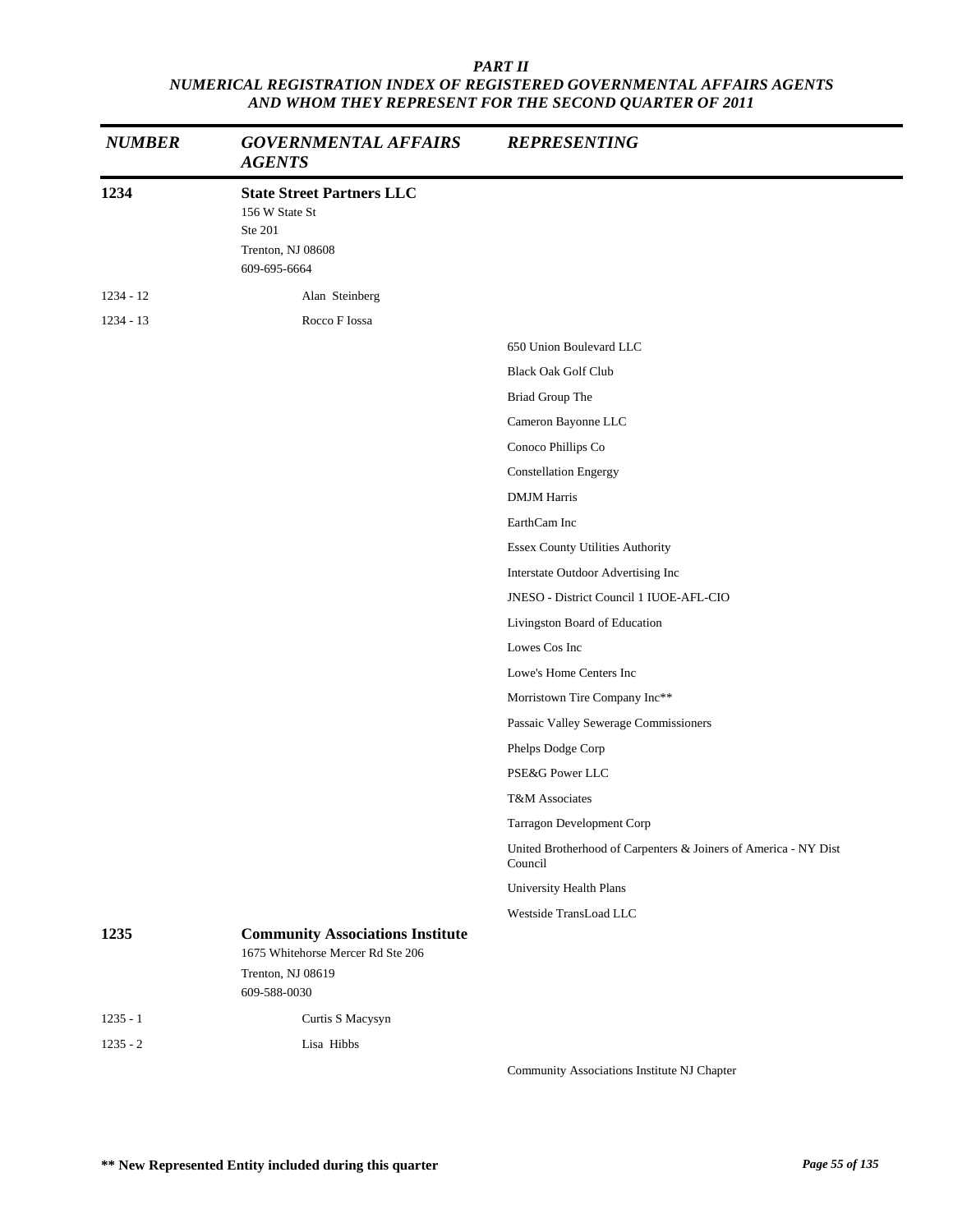| <b>NUMBER</b> | <b>GOVERNMENTAL AFFAIRS</b><br><b>AGENTS</b>                                                                              | <b>REPRESENTING</b>                               |
|---------------|---------------------------------------------------------------------------------------------------------------------------|---------------------------------------------------|
| 1236          | <b>Consumers Union of US</b><br>1535 Mission St<br>San Francisco, CA 94103<br>415-431-6747                                |                                                   |
| $1236 - 1$    | Chuck Bell                                                                                                                |                                                   |
| $1236 - 3$    | Elizabeth McGiffert                                                                                                       |                                                   |
|               |                                                                                                                           | Consumers Union of US Inc                         |
| 1241          | <b>Property Casualty Insurers Association of America</b><br>28 W State St<br>Ste 719<br>Trenton, NJ 08608<br>609-396-9601 |                                                   |
| $1241 - 2$    | Richard M Stokes                                                                                                          |                                                   |
|               |                                                                                                                           | Property Casualty Insurers Association of America |
| 1242          | <b>Allstate NJ Insurance Co</b><br>721 US Hwy 202/206<br>Bridgewater, NJ 08807<br>908-252-5170                            |                                                   |
| $1242 - 2$    | Georgia Flamporis                                                                                                         |                                                   |
|               |                                                                                                                           | Allstate NJ Insurance Co                          |
| 1261          | <b>NJ Tenants Organization</b><br>389 Main St<br>Hackensack, NJ 07601                                                     |                                                   |
|               | 201-342-3775                                                                                                              |                                                   |
| $1261 - 1$    | Matthew B Shapiro                                                                                                         |                                                   |
|               |                                                                                                                           | NJ Tenants Organization                           |
| 1267          | <b>RT McCray Associates</b><br>76 Main St<br>Woodbridge, NJ 07095<br>732-855-9177                                         |                                                   |
| $1267 - 3$    | Richard T McCray                                                                                                          |                                                   |
|               |                                                                                                                           | Andrew S Maze                                     |
|               |                                                                                                                           | James A Kovach                                    |
|               |                                                                                                                           | Nicholas A Puccio                                 |
| 1270          | <b>NJ Society of CPAs</b><br>425 Eagle Rock Ave                                                                           |                                                   |
|               | Roseland, NJ 07068<br>973-226-4494                                                                                        |                                                   |
| $1270 - 1$    | Jeffrey T Kaszerman                                                                                                       |                                                   |
| $1270 - 2$    | Ralph Albert Thomas                                                                                                       |                                                   |
|               |                                                                                                                           | NJ Society of CPAs                                |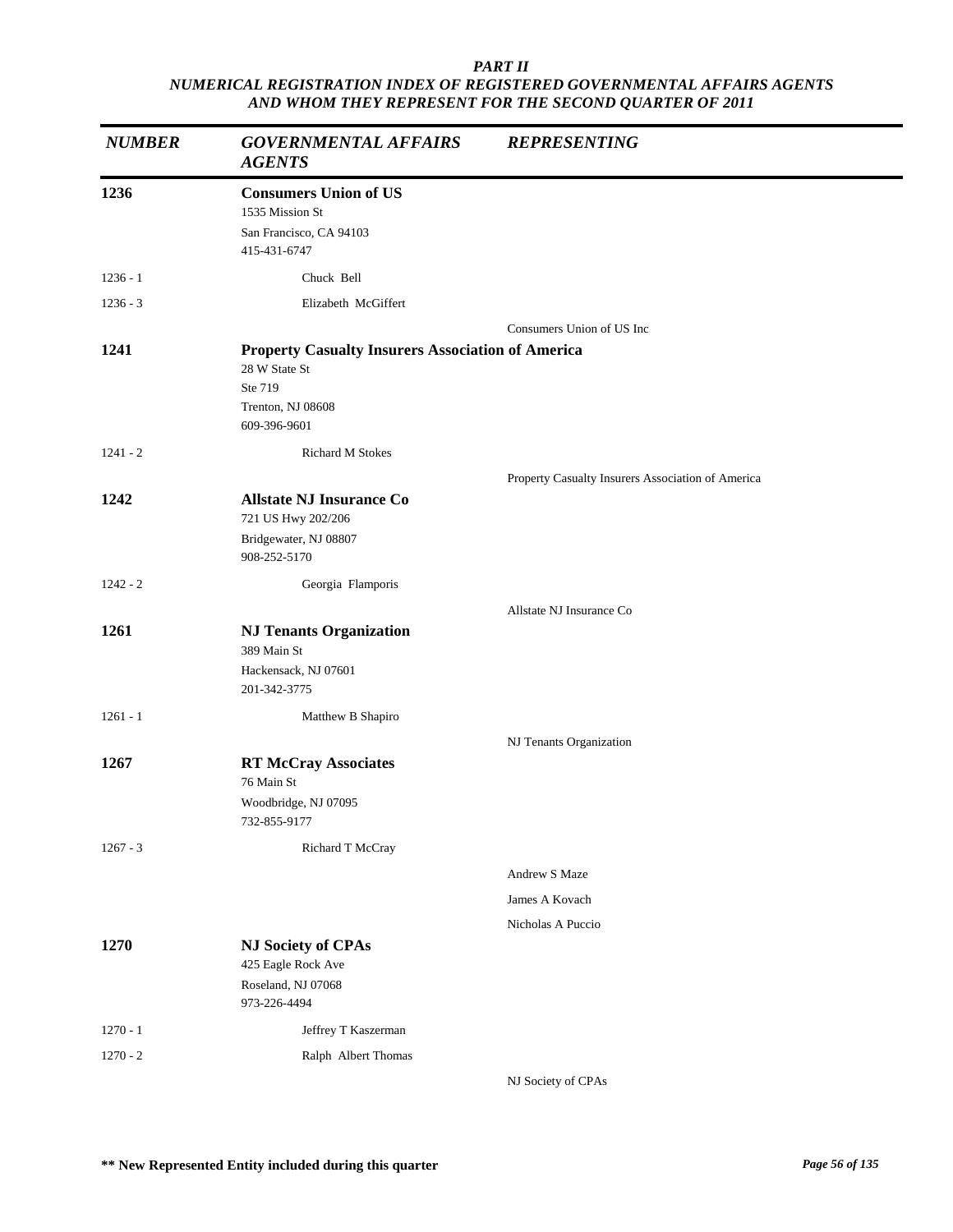| <b>NUMBER</b> | <b>GOVERNMENTAL AFFAIRS</b><br><b>AGENTS</b>                                                         | <b>REPRESENTING</b>             |
|---------------|------------------------------------------------------------------------------------------------------|---------------------------------|
| 1277          | <b>Insurance Council of NJ</b><br>820 Bear Tavern Rd Ste 303<br>Ewing, NJ 08628-1021<br>609-882-4400 |                                 |
| $1277 - 2$    | Charles Leitgeb                                                                                      |                                 |
| $1277 - 4$    | Deana Lykins                                                                                         |                                 |
|               |                                                                                                      | Insurance Council of NJ         |
| 1279          | <b>Phoenix Strategies</b><br>183 Schoolhouse Ln                                                      |                                 |
|               | Mount Laurel, NJ 08054<br>856-727-9791                                                               |                                 |
| $1279 - 1$    | Dennis M Culnan Sr                                                                                   |                                 |
|               |                                                                                                      | Spectra Energy                  |
| 1284          | Tonio Burgos & Associates of New Jersey LLC<br>200 West State St                                     |                                 |
|               | Trenton, NJ 08608<br>609-278-2630                                                                    |                                 |
| $1284 - 1$    | Tonio Burgos                                                                                         |                                 |
| $1284 - 5$    | Arthur Maurice                                                                                       |                                 |
| $1284 - 6$    | Jemine Burgos                                                                                        |                                 |
| $1284 - 7$    | Nichole LoPresti                                                                                     |                                 |
|               |                                                                                                      | ADP Public Sector Service       |
|               |                                                                                                      | American Airlines Inc           |
|               |                                                                                                      | American Intl Group Inc         |
|               |                                                                                                      | Greater NY Hospital Association |
|               |                                                                                                      | Halcrow Inc**                   |
|               |                                                                                                      | Medco Health Solutions Inc      |
|               |                                                                                                      | NRG Energy Inc                  |
|               |                                                                                                      | Penn Credit Corporation**       |
|               |                                                                                                      | RC Cape May Holdings LCC        |
|               |                                                                                                      | Solix Inc**                     |
| 1285          | <b>NY Shipping Association Inc</b><br>333 Thornall St<br>Ste 301                                     |                                 |
|               | Edison, NJ 08837                                                                                     |                                 |
|               | 732-452-7808                                                                                         |                                 |
| $1285 - 1$    | James H Cobb Jr                                                                                      |                                 |
|               |                                                                                                      | NY Shipping Association Inc     |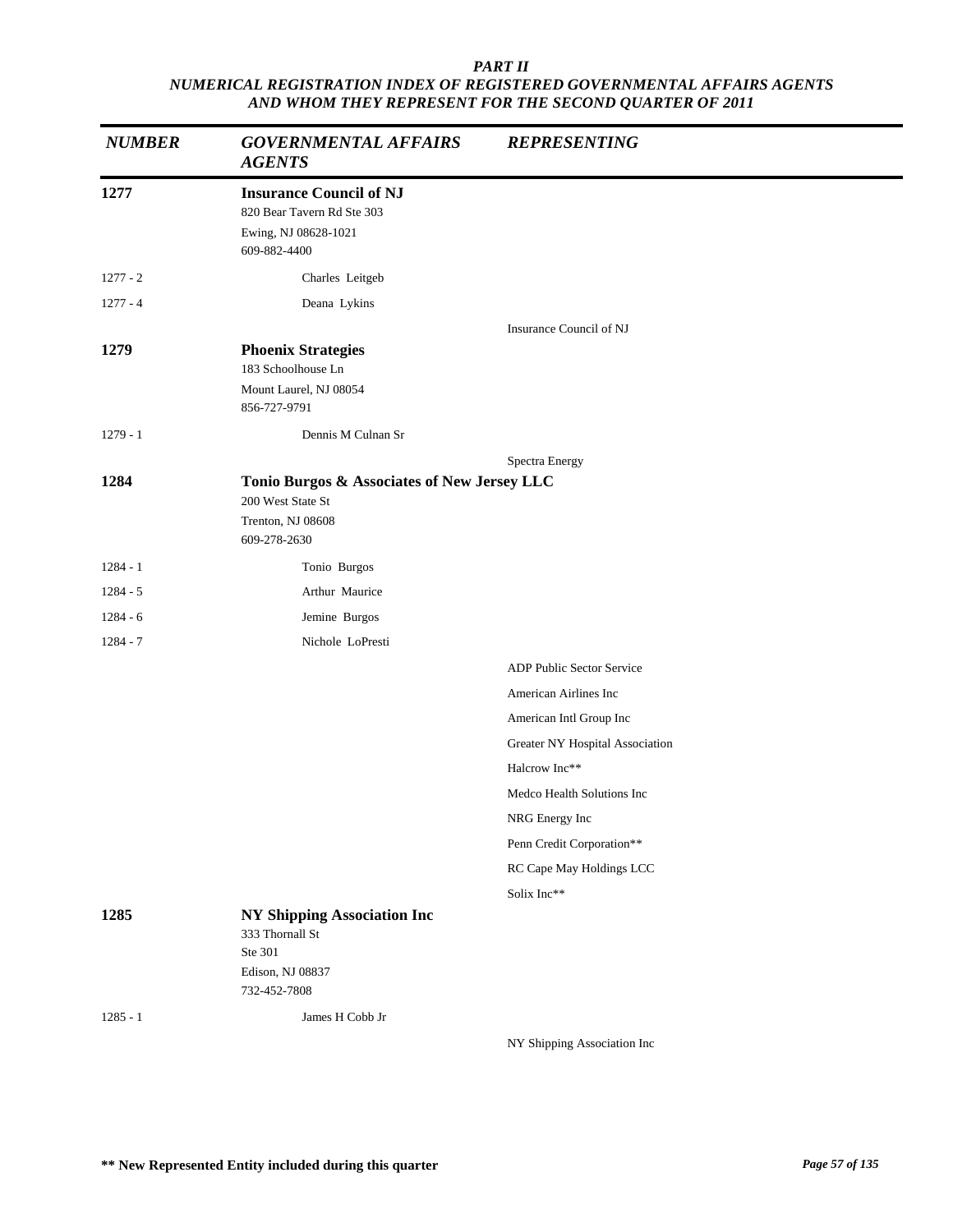| <b>NUMBER</b> | <b>GOVERNMENTAL AFFAIRS</b><br><b>AGENTS</b>                                                                             | <b>REPRESENTING</b>                                           |
|---------------|--------------------------------------------------------------------------------------------------------------------------|---------------------------------------------------------------|
| 1286          | Parker McCay PA<br>3 Greentree Ctr Ste 401<br>PO Box 974<br>7001 Lincoln Drive West<br>Marlton, NJ 08053<br>856-596-8900 |                                                               |
| $1286 - 2$    | Philip A Norcross                                                                                                        |                                                               |
| $1286 - 4$    | Damon G Tyner                                                                                                            |                                                               |
| $1286 - 5$    | John C Gillespie                                                                                                         |                                                               |
|               |                                                                                                                          | Casino Association of NJ                                      |
|               |                                                                                                                          | Comcast Cable                                                 |
|               |                                                                                                                          | Landmark Property Management Inc                              |
|               |                                                                                                                          | Marina District Development Co dba Borgata Hotel Casino & Spa |
|               |                                                                                                                          | Parker McCay & Criscuolo                                      |
| 1287          | <b>Gibbons PC</b><br>50 W State St<br>Ste 1104<br>Trenton, NJ 08608-1002<br>609-394-5300                                 |                                                               |
| $1287 - 1$    | David J Pascrell                                                                                                         |                                                               |
| $1287 - 2$    | Paul J St Onge                                                                                                           |                                                               |
| $1287 - 4$    | David A Filippelli                                                                                                       |                                                               |
| $1287 - 6$    | Noreen M Giblin Esq                                                                                                      |                                                               |
|               |                                                                                                                          | American Council of Life Insurers                             |
|               |                                                                                                                          | Autism New Jersey Inc.                                        |
|               |                                                                                                                          | AXA Equitable Life Insurance Co                               |
|               |                                                                                                                          | Bergen County Utilities Authority                             |
|               |                                                                                                                          | <b>Birdsall Services Group</b>                                |
|               |                                                                                                                          | <b>BPG</b> Properties Ltd                                     |
|               |                                                                                                                          | Carbro Construction Corp                                      |
|               |                                                                                                                          | CGI Technologies and Solutions Inc**                          |
|               |                                                                                                                          | Christ Hospital                                               |
|               |                                                                                                                          | Coalition for Plaintiff's Rights (CPR)                        |
|               |                                                                                                                          | Comcast Cable Communications Management LLC                   |
|               |                                                                                                                          | Community Loan Fund of New Jersey Inc                         |
|               |                                                                                                                          | Coopers Ferry Development Association                         |
|               |                                                                                                                          | County of Monmouth                                            |
|               |                                                                                                                          | CSC Holdings d/b/a Cablevision Systems Corp                   |
|               |                                                                                                                          | East Orange General Hospital                                  |
|               |                                                                                                                          | Gibbons, Del Deo, Dolan, Griffinger & Vecchione PC            |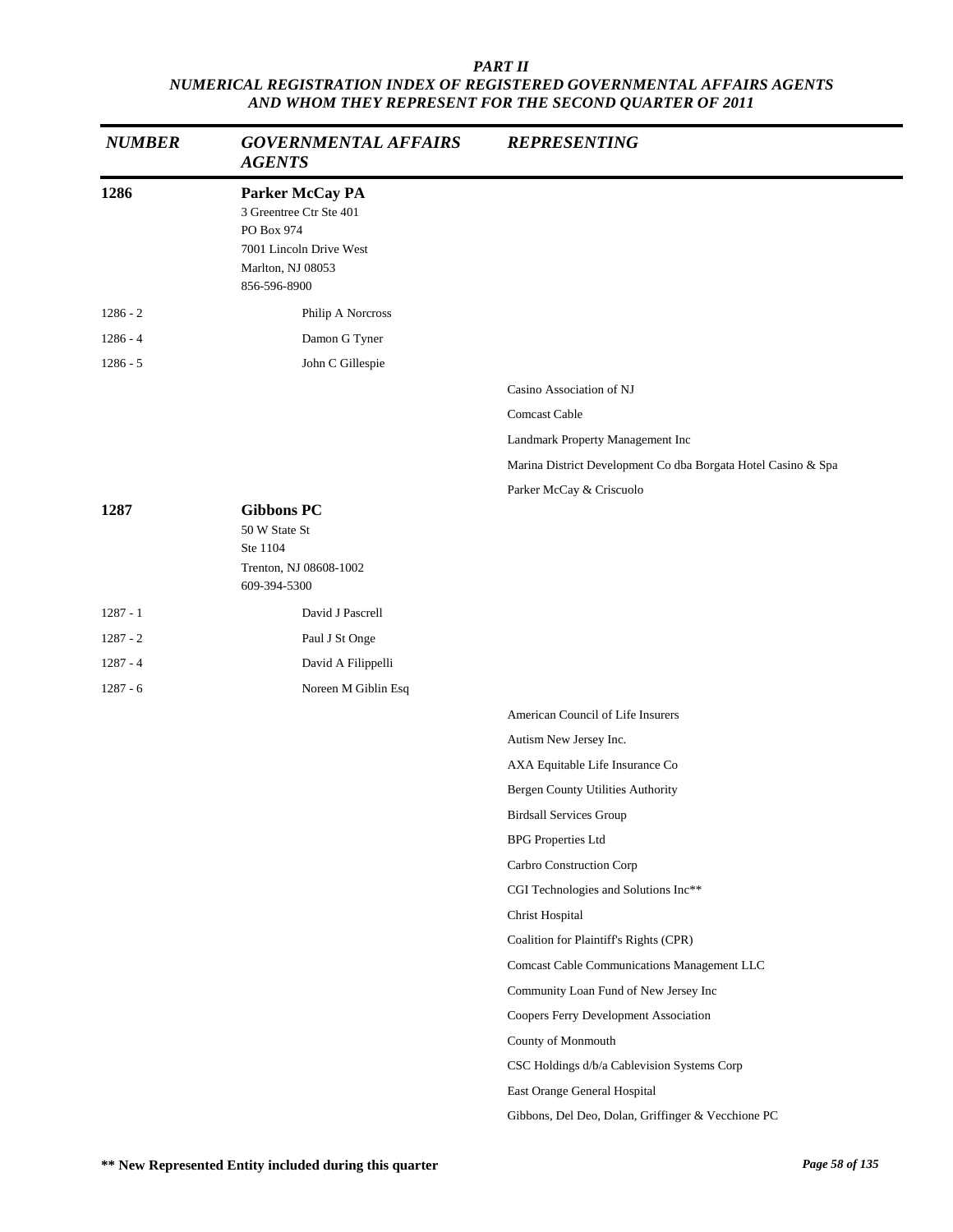| <b>NUMBER</b> | <b>GOVERNMENTAL AFFAIRS</b><br><b>AGENTS</b> | <b>REPRESENTING</b>                                           |
|---------------|----------------------------------------------|---------------------------------------------------------------|
|               |                                              | Greenman-Pederson Inc                                         |
|               |                                              | Hall's Fast Motor Freight Inc                                 |
|               |                                              | Healthy Choice Healthcare LLC                                 |
|               |                                              | Home Care Association of NJ Inc                               |
|               |                                              | Hudson Energy Services LLC                                    |
|               |                                              | Kessler Foundation Inc**                                      |
|               |                                              | L-3 Communications                                            |
|               |                                              | Medical Transportation Association of New Jersey              |
|               |                                              | Mercer County Improvement Authority                           |
|               |                                              | New Jerseyans for Alternatives to the Death Penalty           |
|               |                                              | NJ Association of Paramedic Programs                          |
|               |                                              | NJ Food Council                                               |
|               |                                              | Sayreville Seaport Associates LLC                             |
|               |                                              | Squiretown Properties LLC                                     |
|               |                                              | Summit Medical Group**                                        |
|               |                                              | Virtua Health                                                 |
|               |                                              | Visa Inc                                                      |
|               |                                              | Visiting Nurse Association of Central Jersey Health Group Inc |
|               |                                              | Voorhees Pediatric Facility                                   |
|               |                                              | Weisman Children's Rehabilitation Hospital                    |
|               |                                              | Wyndham Worldwide Corporation**                               |
| 1292          | Donald Sico & Co LLC<br>PO Box 147           |                                                               |
|               | Riverton, NJ 08077-0147<br>856-314-8066      |                                                               |
| $1292 - 1$    | Donald Sico                                  |                                                               |
|               |                                              | Bordentown Waterfront Community LLC                           |
|               |                                              | Interstate Outdoor Advertising LP                             |
|               |                                              | Lourdes Health System                                         |
|               |                                              | National Organization for Marriage                            |
|               |                                              | NJ Council of Teaching Hospitals                              |
|               |                                              | NJ Patient Care and Access Coalition (NJPCAC)**               |
|               |                                              | ParksByNature Network                                         |
|               |                                              | PSEG Services Corp                                            |
|               |                                              | <b>Trinity Solar</b>                                          |
|               |                                              | Volunteers of America-Delaware Valley (VOADV)                 |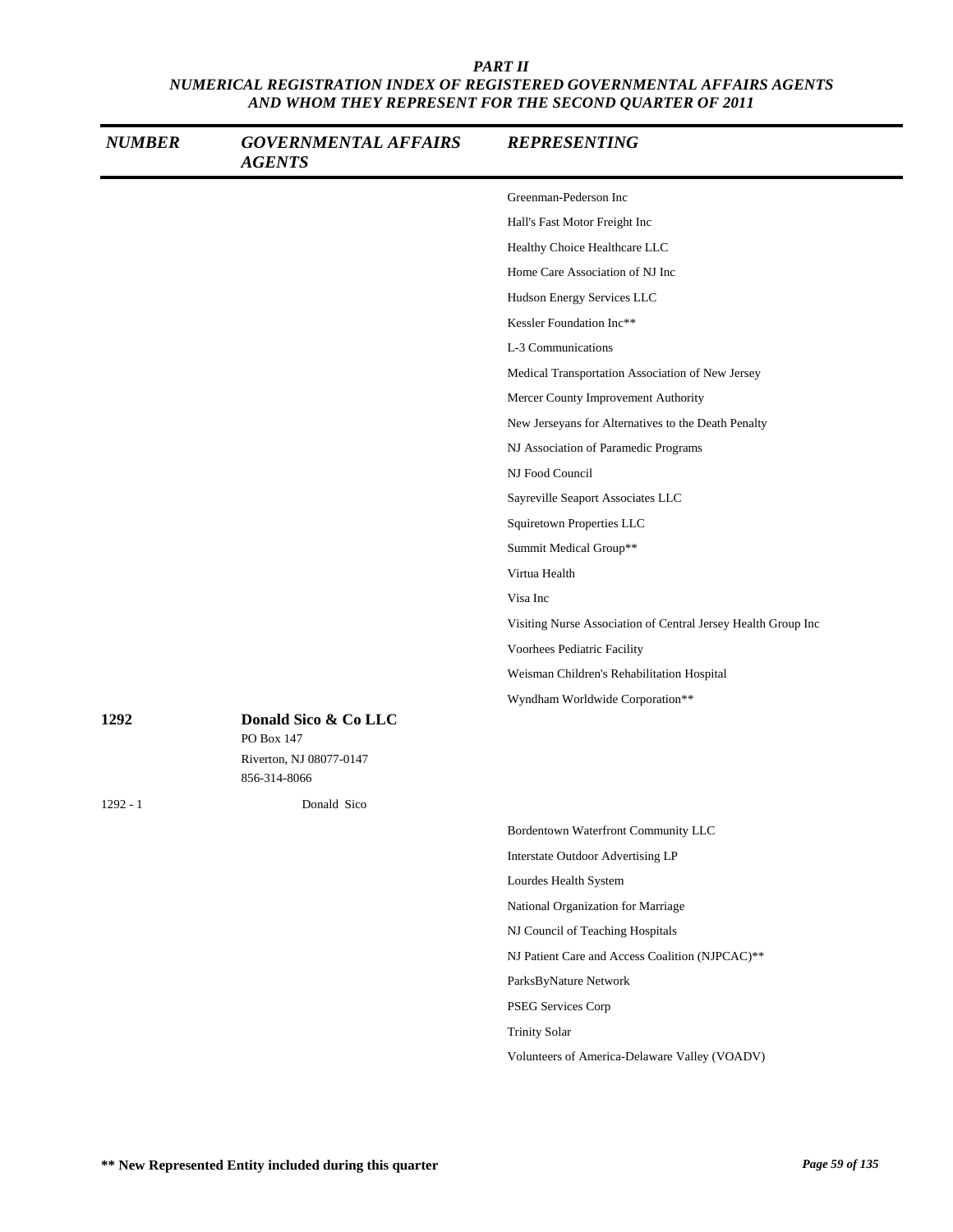| <b>NUMBER</b> | <b>GOVERNMENTAL AFFAIRS</b><br><b>AGENTS</b>                                                                          | <b>REPRESENTING</b>                           |
|---------------|-----------------------------------------------------------------------------------------------------------------------|-----------------------------------------------|
| 1293          | <b>CitiGroup Inc</b><br>1101 Pennsylvania Ave NW<br>#1000<br>Washington, DC 20004<br>202-897-6877                     |                                               |
| $1293 - 1$    | Robert G Sweeney                                                                                                      |                                               |
|               |                                                                                                                       | CitiGroup Inc                                 |
|               |                                                                                                                       | CitiGroup Mgmt Corp                           |
| 1294          | Michael & Carroll PC<br>1125 Atlantic Ave Ste 619<br>Atlantic City, NJ 08401<br>609-441-9292                          |                                               |
| $1294 - 1$    | Guy S Michael Esq                                                                                                     |                                               |
|               |                                                                                                                       | Association of Gaming Equipment Manufacturers |
|               |                                                                                                                       | Michael & Carroll PC                          |
| 1301          | <b>Atlantic Health System</b><br>475 South Street PO Box 1905<br>Morristown, NJ 07962-1905<br>973-660-3261            |                                               |
| $1301 - 1$    | Madeline Ferraro                                                                                                      |                                               |
| $1301 - 3$    | Anna Pence                                                                                                            |                                               |
|               |                                                                                                                       | Atlantic Health System                        |
| 1303          | NJ Alliance for Children, Youth and Families<br>2125 Rt 33<br>Hamilton Square, NJ 08690<br>609-586-9092               |                                               |
| $1303 - 2$    | Megann Anderson                                                                                                       |                                               |
|               |                                                                                                                       | NJ Alliance for Children, Youth and Families  |
| 1305          | <b>Health Care Institute of NJ</b><br>400 Somerset Corporate Blvd<br>Ste 700<br>Bridgewater, NJ 08807<br>908-212-0333 |                                               |
| $1305 - 5$    | Haskell Berman                                                                                                        |                                               |
| $1305 - 6$    | Steve Issenman                                                                                                        |                                               |
| $1305 - 10$   | Dean Paranicas                                                                                                        |                                               |
|               |                                                                                                                       | Health Care Institute of NJ                   |
| 1309          | <b>Monmouth Shores Corp Park</b><br>1350 Campus Pkwy<br>Neptune, NJ 07753<br>732-751-7581                             |                                               |
| $1309 - 1$    | Russ Molloy Esq                                                                                                       |                                               |
|               |                                                                                                                       | Meridian Health Systems                       |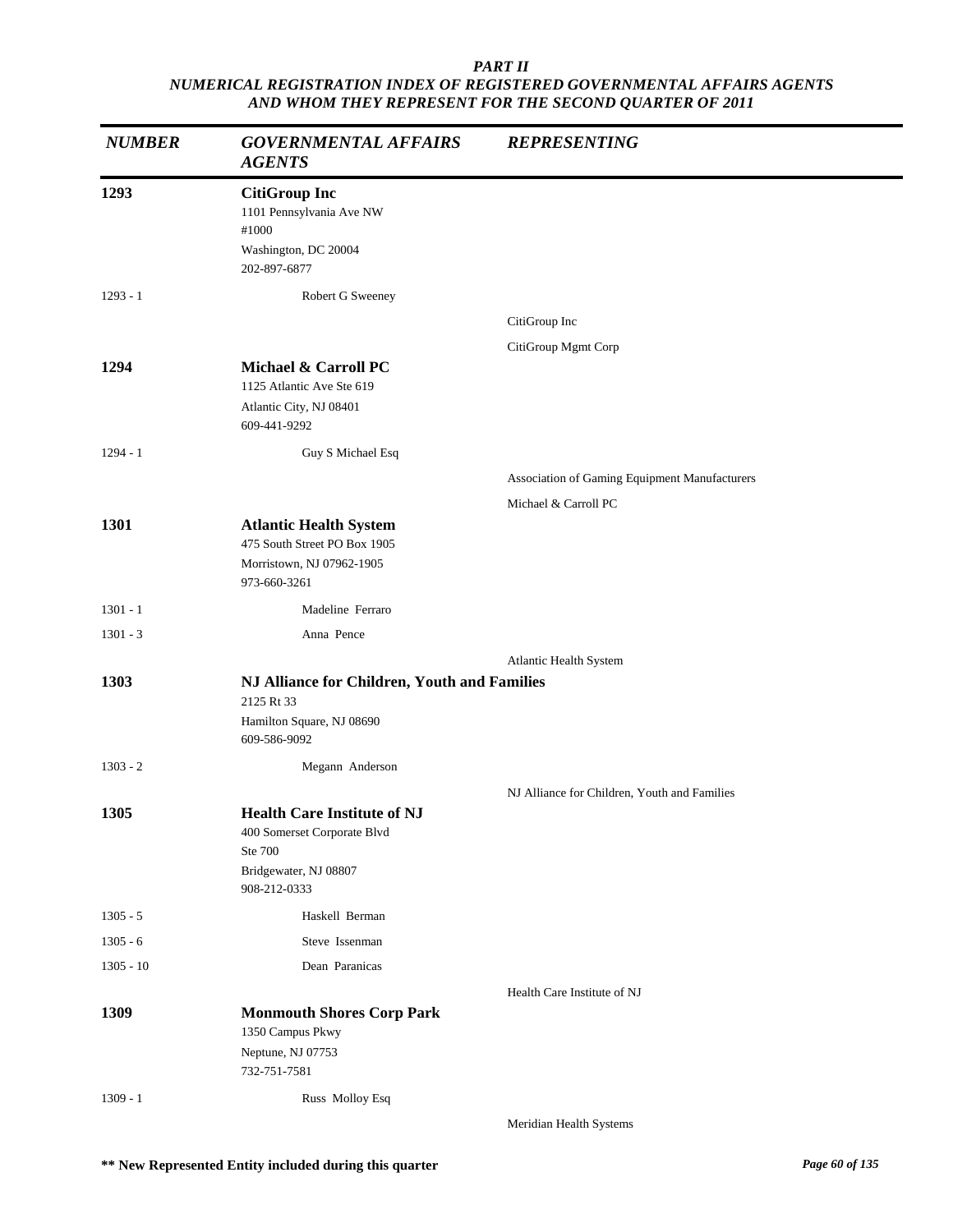| <b>NUMBER</b> | <b>GOVERNMENTAL AFFAIRS</b><br><b>AGENTS</b>                                                                               | <b>REPRESENTING</b>                    |
|---------------|----------------------------------------------------------------------------------------------------------------------------|----------------------------------------|
| 1310          | <b>Duane Morris Governmental Affairs LLC</b><br>100 American Metro Boulevard Ste 150<br>Hamilton, NJ 08619<br>609-577-3687 |                                        |
| $1310 - 2$    | Eric E Martins Esq                                                                                                         |                                        |
|               |                                                                                                                            | Amerigroup                             |
|               |                                                                                                                            | Duane Morris Governmental Affairs LLC  |
|               |                                                                                                                            | <b>Erickson Retirement Communities</b> |
|               |                                                                                                                            | <b>Weston Solutions Inc</b>            |
|               |                                                                                                                            | <b>Wireless Generation</b>             |
| 1313          | <b>Gluck Walrath LLP</b>                                                                                                   |                                        |
|               | 428 River View Plz<br>Trenton, NJ 08611                                                                                    |                                        |
|               | 609-278-1900                                                                                                               |                                        |
| $1313 - 2$    | Michael H Gluck                                                                                                            |                                        |
| $1313 - 6$    | Christopher Jones                                                                                                          |                                        |
| $1313 - 7$    | Andrew Aronson                                                                                                             |                                        |
|               |                                                                                                                            | American Cancer Society                |
|               |                                                                                                                            | Castle Hill Health Care Center         |
|               |                                                                                                                            | Chancellor Specialty Care Center       |
|               |                                                                                                                            | Coalition of NJ Medical Professionals  |
|               |                                                                                                                            | <b>Continental Airlines</b>            |
|               |                                                                                                                            | DaVita Inc                             |
|               |                                                                                                                            | Fresenius Medical Care North America   |
|               |                                                                                                                            | General Motors Company                 |
|               |                                                                                                                            | Hudson Manor Health Care Center        |
|               |                                                                                                                            | Mercerville Medical Associates         |
|               |                                                                                                                            | NJ Council of Teaching Hospitals       |
|               |                                                                                                                            | Nursing Home Alliance of New Jersey    |
|               |                                                                                                                            | Palisade Nursing Center                |
|               |                                                                                                                            | River View Post Acute Care Center      |
|               |                                                                                                                            | Sovereign Bank Arena                   |
| 1318          | <b>NJ Regional Council of Carpenters</b><br>91 Fieldcrest Ave<br>Edison, NJ 08837                                          |                                        |
|               | 732-417-1978                                                                                                               |                                        |
| $1318 - 2$    | Kevin P McCabe                                                                                                             |                                        |
|               |                                                                                                                            | NJ Regional Council of Carpenters      |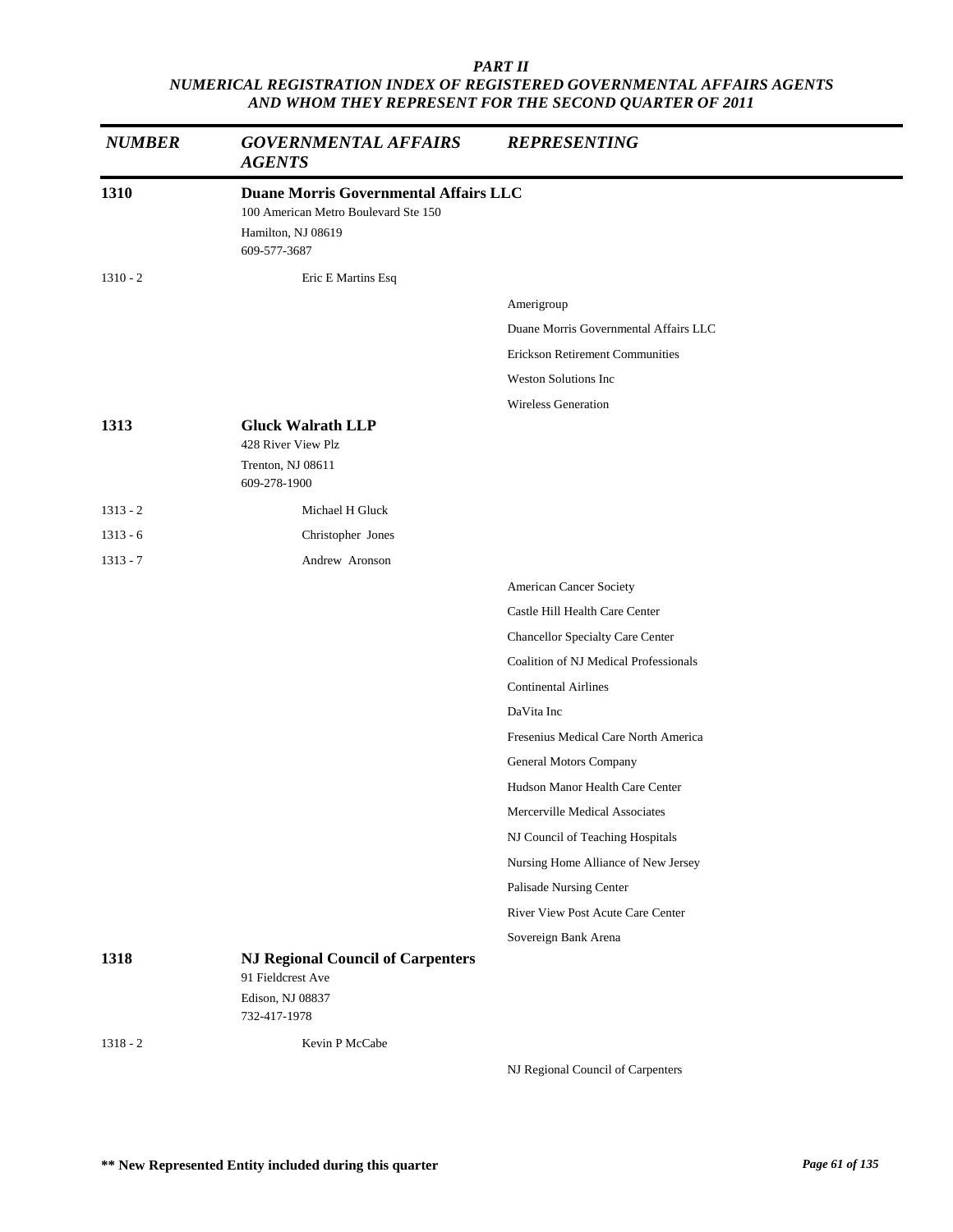| <b>NUMBER</b> | <b>GOVERNMENTAL AFFAIRS</b><br><b>AGENTS</b>                                                                              | <b>REPRESENTING</b>                                                   |
|---------------|---------------------------------------------------------------------------------------------------------------------------|-----------------------------------------------------------------------|
| 1319          | <b>Katz Government Affairs LLC</b><br>172 W State St<br>Trenton, NJ 08608<br>609-392-7070                                 |                                                                       |
| $1319 - 1$    | Carol R Katz                                                                                                              |                                                                       |
| $1319 - 2$    | Mark T Connelly                                                                                                           |                                                                       |
|               |                                                                                                                           | Bus Association of NJ                                                 |
|               |                                                                                                                           | Certified Court Reporters Association of NJ**                         |
|               |                                                                                                                           | <b>Conservation Services Group</b>                                    |
|               |                                                                                                                           | CVS/Caremark                                                          |
|               |                                                                                                                           | eBay Inc                                                              |
|               |                                                                                                                           | <b>Fibertech Networks</b>                                             |
|               |                                                                                                                           | Golden Touch Transportation of NY Inc                                 |
|               |                                                                                                                           | Ingenix                                                               |
|               |                                                                                                                           | Katz Governmental Affairs LLC                                         |
|               |                                                                                                                           | Maritime Association of Port of NY & NJ                               |
|               |                                                                                                                           | National Association of Professional Employer Organizations (NAPEO)   |
|               |                                                                                                                           | NJ Association of Professional Employer Organizations (NJAPEO)        |
|               |                                                                                                                           | NJ Credit Union League                                                |
|               |                                                                                                                           | NJ Municipal Management Association The                               |
|               |                                                                                                                           | sanofi pasteur Inc                                                    |
| 1320          | <b>Altria Client Services Inc and its Affiliates</b><br>677 Broadway St<br>Suite 1207<br>Albany, NY 20001<br>518-431-8090 |                                                                       |
| $1320 - 4$    | Molly Slingerland                                                                                                         |                                                                       |
|               |                                                                                                                           | Altria Client Services Inc and its Affiliates                         |
|               |                                                                                                                           | Altria Client Services Inc and its Affiliates/John Middleton Co       |
|               |                                                                                                                           | Altria Client Services Inc and its Affiliates/Philip Morris USA Inc   |
|               |                                                                                                                           | Altria Client Services Inc and its Affiliates/US Smokeless Tobacco Co |
| 1321          | <b>Princeton Insurance Co</b><br>746 Alexander Rd<br>PO Box 5322<br>Princeton, NJ 08543<br>609-452-9404                   |                                                                       |
| $1321 - 1$    | Kieran E Pillion Jr                                                                                                       |                                                                       |
| $1321 - 3$    | Joseph W Mawhinney                                                                                                        |                                                                       |
|               |                                                                                                                           |                                                                       |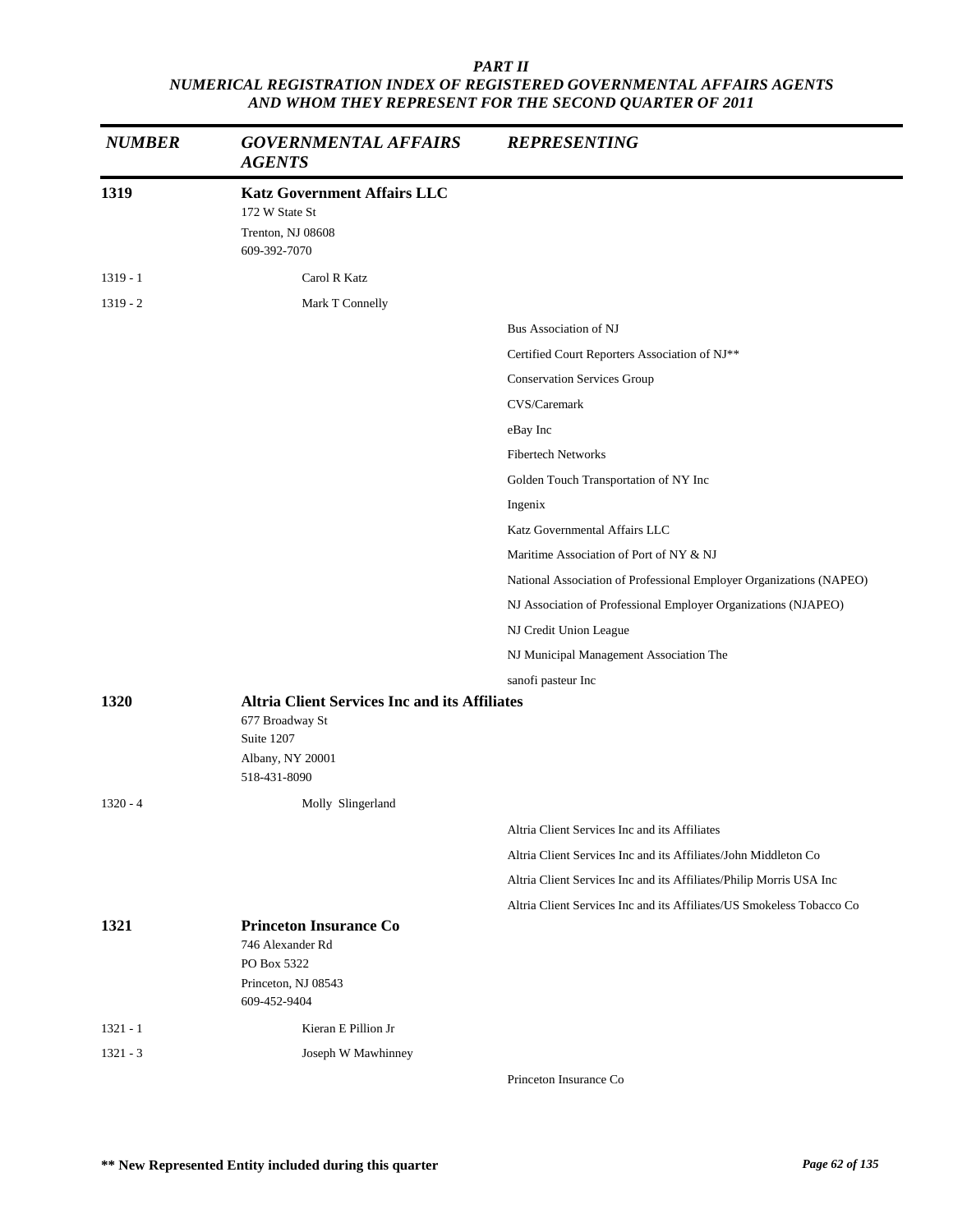| <b>NUMBER</b> | <b>GOVERNMENTAL AFFAIRS</b><br><b>AGENTS</b>                                                                                | <b>REPRESENTING</b>                                     |
|---------------|-----------------------------------------------------------------------------------------------------------------------------|---------------------------------------------------------|
| 1327          | <b>Drug Policy Alliance</b><br>16 W Front St 101A<br>Trenton, NJ 08608<br>609-396-8613                                      |                                                         |
| $1327 - 1$    | Roseanne Scotti                                                                                                             |                                                         |
| $1327 - 2$    | Meagan Glaser                                                                                                               |                                                         |
|               |                                                                                                                             | Drug Policy Alliance                                    |
| 1329          | <b>Norfolk Southern Corp</b><br>One Constitution Ave<br>Ste 300<br>Washington, DC 20002<br>202-675-8200                     |                                                         |
| $1329 - 1$    | C Scott Muir                                                                                                                |                                                         |
|               |                                                                                                                             | Norfolk Southern Corp                                   |
| 1335          | <b>Public Affairs Management Group LLC</b><br>50 W State St Ste 1000<br>Trenton, NJ 08608<br>609-393-9330                   |                                                         |
| $1335 - 3$    | Jeffrey T Michaels                                                                                                          |                                                         |
|               |                                                                                                                             | Cooper Health Systems                                   |
|               |                                                                                                                             | Liberty Science Center                                  |
|               |                                                                                                                             | New Liberty Landing Marina                              |
|               |                                                                                                                             | NJ Symphony Orchestra                                   |
|               |                                                                                                                             | Trinitas Hospital                                       |
|               |                                                                                                                             | Valero Energy Corp                                      |
| 1342          | Service Employees International Union (SEIU) Local 32BJ<br>1 Washington Park Fl 12<br>Newark, NJ 07102-3116<br>973-824-3225 |                                                         |
| $1342 - 1$    | Kevin Brown                                                                                                                 |                                                         |
| 1348          | <b>Pfizer Inc</b><br>5 Giralda Farms<br>Madison, NJ 07940<br>973-257-3831                                                   | Service Employees International Union (SEIU) Local 32BJ |
| $1348 - 3$    | Wendy Lazarus                                                                                                               |                                                         |
| 1351          | NJ Right to Life<br>242 Old New Brunswick Rd<br>Ste 340<br>Piscataway, NJ 08854<br>908-276-6620                             | Pfizer Inc                                              |
| $1351 - 1$    | Marie E Tasy                                                                                                                |                                                         |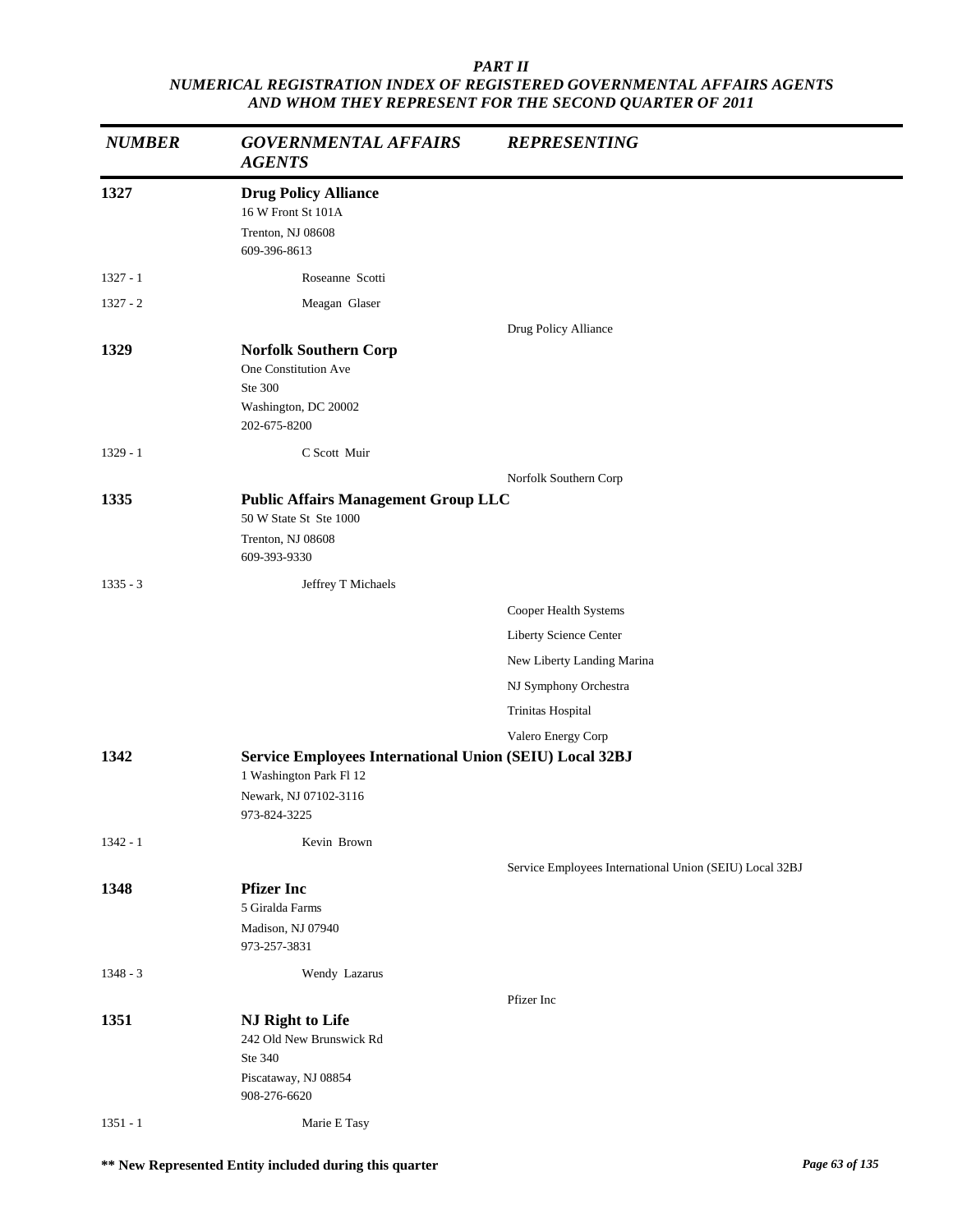| <b>NUMBER</b> | <b>GOVERNMENTAL AFFAIRS</b><br><b>AGENTS</b>                                                          | <b>REPRESENTING</b>                                                |
|---------------|-------------------------------------------------------------------------------------------------------|--------------------------------------------------------------------|
|               |                                                                                                       | NJ Right to Life                                                   |
| 1361          | <b>NJ Skylands Management LLC</b><br>36 Hackemore St<br>Burlington, NJ 08016<br>609-386-4423          |                                                                    |
| $1361 - 1$    | John K Tiene                                                                                          |                                                                    |
| 1364          | <b>Fox Rothschild LLP</b><br>997 Lenox Dr<br>Bldg 3<br>Lawrenceville, NJ 08648<br>609-896-3600        | Tower Group Inc                                                    |
| $1364 - 1$    | Elizabeth G Litten                                                                                    |                                                                    |
| $1364 - 2$    | Steven S Goldenberg                                                                                   |                                                                    |
|               |                                                                                                       | Bedminster Branchburg Bridgewater Concerned Citizens Coalition Inc |
|               |                                                                                                       | Deborah Heart & Lung Center                                        |
|               |                                                                                                       | Delaware Valley Urologists LLC                                     |
|               |                                                                                                       | Fox Rothschild LLP                                                 |
|               |                                                                                                       | NJ Urologists                                                      |
| 1372          | <b>Dilworth Paxson LLP</b><br>457 Haddonfield Rd<br>Ste 700<br>Cherry Hill, NJ 08002<br>856-663-8877  | Urology Group of NJ LLC                                            |
| $1372 - 1$    | John O Bennett                                                                                        |                                                                    |
|               |                                                                                                       | Atlantic Health System                                             |
|               |                                                                                                       | Court Services Inc/Drivers History Inc                             |
|               |                                                                                                       | Defendant Advocacy Group                                           |
|               |                                                                                                       | Fast Forward Inc                                                   |
|               |                                                                                                       | NJ GASP                                                            |
|               |                                                                                                       | NJ Thoroughbred Horsemen's Association                             |
| 1373          | <b>NJ Apartment Association</b><br>172 West State Street Ste 304<br>Trenton, NJ 08608<br>609-393-5200 |                                                                    |
| $1373 - 1$    | Conor G Fennessy                                                                                      |                                                                    |
| 1380          | <b>ACCESS NJ</b><br>150 W State St<br>Ste 120<br>Trenton, NJ 08608<br>609-392-1255                    | NJ Apartment Association                                           |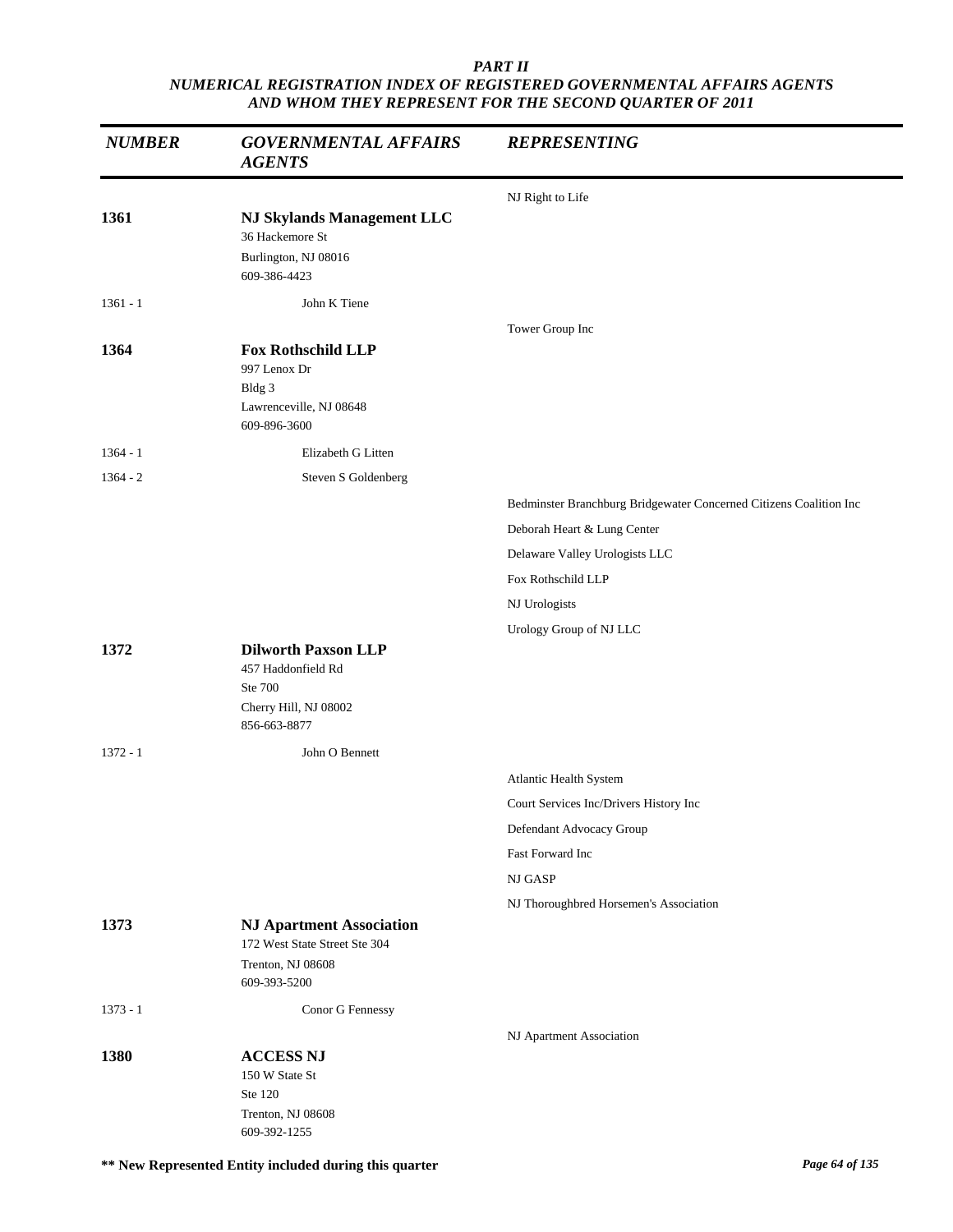| <b>NUMBER</b> | <b>GOVERNMENTAL AFFAIRS</b><br><b>AGENTS</b>                                                                                                | <b>REPRESENTING</b>                                   |
|---------------|---------------------------------------------------------------------------------------------------------------------------------------------|-------------------------------------------------------|
| $1380 - 1$    | Nils Richardson                                                                                                                             |                                                       |
|               |                                                                                                                                             | <b>ACCESS NJ</b>                                      |
| 1382          | Tyler & Carmeli PC<br>1 AAA Dr<br>Ste 204<br>Robbinsville, NJ 08691<br>609-631-0600                                                         |                                                       |
| $1382 - 1$    | George J Tyler                                                                                                                              |                                                       |
|               |                                                                                                                                             | Tyler & Carmeli PC                                    |
| 1385          | Dr Robert Angelo<br>135 S Ridgeway Ave                                                                                                      |                                                       |
|               | Atlantic City, NJ 08401<br>609-348-4080                                                                                                     |                                                       |
| $1385 - 1$    | Dr Robert Angelo                                                                                                                            |                                                       |
|               |                                                                                                                                             | Intl Federation of Professional & Technical Engineers |
|               |                                                                                                                                             | Service Employees Intl Union                          |
| 1386          | <b>Commerce &amp; Industry Association of NJ (CIANJ)</b><br>South 61 Paramus Rd<br>Mack-Cali Centre IV<br>Paramus, NJ 07652<br>201-368-2100 |                                                       |
| $1386 - 4$    | John Galandak                                                                                                                               |                                                       |
| 1386 - 7      | Diane Walsh                                                                                                                                 |                                                       |
|               |                                                                                                                                             | Commerce & Industry Association of NJ (CIANJ)         |
| 1389          | Sierra Club NJ Chapter<br>145 West Hanover St<br>Trenton, NJ 08618<br>609-656-7612                                                          |                                                       |
| $1389 - 2$    | Jeff Tittel                                                                                                                                 |                                                       |
|               |                                                                                                                                             | Sierra Club                                           |
| 1390          | <b>NJ Farm Bureau</b><br>168 West State St<br>Trenton, NJ 08608<br>609-393-7163                                                             |                                                       |
| $1390 - 2$    | Peter Furey                                                                                                                                 |                                                       |
|               |                                                                                                                                             | NJ Farm Bureau                                        |
| 1392          | <b>Teamsters Joint Council No 73</b><br>150 Morris Ave Ste 204<br>Springfield, NJ 07081-1315                                                |                                                       |
|               | 973-467-9100                                                                                                                                |                                                       |
| $1392 - 1$    | Cliff P Nolan                                                                                                                               |                                                       |
|               |                                                                                                                                             | Teamsters Joint Council No 73                         |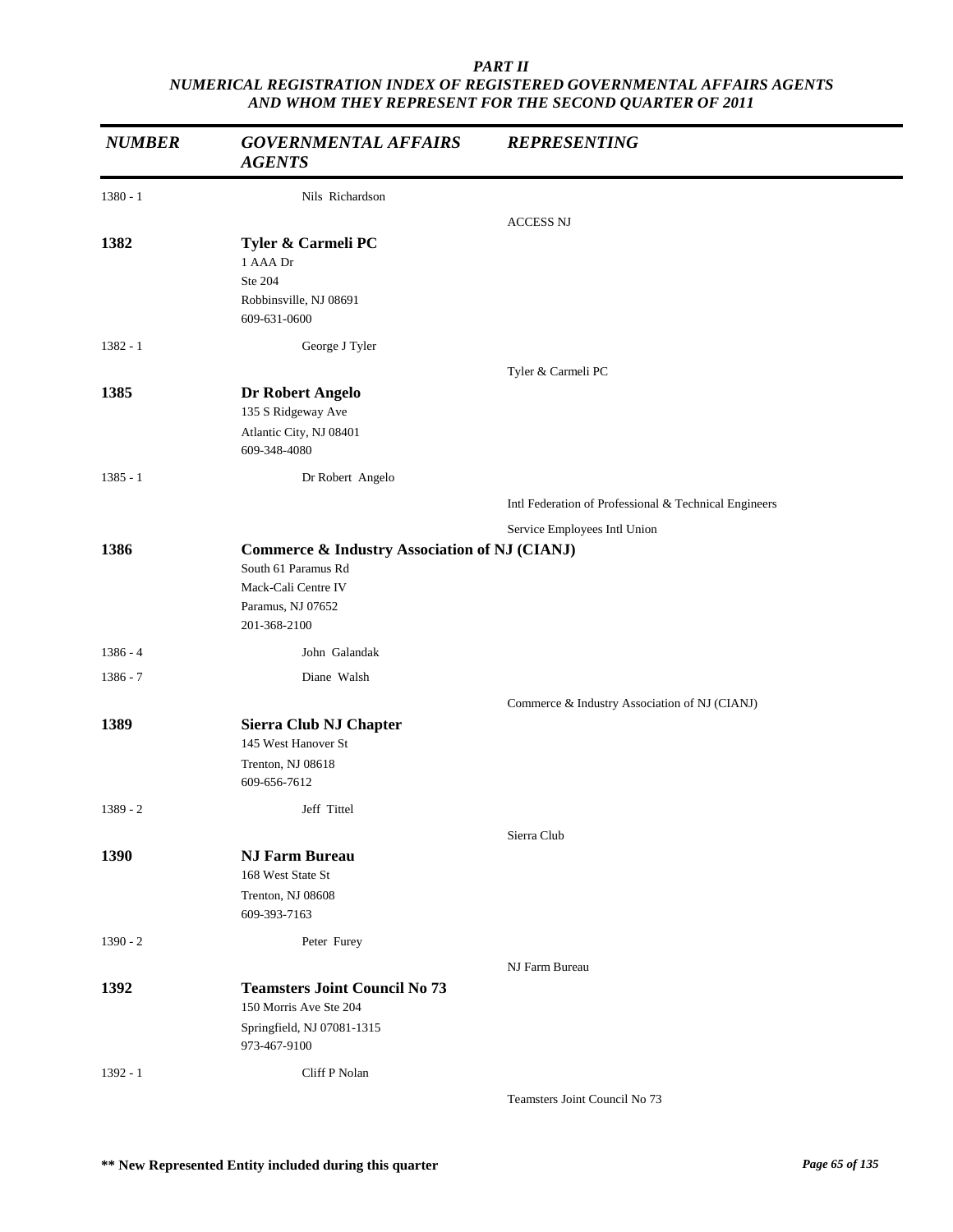| <b>NUMBER</b> | <b>GOVERNMENTAL AFFAIRS</b><br><b>AGENTS</b>                              | <b>REPRESENTING</b>                                                            |
|---------------|---------------------------------------------------------------------------|--------------------------------------------------------------------------------|
| 1393          | Frascella & Pisauro LLC<br>21 Route 31N<br>Ste B5<br>Pennington, NJ 08534 |                                                                                |
| $1393 - 1$    | Michael L Pisauro Jr                                                      |                                                                                |
|               |                                                                           | NJ Environmental Lobby                                                         |
| 1394          | <b>American Diabetes Association</b><br>330 Congress St 5th Floor         |                                                                                |
|               | Boston, MA 02210<br>617-482-4580                                          |                                                                                |
| $1394 - 1$    | Stephen A Habbe                                                           |                                                                                |
|               |                                                                           | American Diabetes Association                                                  |
| 1395          | <b>Tri State Transportation Campaign</b>                                  |                                                                                |
|               | 350 West 31st St Ste 802<br>New York, NY 10001                            |                                                                                |
|               | 212-268-7474                                                              |                                                                                |
| $1395 - 2$    | Kate Slevin                                                               |                                                                                |
|               |                                                                           | Tri-State Transportation Campaign                                              |
| 1399          | <b>CenterTM</b>                                                           | Hackensack University Medical Center The Deirdre Imus Environmental Health     |
|               | 30 Prospect Ave                                                           |                                                                                |
|               | <b>Research Building</b><br>Room 240                                      |                                                                                |
|               | Hackensack, NJ 07601<br>201-336-8071                                      |                                                                                |
| $1399 - 1$    | Bonnie Eskenazi                                                           |                                                                                |
| $1399 - 5$    | Deirdre Imus                                                              |                                                                                |
|               |                                                                           | Hackensack UMC-The Deirdre Imus Environmental Center for Pediatric<br>Oncology |
| <b>1401</b>   | <b>Exelon Generation</b>                                                  |                                                                                |
|               | 200 Exelon Way Ste 340<br>Kennett Square, PA 19348                        |                                                                                |
|               | 610-765-6923                                                              |                                                                                |
| $1401 - 1$    | James L Laird                                                             |                                                                                |
| $1401 - 4$    | Scott E Sklenar                                                           |                                                                                |
|               |                                                                           | <b>Exelon Generation</b>                                                       |
|               |                                                                           | Oyster Creek Clean, Safe, Reliable Coalition                                   |
| 1403          | <b>Prudential Financial Inc</b>                                           |                                                                                |
|               | 751 Broad St 14th Floor                                                   |                                                                                |
|               | Newark, NJ 07102<br>973-367-2510                                          |                                                                                |
| $1403 - 2$    | Brian Clymer                                                              |                                                                                |
|               |                                                                           | Prudential Financial Inc                                                       |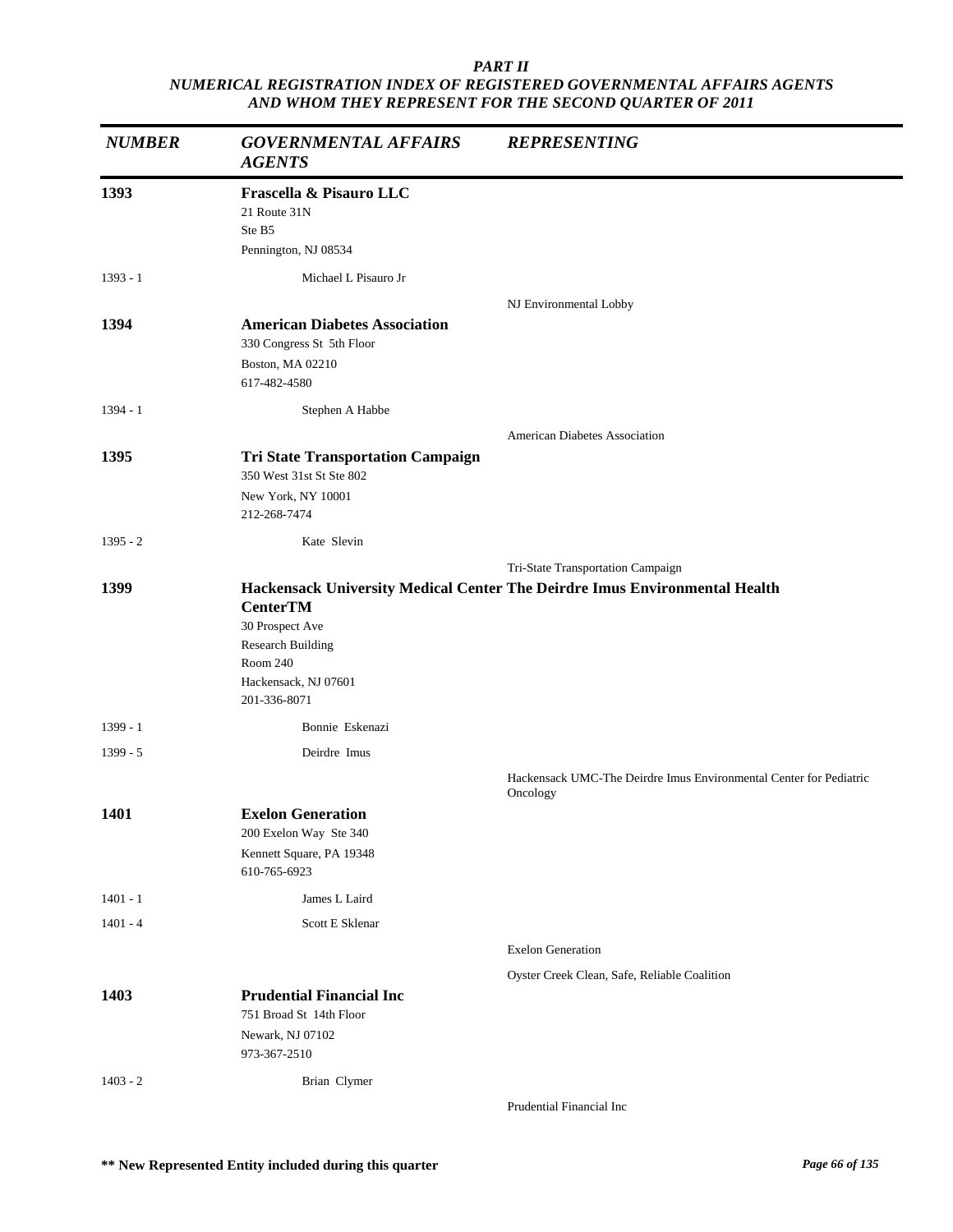| <b>NUMBER</b> | <b>GOVERNMENTAL AFFAIRS</b><br><b>AGENTS</b>                                                | <b>REPRESENTING</b>                                       |
|---------------|---------------------------------------------------------------------------------------------|-----------------------------------------------------------|
| 1404          | National Council on Alcoholism and Drug Dependence-New Jersey                               |                                                           |
|               | 360 Corporate Blvd                                                                          |                                                           |
|               | Robbinsville, NJ 08691-1501<br>609-689-0121                                                 |                                                           |
| $1404 - 1$    | Candice Singer                                                                              |                                                           |
|               |                                                                                             | National Council on Alcoholism and Drug Dependence - NJ   |
| 1408          | <b>Anheuser-Busch Companies Inc</b><br>1401 I Street NW<br>Ste 200                          |                                                           |
|               | Washington, DC 20005<br>202-721-9626                                                        |                                                           |
| $1408 - 2$    | Katja Zastrow                                                                               |                                                           |
|               |                                                                                             | Anheuser-Busch Companies Inc                              |
| 1413          | <b>IMPACT NJ LLC</b><br>172 W. State St<br>Ste 110-113<br>Trenton, NJ 08608<br>609-394-2000 |                                                           |
| $1413 - 1$    | Michael Murphy                                                                              |                                                           |
| $1413 - 2$    | Raj Mukherji                                                                                |                                                           |
| $1413 - 3$    | Cullen McAuliffe                                                                            |                                                           |
| $1413 - 4$    | Jason Orlando                                                                               |                                                           |
| $1413 - 5$    | Guy Gregg                                                                                   |                                                           |
| $1413 - 6$    | John Inglesino                                                                              |                                                           |
| $1413 - 7$    | Arlene Quinones Perez                                                                       |                                                           |
|               |                                                                                             | Apollo Health Street                                      |
|               |                                                                                             | Association of Medical Device Reprocessors                |
|               |                                                                                             | Capital Academy/Camelot Schools                           |
|               |                                                                                             | CARCO Group Inc                                           |
|               |                                                                                             | Carlisle and Associates LLC                               |
|               |                                                                                             | Catholic Health East                                      |
|               |                                                                                             | City of Newark                                            |
|               |                                                                                             | Compassionate Care Centers of America Foundation Inc**    |
|               |                                                                                             | Dynamic Healthcare Management                             |
|               |                                                                                             | Education Management Corporation and The Art Institutes** |
|               |                                                                                             | Flemington Department Store Inc                           |
|               |                                                                                             | Garden State Equality                                     |
|               |                                                                                             | Hugo Neu Corp                                             |
|               |                                                                                             | Impact NJ LLC                                             |
|               |                                                                                             | Liberty Health System Inc                                 |
|               |                                                                                             | Linden Yellow Cab Inc                                     |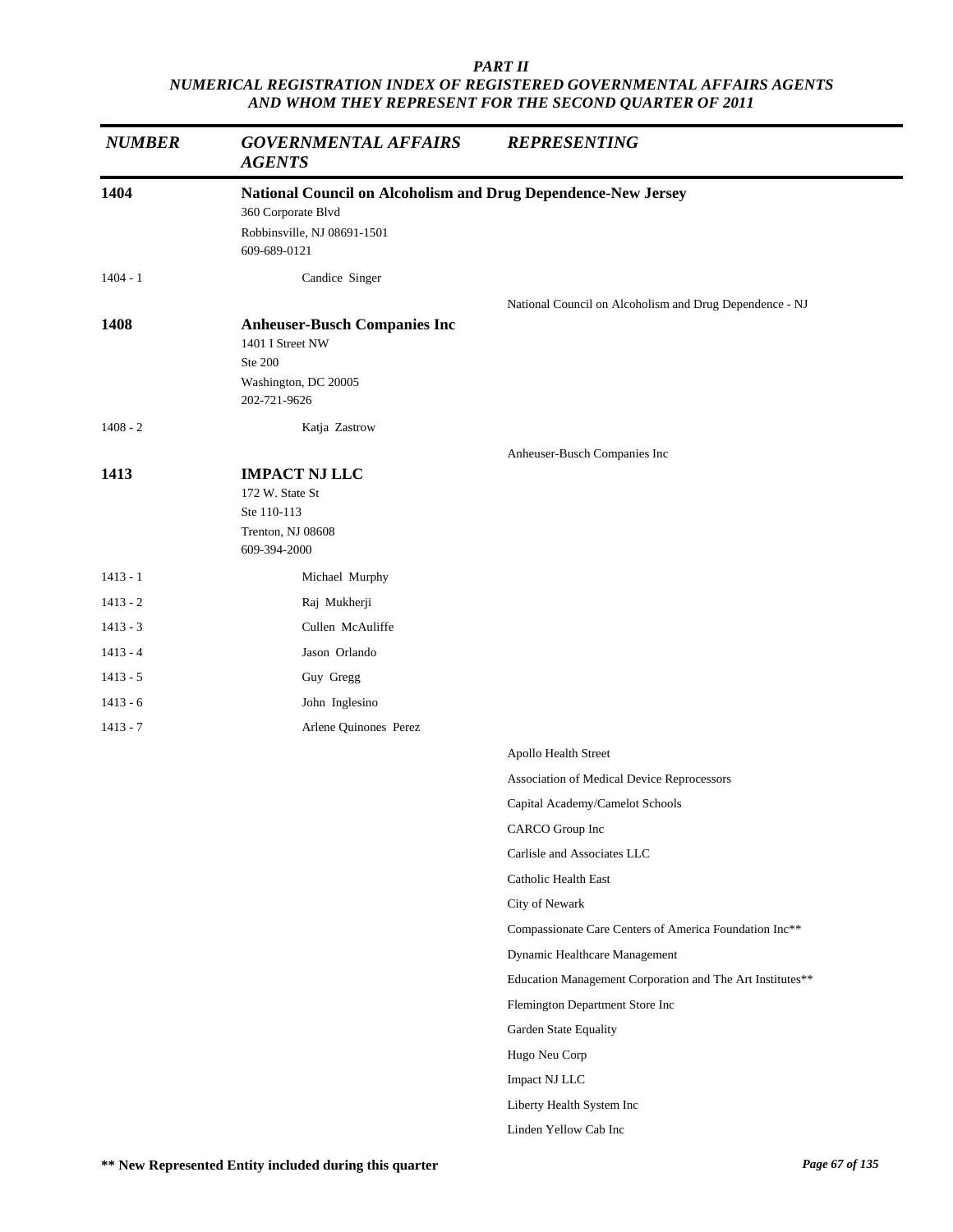| <b>NUMBER</b> | <b>GOVERNMENTAL AFFAIRS</b><br><b>AGENTS</b>                                                           | <b>REPRESENTING</b>                                               |
|---------------|--------------------------------------------------------------------------------------------------------|-------------------------------------------------------------------|
|               |                                                                                                        | Marina District Development Co LLC dba Borgata Hotel Casino & Spa |
|               |                                                                                                        | <b>Martin Resnick</b>                                             |
|               |                                                                                                        | Med Realty LLC                                                    |
|               |                                                                                                        | MHA LLC                                                           |
|               |                                                                                                        | Mukherji-Landmark LLC                                             |
|               |                                                                                                        | National Strategies Inc                                           |
|               |                                                                                                        | NJ Coalition of Automotive Retailers                              |
|               |                                                                                                        | NJ Restaurant Association                                         |
|               |                                                                                                        | NJ State PBA Local 105 (State Corrections Officers)               |
|               |                                                                                                        | QualCare Inc                                                      |
|               |                                                                                                        | Republic Services of New Jersey LLC                               |
|               |                                                                                                        | RTC Properties Inc/River Terminal Development                     |
|               |                                                                                                        | <b>St Francis Medical Center</b>                                  |
|               |                                                                                                        | <b>Travelers Marketing</b>                                        |
|               |                                                                                                        | Warren Hospital                                                   |
|               |                                                                                                        | Waste Management                                                  |
| 1419          | <b>American Heart Association</b><br>1 Union Street, Ste 301<br>Robbinsville, NJ 08691<br>609-208-0020 |                                                                   |
| $1419 - 4$    | Corinne Orlando                                                                                        |                                                                   |
| $1419 - 5$    | <b>Bill Thompsen</b>                                                                                   |                                                                   |
|               |                                                                                                        | <b>American Heart Association</b>                                 |
| 1423          | <b>CSX Transportation</b><br>PO Box 2609                                                               |                                                                   |
|               | Bala Cynwyd, PA 19004-6609<br>215-209-1350                                                             |                                                                   |
| $1423 - 1$    | William G M Goetz                                                                                      |                                                                   |
|               |                                                                                                        | <b>CSX</b> Transportation                                         |
| 1427          | <b>Lawrence Downs</b><br>2 Princess Rd                                                                 |                                                                   |
|               | Lawrenceville, NJ 08648<br>609-896-1766                                                                |                                                                   |
| $1427 - 1$    | Lawrence Downs                                                                                         |                                                                   |
|               |                                                                                                        | Medical Society of NJ                                             |
| 1428          | <b>Government Employees Insurance Co (GEICO)</b>                                                       |                                                                   |
|               | One GEICO Plz<br>Washington, DC 20076<br>301-986-3948                                                  |                                                                   |
| $1428 - 2$    | Richard Solowan                                                                                        |                                                                   |
|               |                                                                                                        | Government Employees Insurance Co (GEICO)                         |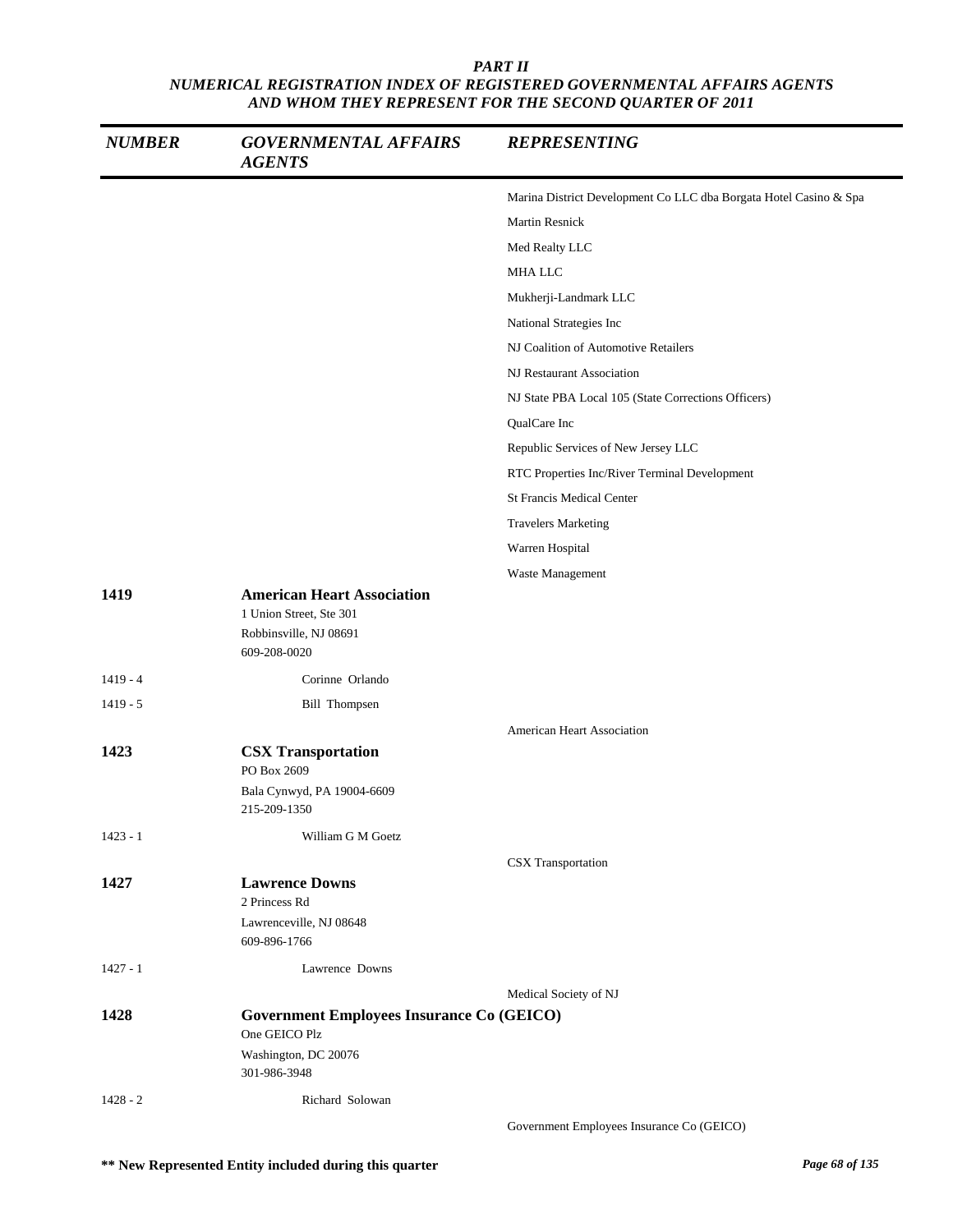| <b>NUMBER</b> | <b>GOVERNMENTAL AFFAIRS</b><br><b>AGENTS</b>                                                                        | <b>REPRESENTING</b>                            |
|---------------|---------------------------------------------------------------------------------------------------------------------|------------------------------------------------|
| 1432          | <b>Catholic Healthcare Partnership of NJ</b><br>760 Alexander Rd<br>PO Box 1<br>Princeton, NJ 08543<br>609-936-2213 |                                                |
| $1432 - 2$    | Sister Patricia Codey                                                                                               |                                                |
| 1444          | AT&T<br>One AT&T Way Rm 4A221<br>Bedminster, NJ 07921<br>908-234-8323                                               | Catholic Healthcare Partnership of NJ          |
| $1444 - 1$    | Deborah R Bierbaum                                                                                                  |                                                |
| 1446          | <b>CSC Holdings</b><br>1111 Stewart Ave<br>Bethpage, NY 11714<br>516-803-2133                                       | AT&T                                           |
| $1446 - 1$    | Adam Falk                                                                                                           |                                                |
|               |                                                                                                                     | CSC Holdings LLC                               |
| 1448          | <b>Caesars Entertainment Operating Company</b><br>70 Forest Ave<br>Caldwell, NJ 07006<br>201-232-7007               |                                                |
| $1448 - 2$    | Joseph Tyrrell                                                                                                      |                                                |
| 1452          | <b>Arent Fox PLLC</b><br>1050 Connecticut Ave<br>NW Washington, DC 20036<br>202-715-8479                            | <b>Caesars Entertainment Operating Company</b> |
| $1452 - 1$    | Jeffrey E Rummel                                                                                                    |                                                |
| 1453          | <b>Henry K Levari</b><br>235 Maple Terr<br>Buena, NJ 08310                                                          | Thermo Electron Corp                           |
| $1453 - 1$    | 856-305-4775<br>Henry K Levari Jr                                                                                   |                                                |
|               |                                                                                                                     | Excellent Education for Everyone Inc           |
| 1454          | <b>Cooper Health System/Cooper University Hospital The</b><br>1 Cooper Plaza<br>Camden, NJ 08103<br>856-342-2100    |                                                |
| 1454 - 1      | John P Sheridan                                                                                                     |                                                |
| $1454 - 2$    | Gary S Young                                                                                                        |                                                |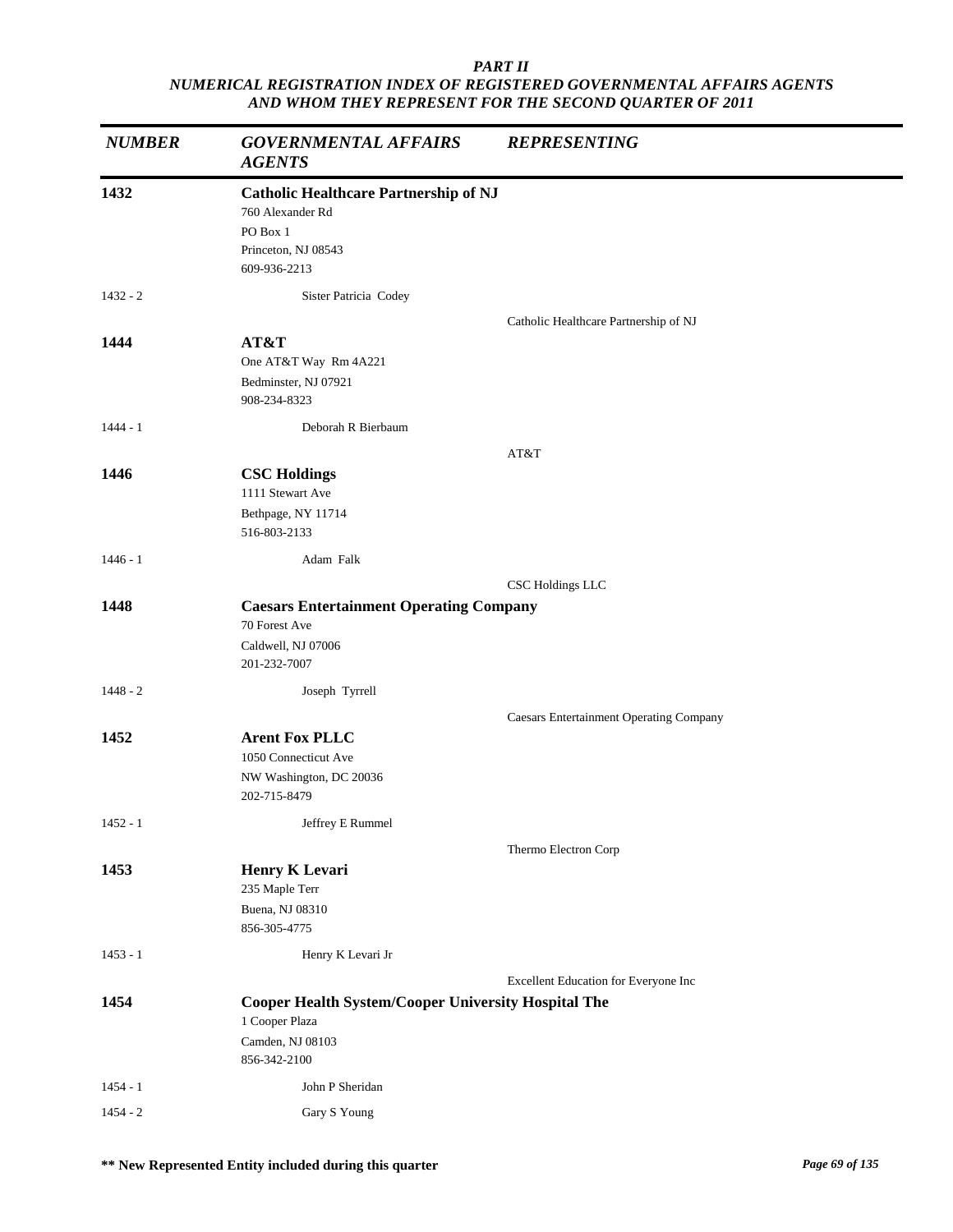| <b>NUMBER</b> | <b>GOVERNMENTAL AFFAIRS</b><br><b>AGENTS</b>                                                            | <b>REPRESENTING</b>                                       |
|---------------|---------------------------------------------------------------------------------------------------------|-----------------------------------------------------------|
|               |                                                                                                         | Cooper Health System/Cooper University Hospital The       |
| 1455          | <b>NJ Association of Health Plans</b><br>50 West State St Ste 1012<br>Trenton, NJ 08608<br>609-581-8237 |                                                           |
| $1455 - 2$    | Wardell Sanders                                                                                         |                                                           |
| $1455 - 3$    | Sarah McLallen                                                                                          |                                                           |
| 1458          | <b>Global Market Strategies Inc</b><br>215 Morris Ave Ste 300<br>Spring Lake, NJ 07762<br>732-974-6578  | NJ HMO Association Inc dba NJ Association of Health Plans |
| $1458 - 2$    | <b>Richard S Gannon</b>                                                                                 |                                                           |
|               |                                                                                                         | 180-Turning Lives Around                                  |
|               |                                                                                                         | DARE-NJ                                                   |
|               |                                                                                                         | Environmental Defense Fund Inc                            |
|               |                                                                                                         | Gateway Foundation                                        |
|               |                                                                                                         | Global Market Strategies LLC                              |
|               |                                                                                                         | Louis Berger & Associates                                 |
|               |                                                                                                         | New York Red Bulls                                        |
|               |                                                                                                         | Winning Strategies Washington LLC                         |
| 1461          | <b>Comcast</b><br>1191Fries Mill Rd<br>Franklinville, NJ 08322<br>856-740-4102                          |                                                           |
| $1461 - 1$    | William J Kettleson                                                                                     |                                                           |
|               |                                                                                                         | Comcast                                                   |
| 1463          | <b>CSC Holdings LLC</b><br>683 Rt 10<br>Randolph, NJ 07869<br>973-659-2464                              |                                                           |
| $1463 - 1$    | Mary M Tassini                                                                                          |                                                           |
|               |                                                                                                         | <b>CSC Holdings LLC</b>                                   |
| 1464          | <b>SEIU NJ State Council</b><br>555 Route 1 South 3rd Floor<br>Iselin, NJ 08830<br>732-750-2471         |                                                           |
| $1464 - 2$    | Lizette Delgado-Polanco                                                                                 |                                                           |
|               |                                                                                                         | SEIU New Jersey State Council                             |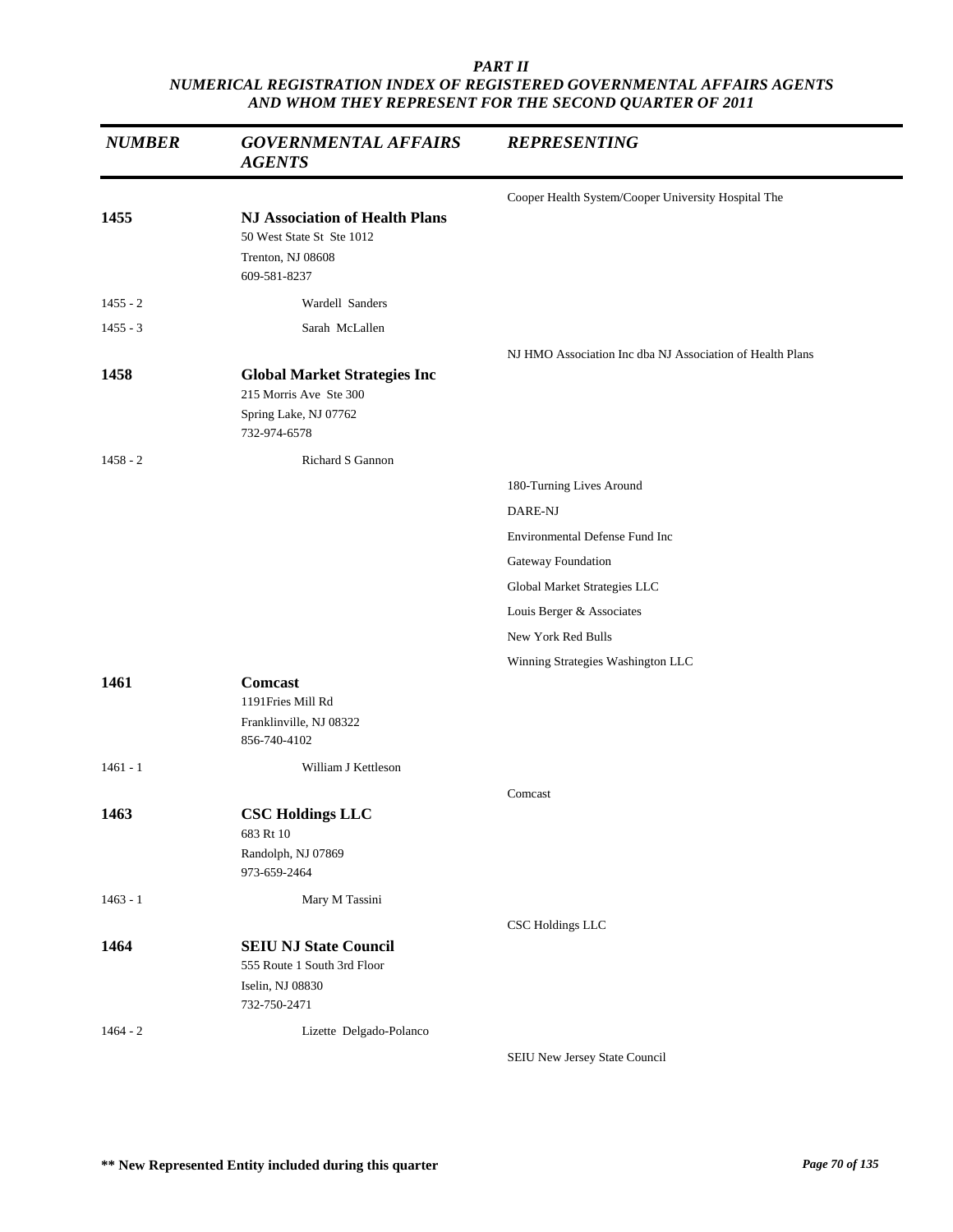| <b>NUMBER</b> | <b>GOVERNMENTAL AFFAIRS</b><br><b>AGENTS</b>                                                                         | <b>REPRESENTING</b>                            |
|---------------|----------------------------------------------------------------------------------------------------------------------|------------------------------------------------|
| 1465          | <b>Court Appointed Special Advocates (CASA) of NJ</b><br>945 West State St<br>Trenton, NJ 08618-5327<br>609-695-9400 |                                                |
| $1465 - 1$    | Rita M Gulden                                                                                                        |                                                |
| $1465 - 2$    | Liza M Kirschenbaum                                                                                                  |                                                |
|               |                                                                                                                      | Court Appointed Special Advocates (CASA) of NJ |
| 1466          | <b>Craig Nowacki</b><br>39 Salem Way<br>Malvern, PA 19355-9704                                                       |                                                |
| $1466 - 1$    | Craig Nowacki                                                                                                        |                                                |
|               |                                                                                                                      | Daiichi Sankyo Inc                             |
| 1468          | <b>State Farm Insurance Companies</b><br>6 Hillman Dr - Ste 200<br>Chadds Ford, PA 19317<br>610-361-4150             |                                                |
| $1468 - 1$    | David R Tideman                                                                                                      |                                                |
|               |                                                                                                                      | <b>State Farm Insurance Companies</b>          |
| 1472          | <b>Elizabethtown Gas</b><br>300 Connell Dr<br>Ste 3000<br>Berkeley Heights, NJ 07871<br>908-558-3611                 |                                                |
| $1472 - 1$    | Kevin Lynott                                                                                                         |                                                |
| 1473          | <b>ERM Governmental Affairs Inc</b><br>18 South Tamarack Dr<br>Brielle, NJ 08730                                     | Elizabethtown Gas                              |
| $1473 - 1$    | Edward R McGlynn Esq                                                                                                 |                                                |
|               |                                                                                                                      | Creosote Council III                           |
|               |                                                                                                                      | ERM Government Affairs Inc                     |
|               |                                                                                                                      | Jenkinson's Pavilion & Jenkinson's South       |
|               |                                                                                                                      | Kintock Group The                              |
|               |                                                                                                                      | NJ Amusement Association                       |
|               |                                                                                                                      | NJ Pest Management Association                 |
|               |                                                                                                                      | Plus NJ                                        |
|               |                                                                                                                      | Smart Business Advisory and Consulting LLC     |
|               |                                                                                                                      | Turning Point Inc                              |
|               |                                                                                                                      | United Surgical Partners International         |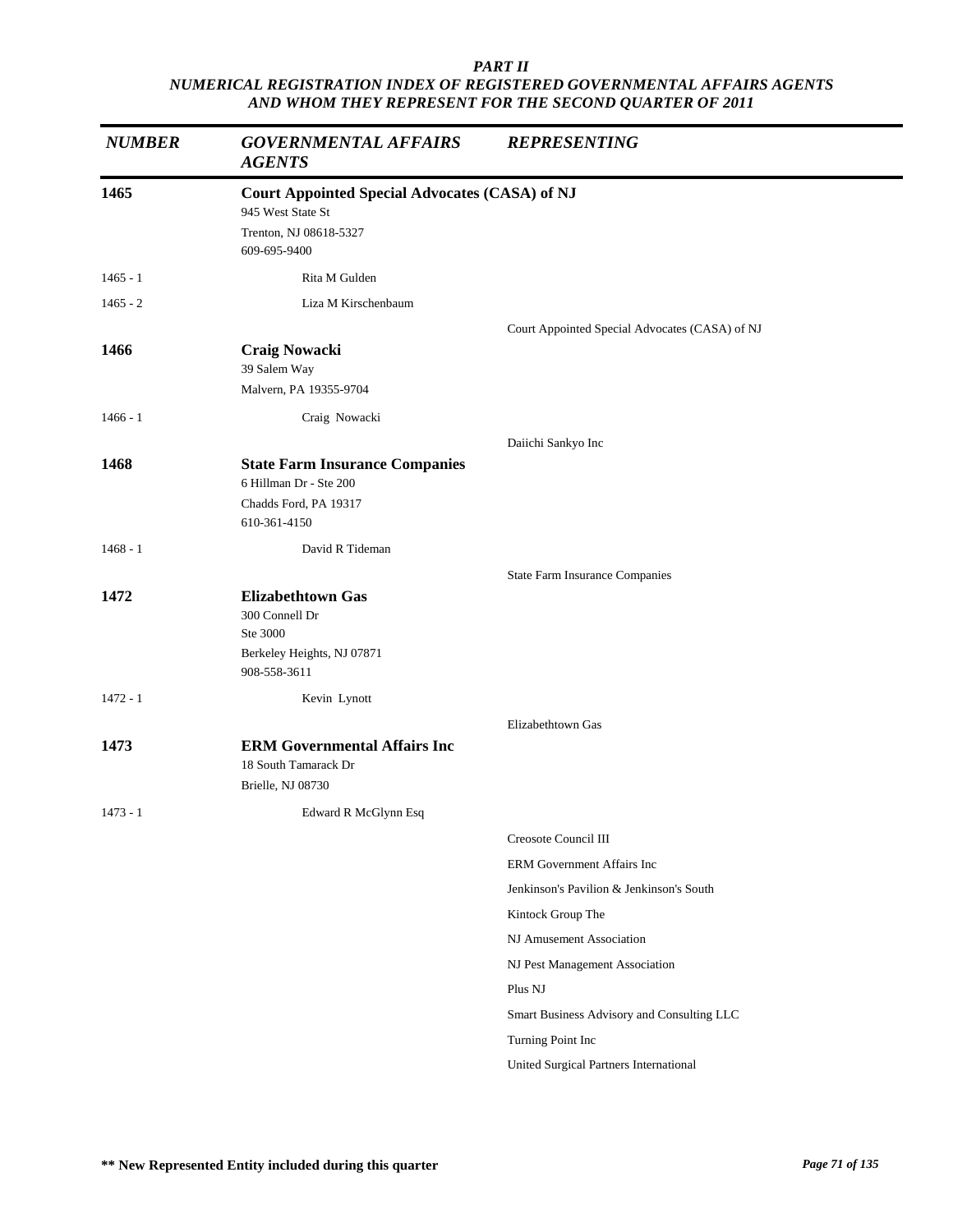| <b>NUMBER</b> | <b>GOVERNMENTAL AFFAIRS</b><br><b>AGENTS</b>                                                                       | <b>REPRESENTING</b>                        |
|---------------|--------------------------------------------------------------------------------------------------------------------|--------------------------------------------|
| 1476          | <b>SEIU Local 32BJ</b><br>101 Avenue of the Americas<br>New York, NY 10013<br>212-388-3800                         |                                            |
| $1476 - 4$    | Analilia Mejia                                                                                                     |                                            |
| $1476 - 5$    | Shannon Brett                                                                                                      |                                            |
|               |                                                                                                                    | SEIU Local 32BJ                            |
| 1477          | <b>Alzheimer's Association</b><br>400 Morris Ave Ste 251                                                           |                                            |
|               | Denville, NJ 07834<br>973-586-4300                                                                                 |                                            |
| $1477 - 1$    | Kenneth C Zaentz                                                                                                   |                                            |
| $1477 - 2$    | Leena Shah                                                                                                         |                                            |
|               |                                                                                                                    | Alzheimer's Association Greater NJ Chapter |
| 1479          | Komjathy & Stewart LLC Governmental Affairs<br>142 West State St<br>2nd Floor<br>Trenton, NJ 08608<br>609-695-5840 |                                            |
| $1479 - 1$    | Aladar G Komjathy                                                                                                  |                                            |
| $1479 - 3$    | Eileen Kean                                                                                                        |                                            |
|               |                                                                                                                    | Abbott Laboratories Inc                    |
|               |                                                                                                                    | Anheuser-Busch Companies                   |
|               |                                                                                                                    | Bowman & Company LLP                       |
|               |                                                                                                                    | <b>Coast Ventures LLC</b>                  |
|               |                                                                                                                    | <b>Comcast Cable Communications</b>        |
|               |                                                                                                                    | Epilepsy Foundation of New Jersey          |
|               |                                                                                                                    | <b>Exelon Corp</b>                         |
|               |                                                                                                                    | GlaxoSmithKline                            |
|               |                                                                                                                    | Insurance Council of NJ Inc**              |
|               |                                                                                                                    | Komjathy & Stewart LLC                     |
|               |                                                                                                                    | LA Fitness Inc                             |
|               |                                                                                                                    | Prison Health Services Inc                 |
|               |                                                                                                                    | Quest Diagnostics Inc                      |
|               |                                                                                                                    | RJ Reynolds Tobacco Co                     |
|               |                                                                                                                    | Sprint/Nextel                              |
|               |                                                                                                                    | UR Vehicle Management Solutions            |
|               |                                                                                                                    | Waste Management                           |
|               |                                                                                                                    | Wheelabrator                               |
|               |                                                                                                                    | Worek Inc                                  |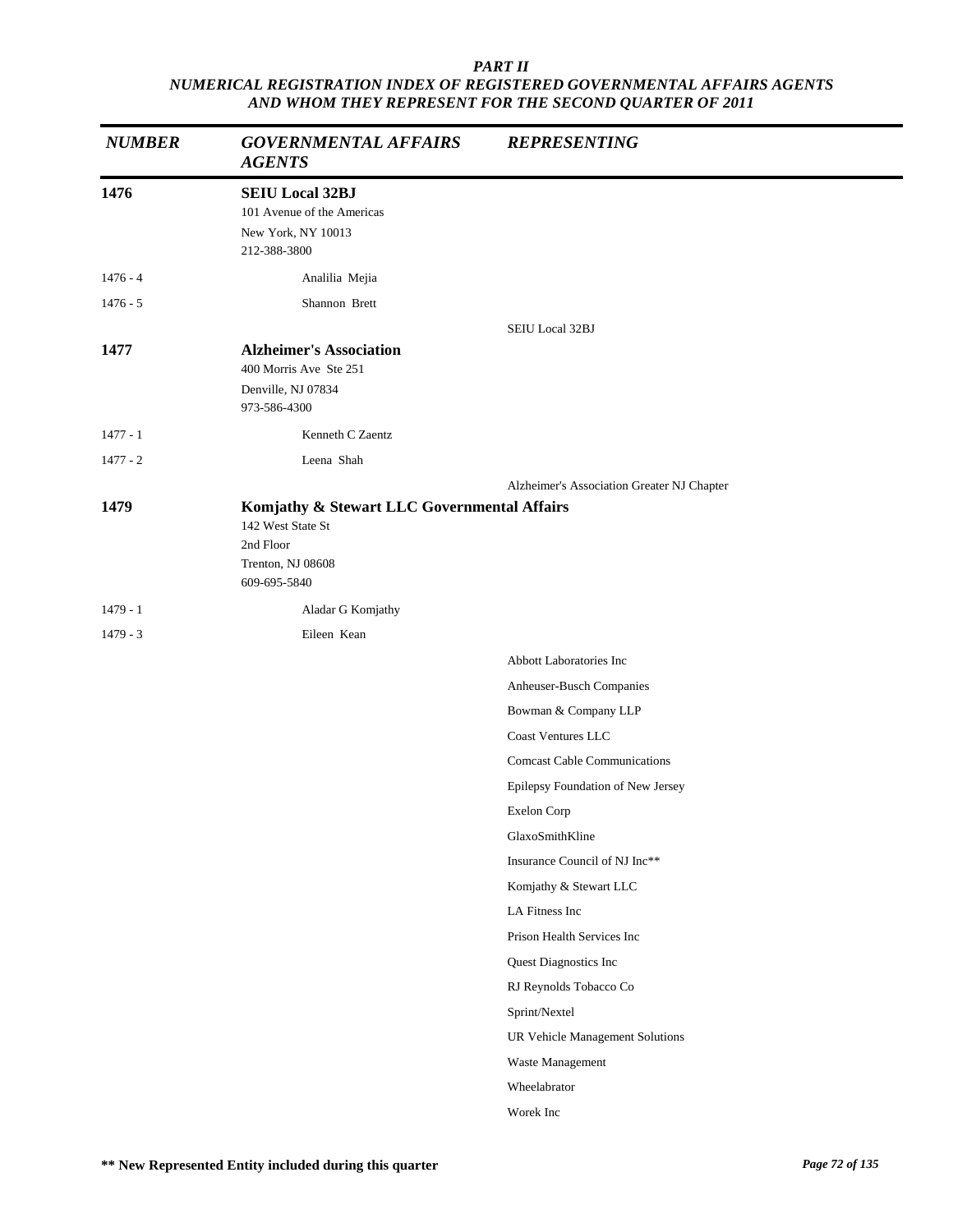| <b>NUMBER</b> | <b>GOVERNMENTAL AFFAIRS</b><br><b>AGENTS</b>                                                                    | <b>REPRESENTING</b>                                                    |
|---------------|-----------------------------------------------------------------------------------------------------------------|------------------------------------------------------------------------|
|               |                                                                                                                 | Worldwide Environmental Products Inc**                                 |
| 1482          | <b>Campbell Soup Co</b><br>1 Campbell Place MS43A<br>Canden, NJ 08103<br>856-968-4367                           |                                                                        |
| $1482 - 1$    | Kelly D Johnston                                                                                                |                                                                        |
|               |                                                                                                                 | Campbell Soup Co                                                       |
| 1484          | <b>Alford Hamilton Associates</b><br>2512 Blackwood Rd                                                          |                                                                        |
|               | Wilmington, DE 19810<br>302-562-2133                                                                            |                                                                        |
| $1484 - 1$    | Deborah Hamilton                                                                                                |                                                                        |
|               |                                                                                                                 | Elwyn Inc                                                              |
| 1485          | <b>Mortimer Consulting Association</b><br>17 Cambridge Rd                                                       |                                                                        |
|               | Lafayette, NJ 07848<br>973-214-9747                                                                             |                                                                        |
| $1485 - 1$    | David M Mortimer                                                                                                |                                                                        |
|               |                                                                                                                 | Princeton Public Affairs Group                                         |
| 1491          | <b>Atlantic City Electric</b><br>5100 Harding Hwy<br>Mail Stop 63ML38<br>Mays Landing, NJ 08330<br>609-625-5281 |                                                                        |
| $1491 - 1$    | Charles A Wimberg                                                                                               |                                                                        |
|               |                                                                                                                 | Atlantic City Electric                                                 |
| 1492          | <b>Liberty Mutual Group</b><br>175 Berkeley St<br>Boston, MA 02117<br>617-357-9500                              |                                                                        |
| $1492 - 1$    | William Lynch                                                                                                   |                                                                        |
|               |                                                                                                                 | Liberty Mutual Group                                                   |
| 1493          | Planned Parenthood Affiliates of NJ/Family Planning Association of NJ<br>PO Box 928                             |                                                                        |
|               | Elizabeth, NJ 07207<br>609-278-5863                                                                             |                                                                        |
| $1493 - 3$    | Michele Jaker                                                                                                   |                                                                        |
|               |                                                                                                                 | Planned Parenthoold Affiliates of NJ/Family Planning Association of NJ |
| 1494          | <b>SFP Management Consultants Inc</b>                                                                           |                                                                        |
|               | 16 Millbrook Ln<br>Colts Neck, NJ 07722<br>732-431-0911                                                         |                                                                        |
| $1494 - 1$    | Samuel F Penza                                                                                                  |                                                                        |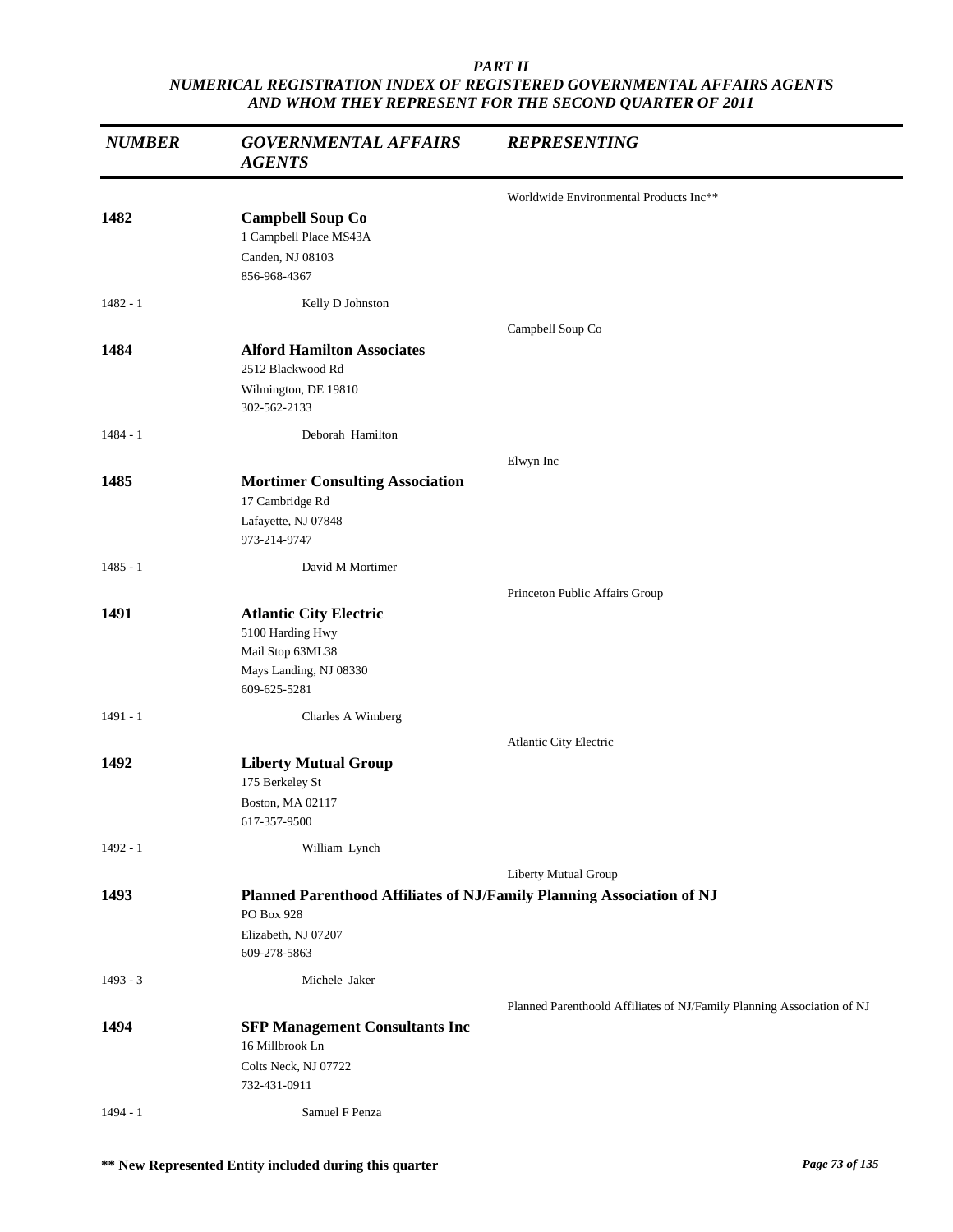| <b>NUMBER</b> | <b>GOVERNMENTAL AFFAIRS</b><br><b>AGENTS</b>                                                                   | <b>REPRESENTING</b>                                  |
|---------------|----------------------------------------------------------------------------------------------------------------|------------------------------------------------------|
|               |                                                                                                                | <b>BFI Business Furniture</b>                        |
|               |                                                                                                                | County of Morris                                     |
|               |                                                                                                                | Johnston Communications                              |
|               |                                                                                                                | Mercer County Improvement Authority                  |
|               |                                                                                                                | SFP Management Consultants Inc                       |
|               |                                                                                                                | Smart Business Advisory and Consulting LLC           |
|               |                                                                                                                | Turning Point Inc                                    |
| 1497          | Johnson & Johnson<br>One Johnson & Johnson Plz WT404<br>New Brunswick, NJ 08933<br>732-524-3726                |                                                      |
| 1497 - 1      | Richard W Lloyd                                                                                                |                                                      |
| $1497 - 2$    | John J Pydyszewski                                                                                             |                                                      |
|               |                                                                                                                | Johnson & Johnson                                    |
| 1498          | <b>Health Professionals &amp; Allied Employees</b><br>110 Kinderkamack Rd<br>Emerson, NJ 07630<br>201-262-5005 |                                                      |
| $1498 - 1$    | Jeanne Otersen                                                                                                 |                                                      |
| $1498 - 2$    | Jean Pierce                                                                                                    |                                                      |
|               |                                                                                                                | Health Professionals & Allied Employees              |
| 1506          | Morgan, Lewis & Bockius LLP<br>89 Headquarters Plz<br>Suite 1435<br>Morristown, NJ 07960<br>973-993-3133       |                                                      |
| $1506 - 1$    | Michael J Connolly                                                                                             |                                                      |
| $1506 - 3$    | Marc B Lasky                                                                                                   |                                                      |
|               |                                                                                                                | Jersey Central Power & Light Co                      |
| 1507          | <b>Bressler, Amery &amp; Ross PC</b><br>325 Columbia Turnpike<br>Florham Park, NJ 07932<br>973-514-1200        |                                                      |
| $1507 - 1$    | Cynthia J Borrelli Esq                                                                                         |                                                      |
| $1507 - 2$    | James Sasso Esq                                                                                                |                                                      |
|               |                                                                                                                | Mortgage Access Corp dba Weichert Financial Services |
|               |                                                                                                                | National Vision Inc                                  |
|               |                                                                                                                | NJ Title Insurance Co                                |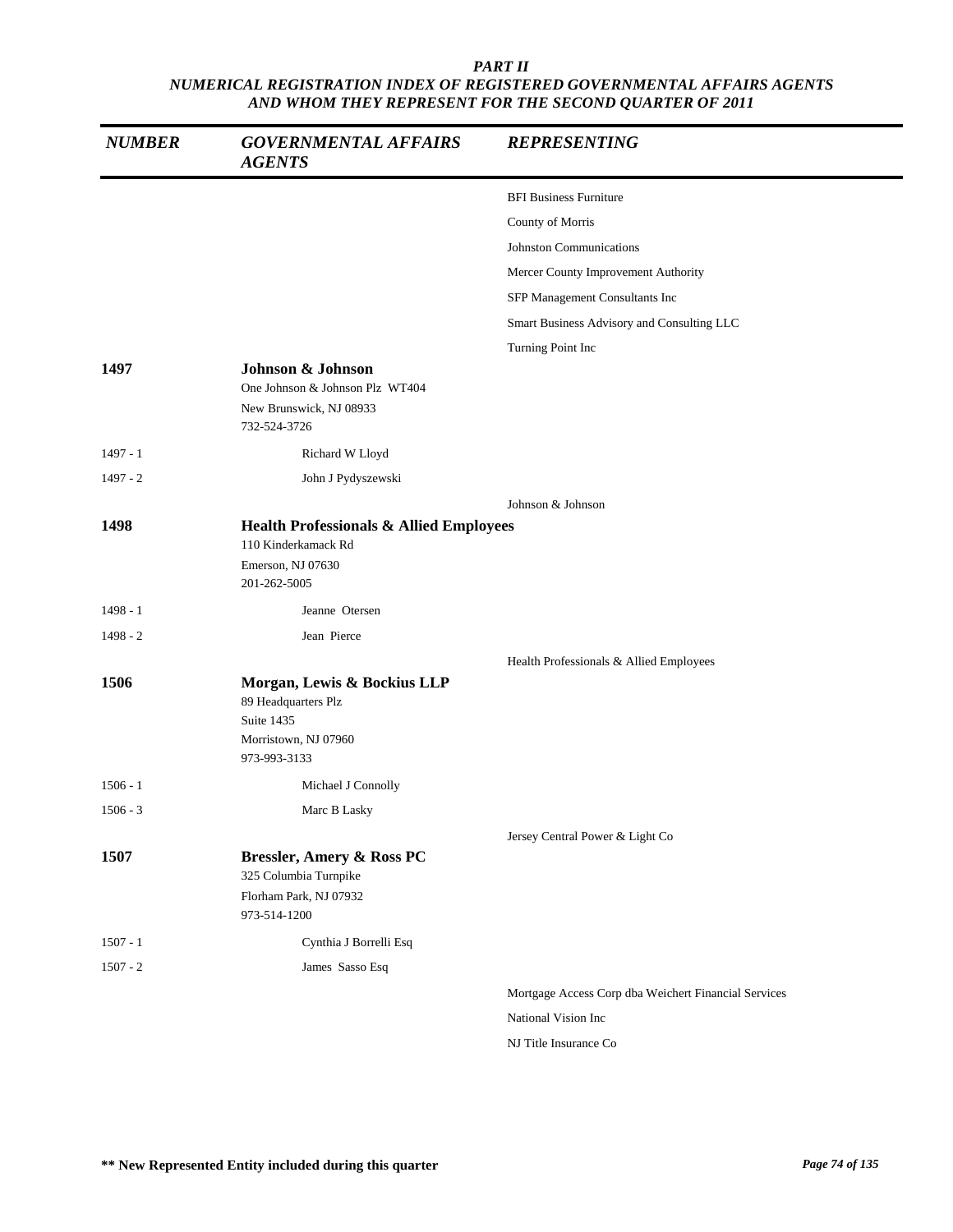| <b>NUMBER</b> | <b>GOVERNMENTAL AFFAIRS</b><br><b>AGENTS</b>                                                                   | <b>REPRESENTING</b>                           |
|---------------|----------------------------------------------------------------------------------------------------------------|-----------------------------------------------|
| 1508          | <b>Besler Consulting</b><br>3 Independence Way<br>Ste 201<br>Princeton, NJ 08540<br>732-839-1220               |                                               |
| $1508 - 3$    | Robert Pezzuti                                                                                                 |                                               |
| 1510          | Cooper, Levenson, April, Niedelman & Wagenheim<br>1125 Atlantic Ave<br>Atlantic City, NJ 08401<br>609-344-3161 | Hospital Alliance of New Jersey               |
| $1510 - 1$    | Lloyd D Levenson                                                                                               |                                               |
| $1510 - 2$    | Nicholas Menas                                                                                                 |                                               |
|               |                                                                                                                | AC Nightlife LLC d/b/a Dusk                   |
|               |                                                                                                                | Atlantic City Electric Co                     |
|               |                                                                                                                | Atlantic Electric Company**                   |
|               |                                                                                                                | Caesars Casino                                |
|               |                                                                                                                | <b>Canuso Communities</b>                     |
|               |                                                                                                                | CoralMay LLC**                                |
|               |                                                                                                                | EPOX-Z                                        |
|               |                                                                                                                | Jersey Outdoor Media                          |
|               |                                                                                                                | Marina Energy LLC c/o South Jersey Industries |
|               |                                                                                                                | MBI Development Company Inc                   |
|               |                                                                                                                | Organic Medical Marketing Group The           |
|               |                                                                                                                | Precision Cars of Atlantic City**             |
|               |                                                                                                                | Pulte Homes                                   |
|               |                                                                                                                | Revel Entertainment Group LLC                 |
|               |                                                                                                                | Tiniakos Hospitality LLC**                    |
|               |                                                                                                                | Toll Brothers Inc                             |
|               |                                                                                                                | Township of Galloway NJ**                     |
|               |                                                                                                                | Viridian Solar Energy Group LLC               |
| 1512          | <b>Community Health Law Project</b><br>225 East State St<br>Trenton, NJ 08608<br>609-392-5553                  |                                               |
| $1512 - 1$    | <b>Stuart H Weiner</b>                                                                                         |                                               |
|               |                                                                                                                | Community Health Law Project                  |
| 1513          | <b>Community Health Law Project</b><br>185 Valley St<br>South Orange, NJ 07079                                 |                                               |
|               | 973-275-1175                                                                                                   |                                               |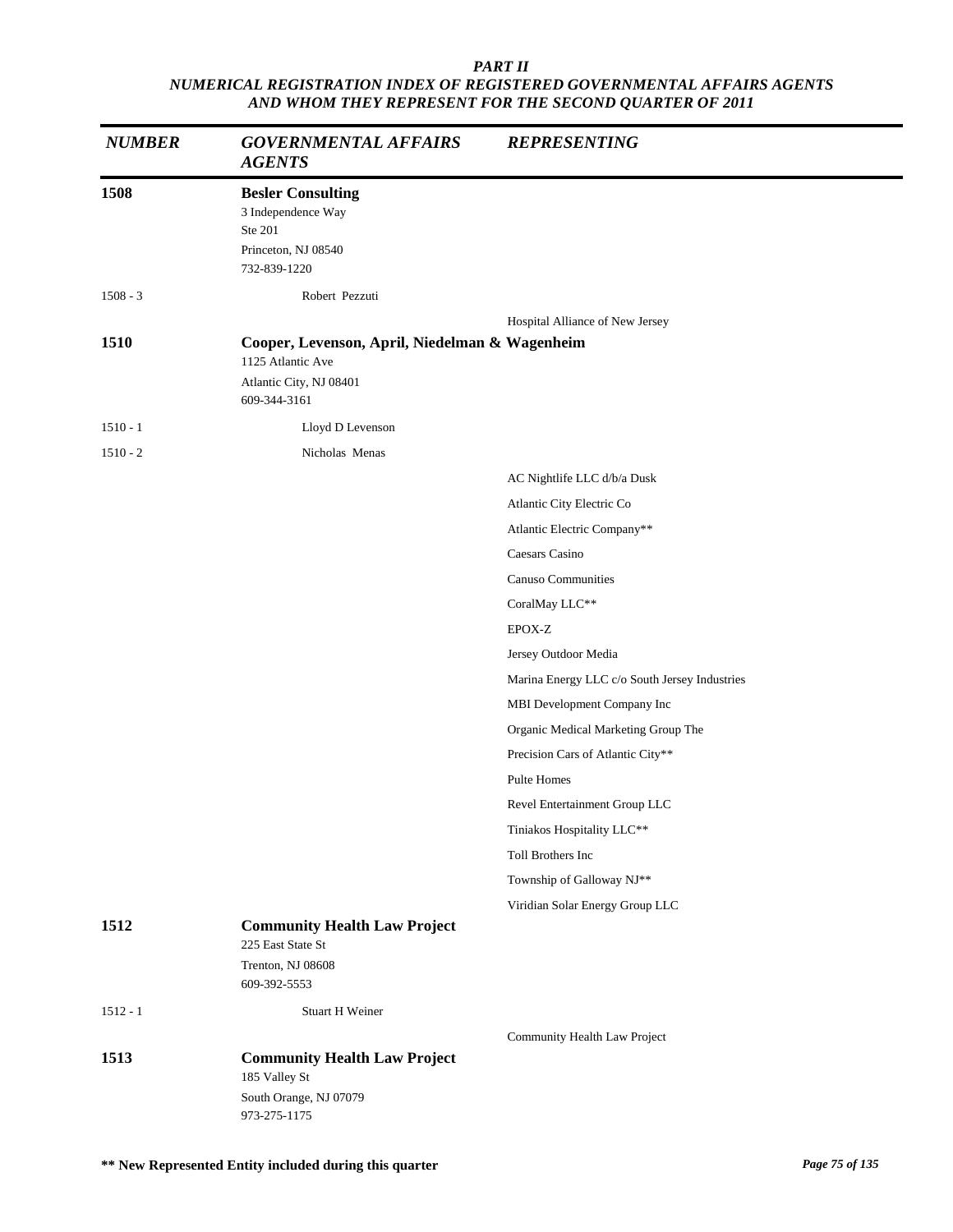| <b>NUMBER</b> | <b>GOVERNMENTAL AFFAIRS</b><br><b>AGENTS</b>                                                                     | <b>REPRESENTING</b>                        |
|---------------|------------------------------------------------------------------------------------------------------------------|--------------------------------------------|
| $1513 - 2$    | Harold B Garwin                                                                                                  |                                            |
| $1513 - 3$    | David P Lazarus                                                                                                  |                                            |
|               |                                                                                                                  | Community Health Law Project               |
| 1517          | <b>Oyster Creek Generating Station</b><br>PO Box 388 Rte 9                                                       |                                            |
|               | Forked River, NJ 08731<br>609-971-4754                                                                           |                                            |
| $1517 - 5$    | Peter Thompson                                                                                                   |                                            |
| $1517 - 6$    | James Barstow                                                                                                    |                                            |
|               |                                                                                                                  | <b>Oyster Creek Generating Station</b>     |
| 1519          | <b>Palisades Safety and Insurance Association</b><br>331 Newman Springs Rd<br>Red Bank, NJ 07701<br>732-978-6092 |                                            |
| $1519 - 2$    | Carl A Peterson                                                                                                  |                                            |
| $1519 - 4$    | Michael Molnar                                                                                                   |                                            |
| $1519 - 5$    | Thomas Myers                                                                                                     |                                            |
| $1519 - 6$    | Sharon Morizio                                                                                                   |                                            |
|               |                                                                                                                  | High Point Preferred Insurance Co          |
|               |                                                                                                                  | Palisades Safety and Insurance Association |
| 1522          | <b>Success Group</b><br>128 West State St<br>Trenton, NJ 08608<br>609-656-1400                                   |                                            |
| $1522 - 1$    | Timothy C McDonough                                                                                              |                                            |
|               |                                                                                                                  | New York Jets                              |
|               |                                                                                                                  | <b>Taser International</b>                 |
|               |                                                                                                                  | Verizon                                    |
| 1523          | <b>NJ Association of Community Providers</b><br>1005 Whitehead Rd<br>Ste B<br>Ewing, NJ 08638<br>609-406-1400    |                                            |
| $1523 - 2$    | Kim Todd                                                                                                         |                                            |
| $1523 - 3$    | Maureen Shea                                                                                                     |                                            |
|               |                                                                                                                  | NJ Association of Community Providers      |
| 1524          | <b>PSEG Services Corp</b><br>80 Park Plz T17A<br>Newark, NJ 07102<br>973-430-8832                                |                                            |
| $1524 - 2$    | Daniel Cunningham                                                                                                |                                            |
| $1524 - 5$    | Donald M McCloskey                                                                                               |                                            |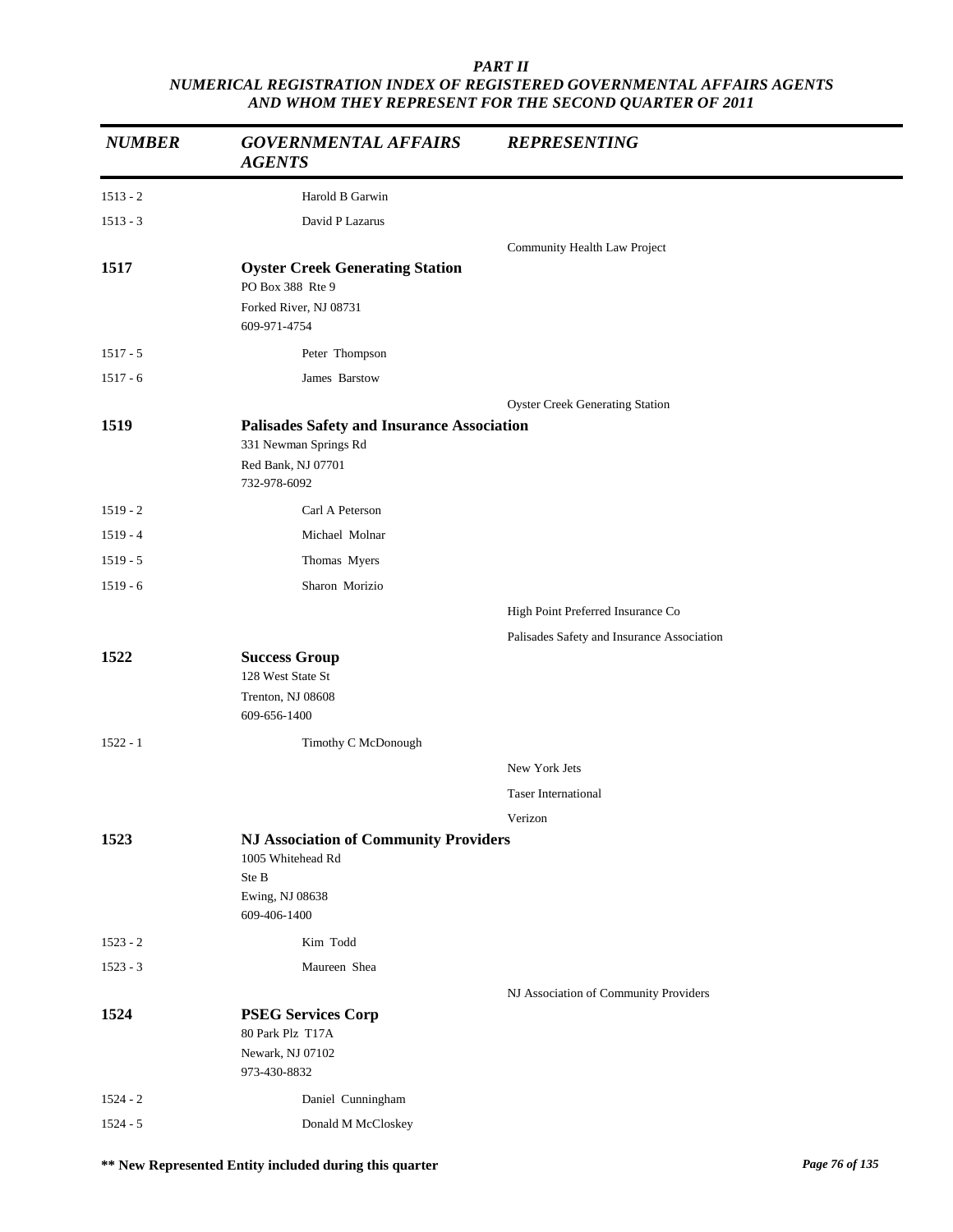| <b>NUMBER</b>      | <b>GOVERNMENTAL AFFAIRS</b><br><b>AGENTS</b>                                                         | <b>REPRESENTING</b>                                             |
|--------------------|------------------------------------------------------------------------------------------------------|-----------------------------------------------------------------|
| $1524 - 8$         | Richard T Thigpen                                                                                    |                                                                 |
| $1524 - 9$         | Anne E Hoskins                                                                                       |                                                                 |
| $1524 - 12$        | Ralph Izzo                                                                                           |                                                                 |
| 1524 - 13          | Ralph LaRossa                                                                                        |                                                                 |
| 1524 - 15          | Tamara Linde                                                                                         |                                                                 |
| $1524 - 16$        | Eric Svenson                                                                                         |                                                                 |
| 1524 - 19          | Russell Furnari                                                                                      |                                                                 |
| 1525               | <b>PSEG Power LLC</b><br>80 Park Plz T-25H<br>Newark, NJ 07102                                       | PSE&G Services Corp                                             |
|                    | 973-430-5521                                                                                         |                                                                 |
| $1525 - 3$         | Mark F Strickland                                                                                    |                                                                 |
|                    |                                                                                                      | PSE&G Power LLC                                                 |
| 1526               | <b>Amerada Hess Corp</b><br>One Hess Plz<br>Woodbridge, NJ 07095                                     |                                                                 |
|                    | 732-750-7048                                                                                         |                                                                 |
| $1526 - 1$         | Jay L Kooper                                                                                         |                                                                 |
| 1528<br>$1528 - 1$ | <b>Richard S Mroz</b><br>331 Knoll Top Ln<br>Haddonfield, NJ 08033<br>856-261-3066<br>Richard S Mroz | Amerada Hess Corp                                               |
|                    |                                                                                                      | American Water                                                  |
|                    |                                                                                                      | Atlantic City Electric                                          |
|                    |                                                                                                      | Calpine Corp                                                    |
|                    |                                                                                                      | Crown Landing LLC                                               |
|                    |                                                                                                      | Elizabethtown Gas/AGL Resources                                 |
|                    |                                                                                                      | EnerNOC                                                         |
|                    |                                                                                                      | Exelon Corp                                                     |
|                    |                                                                                                      | Keating Project Development Inc                                 |
|                    |                                                                                                      | Kennedy Health Systems                                          |
|                    |                                                                                                      | Lighthouse Behavioral                                           |
|                    |                                                                                                      | McGraw Hill Educational                                         |
|                    |                                                                                                      | Mentor Network                                                  |
|                    |                                                                                                      | Millville 1350                                                  |
|                    |                                                                                                      | NJ American Water Co                                            |
|                    |                                                                                                      | NJ Coalition for Affordable Clean and Reliable Energy (NJ ACRE) |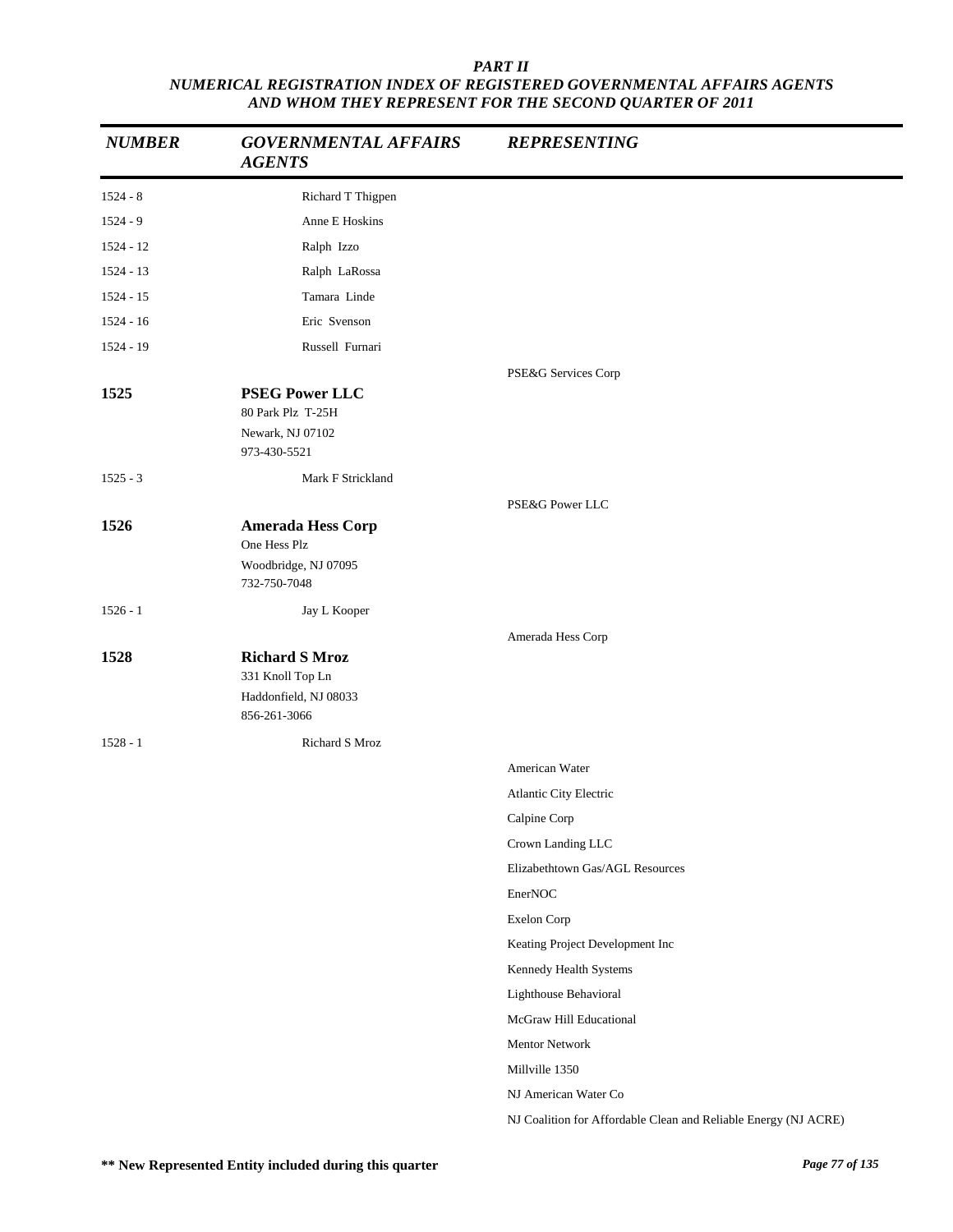| <b>NUMBER</b> | <b>GOVERNMENTAL AFFAIRS</b><br><b>AGENTS</b>                                                      | <b>REPRESENTING</b>                                             |
|---------------|---------------------------------------------------------------------------------------------------|-----------------------------------------------------------------|
|               |                                                                                                   | Nova Southeastern University                                    |
|               |                                                                                                   | PJM Interconnect                                                |
|               |                                                                                                   | Power Survey Co LLC                                             |
|               |                                                                                                   | <b>Revel Entertainment</b>                                      |
|               |                                                                                                   | Salmon Ventures Ltd                                             |
|               |                                                                                                   | SMG Worldwide                                                   |
|               |                                                                                                   | South Jersey Gas/South Jersey Industries                        |
|               |                                                                                                   | Southern New Jersey Rail Group LLC                              |
|               |                                                                                                   | St John's Community Service Inc                                 |
|               |                                                                                                   | Sun Power Corp                                                  |
|               |                                                                                                   | TD Associates LLC                                               |
|               |                                                                                                   | <b>Trump Entertainment Resorts</b>                              |
|               |                                                                                                   | Verizon NJ                                                      |
| 1534          | <b>Salmon Ventures Limited</b><br>207 Bogden Blvd<br>Ste D<br>Millville, NJ 08332<br>856-825-0500 |                                                                 |
| $1534 - 1$    | <b>Edward H Salmon</b>                                                                            |                                                                 |
| $1534 - 2$    | Kimberly Schalek Downes                                                                           |                                                                 |
|               |                                                                                                   | American Water                                                  |
|               |                                                                                                   | <b>Bancroft Neurohealth</b>                                     |
|               |                                                                                                   | Bridgeton Board of Education                                    |
|               |                                                                                                   | City of Camden NJ                                               |
|               |                                                                                                   | Elizabethtown Gas/AGL Resources                                 |
|               |                                                                                                   | Exelon Corp                                                     |
|               |                                                                                                   | McGraw-Hill Education                                           |
|               |                                                                                                   | Mentor Network The                                              |
|               |                                                                                                   | NJ American Water Co                                            |
|               |                                                                                                   | NJ Coalition for Affordable Clean and Reliable Energy (NJ ACRE) |
|               |                                                                                                   | NJ Conference of Mayors                                         |
|               |                                                                                                   | Shore Memorial Health Foundation**                              |
|               |                                                                                                   | T.D. Associates                                                 |
|               |                                                                                                   | Toms River Regional School District                             |
|               |                                                                                                   | Verizon NJ                                                      |
|               |                                                                                                   | Wildwood Beaches Hotel/Resort LLC                               |
|               |                                                                                                   | Windsor Management/Millville 1350                               |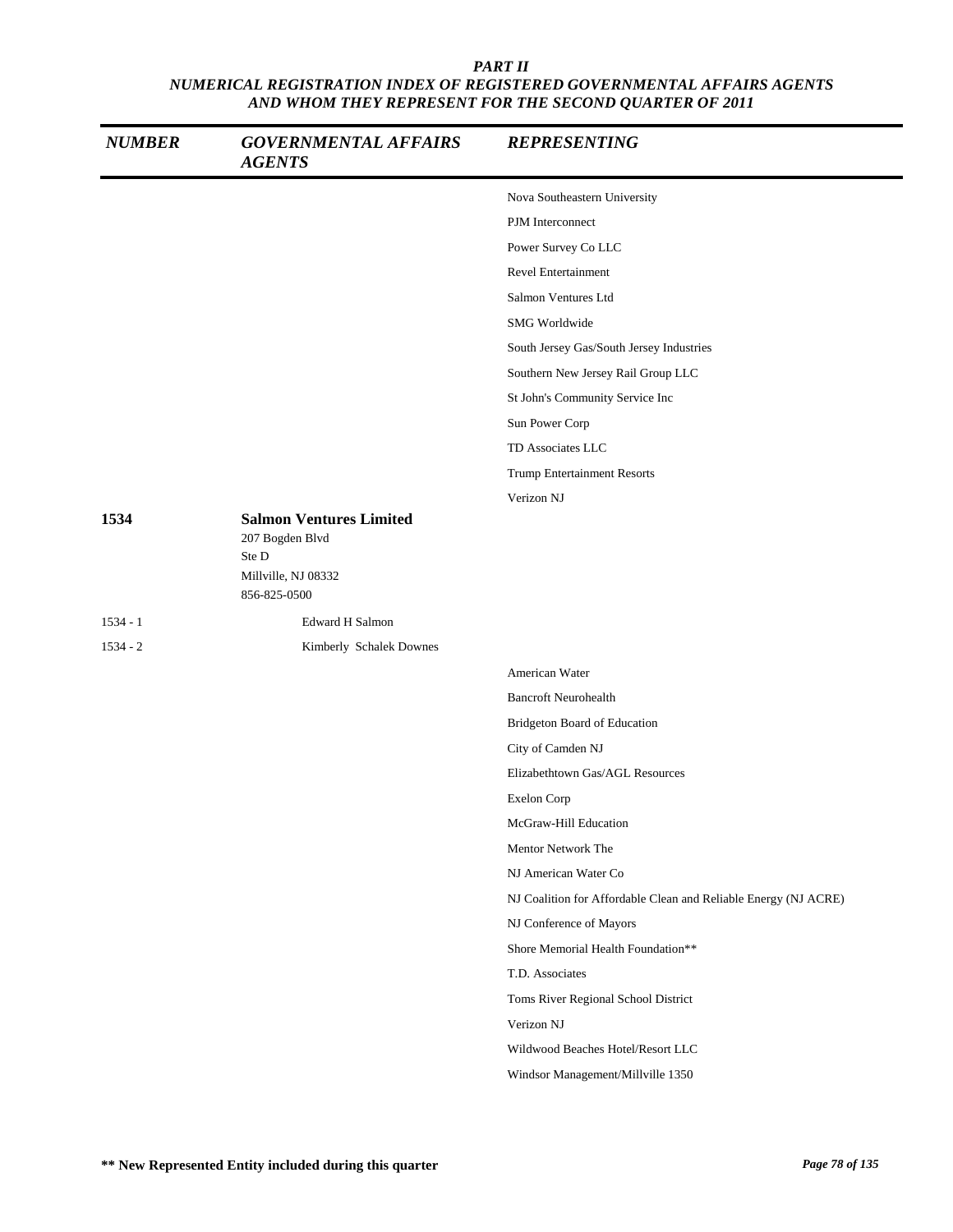| <b>NUMBER</b> | <b>GOVERNMENTAL AFFAIRS</b><br><b>AGENTS</b>             | <b>REPRESENTING</b>                                      |
|---------------|----------------------------------------------------------|----------------------------------------------------------|
| 1535          | <b>Heavy and General Construction Laborers Local 472</b> |                                                          |
|               | 700 Raymond Blvd                                         |                                                          |
|               | Newark, NJ 07105<br>973-589-5050                         |                                                          |
| $1535 - 1$    | Roger Ellis                                              |                                                          |
|               |                                                          | Heavy and General Construction Laborers' Local 472       |
| 1536          | <b>Gabel Associates</b><br>417 Denison St                |                                                          |
|               | Highland Park, NJ 08904<br>732-296-0770                  |                                                          |
| $1536 - 1$    | Steven Gabel                                             |                                                          |
|               |                                                          | Alliance for Competitive Energy Service (ACES) c/o NJSBA |
|               |                                                          | Burlington County Board of Chosen Freeholders            |
|               |                                                          | City of Ocean City                                       |
|               |                                                          | ConocoPhillips                                           |
|               |                                                          | Covanta Energy Group                                     |
|               |                                                          | General Electric                                         |
|               |                                                          | Independent Energy Producers of NJ                       |
|               |                                                          | Jersey Central Power & Light Co                          |
|               |                                                          | Johanna Foods                                            |
|               |                                                          | Landfill Energy Systems                                  |
|               |                                                          | Magellan Resources Group                                 |
|               |                                                          | Merck & Co Inc                                           |
|               |                                                          | Pollution Control Financing Authority of Camden County   |
|               |                                                          | Princeton University                                     |
|               |                                                          | <b>Rutgers University</b>                                |
|               |                                                          | <b>Rutgers University Utilities</b>                      |
|               |                                                          | Schering-Plough Corp                                     |
| 1538          | <b>Rosemont Associates LLC</b><br>49 Bridge St Ste II    |                                                          |
|               | Lambertville, NJ 08530<br>609-773-0335                   |                                                          |
| $1538 - 1$    | Sean Jackson                                             |                                                          |
| $1538 - 2$    | Robert G Torricelli                                      |                                                          |
|               |                                                          | ACS State & Local Solutions                              |
|               |                                                          | Atlantic Health System                                   |
|               |                                                          | <b>Bayonne Medical Center</b>                            |
|               |                                                          | CSC Holdings Inc                                         |
|               |                                                          | Develcom LLC                                             |
|               |                                                          | Matrix Development Group                                 |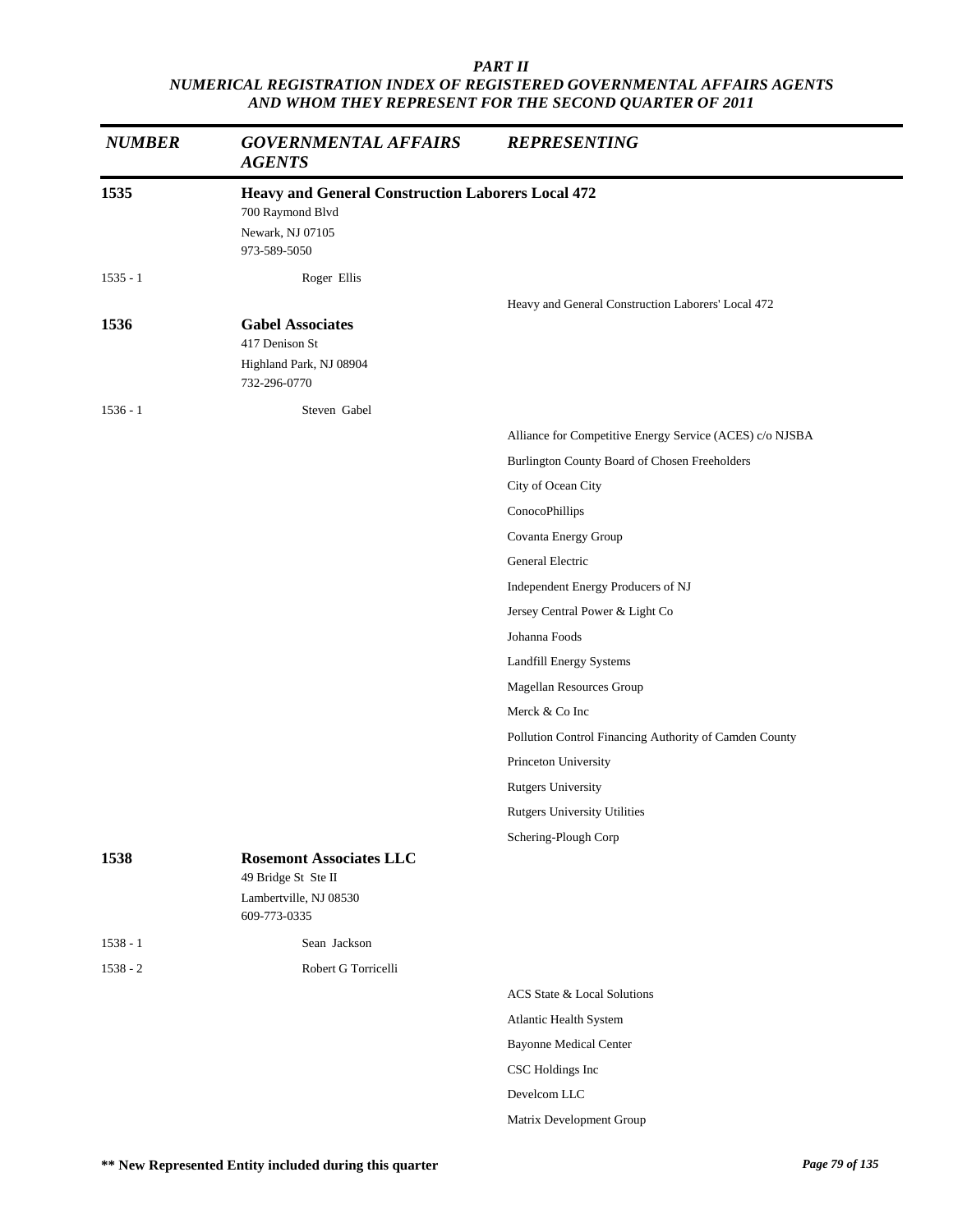| <b>NUMBER</b> | <b>GOVERNMENTAL AFFAIRS</b><br><b>AGENTS</b>                                                             | <b>REPRESENTING</b>                             |
|---------------|----------------------------------------------------------------------------------------------------------|-------------------------------------------------|
|               |                                                                                                          | PKG Associates LLC                              |
|               |                                                                                                          | Scotts Miracle-Gro Co                           |
|               |                                                                                                          | Sierra Development Co                           |
|               |                                                                                                          | Sundancer Capital LLC                           |
|               |                                                                                                          | Touro College                                   |
| 1540          | <b>Insight Consulting Services LLC</b><br>118 S Warren St<br>3rd Fl<br>Trenton, NJ 08608<br>609-396-9000 |                                                 |
| $1540 - 1$    | Peter J Lillo                                                                                            |                                                 |
| $1540 - 2$    | Dorthea Chrupcala                                                                                        |                                                 |
| $1540 - 4$    | Chance Lykins                                                                                            |                                                 |
| $1540 - 5$    | Richard Levesque                                                                                         |                                                 |
| $1540 - 6$    | Kevin DeSeimone                                                                                          |                                                 |
|               |                                                                                                          | American Association of Adapted Sports          |
|               |                                                                                                          | Ancar Realty                                    |
|               |                                                                                                          | <b>Block 846 Associates</b>                     |
|               |                                                                                                          | Camden Shipping Corp                            |
|               |                                                                                                          | Carlise and Associates                          |
|               |                                                                                                          | Carlisle Management Group                       |
|               |                                                                                                          | Chilton Memorial Hospital                       |
|               |                                                                                                          | Christian Health Care Center                    |
|               |                                                                                                          | Community Association Institute of NJ           |
|               |                                                                                                          | <b>CPR</b> Communications                       |
|               |                                                                                                          | Duramedic                                       |
|               |                                                                                                          | Flaghouse Inc                                   |
|               |                                                                                                          | Food Council of New Jersey                      |
|               |                                                                                                          | Hackensack University Medical Center            |
|               |                                                                                                          | HDR Engineering                                 |
|               |                                                                                                          | Hoagland Longo Mozan Dunst & Doukas LLP         |
|               |                                                                                                          | Home Service Contract Assocation of America     |
|               |                                                                                                          | Horizon Pediatric Systems Inc                   |
|               |                                                                                                          | Hospitals for Partial Hospitalization Coalition |
|               |                                                                                                          | Hunterdon Medical Center                        |
|               |                                                                                                          | Innovative Contracting Solutions LLC            |
|               |                                                                                                          | Insight Communications Services LLC             |
|               |                                                                                                          | Insight Consulting Services LLC                 |
|               |                                                                                                          | Interlock Device of New Jersey                  |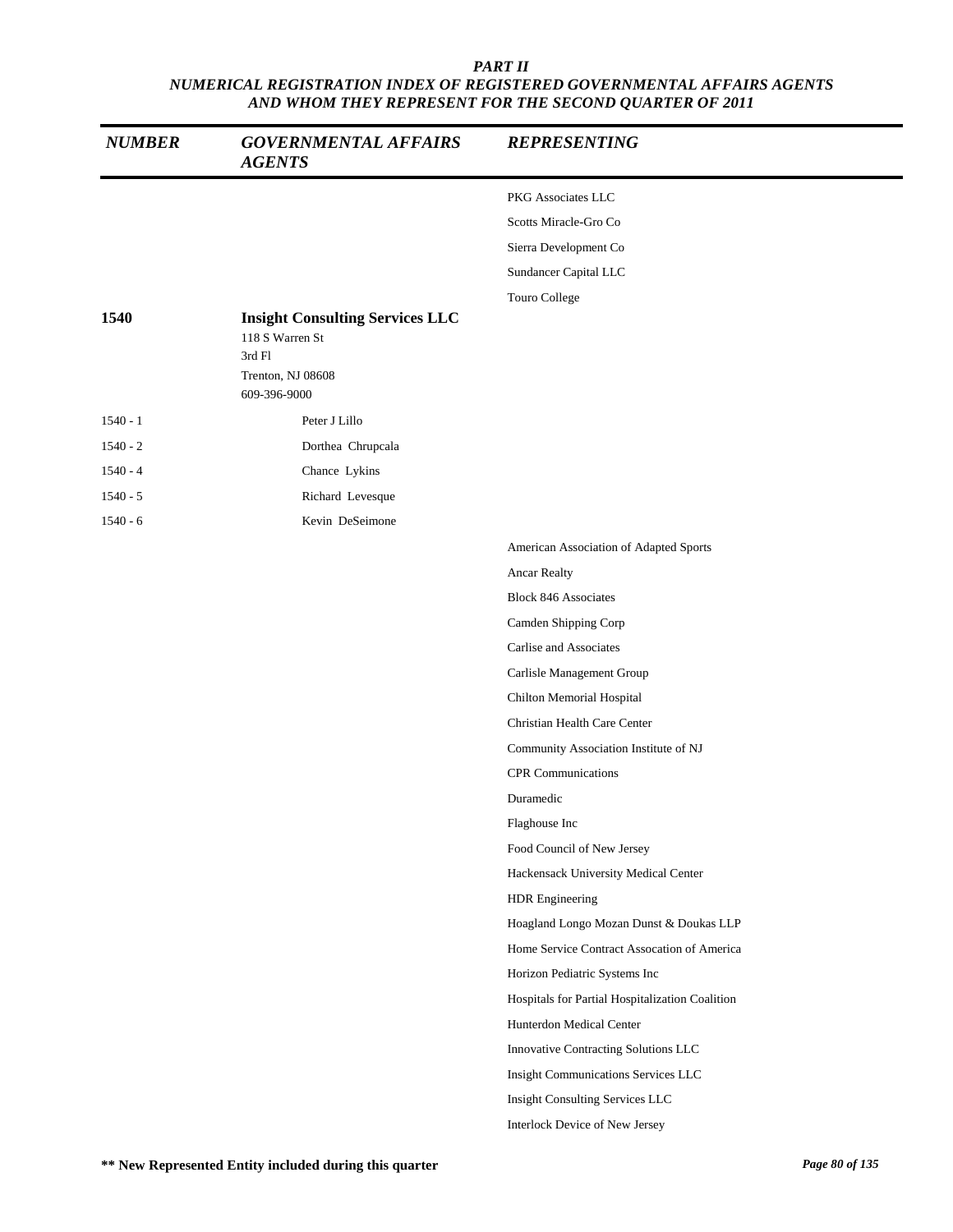| <b>NUMBER</b> | <b>GOVERNMENTAL AFFAIRS</b><br><b>AGENTS</b>    | <b>REPRESENTING</b>                                                       |
|---------------|-------------------------------------------------|---------------------------------------------------------------------------|
|               |                                                 | JP Morgan Chase                                                           |
|               |                                                 | Land Resource Solutions LLC                                               |
|               |                                                 | <b>McMahon Associates</b>                                                 |
|               |                                                 | McMahon Engineering                                                       |
|               |                                                 | Medivault                                                                 |
|               |                                                 | Medversant                                                                |
|               |                                                 | Memorial Hospital of Salem County The                                     |
|               |                                                 | Midwives Association                                                      |
|               |                                                 | Monoc                                                                     |
|               |                                                 | Mt. Holly Fire District                                                   |
|               |                                                 | National Coalition on Alcohol and Drug Dependency                         |
|               |                                                 | NJ Aviation Association                                                   |
|               |                                                 | NJ Council of Children's Hospitals                                        |
|               |                                                 | NJ Council of Teaching Hospitals                                          |
|               |                                                 | NJ Food Council                                                           |
|               |                                                 | NJ Off Highway Vehicle Association                                        |
|               |                                                 | NJ Sanitary Supply Association                                            |
|               |                                                 | Palisades Medical Center                                                  |
|               |                                                 | Partners in Care                                                          |
|               |                                                 | Patriotic Consulting LLC                                                  |
|               |                                                 | Property Casualty Insurance                                               |
|               |                                                 | Renaissance Properties                                                    |
|               |                                                 | Retailers for Responsible Liquor Lincensing                               |
|               |                                                 | Salem Hospital Corporation d/b/a The Memorial Hospital of Salem<br>County |
|               |                                                 | Save Ellis Island Foundation                                              |
|               |                                                 | Save Latin America                                                        |
|               |                                                 | Solberg Airport                                                           |
|               |                                                 | Walden University                                                         |
|               |                                                 | Wegman's                                                                  |
| 1541          | <b>ARC</b> of New Jersey The                    |                                                                           |
|               | 985 Livingston Ave<br>North Brunswick, NJ 08902 |                                                                           |
|               | 732-246-2525                                    |                                                                           |
| $1541 - 1$    | Thomas Baffuto                                  |                                                                           |
| $1541 - 3$    | Denbigh Shelton                                 |                                                                           |
| $1541 - 5$    | Elizabeth Shea                                  |                                                                           |

Arc of NJ The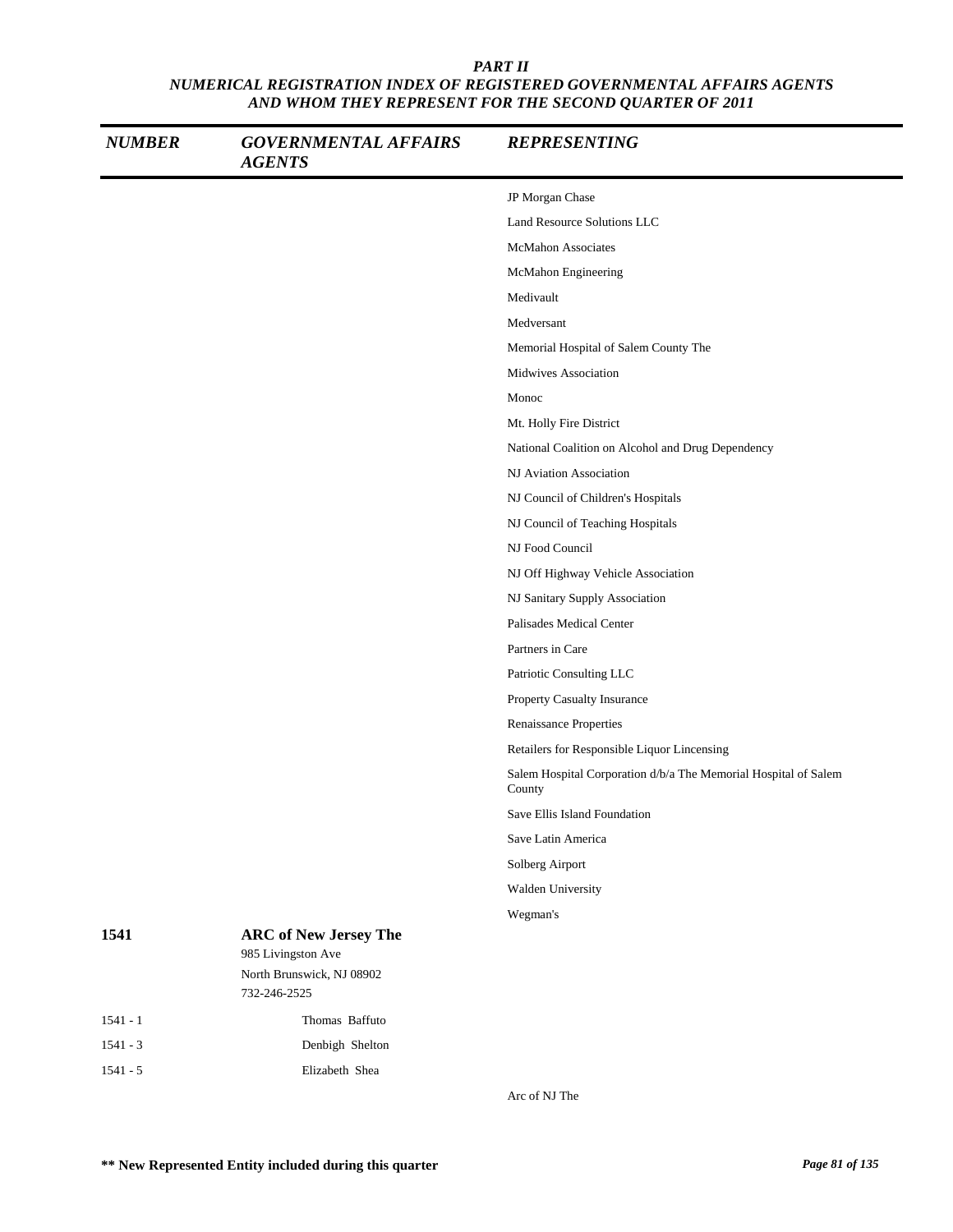| <b>NUMBER</b> | <b>GOVERNMENTAL AFFAIRS</b><br><b>AGENTS</b>                                                         | <b>REPRESENTING</b>                    |
|---------------|------------------------------------------------------------------------------------------------------|----------------------------------------|
| 1544          | <b>NJ Audubon Society</b><br>204 W State St<br>3rd Fl<br>Trenton, NJ 08608<br>609-392-1181           |                                        |
| $1544 - 2$    | Kelly Mooij                                                                                          |                                        |
| 1546          | <b>Pinelands Preservation Alliance</b><br>17 Pemberton Rd<br>Southampton, NJ 08088<br>609-859-8860   | NJ Audubon Society                     |
| $1546 - 1$    | Carleton Montgomery                                                                                  |                                        |
| $1546 - 2$    | Richard Bizub                                                                                        |                                        |
| $1546 - 3$    | Michael Hunninghake                                                                                  |                                        |
| $1546 - 4$    | Theresa Lettman                                                                                      |                                        |
| $1546 - 5$    | Jaclyn Rhoads                                                                                        |                                        |
|               |                                                                                                      | <b>Pinelands Preservation Alliance</b> |
| 1550          | <b>Apple Inc</b><br>5 Southside Dr<br>Box #251<br>Clifton Park, NY 12065<br>518-877-6298             |                                        |
| $1550 - 1$    | Scott Hughes                                                                                         |                                        |
|               |                                                                                                      | Apple Inc                              |
| 1551          | <b>Eastern Environmental Law Center</b><br>744 Broad St Ste 1525<br>Newark, NJ 07102<br>973-424-1166 |                                        |
| $1551 - 4$    | William Schulte                                                                                      |                                        |
| $1551 - 5$    | Kevin Pflug                                                                                          |                                        |
|               |                                                                                                      | Eastern Environmental Law Center       |
| 1557          | Genova, Burns & Giantomasi<br>494 Broad St<br>Newark, NJ 07102<br>973 533-0777                       |                                        |
| $1557 - 1$    | Angelo J Genova                                                                                      |                                        |
|               |                                                                                                      | Genova, Burns & Vernoia                |
| 1562          | Sills Cummis & Gross PC<br>One Riverfront Plz<br>Newark, NJ 07102<br>973-643-5781                    |                                        |
| $1562 - 1$    | Ted Zangari                                                                                          |                                        |
|               |                                                                                                      | Costco Wholesale Corp                  |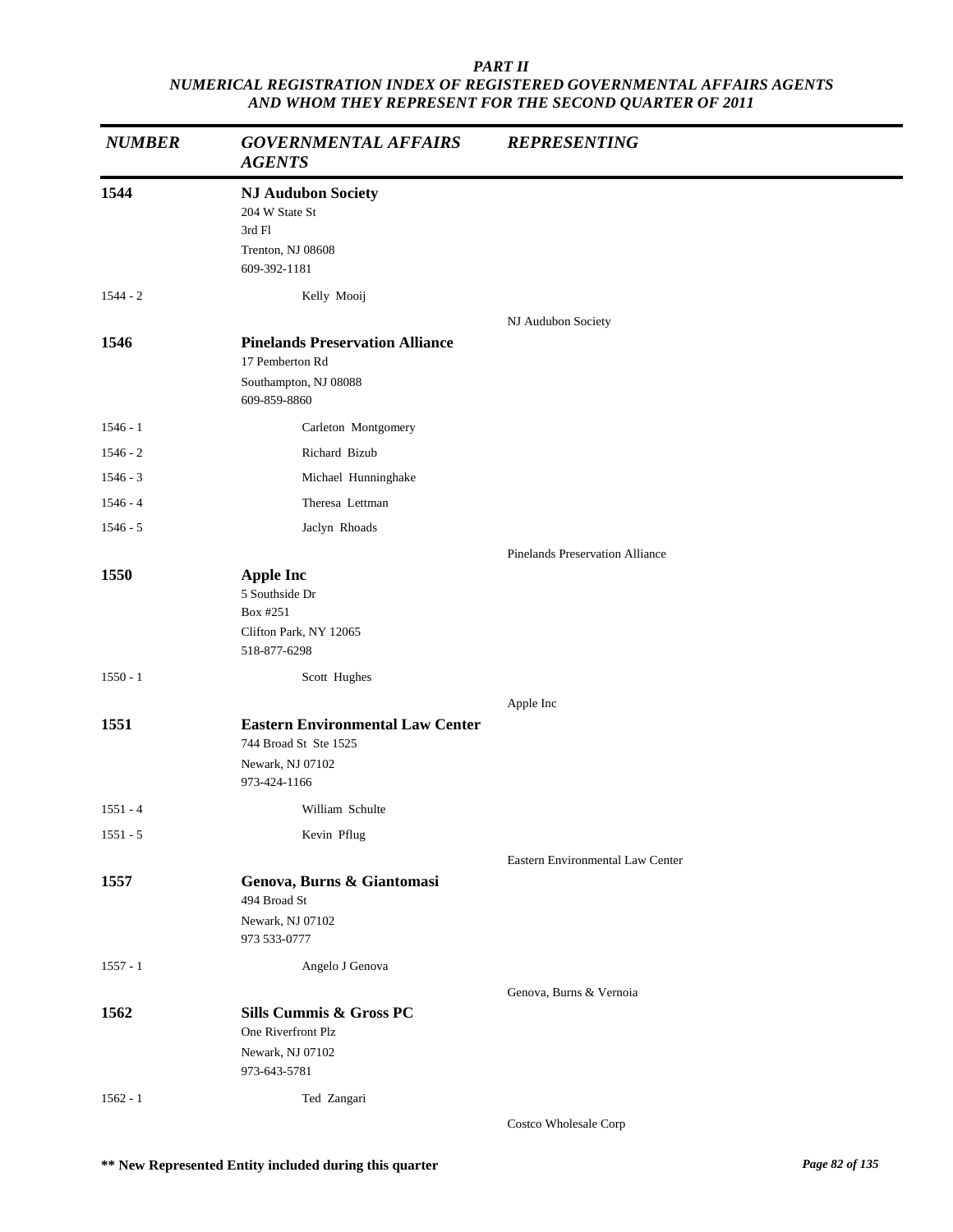| <b>NUMBER</b> | <b>GOVERNMENTAL AFFAIRS</b><br><b>AGENTS</b>                  | <b>REPRESENTING</b>                         |
|---------------|---------------------------------------------------------------|---------------------------------------------|
|               |                                                               | Covanta Energy Corp                         |
|               |                                                               | Damascus Bakery Inc                         |
|               |                                                               | Edison Properties LLC                       |
|               |                                                               | Goya Foods Inc                              |
|               |                                                               | Highlands Override Inc                      |
|               |                                                               | International Council of Shopping Centers   |
|               |                                                               | <b>Intrawest Corp</b>                       |
|               |                                                               | Live Nation                                 |
|               |                                                               | Marcal Papermills LLC                       |
|               |                                                               | Mid-State Industrial Park                   |
|               |                                                               | Onyx Equities LLC                           |
|               |                                                               | Panasonic Corporation of North America**    |
|               |                                                               | <b>RBH</b> Group                            |
|               |                                                               | Royal Wine Corp                             |
|               |                                                               | Sayreville Seaport Associates LP            |
|               |                                                               | Smart Growth Economic Development CoaTMFion |
|               |                                                               | Stone & Youngberg LLC                       |
|               |                                                               | Xanadu Lending Consortium                   |
| 1566          | <b>National Federation of Independent Business</b>            |                                             |
|               | 118 S Warren St                                               |                                             |
|               | 2nd Fl<br>Trenton, NJ 08608                                   |                                             |
|               | 609-989-8777                                                  |                                             |
| $1566 - 1$    | Laurie A Ehlbeck Esq                                          |                                             |
|               |                                                               | National Federation of Independent Business |
| 1567          | <b>Atlantic City Electric</b>                                 |                                             |
|               | 5100 Harding Hwy                                              |                                             |
|               | Mays Landing, NJ 08330<br>609-625-5820                        |                                             |
| $1567 - 1$    | Roger E Pedersen                                              |                                             |
| $1567 - 3$    | Vincent Maione                                                |                                             |
| $1567 - 4$    | Susan Coan                                                    |                                             |
| $1567 - 5$    | Daniel Sperrazza                                              |                                             |
|               |                                                               | Pepco Holdings Inc                          |
| 1569          | Planned Parenthood of Southern New Jersey Inc<br>317 Broadway |                                             |
|               | Camden, NJ 08103                                              |                                             |
|               | 856-365-3519                                                  |                                             |
| $1569 - 1$    | G Lynn Brown                                                  |                                             |
| $1569 - 2$    | Joyce Waters Kurzweil                                         |                                             |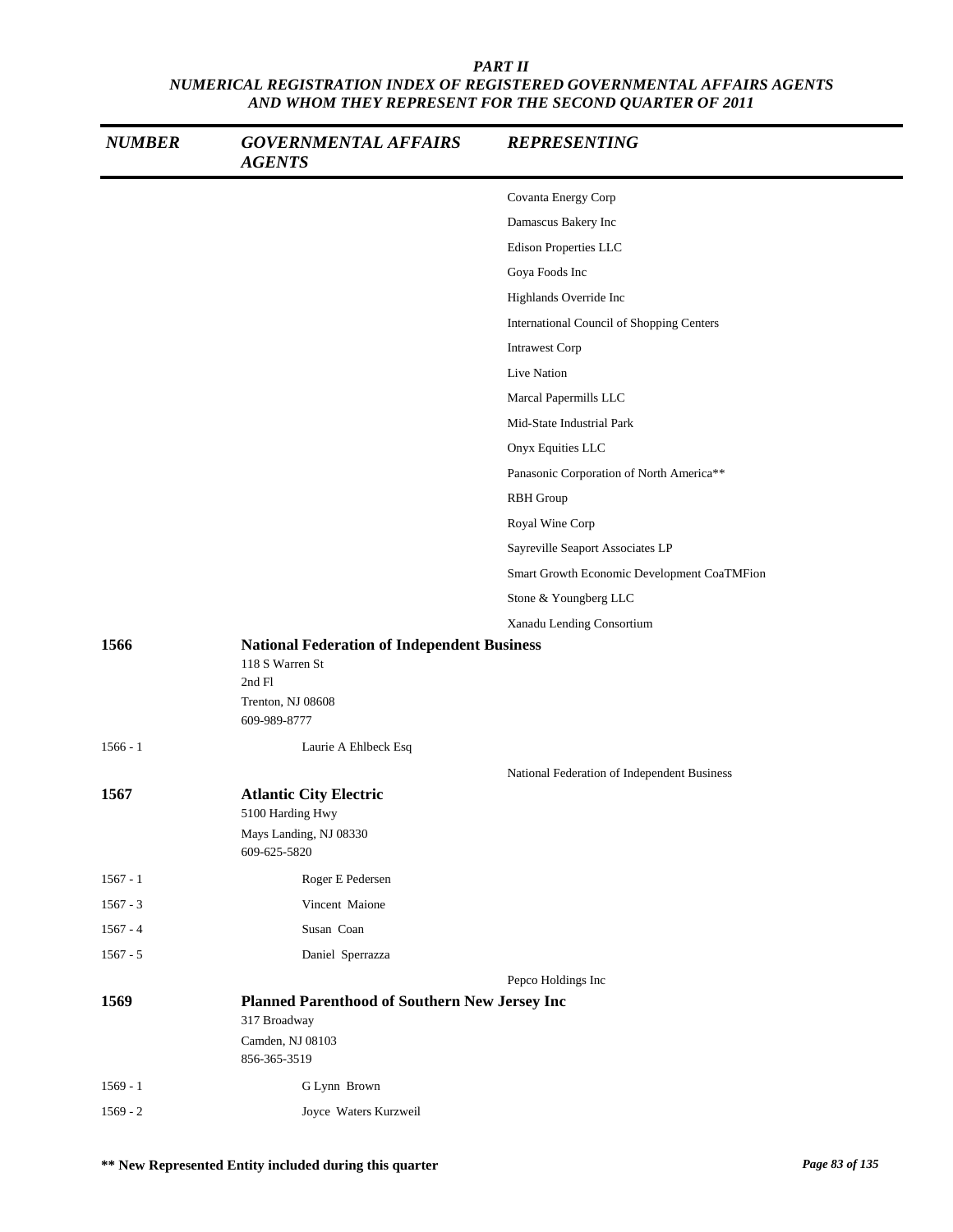| <b>NUMBER</b> | <b>GOVERNMENTAL AFFAIRS</b><br><b>AGENTS</b>                                                                                       | <b>REPRESENTING</b>                                  |
|---------------|------------------------------------------------------------------------------------------------------------------------------------|------------------------------------------------------|
|               |                                                                                                                                    | Planned Parenthood of Southern NJ Inc                |
| 1570          | <b>Atlantic City Electric</b><br>New Castle Regional Office<br>401 Eagle Run Rd<br>PO Box 9239<br>Newark, DE 19714<br>302-454-4597 |                                                      |
| $1570 - 1$    | Wayne W Barndt                                                                                                                     |                                                      |
|               |                                                                                                                                    | Pepco Holdings Inc                                   |
| 1571          | Florio Perrucci Steinhardt & Fader LLC<br>218 Rt 17 Ste 300<br>Rochelle Park, NJ 07662<br>201-843-5858                             |                                                      |
| $1571 - 1$    | Paul T Fader                                                                                                                       |                                                      |
| $1571 - 4$    | Louis Cappelli Jr                                                                                                                  |                                                      |
|               |                                                                                                                                    | Autobacs Strauss Inc                                 |
|               |                                                                                                                                    | Bergen County Community College                      |
|               |                                                                                                                                    | Building Contractors Association of NJ               |
|               |                                                                                                                                    | Cablevision                                          |
|               |                                                                                                                                    | <b>CMX</b> Engineering                               |
|               |                                                                                                                                    | Constellation Energy Projects & Services Group Inc   |
|               |                                                                                                                                    | <b>Environmental Systems Products</b>                |
|               |                                                                                                                                    | Florio Perrucci Steinhardt & Fader LLC               |
|               |                                                                                                                                    | Garden State Wine Growers Association                |
|               |                                                                                                                                    | Greenman-Pederson Inc                                |
|               |                                                                                                                                    | Hispanic Directors Association of New Jersey         |
|               |                                                                                                                                    | PepsiCo Inc**                                        |
|               |                                                                                                                                    | Service Employees International Union CLC**          |
|               |                                                                                                                                    | Thomas Jefferson University Hospitals Inc            |
|               |                                                                                                                                    | <b>United Water</b>                                  |
|               |                                                                                                                                    | Warren Hospital                                      |
| 1574          | United Food and Commercial Workers Union Local 1360<br>400 Commerce Ln and Rt 73<br>West Berlin, NJ 08091<br>856-767-4001          |                                                      |
| $1574 - 1$    | Susan Michielli                                                                                                                    |                                                      |
|               |                                                                                                                                    | United Food and Commercial Workers Union, Local 1360 |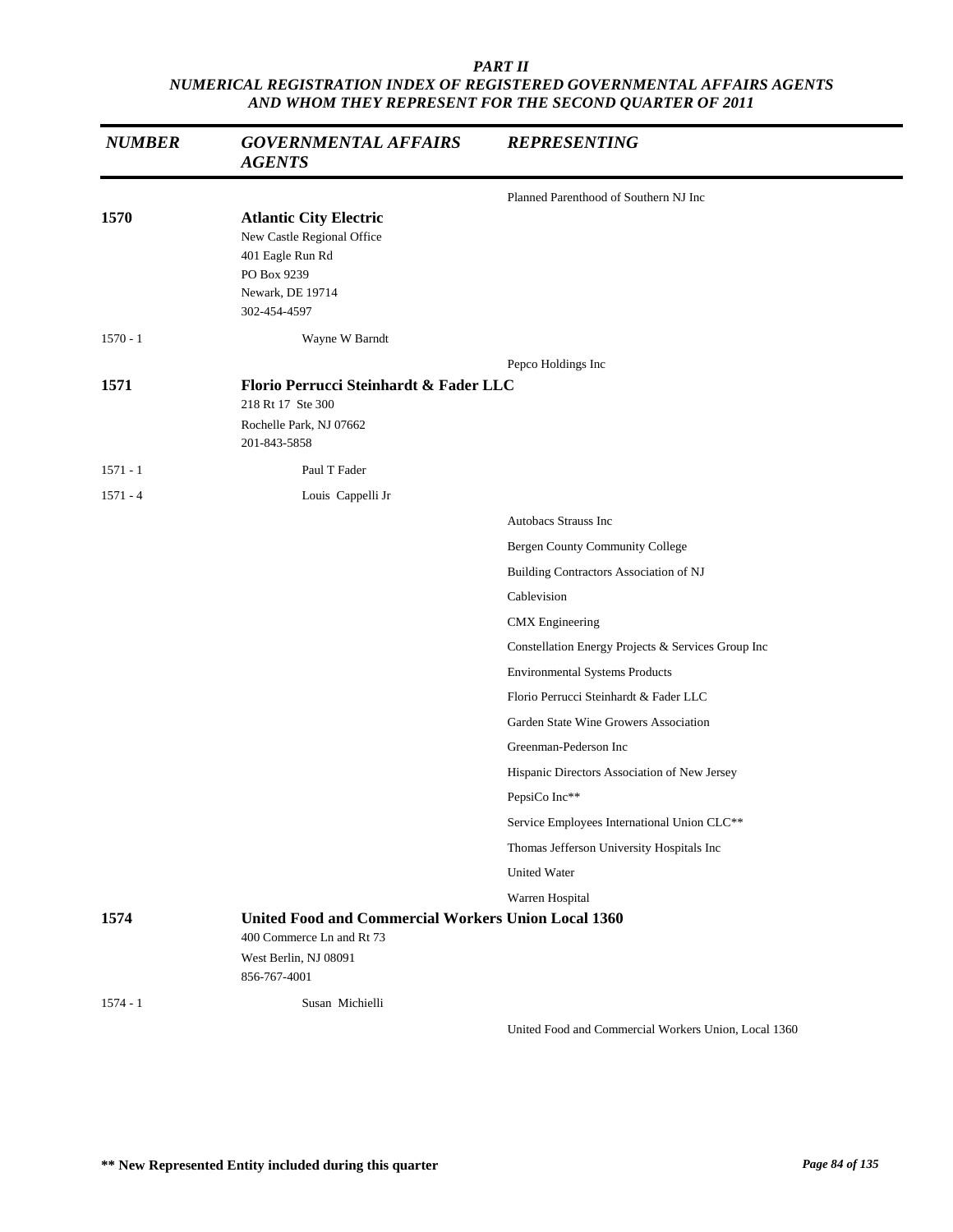| <b>NUMBER</b> | <b>GOVERNMENTAL AFFAIRS</b><br><b>AGENTS</b>                                                                                    | <b>REPRESENTING</b>                       |
|---------------|---------------------------------------------------------------------------------------------------------------------------------|-------------------------------------------|
| 1575          | <b>Education &amp; Health Centers of America</b><br>3350 Highway 138<br>Building 2<br>Ste 222<br>Wall, NJ 07719<br>973-740-9441 |                                           |
| $1575 - 1$    | John J Clancy                                                                                                                   |                                           |
| 1576          | <b>ConocoPhillips-Bayway Refinery</b><br>1400 Park Ave<br>Linden, NJ 07036<br>908-523-5585                                      | Education & Health Centers of America     |
| $1576 - 2$    | George B Bakun                                                                                                                  |                                           |
| $1576 - 3$    | Douglas J LaFayette                                                                                                             |                                           |
| $1576 - 4$    | <b>Bartley E McDermott</b>                                                                                                      |                                           |
| $1576 - 5$    | Raymond Wuertz                                                                                                                  |                                           |
| $1576 - 6$    | Peter Hanley                                                                                                                    |                                           |
| 1577          | <b>Solaris Health System</b><br>80 James St<br>Edison, NJ 08820<br>732-744-5822                                                 | ConocoPhillips-Bayway Refinery            |
| $1577 - 1$    | Adam Beder                                                                                                                      |                                           |
| 1578          | <b>Holman Public Affairs</b><br>222 W. State St<br>Ste 211<br>Trenton, NJ 08608<br>609-984-8000                                 | Solaris Health System                     |
| $1578 - 2$    | Martin J Milita Jr Esq                                                                                                          |                                           |
|               |                                                                                                                                 | ACS State & Local Solutions               |
|               |                                                                                                                                 | Badge Company of NJ                       |
|               |                                                                                                                                 | <b>Bayonne Medical Center</b>             |
|               |                                                                                                                                 | <b>Benecard Services</b>                  |
|               |                                                                                                                                 | Danucom Corp                              |
|               |                                                                                                                                 | Innovative Engineering Inc                |
|               |                                                                                                                                 | International Business Machines Inc (IBM) |
|               |                                                                                                                                 | K Hovnanian Companies                     |
|               |                                                                                                                                 | Orr Partners                              |
|               |                                                                                                                                 | PMK Group                                 |
|               |                                                                                                                                 | PRWT Services Inc                         |
|               |                                                                                                                                 | Sharbell Development Corp                 |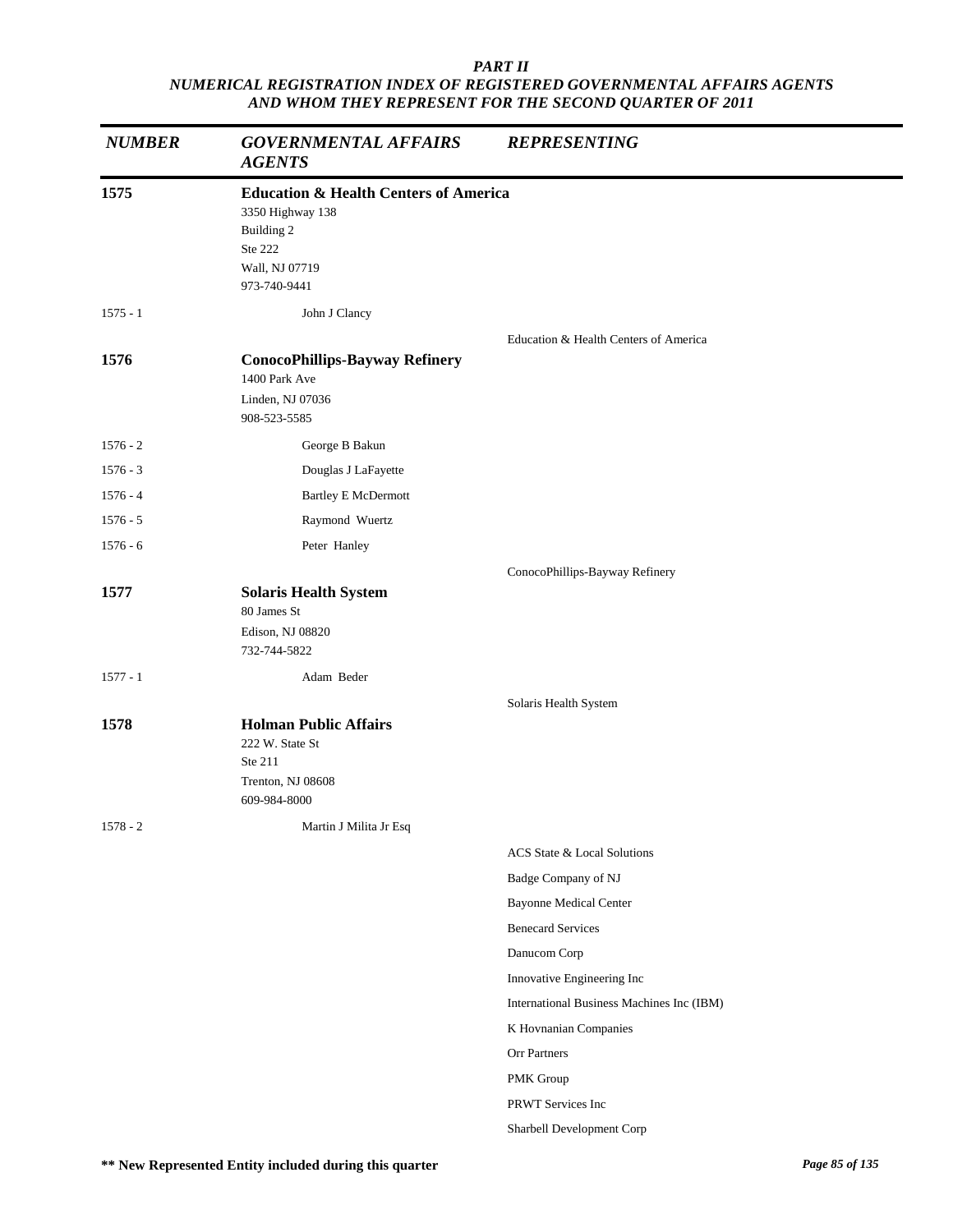| <b>NUMBER</b> | <b>GOVERNMENTAL AFFAIRS</b><br><b>AGENTS</b>                                                                            | <b>REPRESENTING</b>                                     |
|---------------|-------------------------------------------------------------------------------------------------------------------------|---------------------------------------------------------|
|               |                                                                                                                         | Stantac Inc                                             |
| 1583          | Planned Parenthood of Greater Northern New Jersey (PPGNNJ)<br>196 Speedwell Ave<br>Morristown, NJ 07960<br>973-539-9580 |                                                         |
| $1583 - 3$    | Leslie Zucker                                                                                                           |                                                         |
| $1583 - 4$    | Triste Brooks                                                                                                           |                                                         |
| 1584          | <b>Tipping Point Strategies</b><br>15 Spruce Run<br>Ramsey, NJ 07446<br>609-273-0292                                    | Planned Parenthood of Greater Northern NJ               |
| $1584 - 1$    | Eric Shuffler                                                                                                           |                                                         |
|               |                                                                                                                         | AtlantiCare Regional Medical Center                     |
|               |                                                                                                                         | GEICO (Government Employees Insurance Group)            |
|               |                                                                                                                         | Honeywell                                               |
| 1587          | <b>Leading Edge Government Relations</b><br>PO Box 192                                                                  |                                                         |
|               | Manasquan, NJ 08720<br>732-223-8611                                                                                     |                                                         |
| $1587 - 1$    | Kevin Monaco                                                                                                            |                                                         |
|               |                                                                                                                         | Agate Construction                                      |
|               |                                                                                                                         | American Subcontractors Association of NJ               |
|               |                                                                                                                         | <b>B</b> Anthony Construction                           |
|               |                                                                                                                         | Cammarano & Hagan Partners                              |
|               |                                                                                                                         | Dosch-King Emulsions                                    |
|               |                                                                                                                         | J.H. Reid, General Contractor                           |
|               |                                                                                                                         | Mystic Development Corp                                 |
|               |                                                                                                                         | National Electrical Contractors Association/Northern NJ |
|               |                                                                                                                         | NJ Fire Sprinkler Advisory Board                        |
|               |                                                                                                                         | R+R Construction                                        |
|               |                                                                                                                         | Union Paving & Construction                             |
| 1588          | Henry Savelli & Associates<br>212 West State St<br>Trenton, NJ 08608<br>609-392-5696                                    |                                                         |
| $1588 - 3$    | Enrico Savelli                                                                                                          |                                                         |
|               |                                                                                                                         | CDI Computers**                                         |

ePlus Technology Inc\*\*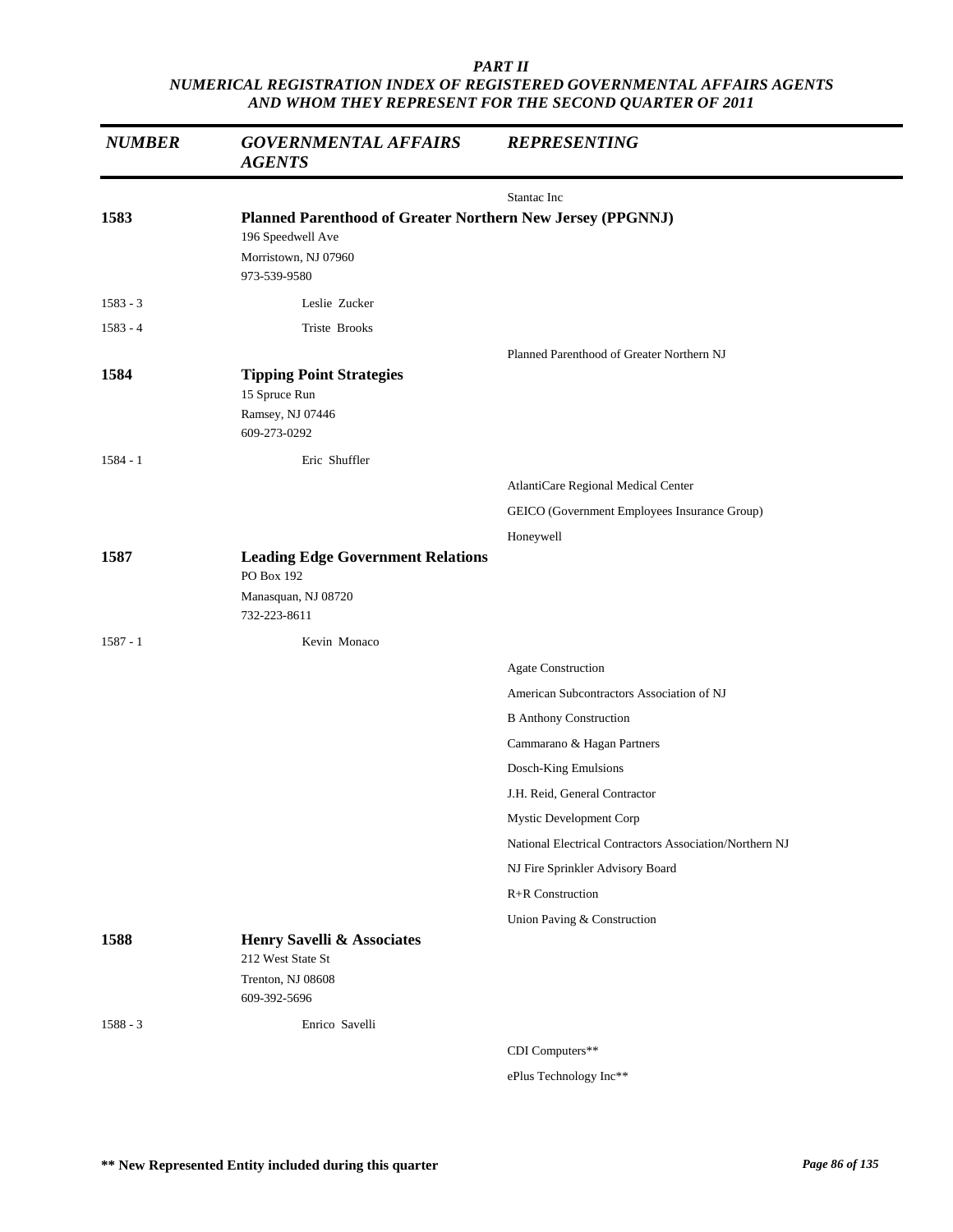| <b>NUMBER</b> | <b>GOVERNMENTAL AFFAIRS</b><br><b>AGENTS</b>                                                            | <b>REPRESENTING</b>                   |
|---------------|---------------------------------------------------------------------------------------------------------|---------------------------------------|
| 1591          | <b>NJ Citizen Action</b><br>75 Raritan Ave<br><b>Ste 200</b><br>Highland Park, NJ 08904<br>732-246-4772 |                                       |
| 1591 - 7      | Jackie Cornell-Bechelli                                                                                 |                                       |
| $1591 - 8$    | Adam Sherman                                                                                            |                                       |
| 1591 - 9      | Crystal Snedden                                                                                         |                                       |
|               |                                                                                                         | NJ Citizen Action                     |
| 1594          | <b>Nature Conservancy in New Jersey The</b><br>200 Pottersville Rd<br>Chester, NJ 07930<br>908-879-7262 |                                       |
| $1594 - 1$    | Samuel Thomas Wells                                                                                     |                                       |
|               |                                                                                                         | Nature Conservancy in NJ The          |
| 1600          | <b>Children's Aid and Family Services Inc</b><br>200 Robin Rd<br>Paramus, NJ 07652<br>201-261-2800      |                                       |
| $1600 - 1$    | Robert B Jones                                                                                          |                                       |
| $1600 - 2$    | Rose M Zeltser                                                                                          |                                       |
| $1600 - 3$    | Elizabeth Mason                                                                                         |                                       |
|               |                                                                                                         | Children's Aid and Family Service Inc |
| 1603          | <b>Academy Bus LLC</b><br>111 Paterson Ave<br>Hoboken, NJ 07030<br>201-420-7000                         |                                       |
| $1603 - 1$    | Thomas F X Scullin                                                                                      |                                       |
|               |                                                                                                         | Academy Bus LLC                       |
| 1604          | <b>Roche Diagnostics</b><br>9115 Hague Rd<br>PO Box 50457<br>Indianapolis, IN 46250<br>317-521-2517     |                                       |
| $1604 - 1$    | Joyce Irwin                                                                                             |                                       |
|               |                                                                                                         | Roche Diagnostics                     |
| 1606          | <b>Covanta Energy Corp</b><br>40 Lane Rd<br>Fairfield, NJ 07004<br>973-244-5562                         |                                       |
| $1606 - 5$    | Scott Henderson                                                                                         |                                       |
|               |                                                                                                         | Covanta Energy Corp                   |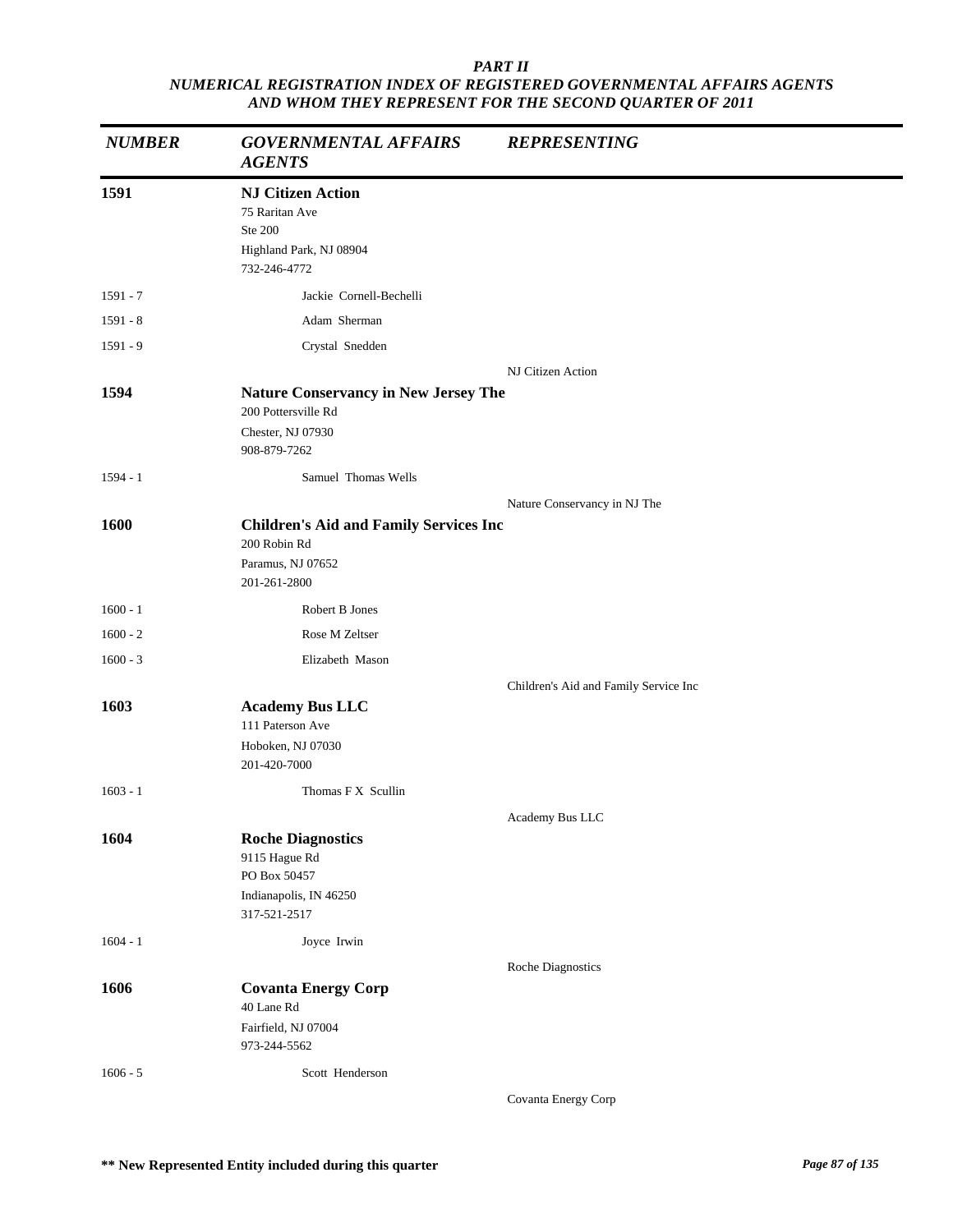| <b>NUMBER</b> | <b>GOVERNMENTAL AFFAIRS</b><br><b>AGENTS</b>                                                              | <b>REPRESENTING</b>                                             |
|---------------|-----------------------------------------------------------------------------------------------------------|-----------------------------------------------------------------|
| 1607          | <b>Smith Pizzutillo LLC</b><br>791 Alexander Rd<br>Princeton, NJ 08540<br>609-452-1500                    |                                                                 |
| $1607 - 2$    | Anthony E Pizzutillo                                                                                      |                                                                 |
|               |                                                                                                           | <b>92 Now</b>                                                   |
|               |                                                                                                           | Centro Properties Group                                         |
|               |                                                                                                           | City Living by Toll                                             |
|               |                                                                                                           | Davis Enterprises                                               |
|               |                                                                                                           | <b>Fieldstone Associates LP</b>                                 |
|               |                                                                                                           | <b>LCOR</b>                                                     |
|               |                                                                                                           | Matzel & Mumford Organization                                   |
|               |                                                                                                           | Musculoskeletal Transplant Foundation                           |
|               |                                                                                                           | Neried Boat Club                                                |
|               |                                                                                                           | Nicholas and Cindy Pannaccione                                  |
|               |                                                                                                           | NJGCOA (NJ Golf Course Owners Association)                      |
|               |                                                                                                           | NJ-NAIOP (National Association of Industrial Office Properties) |
|               |                                                                                                           | NJOTSN (NJ Organ & Tissue Sharing Network)                      |
|               |                                                                                                           | SBMC LLC                                                        |
|               |                                                                                                           | Smith Pizzutillo LLC                                            |
|               |                                                                                                           | Texas Rd. Associates                                            |
|               |                                                                                                           | Trefoil Properties Inc                                          |
| 1608          | <b>Goldman Sachs Group Inc The</b><br>30 Hudson St<br>19th Floor<br>Jersey City, NJ 07302<br>212-902-2353 |                                                                 |
| $1608 - 1$    | Anthony Cammarata                                                                                         |                                                                 |
| $1608 - 2$    | Dino Fusco                                                                                                |                                                                 |
| $1608 - 3$    | Timur Galen                                                                                               |                                                                 |
| $1608 - 4$    | Chanda Gibson                                                                                             |                                                                 |
| $1608 - 5$    | Peggy Rawitt                                                                                              |                                                                 |
|               |                                                                                                           | Goldman Sachs Group Inc The                                     |
| 1610          | <b>Rockland Electric Co</b><br>1 Lethbridge Plz<br>Suite 32<br>Mahwah, NJ 07430<br>845-577-2654           |                                                                 |
| $1610 - 2$    | Thomas L Brizzolara                                                                                       |                                                                 |
|               |                                                                                                           | Rockland Electric Co                                            |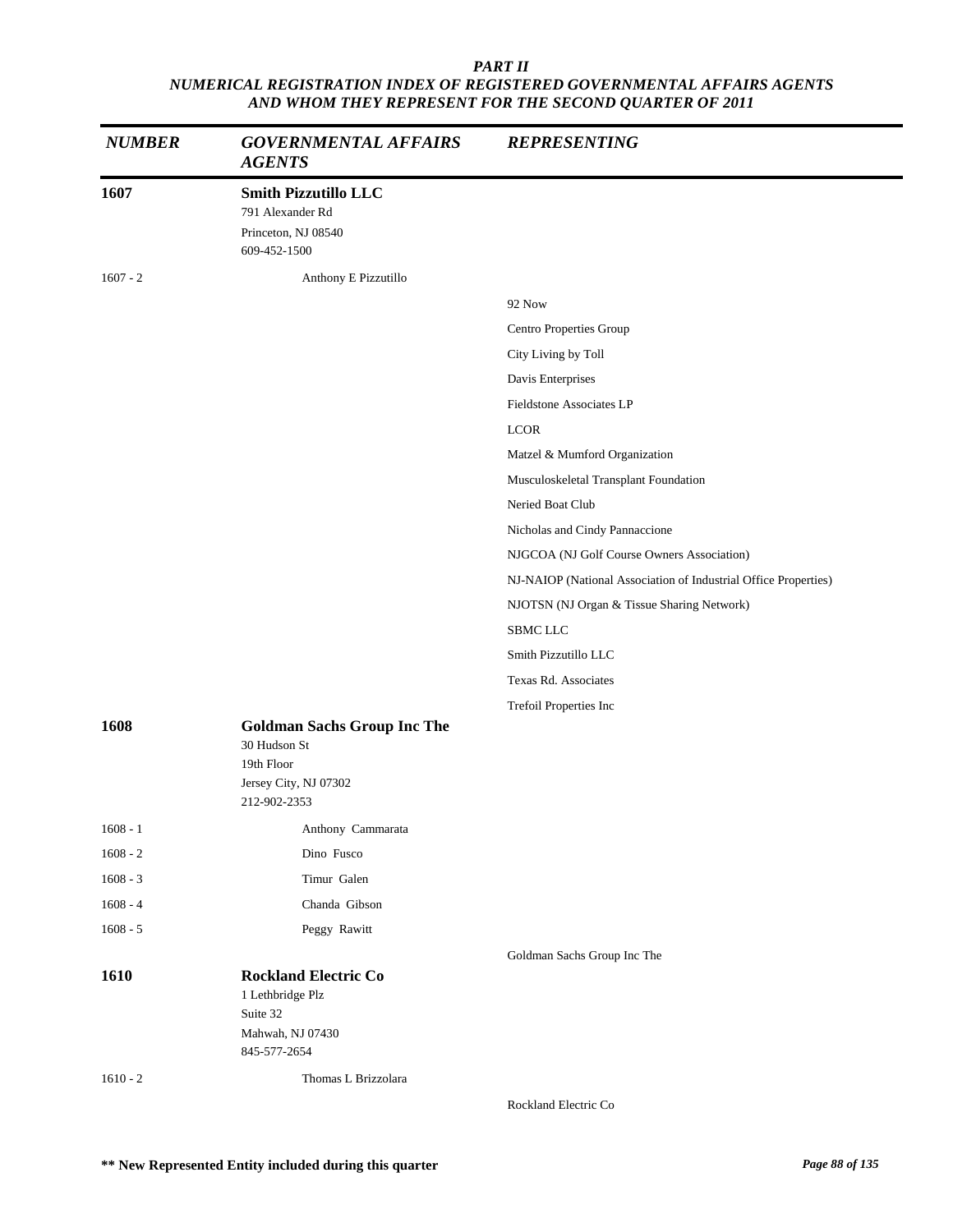| <b>NUMBER</b> | <b>GOVERNMENTAL AFFAIRS</b><br><b>AGENTS</b>                                                                                                 | <b>REPRESENTING</b>                                   |
|---------------|----------------------------------------------------------------------------------------------------------------------------------------------|-------------------------------------------------------|
| 1611          | <b>Rockland Electric Co</b><br>4 Irving Place<br>Rm 1815-S<br>New York, NY 10003<br>212-460-2097                                             |                                                       |
| $1611 - 1$    | John L Carley                                                                                                                                |                                                       |
| 1612          | <b>Stony Brook-Millstone Watershed Association</b><br>31 Titus Mill Rd<br>Pennington, NJ 08534<br>609-737-3735                               | Rockland Electric Co                                  |
| $1612 - 2$    | Jennifer Coffey                                                                                                                              |                                                       |
| $1612 - 4$    | Jim R Waltman                                                                                                                                |                                                       |
| 1614          | <b>School House Strategies LLC</b><br>160 West State St<br>Trenton, NJ 08608<br>609-396-8565                                                 | Stony Brook-Millstone Watershed Association           |
| $1614 - 1$    | Richard L Rosenberg                                                                                                                          |                                                       |
|               |                                                                                                                                              | Hope Academy Charter School                           |
|               |                                                                                                                                              | Innovative Educational Programs LLC                   |
|               |                                                                                                                                              | School House Strategies LLC                           |
| 1616          | <b>Exelon Corp</b><br>300 Exelon Way<br>Kennett Square, PA 19348<br>610-765-5700                                                             |                                                       |
| $1616 - 2$    | Zigmund A Karpa                                                                                                                              |                                                       |
| $1616 - 4$    | Joseph Dominguez                                                                                                                             |                                                       |
|               |                                                                                                                                              | Exelon Corp                                           |
| 1618          | <b>Porzio Governmental Affairs LLC</b><br>Capitol Complex Executive Center<br>172 West State St Ste 107<br>Trenton, NJ 08608<br>609-396-6100 |                                                       |
| $1618 - 1$    | Dennis F Marco                                                                                                                               |                                                       |
| $1618 - 7$    | Sal M Anderton                                                                                                                               |                                                       |
| $1618 - 9$    | Lynn Nowak                                                                                                                                   |                                                       |
| $1618 - 11$   | Barbara DeMarco                                                                                                                              |                                                       |
|               |                                                                                                                                              | <b>ACLU</b> of New Jersey                             |
|               |                                                                                                                                              | American Council of Independent Laboratories (ACIL)** |
|               |                                                                                                                                              | American Physical Therapy Association of New Jersey   |
|               |                                                                                                                                              | ASAH                                                  |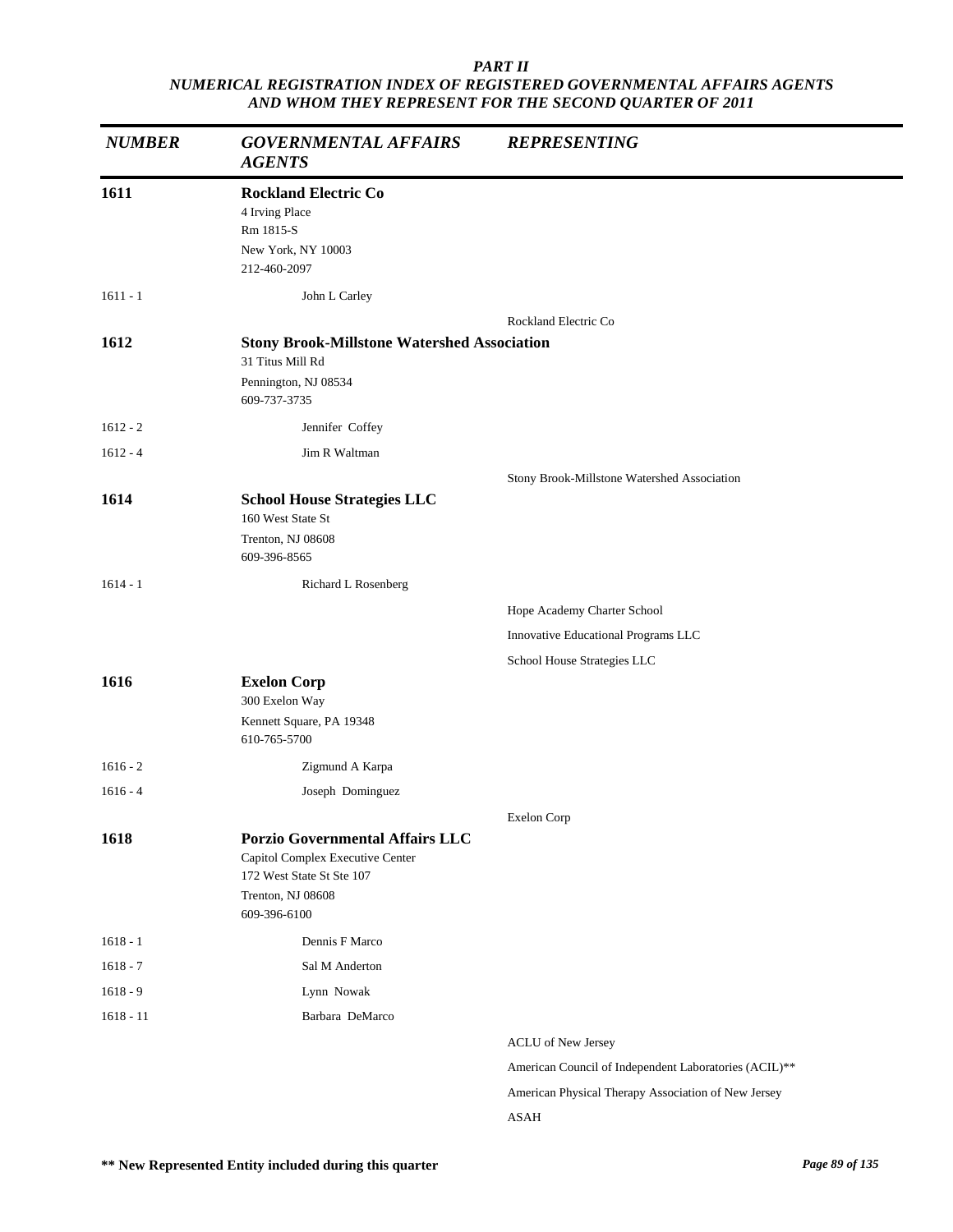| <b>NUMBER</b> | <b>GOVERNMENTAL AFFAIRS</b><br><b>AGENTS</b> | <b>REPRESENTING</b>                                                          |
|---------------|----------------------------------------------|------------------------------------------------------------------------------|
|               |                                              | Association of NJ Chiropractors                                              |
|               |                                              | Atlantic Imaging Group LLC                                                   |
|               |                                              | Betfair US/TVG                                                               |
|               |                                              | Capital Health System                                                        |
|               |                                              | <b>CNA</b> Financial                                                         |
|               |                                              | Comcast Cable Communications Management LLC                                  |
|               |                                              | County Community Colleges Association                                        |
|               |                                              | Diamond Gaming**                                                             |
|               |                                              | Early Education and Child Care Association                                   |
|               |                                              | Families Against Mandatory Minimums                                          |
|               |                                              | Financial Regulatory Authority (FINRA) on behalf of MultiState<br>Associates |
|               |                                              | Harris Communications                                                        |
|               |                                              | Home Care Council of NJ                                                      |
|               |                                              | HSBC-GR Corp                                                                 |
|               |                                              | Mental Health Association of New Jersey                                      |
|               |                                              | Multistate Associates / CNA Surety Western                                   |
|               |                                              | Multistate Associates / Health Management Systems Inc                        |
|               |                                              | Multistate Associates / Honda North America                                  |
|               |                                              | Multistate Associates / MasterCard International                             |
|               |                                              | MultiState Associates / Skylar Investments LLC                               |
|               |                                              | Multistate Associates Inc                                                    |
|               |                                              | MultiState Associates/DirectBuy Corp                                         |
|               |                                              | MutliState Associates/Information Technology Industry Council (ITIC)         |
|               |                                              | National Multiple Sclerosis Society                                          |
|               |                                              | NJ Community College Consortium for Workforce and Economic<br>Development    |
|               |                                              | NJ Society of Respiratory Care                                               |
|               |                                              | NJ Speech Language Hearing Association                                       |
|               |                                              | NJ State Association of Fire Districts                                       |
|               |                                              | NJ State Nurses Association                                                  |
|               |                                              | NJ State Society of Physician Assistants**                                   |
|               |                                              | NJ Thoroughbred Horsemen's Association                                       |
|               |                                              | Porzio Governmental Affairs LLC                                              |
|               |                                              | Securitas Security Services USA                                              |
|               |                                              | Stavola Companies                                                            |
|               |                                              | Talecris Biotherapeutics on behalf of MultiState Associates                  |
|               |                                              | Thoroughbred Breeders Association of New Jersey                              |
|               |                                              | Visiting Homemaker Service of Hudson County                                  |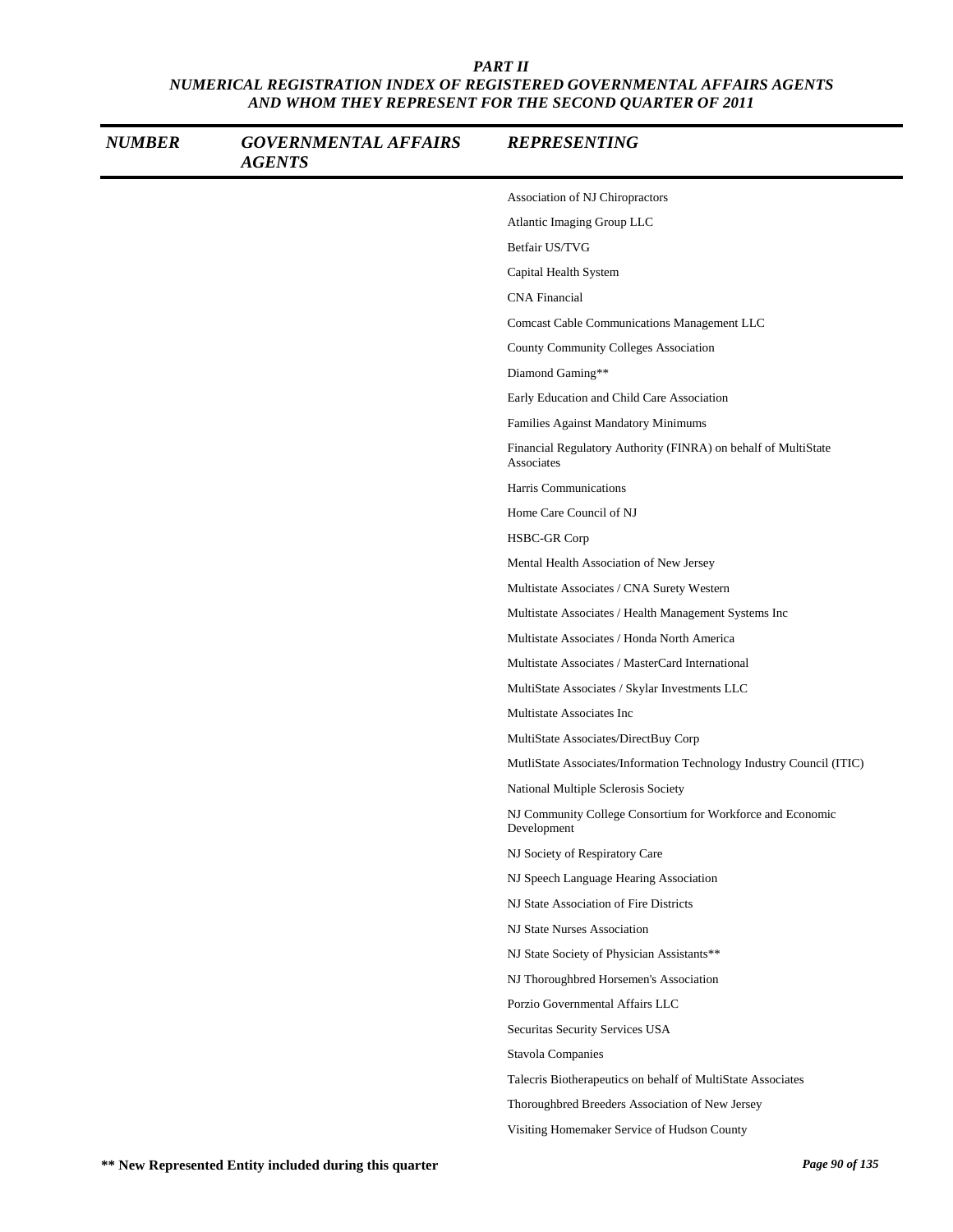| <b>NUMBER</b> | <b>GOVERNMENTAL AFFAIRS</b><br><b>AGENTS</b>                                                     | <b>REPRESENTING</b>                         |
|---------------|--------------------------------------------------------------------------------------------------|---------------------------------------------|
| 1621          | <b>Archer &amp; Greiner PC</b><br>One Centennial Square<br>Haddonfield, NJ 08033<br>856-795-2121 |                                             |
| $1621 - 1$    | Vincent P Sarubbi                                                                                |                                             |
| $1621 - 2$    | Richard Mroz                                                                                     |                                             |
|               |                                                                                                  | Akers Biosciences Inc**                     |
|               |                                                                                                  | <b>Asphalt Paving Systems</b>               |
|               |                                                                                                  | Gaming Laboratories International LLC       |
|               |                                                                                                  | Metropolitan Interconnect                   |
|               |                                                                                                  | Samaritan Hospice                           |
|               |                                                                                                  | Veolia Energy North America Holdings Inc**  |
| 1624          | <b>Deborah Heart and Lung Center</b><br>200 Trenton Rd<br>Browns Mills, NJ 08015<br>609-893-1200 |                                             |
| $1624 - 1$    | Susan Bonfield                                                                                   |                                             |
| $1624 - 4$    | Joseph Chirichella                                                                               |                                             |
| $1624 - 5$    | James Wallace                                                                                    |                                             |
|               |                                                                                                  | Deborah Heart and Lung Center               |
| 1625          | <b>Skye Consulting LLC</b><br>1519 Irvington St<br>Rahway, NJ 07065                              |                                             |
|               | 908-902-4776                                                                                     |                                             |
| $1625 - 1$    | James Kennedy                                                                                    |                                             |
|               |                                                                                                  | Independent Agent                           |
| 1626          | <b>Prudential Insurance Company of America The</b>                                               |                                             |
|               | 200 Wood Ave South<br>Iselin, NJ 08830<br>732-482-6816                                           |                                             |
| $1626 - 1$    | John M Ewing Jr                                                                                  |                                             |
| $1626 - 3$    | Marc Pester                                                                                      |                                             |
| $1626 - 4$    | August A Urgola                                                                                  |                                             |
|               |                                                                                                  | Prudential Insurance Company of America The |
| 1627          | <b>Prudential Insurance Company of America The</b><br>290 West Mount Pleasant Ave                |                                             |
|               | Livingston, NJ 07039<br>973-548-6521                                                             |                                             |
| $1627 - 1$    | Curtis G Jenkins                                                                                 |                                             |
| $1627 - 2$    | Dennis M Murray                                                                                  |                                             |
|               |                                                                                                  | Prudential Insurance Company of America The |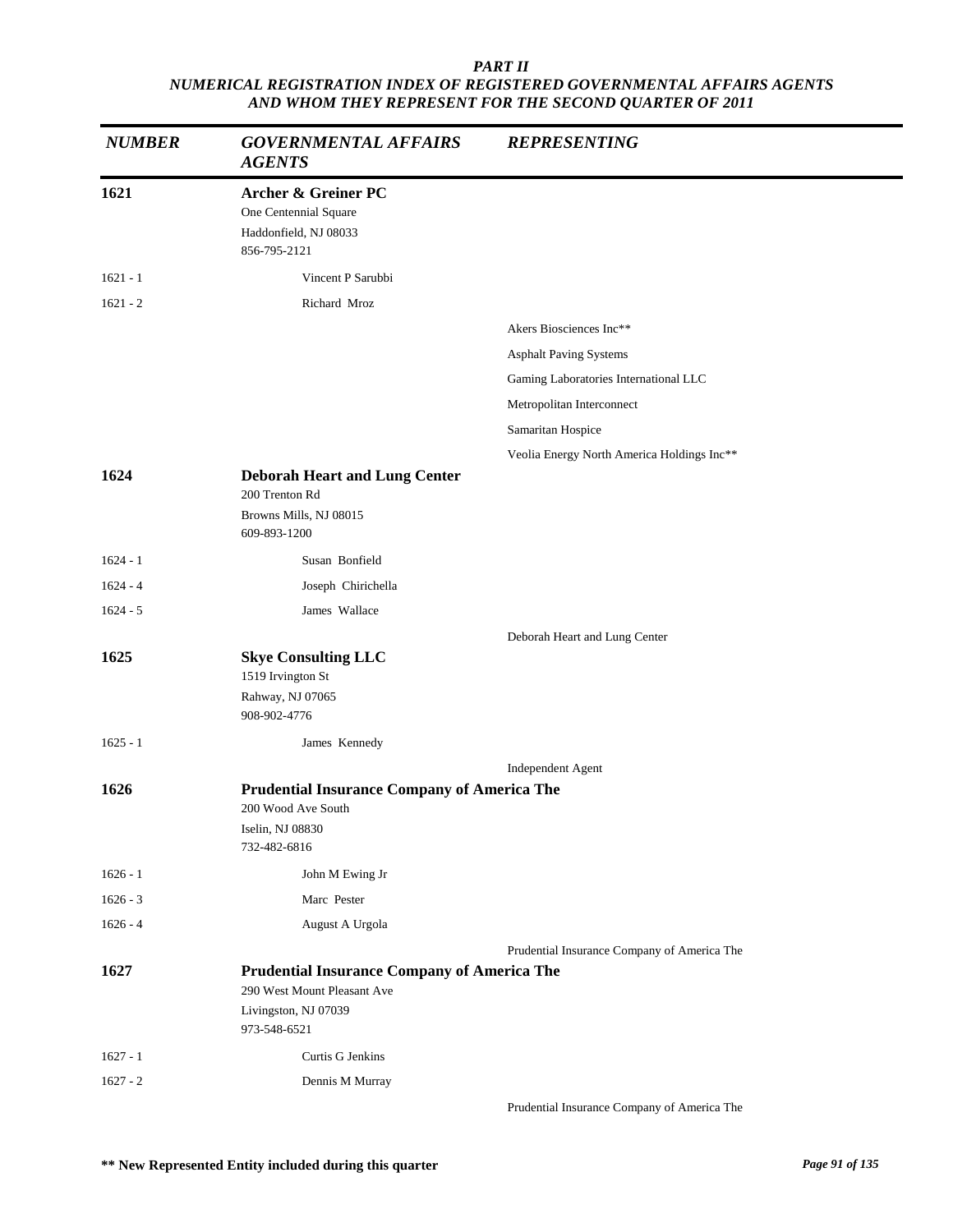| <b>NUMBER</b> | <b>GOVERNMENTAL AFFAIRS</b><br><b>AGENTS</b>                                                                        | <b>REPRESENTING</b>                         |
|---------------|---------------------------------------------------------------------------------------------------------------------|---------------------------------------------|
| 1628          | <b>Prudential Insurance Company of America The</b><br>213 Washington St<br>Newark, NJ 07102<br>973-802-6104         |                                             |
| $1628 - 3$    | Robert F Montellione                                                                                                |                                             |
| $1628 - 4$    | John Steiniger                                                                                                      |                                             |
| $1628 - 5$    | John J Bauer                                                                                                        |                                             |
| $1628 - 6$    | Sarah Hamid                                                                                                         |                                             |
| $1628 - 7$    | Robert Axel                                                                                                         |                                             |
| 1629          | <b>Prudential Insurance Company of America The</b>                                                                  | Prudential Insurance Company of America The |
|               | 751 Broad St<br>Newark, NJ 07102<br>973-802-8945                                                                    |                                             |
| $1629 - 2$    | Gabriella E Morris                                                                                                  |                                             |
| $1629 - 3$    | Mary P O'Malley                                                                                                     |                                             |
| $1629 - 5$    | Elaine Tweedus                                                                                                      |                                             |
| $1629 - 6$    | Nina Matias                                                                                                         |                                             |
| $1629 - 9$    | John Cafiero                                                                                                        |                                             |
| $1629 - 10$   | Gillian Parascandola                                                                                                |                                             |
|               |                                                                                                                     | Prudential Insurance Company of America The |
| 1630          | <b>Prudential Insurance Company of America The</b><br>30 Scranton Office Park<br>Scranton, PA 18507<br>570-341-6336 |                                             |
| $1630 - 1$    | Robert A Luciani                                                                                                    |                                             |
|               |                                                                                                                     | Prudential Insurance Company of America The |
| 1631          | <b>Prudential Investment Management Inc</b><br>8 Campus Dr<br>Parsippany, NJ 07054<br>973-683-1716                  |                                             |
| $1631 - 1$    | James T Murphy                                                                                                      |                                             |
|               |                                                                                                                     | Prudential Investment Management Inc The    |
| 1632          | <b>Saint Clare's Health System</b><br>130 Powerville Rd<br>Boonton, NJ 07005<br>973-316-1808                        |                                             |
| $1632 - 2$    | Helen Archontou                                                                                                     |                                             |
|               |                                                                                                                     | Saint Clare's Health System                 |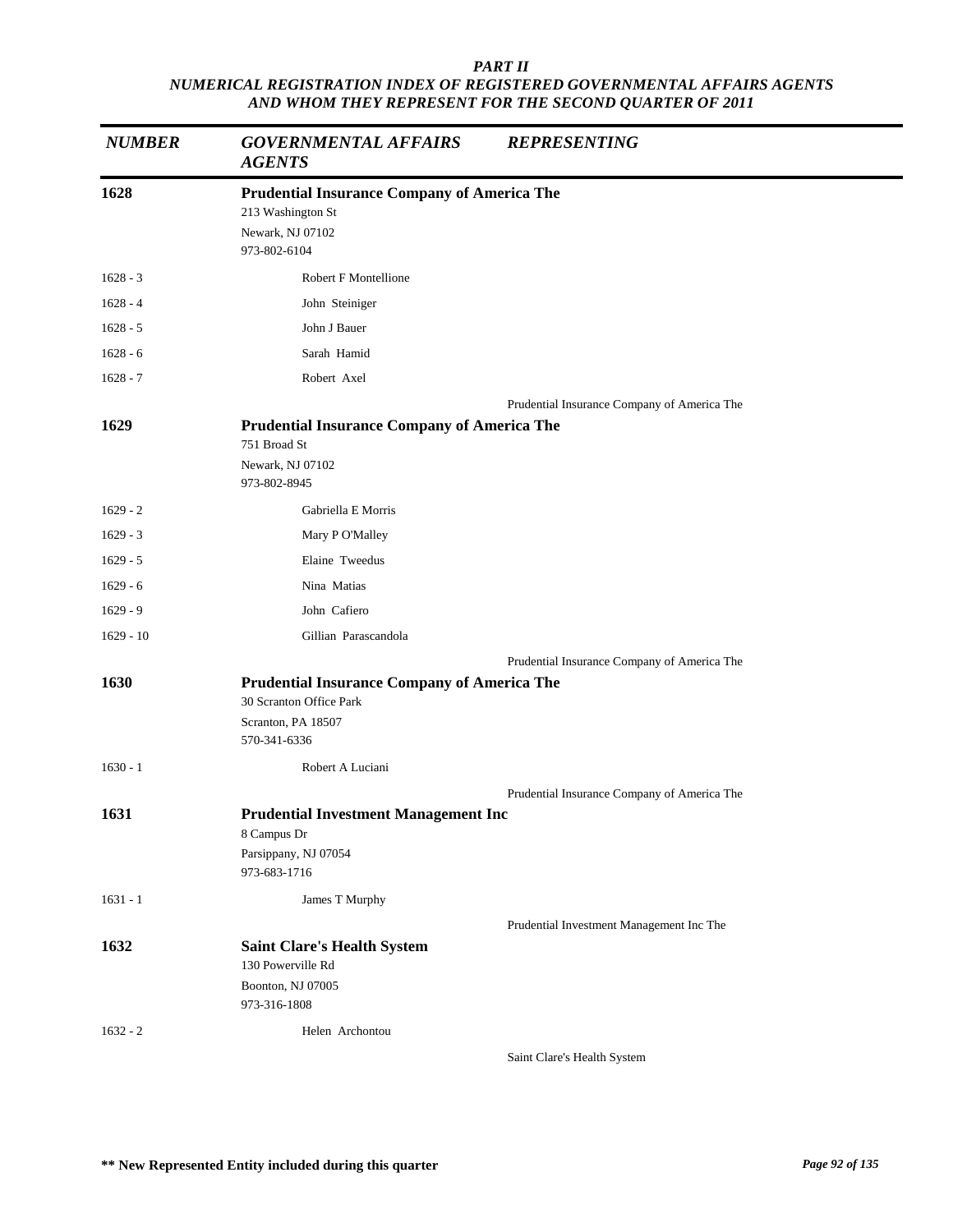| <b>NUMBER</b> | <b>GOVERNMENTAL AFFAIRS</b><br><b>AGENTS</b>                                                  | <b>REPRESENTING</b>                        |
|---------------|-----------------------------------------------------------------------------------------------|--------------------------------------------|
| 1640          | Virtua Health<br>175 Madison Ave<br>Mount Holly, NJ 08060<br>609-265-7297                     |                                            |
| $1640 - 1$    | Frederick L Hipp Jr                                                                           |                                            |
| 1642          | <b>NJ Conservation Foundation</b><br>170 Longview Rd<br>Far Hills, NJ 07931<br>908-234-1225   | Virtua Health                              |
| $1642 - 1$    | Emile Dominick DeVito                                                                         |                                            |
| $1642 - 3$    | Amy Hansen                                                                                    |                                            |
| $1642 - 4$    | Wilma E Frey                                                                                  |                                            |
| $1642 - 5$    | Alison Mitchell                                                                               |                                            |
| $1642 - 6$    | Michele S Byers                                                                               |                                            |
| $1642 - 7$    | Francis Rapa                                                                                  |                                            |
| $1642 - 8$    | Gregory Romano                                                                                |                                            |
| 1643          | <b>NJ Family Planning League Inc</b><br>151 Washington St<br>Newark, NJ 07102<br>973-622-2425 | NJ Conservation Foundation                 |
| $1643 - 1$    | Deborah Polacek                                                                               |                                            |
| $1643 - 2$    | Joseph L Alifante                                                                             |                                            |
| 1644          | <b>American Council of Life Insurers</b><br>101 Constitution Ave NW                           | NJ Family Planning League                  |
|               | Washington, DC 20001<br>202-624-2000                                                          |                                            |
| $1644 - 1$    | Leah Walters                                                                                  |                                            |
| 1646          | Dewey & LeBoeuf LLP<br>125 West 55 St<br>New York, NY 10019<br>212-424-8000                   | American Council of Life Insurers          |
| $1646 - 1$    | H Michael Byrne                                                                               |                                            |
|               |                                                                                               | Association of Financial Guaranty Insurers |
|               |                                                                                               | PMI Group Inc The                          |
|               |                                                                                               | Surplus Lines Association of NJ Inc        |
|               |                                                                                               | Underwriters at Lloyds London              |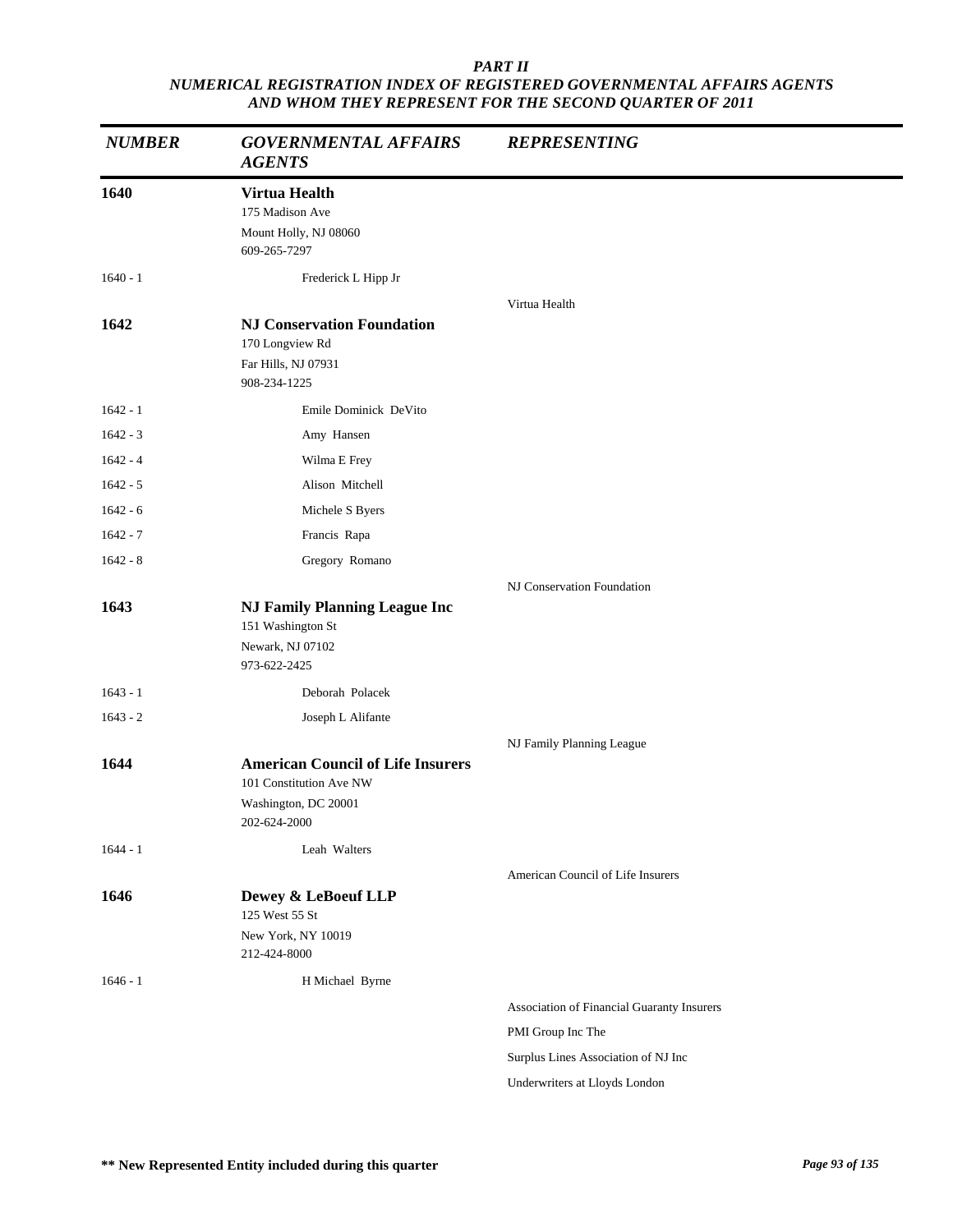| <b>NUMBER</b> | <b>GOVERNMENTAL AFFAIRS</b><br><b>AGENTS</b>                                                                | <b>REPRESENTING</b>                          |
|---------------|-------------------------------------------------------------------------------------------------------------|----------------------------------------------|
| 1647          | Morgan Stanley & Co. LLC<br>1221 Avenue of the Americas<br>30th Floor<br>New York, NY 10020<br>212-762-8268 |                                              |
| $1647 - 2$    | Charles Visconsi                                                                                            |                                              |
| $1647 - 5$    | Alison Barker                                                                                               |                                              |
|               |                                                                                                             | Morgan Stanley & Co Inc                      |
| 1648          | <b>Medco Health Solutions Inc</b><br>1434 Narragansett Blvd.<br>Cranston, RI 02905<br>401-941-9720          |                                              |
| $1648 - 1$    | Andrew Friedell                                                                                             |                                              |
|               |                                                                                                             | Medco Health Solutions Inc                   |
| 1650          | <b>Bridge Inc The</b><br>14 Park Ave<br>Caldwell, NJ 07006<br>973-228-3000                                  |                                              |
| $1650 - 1$    | Stanford L Brown                                                                                            |                                              |
|               |                                                                                                             | Bridge Inc The                               |
| 1652          | <b>Monmouth Ocean Hospital Service Corp (MONOC)</b><br>4806 Megill Rd<br>Neptune, NJ 07753<br>732-919-3045  |                                              |
| $1652 - 2$    | Margaret A Keavney                                                                                          |                                              |
| $1652 - 3$    | Scott Matin                                                                                                 |                                              |
| $1652 - 4$    | Jeff Behm                                                                                                   |                                              |
| $1652 - 5$    | Vincent Robbins                                                                                             |                                              |
|               |                                                                                                             | Monmouth Ocean Hospital Service Corp (MONOC) |
| 1655          | <b>NJ Alliance for Action</b><br>PO Box 6438<br>Edison, NJ 08818<br>732-225-1180                            |                                              |
| $1655 - 1$    | Philip K Beachem                                                                                            |                                              |
|               |                                                                                                             | NJ Alliance for Action                       |
| 1656          | <b>Citigroup Global Markets Inc</b><br>390 Greenwich St 2nd Floor<br>New York, NY 10013<br>212-723-5195     |                                              |
| $1656 - 2$    | Francis Y Chin                                                                                              |                                              |
| $1656 - 3$    | Paul T Creedon                                                                                              |                                              |
| $1656 - 4$    | Timothy Egan                                                                                                |                                              |
| $1656 - 5$    | George Leung                                                                                                |                                              |

**\*\* New Represented Entity included during this quarter** *Page 94 of 135*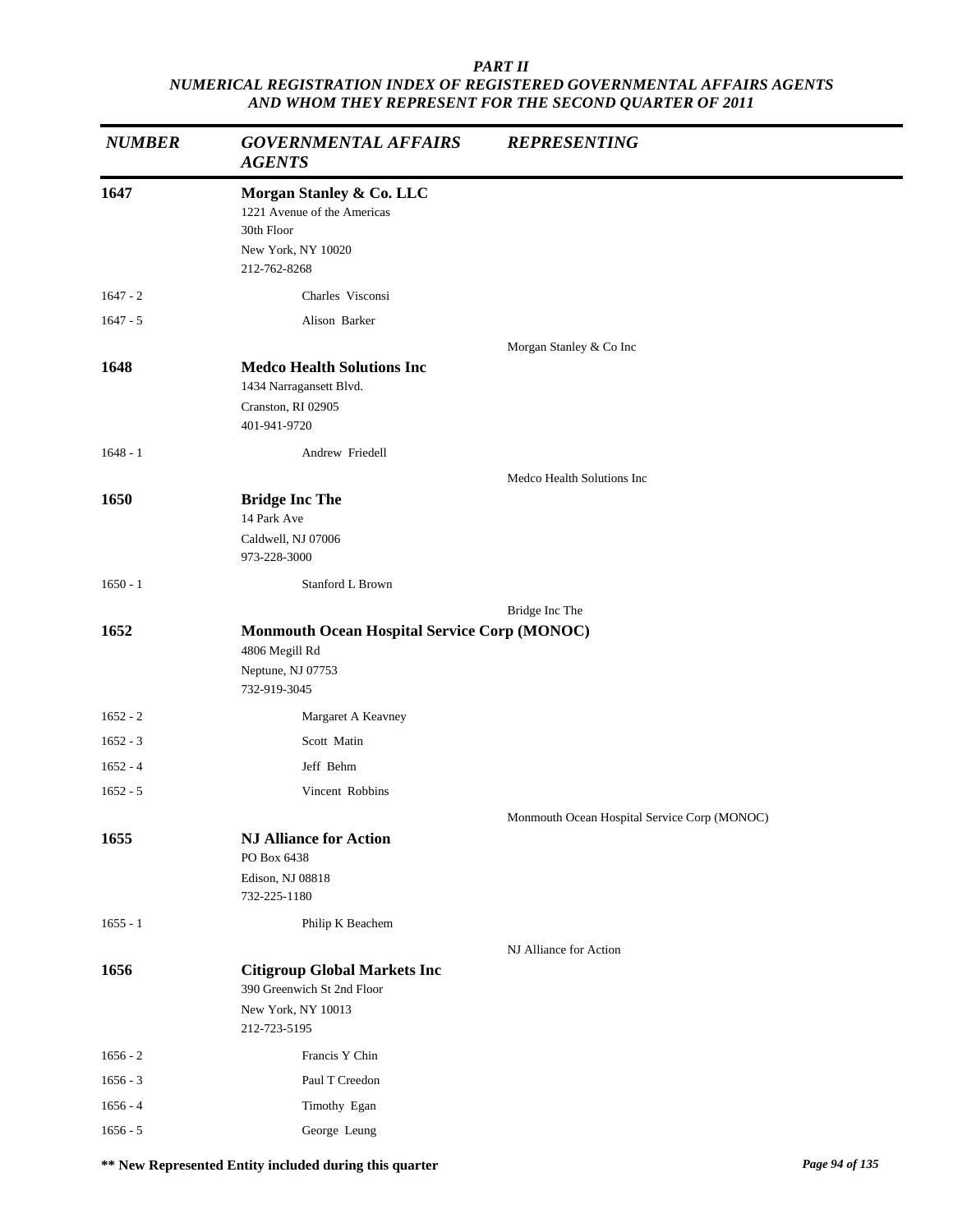| <b>NUMBER</b>            | <b>GOVERNMENTAL AFFAIRS</b><br><b>AGENTS</b>                                                                                        | <b>REPRESENTING</b>                        |
|--------------------------|-------------------------------------------------------------------------------------------------------------------------------------|--------------------------------------------|
| $1656 - 7$               | <b>Bartley Livolsi</b>                                                                                                              |                                            |
|                          |                                                                                                                                     | Citigroup Global Markets Inc               |
| 1657                     | <b>Citigroup Global Markets Inc</b><br>One Liberty Plaza<br>1650 Market Street 45th Floor<br>Philadelphia, PA 19103<br>215-854-6036 |                                            |
| $1657 - 1$               | Kirsten Krug                                                                                                                        |                                            |
|                          |                                                                                                                                     | Citigroup Global Markets Inc               |
| 1658                     | <b>Blatner Associates dba Janus Solutions</b><br>83 Princeton Ave<br>Hopewell, NJ 08525<br>609-466-0200                             |                                            |
| $1658 - 1$               | Thomas Blatner                                                                                                                      |                                            |
|                          |                                                                                                                                     | Community Planning & Advocacy Council      |
|                          |                                                                                                                                     | County of Essex                            |
|                          |                                                                                                                                     | Family Intervention Services               |
|                          |                                                                                                                                     | Genesis School of Business                 |
|                          |                                                                                                                                     | Hudson County                              |
|                          |                                                                                                                                     | Independence: A Family of Services         |
|                          |                                                                                                                                     | Monmouth Cares Inc                         |
|                          |                                                                                                                                     | Newark Office of Child & Family Well Being |
|                          |                                                                                                                                     | SERV Behavioral Health Systems             |
|                          |                                                                                                                                     | Union Industrial Home for Children         |
| 1660                     | <b>American International Realty Corp</b><br>72 Wall St<br>16th Fl<br>New York, NY 10005<br>212-770-5453<br>212-770-7789            | Youth Consultation Service                 |
|                          |                                                                                                                                     |                                            |
| $1660 - 1$<br>$1660 - 3$ | Rosemarie Sailer                                                                                                                    |                                            |
|                          | David Rodriguez                                                                                                                     |                                            |
| 1661                     | <b>NJ Coalition for Battered Women</b><br>1670 Whitehorse-Hamilton Square Rd<br>Trenton, NJ 08690<br>609-584-8107                   | American International Group               |
| $1661 - 1$               | Sandy J Clark                                                                                                                       |                                            |
|                          |                                                                                                                                     | NJ Coalition for Battered Women            |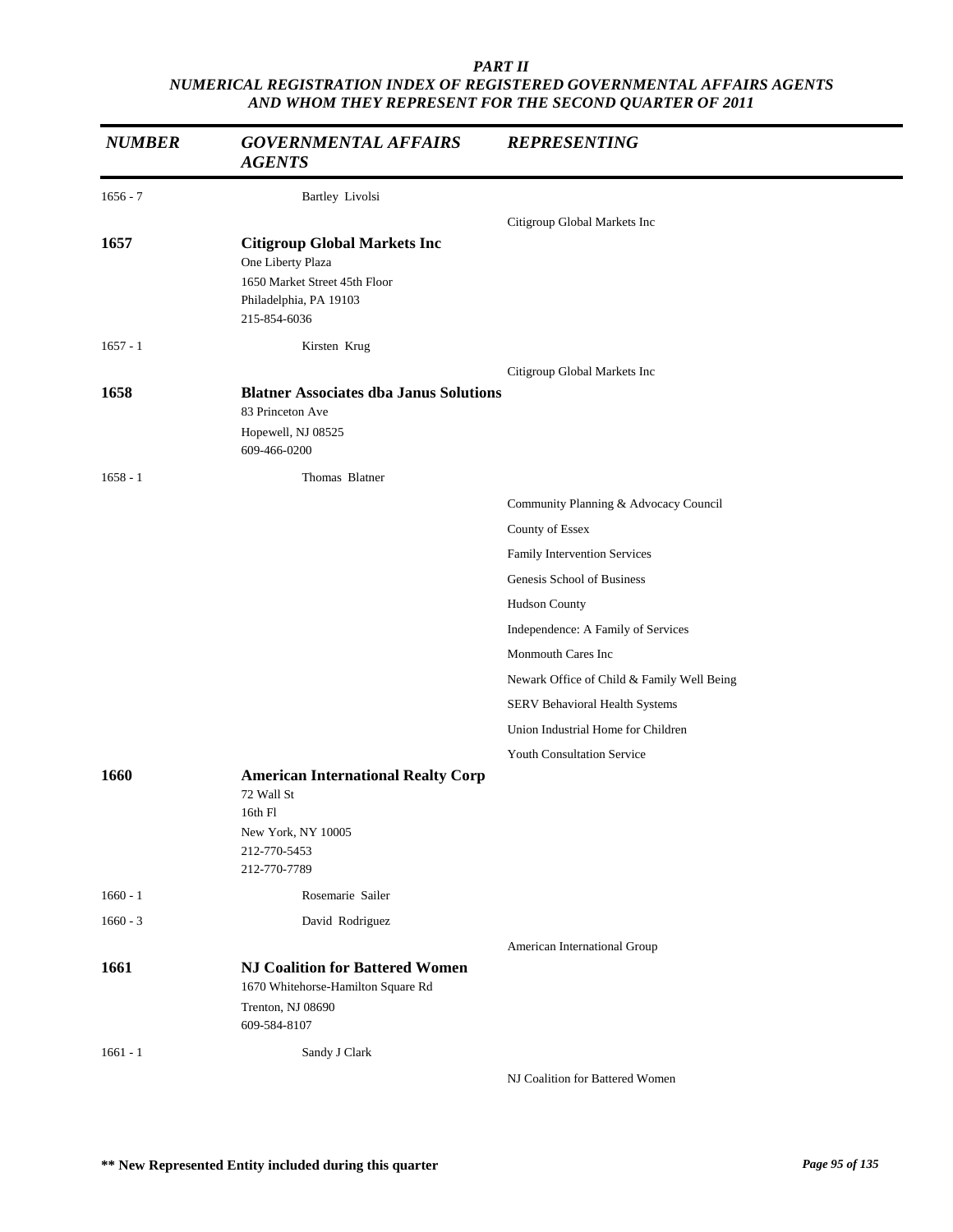| <b>NUMBER</b> | <b>GOVERNMENTAL AFFAIRS</b><br><b>AGENTS</b>                                                          | <b>REPRESENTING</b>                           |
|---------------|-------------------------------------------------------------------------------------------------------|-----------------------------------------------|
| 1664          | <b>Verizon NJ</b><br>540 Broad St<br>Newark, NJ 07102<br>973-649-2231                                 |                                               |
| $1664 - 1$    | Dennis Bone                                                                                           |                                               |
| $1664 - 2$    | Ulises Diaz                                                                                           |                                               |
| $1664 - 3$    | Ava Marie Madeam                                                                                      |                                               |
| $1664 - 5$    | Ciro A Scalera                                                                                        |                                               |
|               |                                                                                                       | Verizon NJ                                    |
| 1665          | <b>Trust for Public Land The</b><br>20 Community Pl 2nd Floor<br>Morristown, NJ 07960<br>973-292-1100 |                                               |
| $1665 - 2$    | Thomas Gilbert                                                                                        |                                               |
|               |                                                                                                       | Trust for Public Land The                     |
| 1666          | <b>Wolff &amp; Samson PC</b><br>One Boland Dr<br>West Orange, NJ 07052<br>973-325-1500                |                                               |
| $1666 - 3$    | John A McKinney Jr                                                                                    |                                               |
| $1666 - 6$    | Dennis M Toft                                                                                         |                                               |
|               |                                                                                                       | 1868 Public Affairs/Wal-Mart                  |
|               |                                                                                                       | <b>Bayshore Recycling Corp</b>                |
|               |                                                                                                       | <b>Bombardier Transit Corp</b>                |
|               |                                                                                                       | Correctional Health Services LLC              |
|               |                                                                                                       | Earthmark Mitigation Services LLC             |
|               |                                                                                                       | El Sid Properties LLC                         |
|               |                                                                                                       | Honeywell Intellectual Properties Inc         |
|               |                                                                                                       | Horizon Blue Cross/Blue Shield of NJ          |
|               |                                                                                                       | IMIT-Bayonne                                  |
|               |                                                                                                       | M Management                                  |
|               |                                                                                                       | National Heritage Academies                   |
|               |                                                                                                       | New York Susquehanna/Western Railway Corp The |
|               |                                                                                                       | NJ State Funeral Directors Association Inc    |
|               |                                                                                                       | Quincy Place Associates LLC                   |
|               |                                                                                                       | Road Company of America LLC                   |
|               |                                                                                                       | Route 1 PW LLC                                |
|               |                                                                                                       | Township of Dover                             |
|               |                                                                                                       | Township of Stafford                          |
|               |                                                                                                       | Verizon NJ                                    |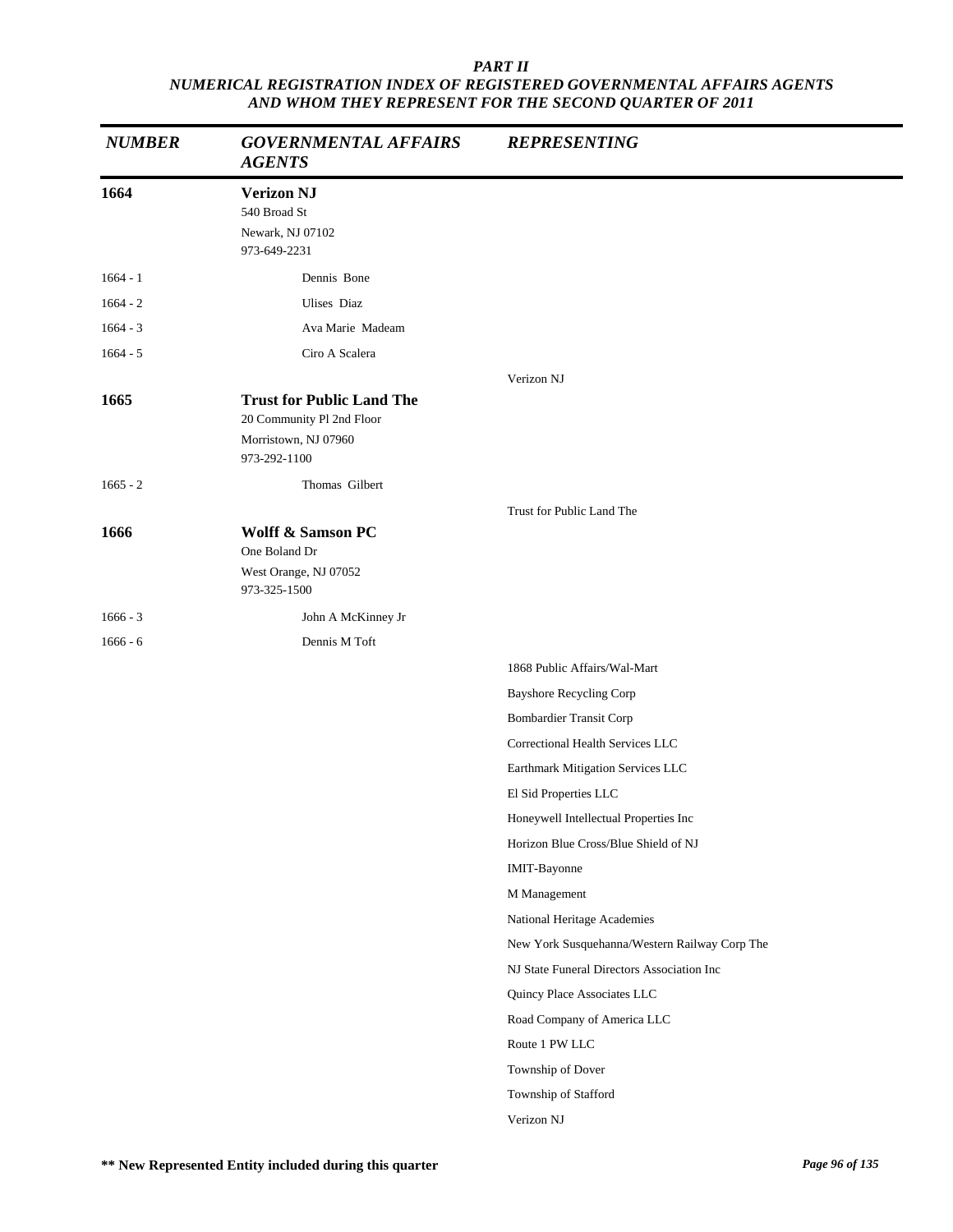| <b>NUMBER</b> | <b>GOVERNMENTAL AFFAIRS</b><br><b>AGENTS</b>                                                                            | <b>REPRESENTING</b>                        |
|---------------|-------------------------------------------------------------------------------------------------------------------------|--------------------------------------------|
|               |                                                                                                                         | Viridian                                   |
| 1668          | <b>Planned Parenthood of Central NJ</b><br>69 E Newman Springs Rd PO Box 95<br>Shrewsbury, NJ 07702<br>732-842-9300     |                                            |
| $1668 - 1$    | Phyllis Kinsler                                                                                                         |                                            |
| 1671          | <b>Progressive Casualty Insurance Co</b><br>300 North Commons Blvd OHW92<br>Mayfield Village, OH 44143<br>440-395-7378  | Planned Parenthood of Central NJ           |
| $1671 - 3$    | Kiara C Berglund                                                                                                        |                                            |
|               |                                                                                                                         | Progressive Casualty Insurance Co          |
| 1673          | NJ Catholic Conference (NJCC)<br>149 North Warren St<br>Trenton, NJ 08608<br>609-989-1120                               |                                            |
| $1673 - 1$    | Patrick R Brannigan                                                                                                     |                                            |
| $1673 - 2$    | George V Corwell                                                                                                        |                                            |
|               |                                                                                                                         | NJ Catholic Conference                     |
| 1675          | <b>NJ Credit Union League</b><br>299 Ward St<br>Ste B<br>Hightstown, NJ 08520<br>609-448-2426                           |                                            |
| $1675 - 1$    | Christian M Abeel                                                                                                       |                                            |
| $1675 - 3$    | Paul Gentile                                                                                                            |                                            |
|               |                                                                                                                         | NJ Credit Union League                     |
| 1676          | <b>NJ Coalition Against Sexual Assault</b><br>2333 Whitehorse Mercerville Rd Ste J<br>Trenton, NJ 08619<br>609-631-4450 |                                            |
| $1676 - 2$    | Jennifer Nix                                                                                                            |                                            |
|               |                                                                                                                         | NJ Coalition Against Sexual Assault        |
| 1677          | <b>J Bauer Consulting Association Inc.</b><br>416 Clark St                                                              |                                            |
|               | South Orange, NJ 07079<br>212-947-0093                                                                                  |                                            |
| $1677 - 1$    | Janine G Bauer                                                                                                          |                                            |
|               |                                                                                                                         | Boro of Highlands                          |
|               |                                                                                                                         | Borough of Sea Bright                      |
|               |                                                                                                                         | Byram Township/Edison Wetlands Association |
|               |                                                                                                                         | Richard Catona                             |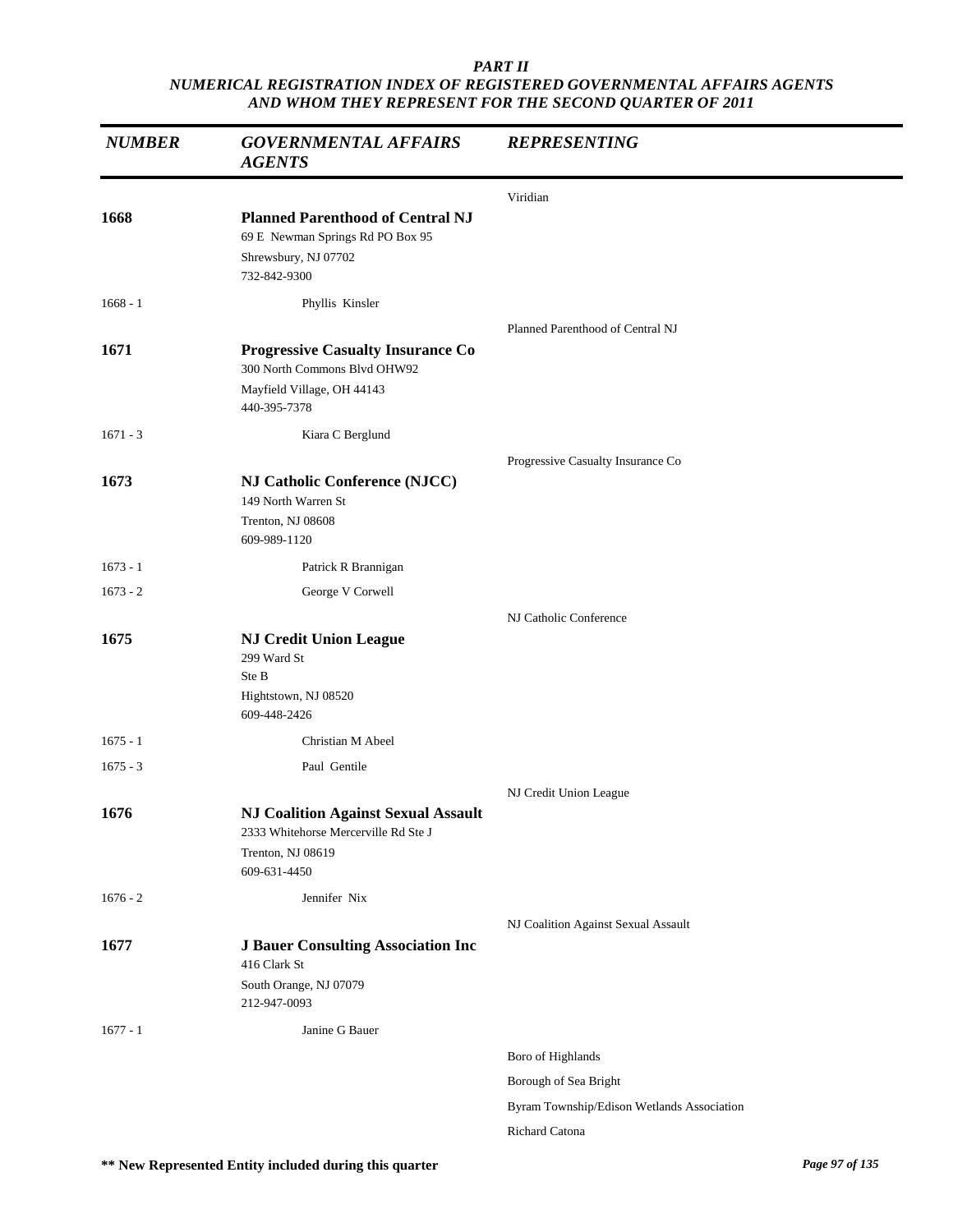| <b>NUMBER</b> | <b>GOVERNMENTAL AFFAIRS</b><br><b>AGENTS</b>                                                                                                      | <b>REPRESENTING</b>                      |
|---------------|---------------------------------------------------------------------------------------------------------------------------------------------------|------------------------------------------|
|               |                                                                                                                                                   | Szaferman, Lakind, Blumstein & Blader PC |
| 1679          | JP Morgan Chase Bank NA<br>103 College Rd East 1st Floor<br>Princeton, NJ 08540<br>609-936-3060                                                   |                                          |
| $1679 - 1$    | Louis A Costantino                                                                                                                                |                                          |
| 1680          | <b>JP Morgan Securities Inc</b><br>270 Park Ave                                                                                                   | JPMorgan Chase Bank NA                   |
|               | New York, NY 10017<br>212-270-7833                                                                                                                |                                          |
| $1680 - 3$    | Mary I DiMartino                                                                                                                                  |                                          |
|               |                                                                                                                                                   | JPMorgan Chase Bank NA                   |
| 1682          | JP Morgan Chase Bank NA<br>1 Chase Manhattan Plz Floor 08<br>New York, NY 10005<br>212-552-3868                                                   |                                          |
| $1682 - 3$    | William Z Smith                                                                                                                                   |                                          |
| $1682 - 5$    | Valeria Cappucci                                                                                                                                  |                                          |
| $1682 - 6$    | Michelle Buonfiglio                                                                                                                               |                                          |
| $1682 - 8$    | Beth Hosen                                                                                                                                        |                                          |
| $1682 - 9$    | John McAuley                                                                                                                                      |                                          |
|               |                                                                                                                                                   | JPMorgan Chase Bank NA                   |
| 1686          | <b>Enterprise Holdings</b><br>1550 Route 23 North<br>Wayne, NJ 07470<br>973-709-2396                                                              |                                          |
| $1686 - 1$    | Tomi Lee Gerber                                                                                                                                   |                                          |
|               |                                                                                                                                                   | <b>Enterprise Holdings</b>               |
| 1687          | <b>McCabe and Associates</b><br>4 Normandy Dr<br>Chadds Ford, PA 19317<br>610-388-9625                                                            |                                          |
| $1687 - 1$    | W Michael McCabe                                                                                                                                  |                                          |
| 1688          | <b>Palisades Safety and Insurance Association</b><br>200 Connell Drive, Connell Corporate Center II<br>Berkeley Heights, NJ 07922<br>908-790-7847 | DuPont Inc                               |
| $1688 - 1$    | Victoria Beltz                                                                                                                                    |                                          |
| $1688 - 2$    | William Emmons                                                                                                                                    |                                          |
| $1688 - 4$    | <b>Edward J Fernandez</b>                                                                                                                         |                                          |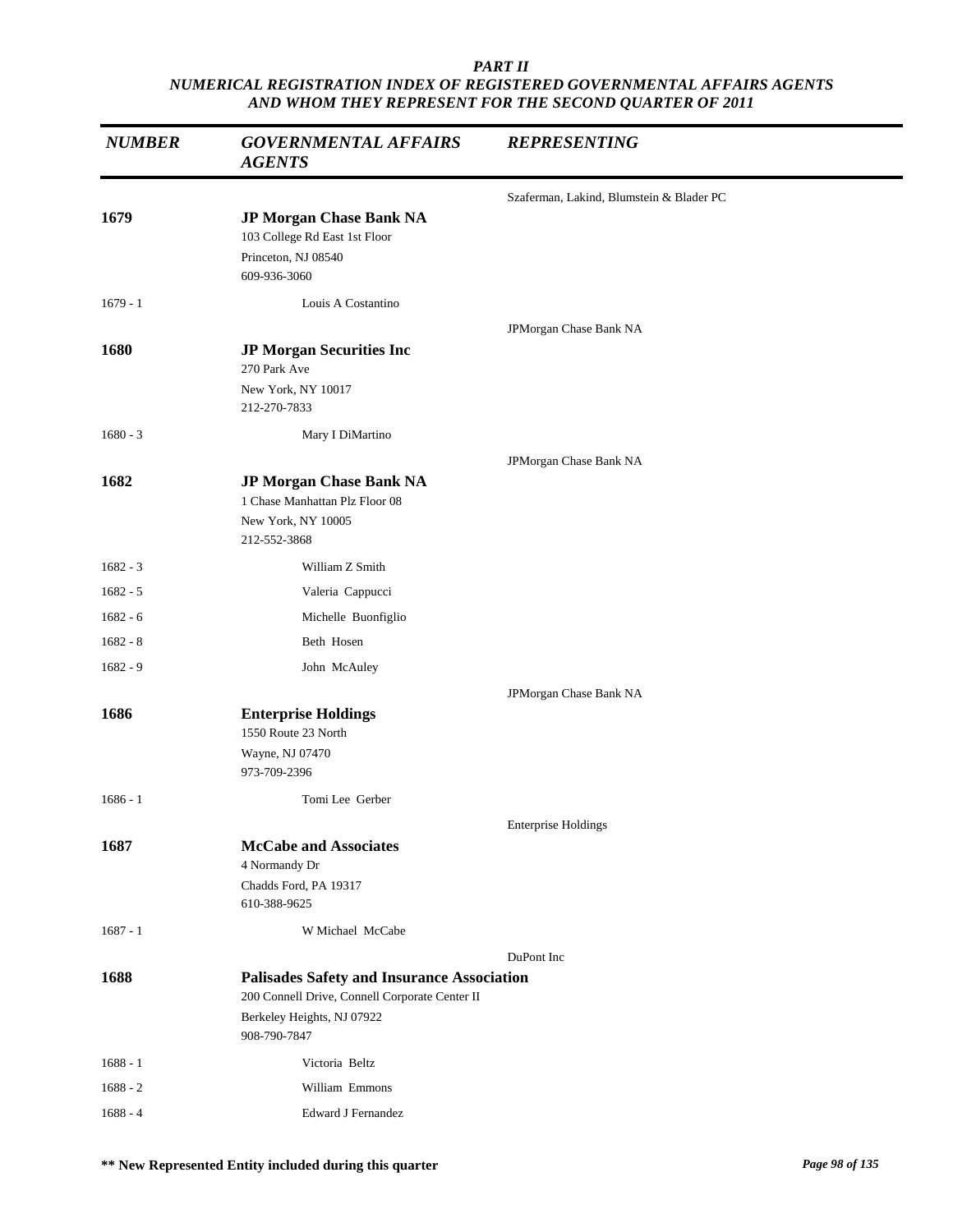| <b>NUMBER</b> | <b>GOVERNMENTAL AFFAIRS</b><br><b>AGENTS</b>                                                | <b>REPRESENTING</b>                                                                               |
|---------------|---------------------------------------------------------------------------------------------|---------------------------------------------------------------------------------------------------|
|               |                                                                                             | Palisades Safety and Insurance Association                                                        |
| 1694          | Morgan Stanley & Co. LLC<br>1633 Broadway 20th Floor<br>New York, NY 10019<br>212-259-1242  |                                                                                                   |
| $1694 - 1$    | Edward Moulin                                                                               |                                                                                                   |
| 1695          | <b>Matos Group The</b><br>15 W Front Street<br>Trenton, NJ 08608<br>609-953-1047            | Morgan Stanley & Co Inc                                                                           |
| $1695 - 1$    | David A Matos Jr                                                                            |                                                                                                   |
|               |                                                                                             | Borough of Medford Lakes                                                                          |
|               |                                                                                             | Grand Institute                                                                                   |
|               |                                                                                             | Kennedy Health System Inc                                                                         |
|               |                                                                                             | NJ Ambulatory Care Coalition Inc                                                                  |
|               |                                                                                             | NJ Fire and Emergency Medical Services Institute Inc                                              |
|               |                                                                                             | NJ Medical Group Management Association Inc                                                       |
|               |                                                                                             | Puerto Rican Unity for Progress Inc                                                               |
| 1699          | <b>HealthCare LLC</b> )<br>10 Applewood Drive<br>Rexford, NY 12148<br>518-371-0393          | Bayer HealthCare LLC (formerly Bayer Corporation Pharmaceutical Division/Bayer                    |
| $1699 - 1$    | Joseph Anson                                                                                |                                                                                                   |
|               |                                                                                             | Bayer HealthCare LLC (formerly Bayer Corporation Pharmaceutical<br>Division/Bayer HealthCare LLC) |
| 1701          | <b>Seton Hall University</b><br>457 Centre Street<br>South Orange, NJ 07079<br>973-378-9847 |                                                                                                   |
| $1701 - 1$    | Matthew Borowick                                                                            |                                                                                                   |
| 1702          | <b>Wal-Mart Stores Inc</b><br>285 Durie Ave<br>Closter, NJ 07624<br>201-263-0210            | Seton Hall University                                                                             |
| $1702 - 1$    | Jennifer Hoehn                                                                              |                                                                                                   |
|               |                                                                                             | Wal-Mart Stores Inc                                                                               |
| 1704          | <b>Millennium Strategies LLC</b><br>60 Roseland Ave<br>Caldwell, NJ 07006<br>973-226-3329   |                                                                                                   |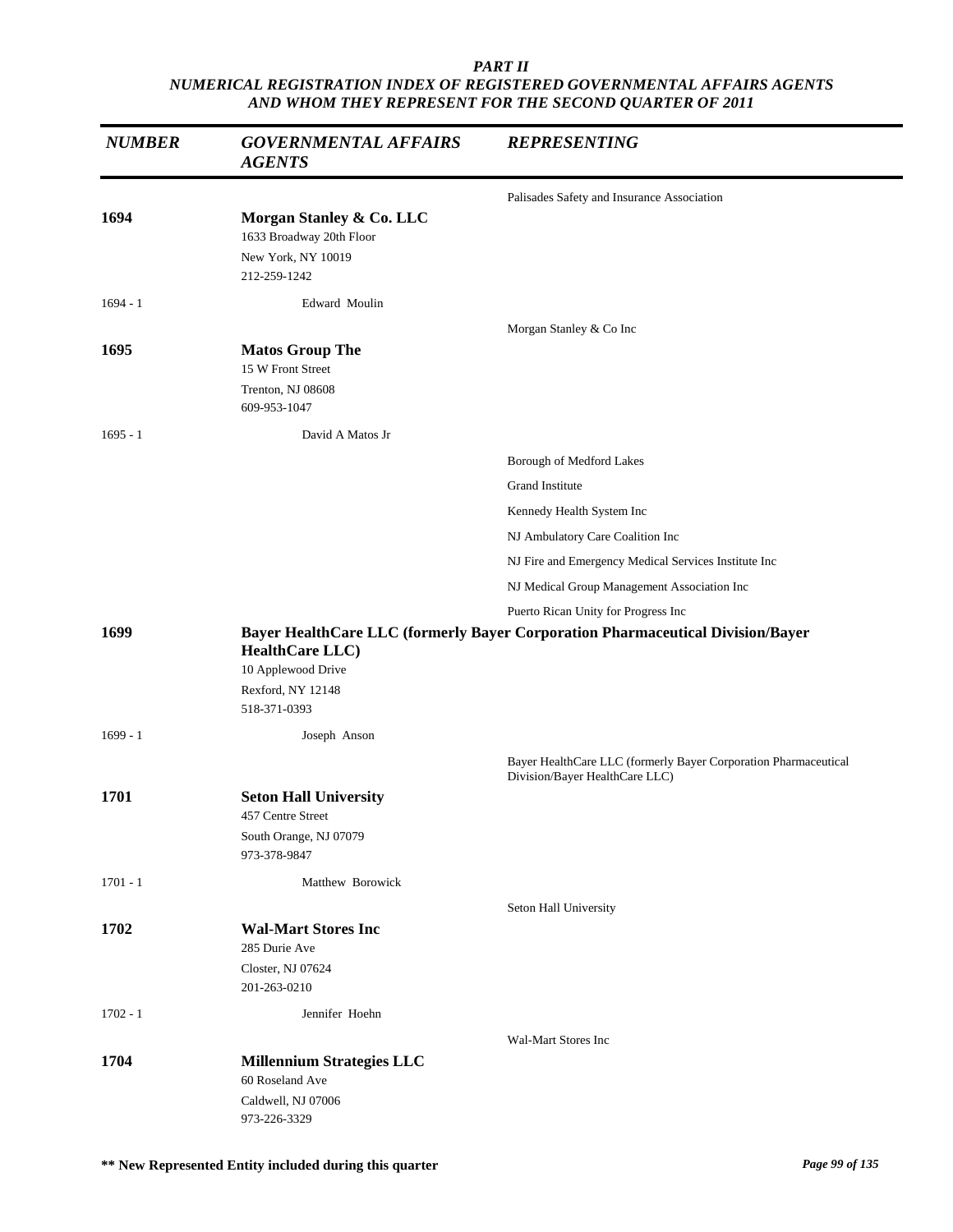| <b>NUMBER</b> | <b>GOVERNMENTAL AFFAIRS</b><br><b>AGENTS</b>                                                                          | <b>REPRESENTING</b>                                |
|---------------|-----------------------------------------------------------------------------------------------------------------------|----------------------------------------------------|
| $1704 - 1$    | <b>Edward R Farmer</b>                                                                                                |                                                    |
| $1704 - 3$    | Susan M Scavone                                                                                                       |                                                    |
|               |                                                                                                                       | Alcatel-Lucent                                     |
|               |                                                                                                                       | American Properties Realty Inc                     |
|               |                                                                                                                       | Borough of Edgewater                               |
|               |                                                                                                                       | Borough of Haledon                                 |
|               |                                                                                                                       | Borough of Hopatcong                               |
|               |                                                                                                                       | Borough of Pompton Lakes                           |
|               |                                                                                                                       | Borough of Roseland                                |
|               |                                                                                                                       | Ciasulli Auto Mall                                 |
|               |                                                                                                                       | City of Bayonne                                    |
|               |                                                                                                                       | City of Hackensack                                 |
|               |                                                                                                                       | City of Summit                                     |
|               |                                                                                                                       | County of Passaic                                  |
|               |                                                                                                                       | Edward A. Easse                                    |
|               |                                                                                                                       | Leigh Realty Co                                    |
|               |                                                                                                                       | Nowell, Amoroso, Klein, Bierman P.A.               |
|               |                                                                                                                       | Nutley Board of Education                          |
|               |                                                                                                                       | Passaic Valley Water Commission                    |
|               |                                                                                                                       | Paterson Parking Authority                         |
|               |                                                                                                                       | Town of Guttenberg                                 |
|               |                                                                                                                       | Township of Bloomfield                             |
|               |                                                                                                                       | Value Realty                                       |
| 1710          | <b>Hanover Insurance Group The</b><br>440 Lincoln Street<br>Worcester, MA 01653                                       |                                                    |
|               | 508-855-3955                                                                                                          |                                                    |
| $1710 - 1$    | William J Cahill Jr                                                                                                   |                                                    |
|               |                                                                                                                       | Hanover Insurance Group The                        |
| 1712          | <b>Center for Civic Responsibility/Citizen's Campaign</b><br>450 Main Street                                          |                                                    |
|               | Metuchen, NJ 08840<br>732-548-9798                                                                                    |                                                    |
| $1712 - 1$    | Heather Taylor                                                                                                        |                                                    |
|               |                                                                                                                       | Center for Civic Responsibility/Citizen's Campaign |
| 1713          | <b>Honeywell International Inc</b><br>101 Constitution Avenue NW Ste 500 West<br>Washington, DC 20001<br>202-662-2634 |                                                    |
| $1713 - 1$    | Lawrence P Kast                                                                                                       |                                                    |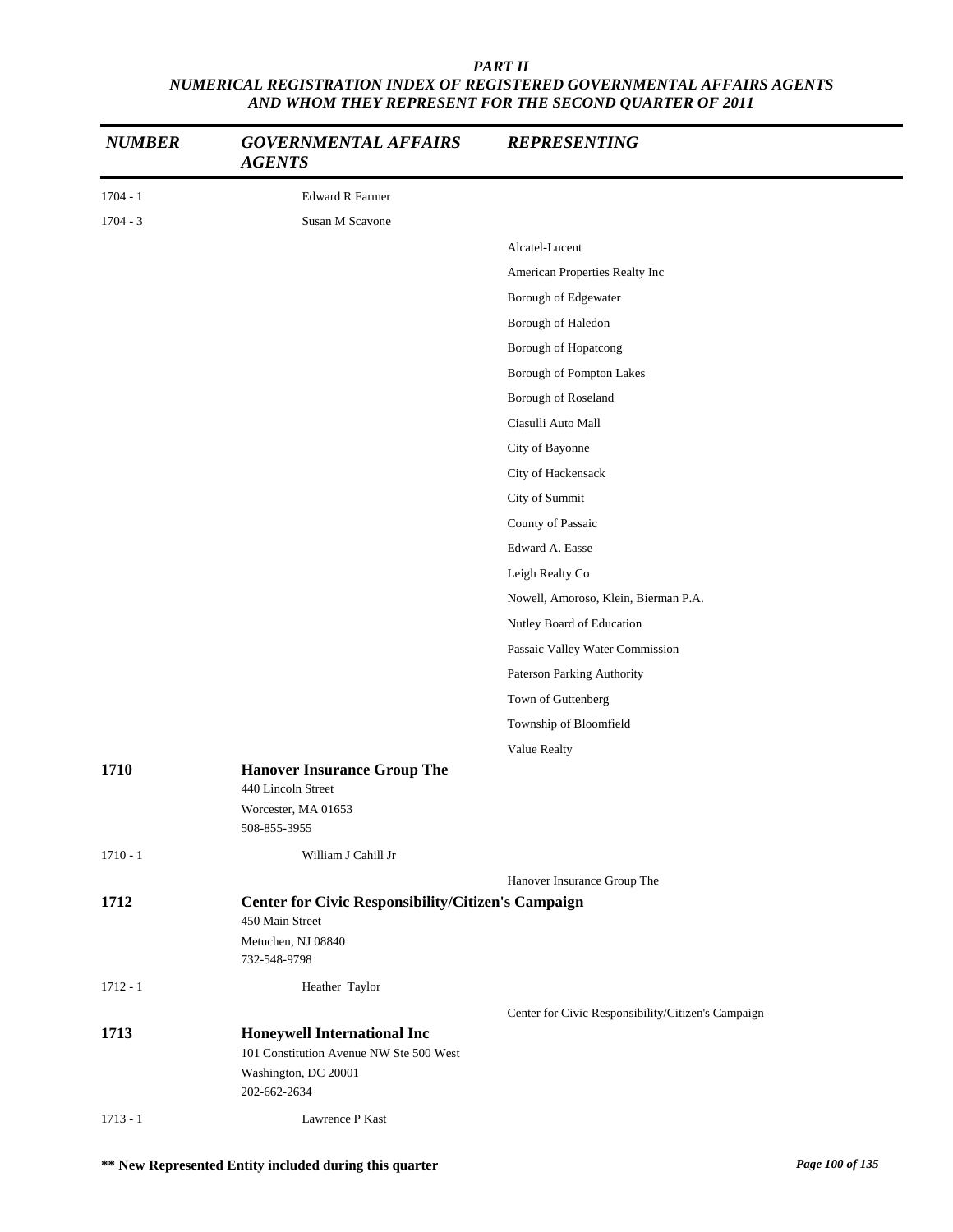| <b>NUMBER</b> | <b>GOVERNMENTAL AFFAIRS</b><br><b>AGENTS</b>                                                 | <b>REPRESENTING</b>                                       |
|---------------|----------------------------------------------------------------------------------------------|-----------------------------------------------------------|
|               |                                                                                              | Honeywell                                                 |
| 1714          | MC^2 Public Affairs LLC<br>12 Harmony Lane PO Box 232<br>Brookside, NJ 07926<br>973-670-1000 |                                                           |
| $1714 - 1$    | Fred D DeSanti                                                                               |                                                           |
|               |                                                                                              | El Paso Gas Pipeline/Princeton Public Affairs Group       |
|               |                                                                                              | Joseph Jingoli & Sons Inc                                 |
|               |                                                                                              | NJ Propane Gas Association                                |
|               |                                                                                              | NJ Propane Gas Association/Princeton Public Affairs Group |
|               |                                                                                              | NRG Energy Inc                                            |
|               |                                                                                              | PPL Corp                                                  |
|               |                                                                                              | Sims Metal Management                                     |
|               |                                                                                              | South Jersey Industries                                   |
| 1719          | <b>NJ Highlands Coalition</b><br>508 Main St<br>Boonton, NJ 07005<br>908-234-1225            |                                                           |
| $1719 - 1$    | Julia Somers                                                                                 |                                                           |
| $1719 - 3$    | Elliott Ruga                                                                                 |                                                           |
|               |                                                                                              | NJ Highlands Coalition                                    |
| 1720          | Kaufman Zita Group LLC<br>Five Vaughn Dr<br>Suite 101<br>Princeton, NJ 08540<br>609-452-9800 |                                                           |
| $1720 - 1$    | Adam Kaufman                                                                                 |                                                           |
| $1720 - 2$    | Eric J Orlando                                                                               |                                                           |
| $1720 - 3$    | Patrizia Zita                                                                                |                                                           |
| $1720 - 4$    | Beth Dohm                                                                                    |                                                           |
| $1720 - 5$    | Tom Wilson                                                                                   |                                                           |
|               |                                                                                              | Aetna                                                     |
|               |                                                                                              | Allied Beverage Group                                     |
|               |                                                                                              | Association of Surgical Technologists                     |
|               |                                                                                              | Athletic Trainers Society of NJ                           |
|               |                                                                                              | Bayer Healthcare LLC                                      |
|               |                                                                                              | <b>Best Corp</b>                                          |
|               |                                                                                              | <b>Boraie Development Corp</b>                            |
|               |                                                                                              | Building Contractors Association of NJ (BCANJ)            |
|               |                                                                                              | Center for Family Guidance                                |
|               |                                                                                              |                                                           |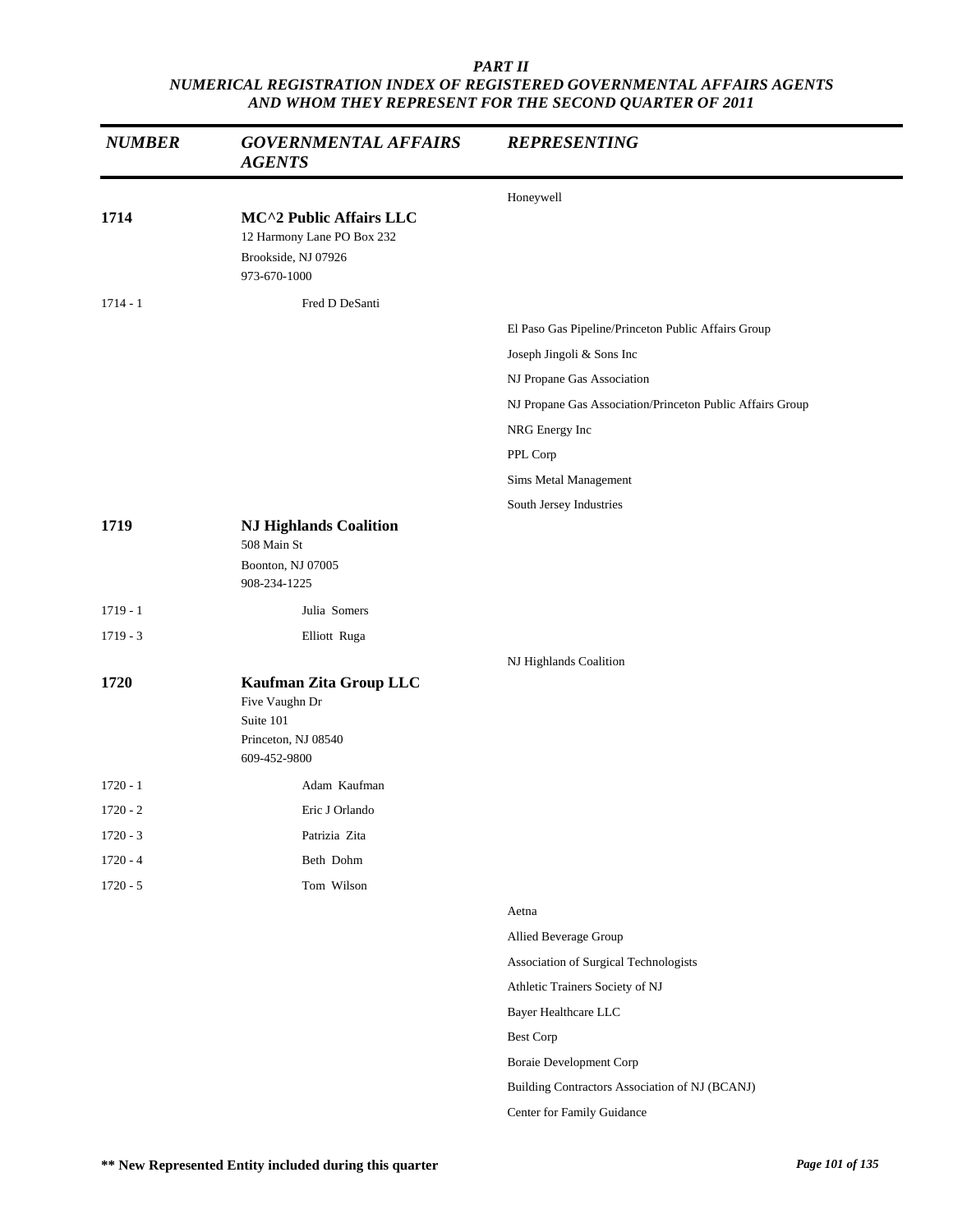| <b>NUMBER</b> | <b>GOVERNMENTAL AFFAIRS</b><br><b>AGENTS</b> | <b>REPRESENTING</b>                                       |
|---------------|----------------------------------------------|-----------------------------------------------------------|
|               |                                              | Cigar Association of America                              |
|               |                                              | Communications Workers of America AFL-CIO District 1      |
|               |                                              | Community Associations Institute                          |
|               |                                              | CPV Shores Inc                                            |
|               |                                              | Deborah Heart & Lung Center (DH&LC)                       |
|               |                                              | Diversified Investments Companies The                     |
|               |                                              | Driving School Association of NJ (DSANJ)                  |
|               |                                              | Environsolutions Inc                                      |
|               |                                              | Garden State Craft Brewer's Guild                         |
|               |                                              | Houghton Mifflin Harcourt Publishing Company              |
|               |                                              | Independent Energy Producers of NJ (IEPNJ)                |
|               |                                              | International Matex Tank Terminals (IMTT)                 |
|               |                                              | Kaufman Zita Group LLC                                    |
|               |                                              | <b>KDC Solar LLC</b>                                      |
|               |                                              | Mercadien PC Certified Public Accountants                 |
|               |                                              | Municipal Reinsurance Health Insurance Fund (MRHIF)       |
|               |                                              | NJ Health Officers Association                            |
|               |                                              | NJ Labor Management Committee                             |
|               |                                              | NJ Retail Merchants Association (NJRMA)                   |
|               |                                              | NJ Society of Optometric Physicians (NJSOP)               |
|               |                                              | NJ State Chamber of Commerce                              |
|               |                                              | Ocean County Landfill                                     |
|               |                                              | Property Casualty Insurers Association of America (PCIAA) |
|               |                                              | Reed Elsevier                                             |
|               |                                              | Roseland Property Group                                   |
|               |                                              | sanofi-aventis                                            |
|               |                                              | Shore Memorial Hospital                                   |
|               |                                              | <b>SICPA Product Security</b>                             |
|               |                                              | Somerset Medical Ctr                                      |
|               |                                              | <b>Somerset Patriots</b>                                  |
|               |                                              | South Jersey Healthcare                                   |
|               |                                              | <b>Test Boring Association</b>                            |
|               |                                              | T-Mobile USA                                              |
|               |                                              | Toy Industry Association                                  |
|               |                                              | United Parcel Service (UPS)                               |
|               |                                              | Verizon NJ Inc                                            |
|               |                                              |                                                           |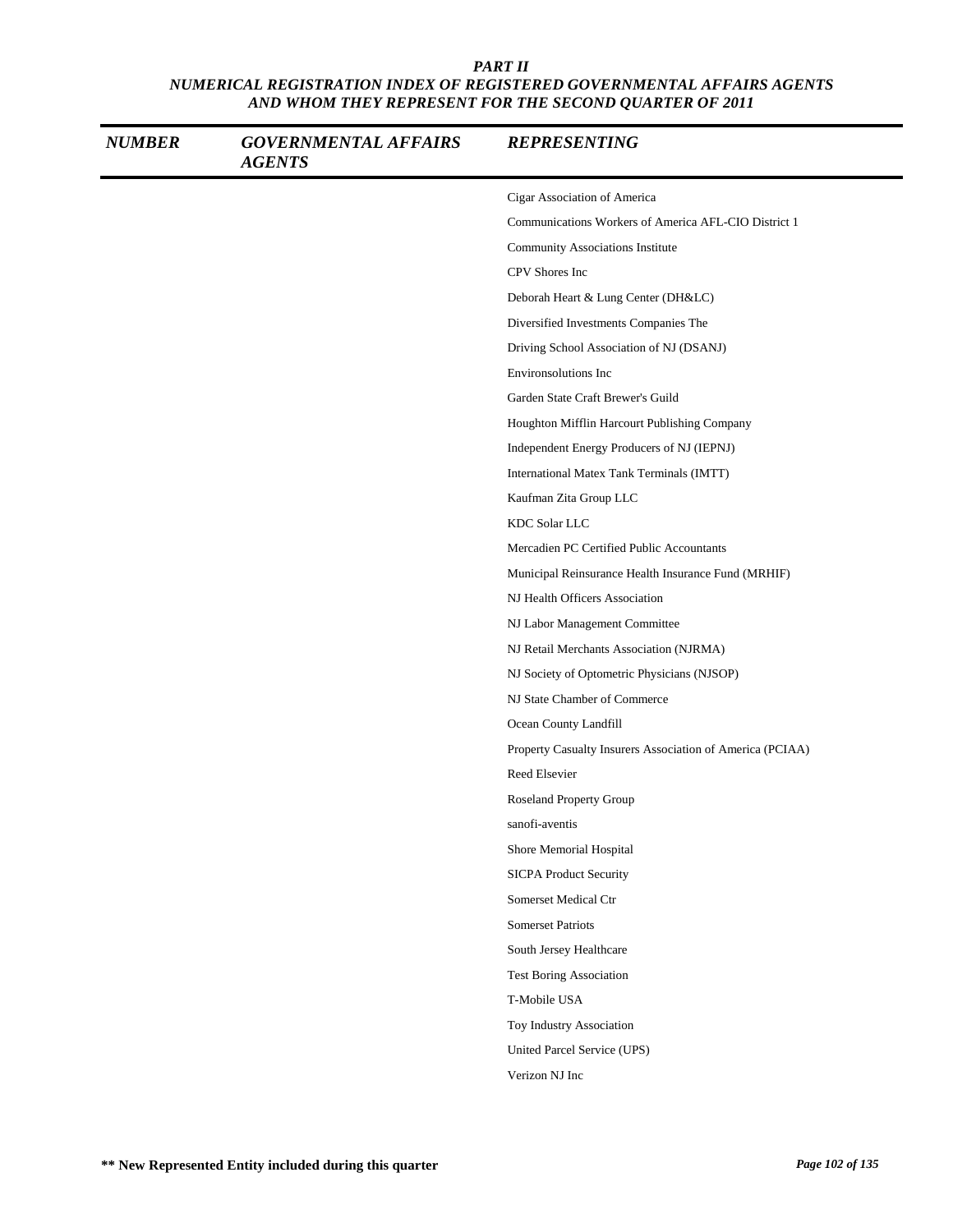| <b>NUMBER</b> | <b>GOVERNMENTAL AFFAIRS</b><br><b>AGENTS</b>                                                                   | <b>REPRESENTING</b>                                |
|---------------|----------------------------------------------------------------------------------------------------------------|----------------------------------------------------|
| 1723          | <b>Tri-State Strategies NJ</b><br>108 Euclid St<br>Woodbury, NJ 08096<br>856-853-7751                          |                                                    |
| $1723 - 1$    | Jack Fisher                                                                                                    |                                                    |
|               |                                                                                                                | Carneys Point Care Center                          |
|               |                                                                                                                | Constellation Energy Projects & Services Group Inc |
|               |                                                                                                                | Greyhawk Construction Managers & Consultants       |
|               |                                                                                                                | NextEra Energy Resources LLC                       |
|               |                                                                                                                | Soil Safe                                          |
|               |                                                                                                                | Southern New Jersey Rail Group                     |
|               |                                                                                                                | Stella Contracting Inc                             |
|               |                                                                                                                | Waste to Life Recycling Inc                        |
| 1724          | <b>Catholic Charities / Diocese of Trenton</b><br>383 W State St<br>Trenton, NJ 08617<br>609-394-5181          |                                                    |
| $1724 - 1$    | Joyce Campbell                                                                                                 |                                                    |
|               |                                                                                                                | Catholic Charities/Diocese of Trenton              |
| 1725          | <b>Recreational Fishing Alliance</b><br>PO Box 3080<br>New Gretna, NJ 08224-3080                               |                                                    |
|               | James Donofrio                                                                                                 |                                                    |
| $1725 - 1$    |                                                                                                                |                                                    |
| 1727          | <b>Caesars Entertainment Operating Company</b><br>c/o 8 Andover Dr<br>North Caldwell, NJ 07006<br>973-645-4813 | Recreational Fishing Alliance                      |
| $1727 - 1$    | David Satz                                                                                                     |                                                    |
|               |                                                                                                                | <b>Caesars Entertainment Operating Company</b>     |
| 1730          | <b>KPMG LLP</b><br>345 Park Ave<br>New York, NY 10154<br>212-872-5719                                          |                                                    |
| $1730 - 1$    | Anthony Ceretti                                                                                                |                                                    |
| $1730 - 2$    | George Tobjy                                                                                                   |                                                    |
| $1730 - 3$    | Maria Assalone                                                                                                 |                                                    |
|               |                                                                                                                | Daiichi Sankyo                                     |
|               |                                                                                                                | Dover Corp                                         |
|               |                                                                                                                | <b>IBM</b> Corp                                    |
|               |                                                                                                                | <b>International Business Machines Corp</b>        |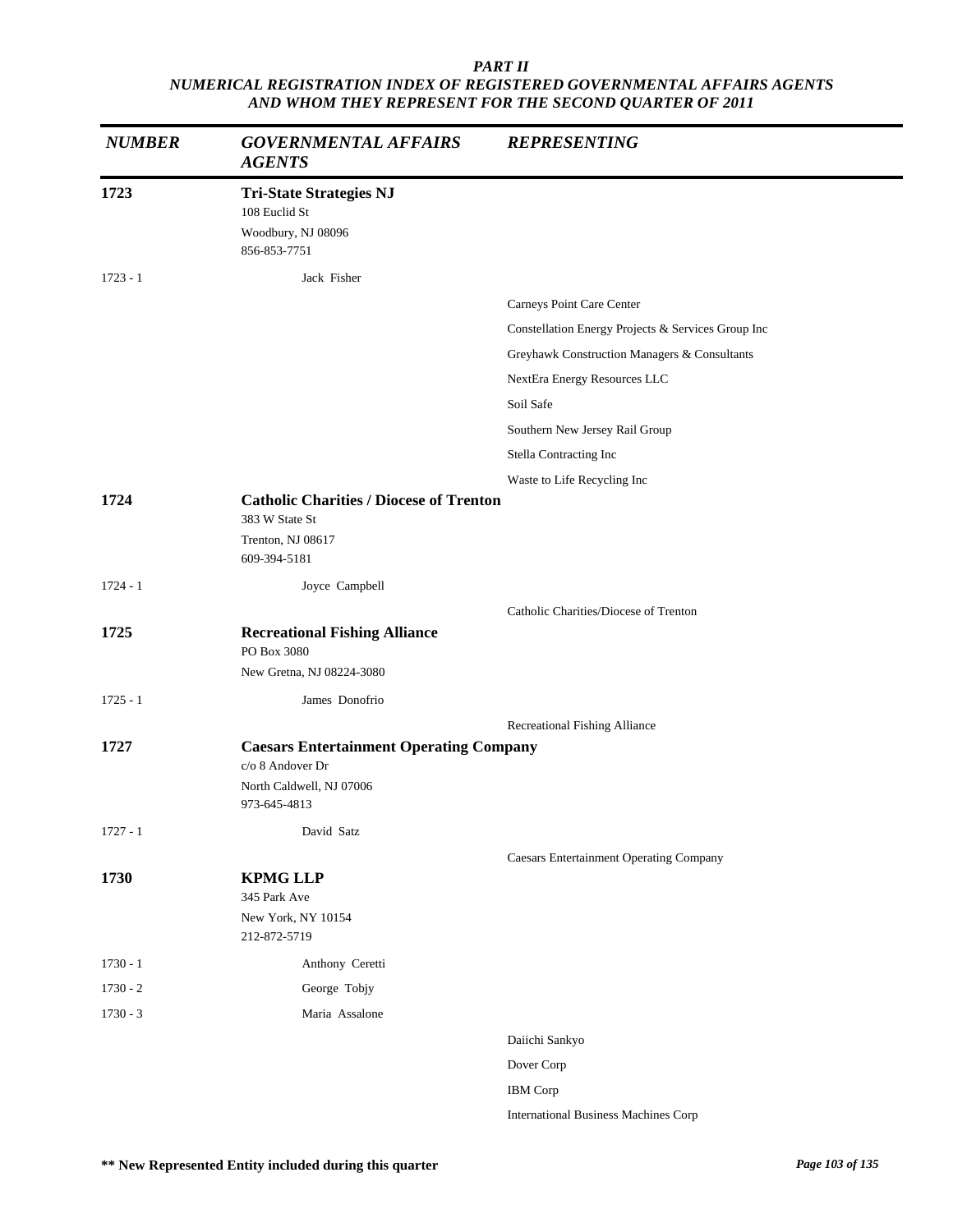| <b>NUMBER</b> | <b>GOVERNMENTAL AFFAIRS</b><br><b>AGENTS</b>                                             | <b>REPRESENTING</b>                   |
|---------------|------------------------------------------------------------------------------------------|---------------------------------------|
|               |                                                                                          | <b>KPMG LLP</b>                       |
|               |                                                                                          | Mimeo.com                             |
|               |                                                                                          | Nippon Express                        |
|               |                                                                                          | Sony Corp                             |
|               |                                                                                          | <b>SONY DADC</b>                      |
|               |                                                                                          | TD Bank                               |
|               |                                                                                          | <b>UBS</b> Financial Services         |
| 1731          | <b>NJ Lawsuit Reform Alliance</b><br>128 West State St Fl 3                              |                                       |
|               | Trenton, NJ 08608<br>609-392-6557                                                        |                                       |
| $1731 - 1$    | Marcus Rayner                                                                            |                                       |
|               |                                                                                          | NJ Lawsuit Reform Alliance (NJCRA)    |
| 1734          | <b>Center for Food Action in New Jersey Inc The</b>                                      |                                       |
|               | 192 W Demarest Ave                                                                       |                                       |
|               | Englewood, NJ 07631<br>201-569-1804                                                      |                                       |
| $1734 - 1$    | Adele LaTourette                                                                         |                                       |
| $1734 - 2$    | Lisa Pitz                                                                                |                                       |
|               |                                                                                          | Center for Food Action in NJ Inc The  |
| 1735          | <b>Fox and Shuffler</b><br>57 E 11th St<br>Ste 302<br>New York, NY 10003<br>646-213-7240 |                                       |
| $1735 - 2$    | Eric Shuffler                                                                            |                                       |
| $1735 - 4$    | Douglas Hritz                                                                            |                                       |
| $1735 - 5$    | Jamie P Fox                                                                              |                                       |
|               |                                                                                          | AllVision                             |
|               |                                                                                          | American Traffic Solutions Inc        |
|               |                                                                                          | Cablevision                           |
|               |                                                                                          | Catellus--A ProLogis Co               |
|               |                                                                                          | Earthtech                             |
|               |                                                                                          | Englewood Hospital and Medical Center |
|               |                                                                                          | Gannett Fleming Inc                   |
|               |                                                                                          | Korff Enterprises                     |
|               |                                                                                          | M/A-Com Inc                           |
|               |                                                                                          | TRC Companies Inc                     |
|               |                                                                                          | <b>TVG Network</b>                    |
|               |                                                                                          | United Continental Holdings Inc       |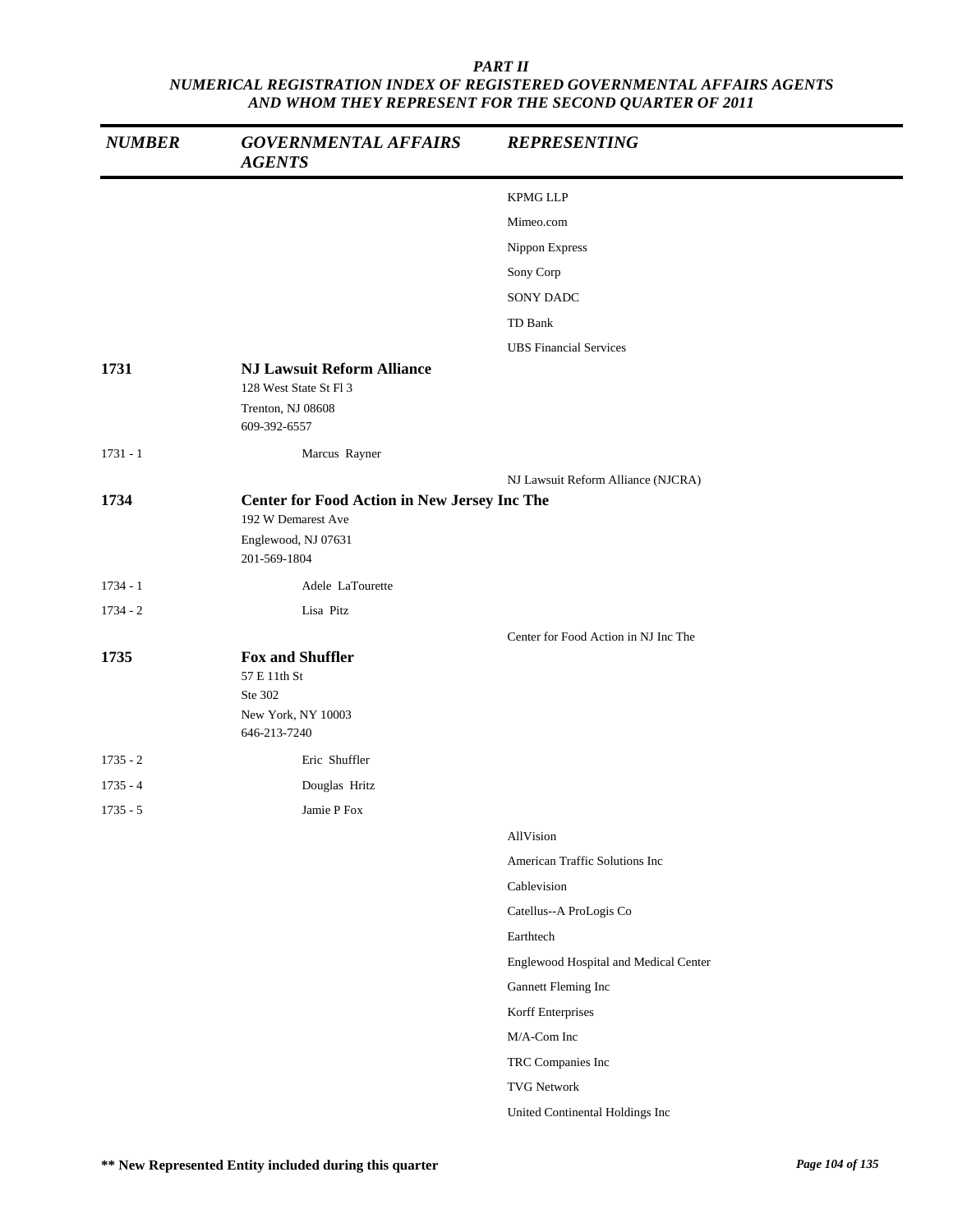| <b>NUMBER</b> | <b>GOVERNMENTAL AFFAIRS</b><br><b>AGENTS</b>                                                                  | <b>REPRESENTING</b>                                                        |
|---------------|---------------------------------------------------------------------------------------------------------------|----------------------------------------------------------------------------|
|               |                                                                                                               | Wawa                                                                       |
| 1741          | <b>Cammarano and Layton Partners LLC</b><br>222 West State St<br>Ste 210<br>Trenton, NJ 08608<br>609-292-2332 |                                                                            |
| $1741 - 1$    | Peter F Cammarano                                                                                             |                                                                            |
| $1741 - 3$    | William F Layton                                                                                              |                                                                            |
|               |                                                                                                               | 3419 Route 46 LLC                                                          |
|               |                                                                                                               | Action Carting Environmental Services                                      |
|               |                                                                                                               | AT&T                                                                       |
|               |                                                                                                               | Bayonne Golf Club                                                          |
|               |                                                                                                               | Clearview Industries                                                       |
|               |                                                                                                               | DEVELCOM                                                                   |
|               |                                                                                                               | Drakontas                                                                  |
|               |                                                                                                               | Durst Organization The                                                     |
|               |                                                                                                               | Emily Fisher Charter School                                                |
|               |                                                                                                               | <b>FHS LLC</b>                                                             |
|               |                                                                                                               | Fleishman-Hillard International Communications                             |
|               |                                                                                                               | Franklin Mason Press                                                       |
|               |                                                                                                               | Hartford Plaza Ltd                                                         |
|               |                                                                                                               | <b>IBEW</b> Local 351                                                      |
|               |                                                                                                               | Liberty State Financial                                                    |
|               |                                                                                                               | Manzo Organization                                                         |
|               |                                                                                                               | MDAdvantage Insurance Co                                                   |
|               |                                                                                                               | Memorial Sloan Kettering Cancer Ctr                                        |
|               |                                                                                                               | MWW Group                                                                  |
|               |                                                                                                               | New Brunswick Development Corp                                             |
|               |                                                                                                               | $\rm NIC$                                                                  |
|               |                                                                                                               | NJ Asphalt Paving Association                                              |
|               |                                                                                                               | NJ Community Development Corp                                              |
|               |                                                                                                               | NJ Hospital Association                                                    |
|               |                                                                                                               | NJ Lawsuit Reform Alliance                                                 |
|               |                                                                                                               | Operating Engineers Local 825                                              |
|               |                                                                                                               | Republic Mortgage Insurance Co                                             |
|               |                                                                                                               | Terminal Ventures Inc                                                      |
|               |                                                                                                               | <b>Unifund CCR Partners</b>                                                |
|               |                                                                                                               | William F Layton Consulting LLC/New Jersey Carpenters Contractors<br>Trust |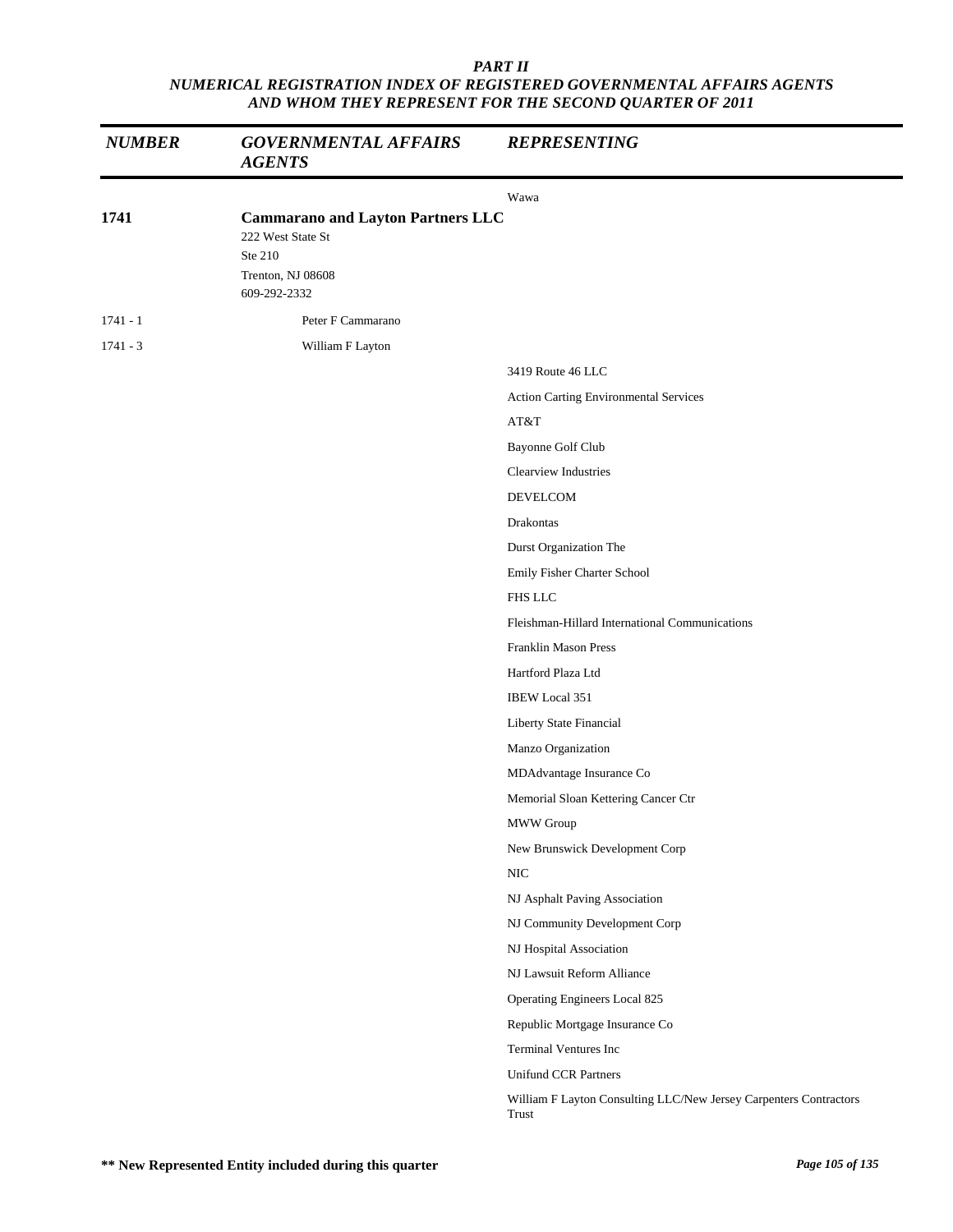| <b>NUMBER</b> | <b>GOVERNMENTAL AFFAIRS</b><br><b>AGENTS</b>                                                              | <b>REPRESENTING</b>                                                              |
|---------------|-----------------------------------------------------------------------------------------------------------|----------------------------------------------------------------------------------|
|               |                                                                                                           | William F Layton Consulting LLC/New Jersey Concrete and Aggregate<br>Association |
| 1743          | <b>Government Process Solutions LLC</b><br>101 S. Warren St<br>Ste D<br>Trenton, NJ 08608<br>609-393-2400 |                                                                                  |
| $1743 - 1$    | Maeve Cannon                                                                                              |                                                                                  |
| $1743 - 2$    | Paul Josephson                                                                                            |                                                                                  |
| $1743 - 3$    | Patrick Kennedy                                                                                           |                                                                                  |
|               |                                                                                                           | Alternative Medical Concepts Inc**                                               |
|               |                                                                                                           | Avalon Bay Communities Inc                                                       |
|               |                                                                                                           | FairPay Solutions                                                                |
|               |                                                                                                           | Hill Wallack LLP                                                                 |
|               |                                                                                                           | Intralot US Corp                                                                 |
|               |                                                                                                           | Motorola Inc                                                                     |
|               |                                                                                                           | North America Power Partners LLC                                                 |
|               |                                                                                                           | Office Furniture Dealers Alliance (OFDA)                                         |
|               |                                                                                                           | Parsippany Troy Hills Senior Citizens Housing Corp                               |
|               |                                                                                                           | Parsons Commercial Technology Group Inc                                          |
|               |                                                                                                           | Penn National Gaming Inc                                                         |
|               |                                                                                                           | Princeton Environmental Group                                                    |
|               |                                                                                                           | Prospect Business Park                                                           |
|               |                                                                                                           | Reliable Recycling Inc                                                           |
|               |                                                                                                           | Signature Properties of New Jersey LLC                                           |
|               |                                                                                                           | Sunesys LLC                                                                      |
|               |                                                                                                           | Tern Landing Development LLC                                                     |
|               |                                                                                                           | Tyler Technologies                                                               |
|               |                                                                                                           | Versa Management Systems Inc                                                     |
| 1744          | <b>United Services Automobile Association (USAA)</b><br>9800 Fredricksburg Rd, A03W                       |                                                                                  |
|               | San Antonio, TX 78288<br>800-531-8722                                                                     |                                                                                  |
| $1744 - 2$    | Terry Lashley                                                                                             |                                                                                  |
|               |                                                                                                           | United Services Automobile Association (USAA)                                    |
| 1745          | <b>Advanced Drainage Systems (ADS)</b><br>4640 Trueman Blvd                                               |                                                                                  |
|               | Hilliard, OH 43026<br>717-439-0786                                                                        |                                                                                  |
| $1745 - 2$    | Nathan L Jovanelly                                                                                        |                                                                                  |
|               |                                                                                                           | Advanced Drainage Systems Inc**                                                  |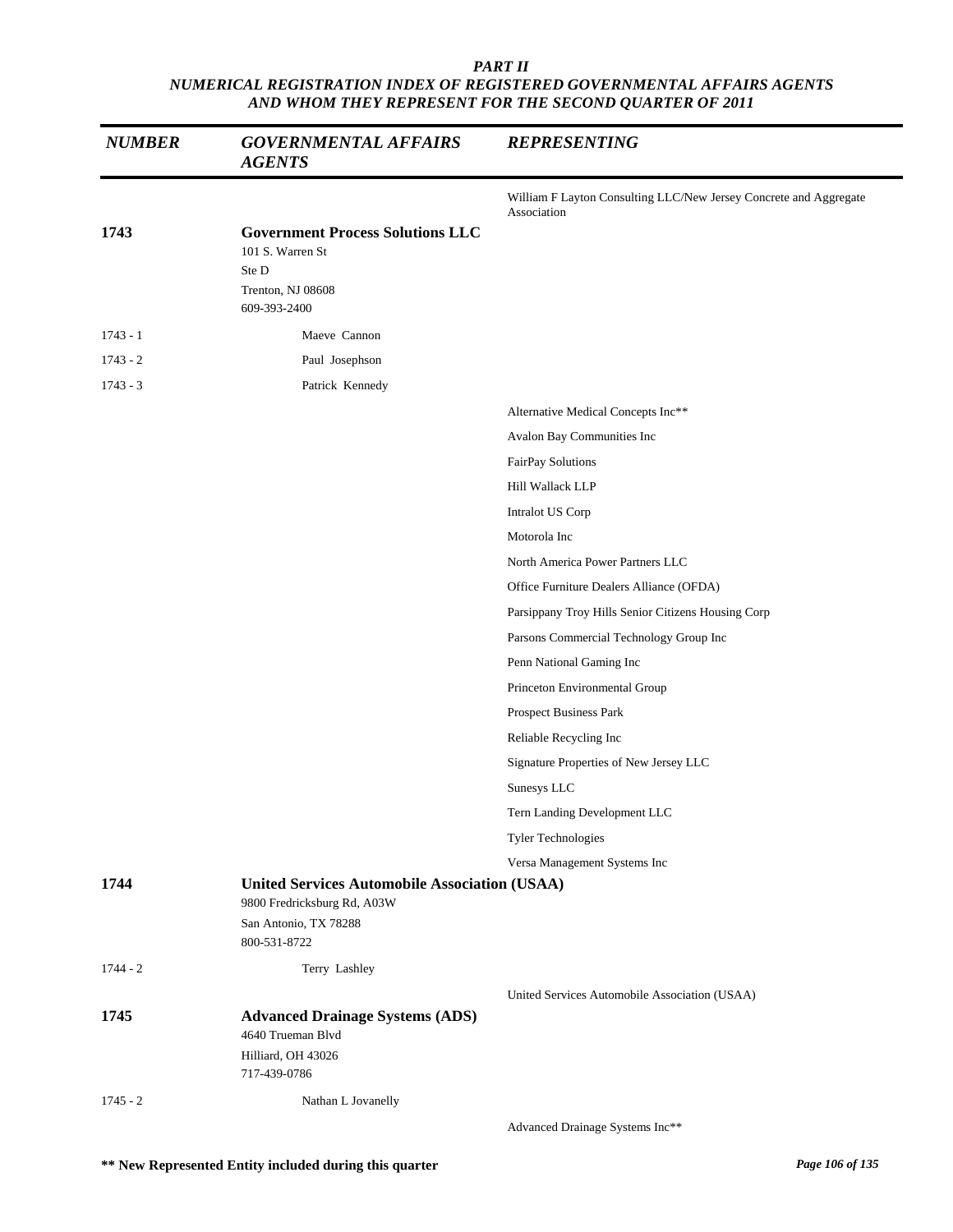| <b>NUMBER</b> | <b>GOVERNMENTAL AFFAIRS</b><br><b>AGENTS</b>                                                            | <b>REPRESENTING</b>                             |
|---------------|---------------------------------------------------------------------------------------------------------|-------------------------------------------------|
| 1746          | <b>Goldman Sachs Group Inc The</b><br>30 Hudson St<br>40th Fl<br>Jersey City, NJ 07302<br>212-902-1000  |                                                 |
| $1746 - 2$    | Randy Wissel                                                                                            |                                                 |
| 1749          | <b>Environment New Jersey</b><br>143 E. State St<br>Ste 7<br>Trenton, NJ 08608<br>609-392-5751          | Goldman Sachs Group Inc The                     |
| $1749 - 1$    | Matthew Elliott                                                                                         |                                                 |
|               |                                                                                                         | <b>Environment New Jersey</b>                   |
| 1750          | <b>NJ Apartment Association</b><br>104 Interchange Plaza<br>Ste 201<br>Monroe, NJ 08831<br>732-992-0605 |                                                 |
| $1750 - 1$    | Nicholas Kikis                                                                                          |                                                 |
|               |                                                                                                         | NJ Apartment Association                        |
| 1751          | <b>Apple Inc</b><br>One Infinite Loop<br>MS:3-CF<br>Cupertino, CA 95014<br>408-974-0343                 |                                                 |
| $1751 - 1$    | Nicholas Ammann                                                                                         |                                                 |
| 1754          | <b>Claudine M Leone Esq</b><br>224 West State St.<br>Trenton, NJ 08608<br>856-296-8917<br>609-394-1711  | Apple Inc                                       |
| $1754 - 1$    | Claudine M Leone Esq                                                                                    |                                                 |
|               |                                                                                                         | NJ Academy of Family Physicians                 |
|               |                                                                                                         | NJ Camps Governmental Affairs Project (NJC-GAP) |
| 1756          | <b>NJ Shares Inc</b><br>1901 North Olden Avenue Extension<br>Ste 1A<br>Ewing, NJ 08618<br>609-883-1626  |                                                 |
| $1756 - 1$    | Cheryl B Stowell                                                                                        |                                                 |
| $1756 - 2$    | James M Jacob                                                                                           |                                                 |
|               |                                                                                                         | NJ Shares Inc                                   |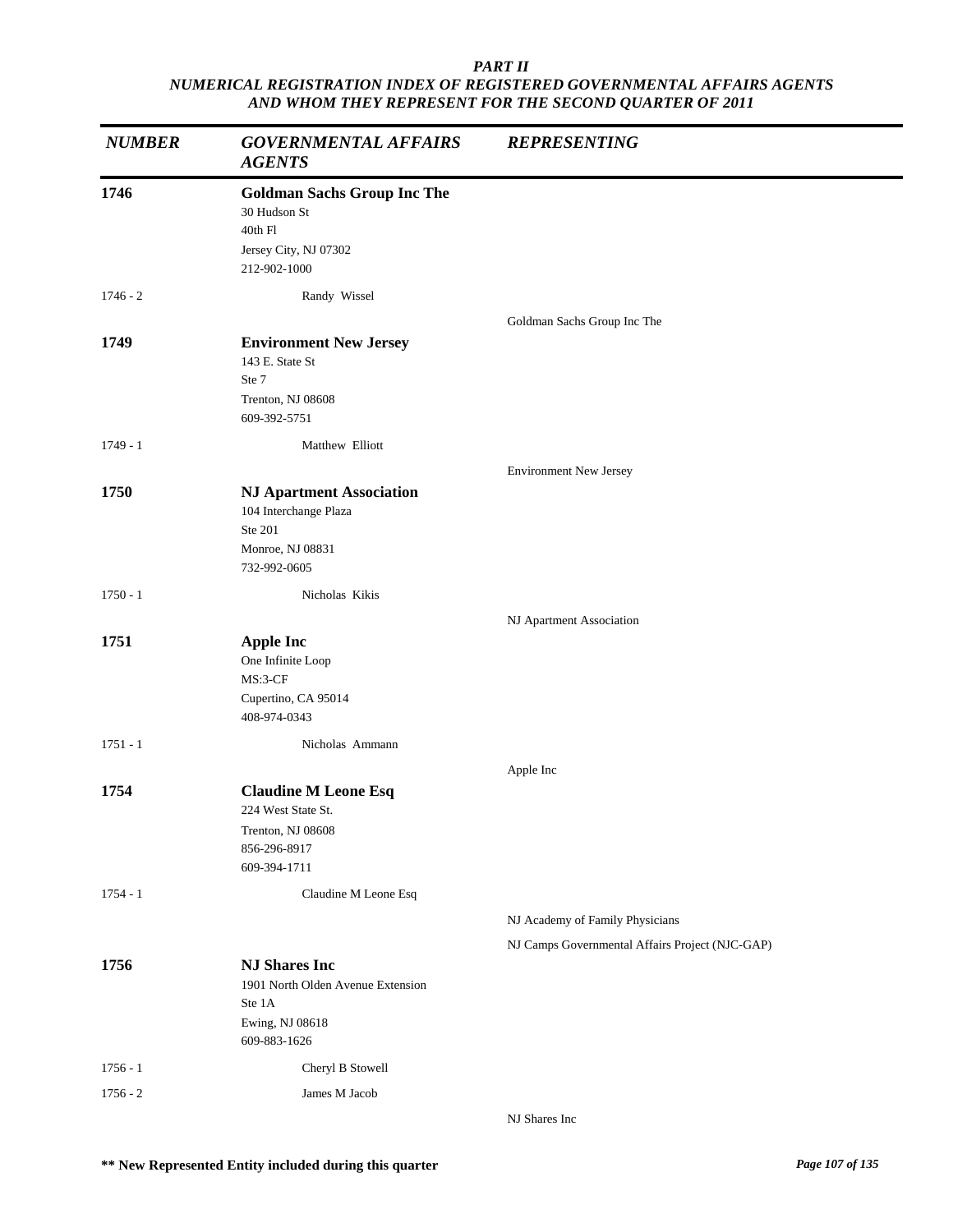| <b>NUMBER</b> | <b>GOVERNMENTAL AFFAIRS</b><br><b>AGENTS</b> | <b>REPRESENTING</b>                       |
|---------------|----------------------------------------------|-------------------------------------------|
| 1757          | <b>T-Mobile USA Inc</b>                      |                                           |
|               | 4 Campus Dr                                  |                                           |
|               | Parsippany, NJ 07054<br>973-656-6546         |                                           |
| $1757 - 1$    | Christopher Ternet                           |                                           |
|               |                                              | T-Mobile USA Inc                          |
| 1759          | <b>Saul Ewing LLP</b>                        |                                           |
|               | 750 College Rd East<br>Ste 100               |                                           |
|               | Princeton, NJ 08540                          |                                           |
|               | 609-452-3100                                 |                                           |
| $1759 - 1$    | M Paige Berry                                |                                           |
| $1759 - 2$    | Steven J Picco                               |                                           |
|               |                                              | BP America Inc                            |
|               |                                              | Chemical Industry Council                 |
|               |                                              | Fuel Merchants Association of NJ          |
|               |                                              | NJ Automobile Insurance Risk Exchange     |
|               |                                              | Public Alliance Public Insurance Fund     |
|               |                                              | School Alliance Insurance Fund            |
|               |                                              | Somerset County Joint Insurance Fund      |
| 1760          | <b>Reed Smith LLP</b>                        |                                           |
|               | 2500 One Liberty Place<br>1650 Market St     |                                           |
|               | Philadelphia, PA 19103                       |                                           |
|               | 215-851-8874                                 |                                           |
| $1760 - 1$    | David Gutowski                               |                                           |
|               |                                              | Council on State Taxation**               |
|               |                                              | IMS Health Inc                            |
|               |                                              | NJ Chamber of Commerce                    |
| 1761          | Raritan Baykeeper Inc dba NY/NJ Baykeeper    |                                           |
|               | 52 W. Front St                               |                                           |
|               | Keyport, NJ 07735<br>732-888-9870            |                                           |
| $1761 - 3$    | Deborah Mans                                 |                                           |
| $1761 - 4$    | Christopher Len                              |                                           |
|               |                                              | Hackensack Riverkeeper                    |
|               |                                              | Raritan Baykeeper Inc dba NY/NJ Baykeeper |
| 1762          | <b>Delaware Riverkeeper Network</b>          |                                           |
|               | 925 Canal St                                 |                                           |
|               | Ste 3701<br>Bristol, PA 19007                |                                           |
|               | 215-369-1188                                 |                                           |
| $1762 - 1$    | Maya van Rossum                              |                                           |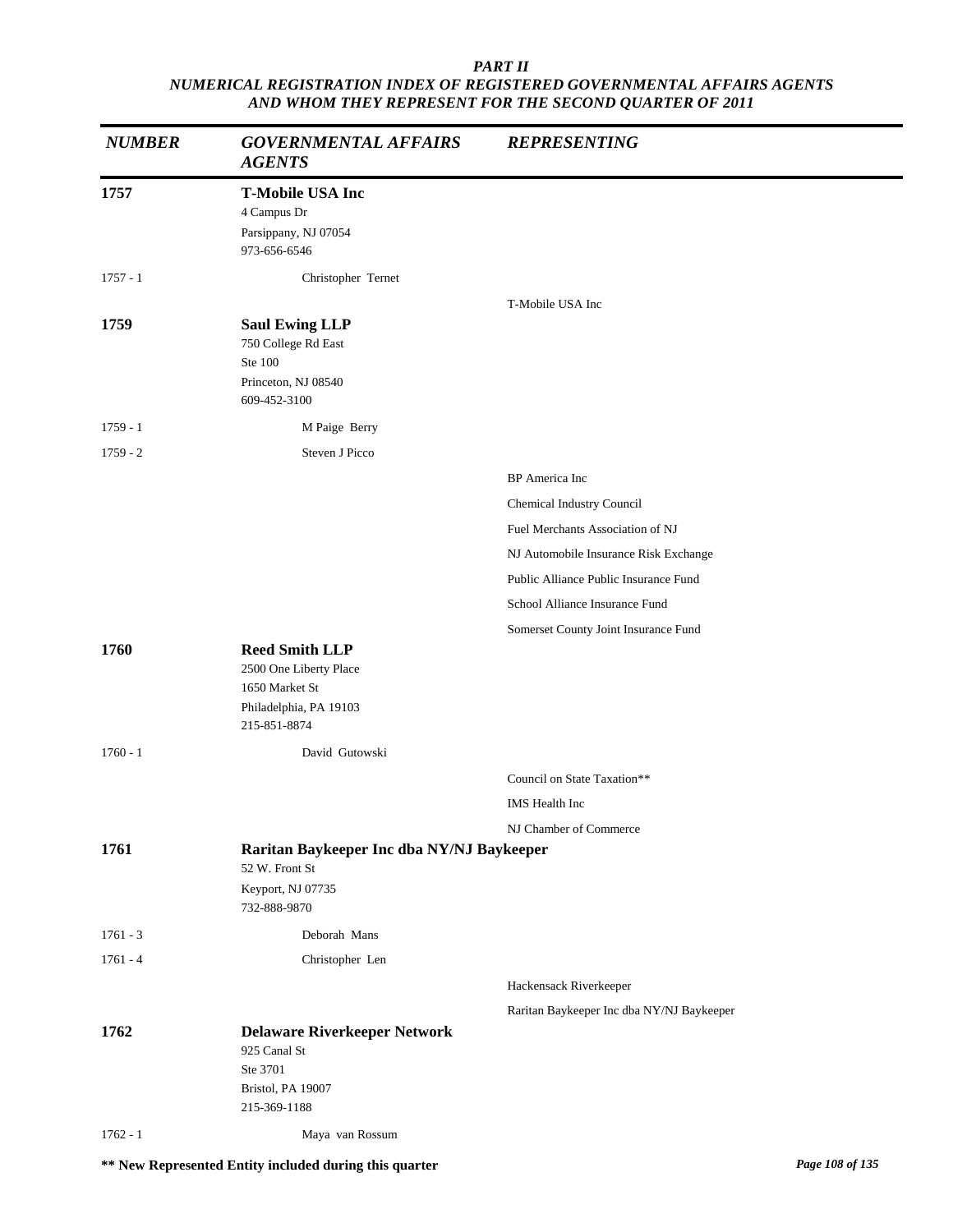| <b>NUMBER</b> | <b>GOVERNMENTAL AFFAIRS</b><br><b>AGENTS</b>                                                                                             | <b>REPRESENTING</b>                                                                   |
|---------------|------------------------------------------------------------------------------------------------------------------------------------------|---------------------------------------------------------------------------------------|
| $1762 - 2$    | Frederick A Stine                                                                                                                        |                                                                                       |
| $1762 - 3$    | Faith Zerbe                                                                                                                              |                                                                                       |
| $1762 - 4$    | Tracy Carluccio                                                                                                                          |                                                                                       |
|               |                                                                                                                                          | Delaware Riverkeeper Network                                                          |
| 1764          | <b>FedEx Corp</b><br>590 Broadway<br>Menands, NY 12204<br>901-818-7791                                                                   |                                                                                       |
| $1764 - 1$    | Helen Brooks                                                                                                                             |                                                                                       |
|               |                                                                                                                                          | FedEx Corp                                                                            |
| 1766          |                                                                                                                                          | Saint Peter's Healthcare System and any and all of its subsidiaries and affiliates    |
|               | 254 Easton Ave<br>New Brunswick, NJ 08901<br>732-745-8600                                                                                |                                                                                       |
| $1766 - 1$    | Jay Jimenez                                                                                                                              |                                                                                       |
|               |                                                                                                                                          | Saint Peter's Healthcare System and any and all of its subsidiaries and<br>affiliates |
| 1767          | Bevan, Mosca, Giuditta & Zarillo PC<br>222 Mount Airy Rd<br>Ste 200<br>Basking Ridge, NJ 07920<br>908-753-8300                           |                                                                                       |
| $1767 - 1$    | Murray Bevan                                                                                                                             |                                                                                       |
| $1767 - 2$    | Richard A Giuditta Jr                                                                                                                    |                                                                                       |
| $1767 - 7$    | Gabrielle Figueroa                                                                                                                       |                                                                                       |
| $1767 - 8$    | Sean Kelly                                                                                                                               |                                                                                       |
| $1767 - 9$    | Elizabeth McKeever                                                                                                                       |                                                                                       |
| $1767 - 10$   | Michael Parlayecchio                                                                                                                     |                                                                                       |
|               |                                                                                                                                          | AT&T                                                                                  |
|               |                                                                                                                                          | <b>Bloom Energy Corp</b>                                                              |
|               |                                                                                                                                          | Constellation Energy Group Inc                                                        |
|               |                                                                                                                                          | Hackettstown Regional Medical Center                                                  |
|               |                                                                                                                                          | Lincoln Renewable Energy LLC                                                          |
|               |                                                                                                                                          | Novo Nordisk Inc                                                                      |
|               |                                                                                                                                          | Recreational Vehicle Industry Association                                             |
|               |                                                                                                                                          | Retail Energy Supply Association (RESA)                                               |
|               |                                                                                                                                          | Warren Hospital                                                                       |
| 1769          | <b>Definitive Government Relations</b><br>196 Princeton-Hightstown Rd<br>Bldg 2, Ste 14A<br>Princeton Junction, NJ 08550<br>609-378-5482 |                                                                                       |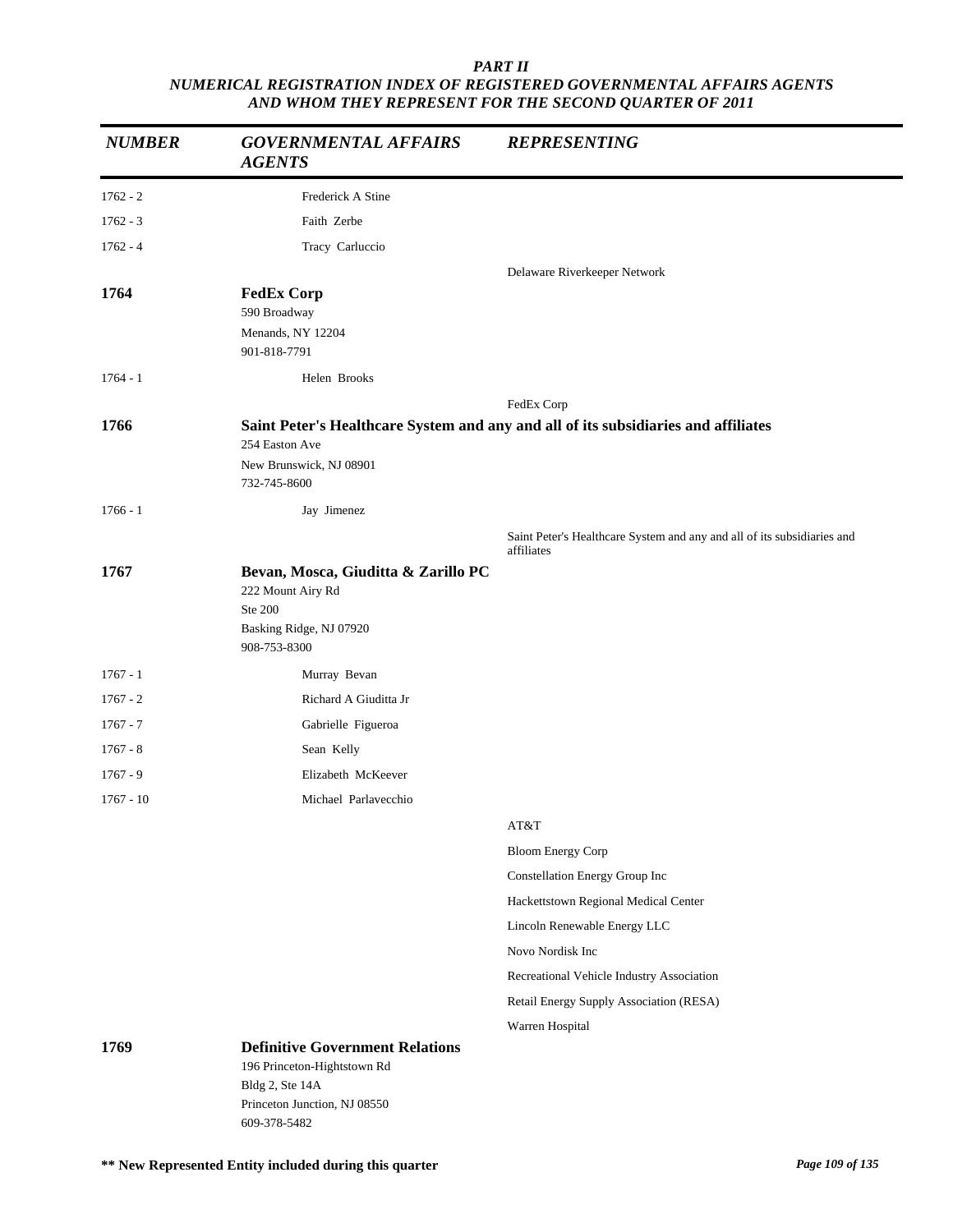| <b>NUMBER</b> | <b>GOVERNMENTAL AFFAIRS</b><br><b>AGENTS</b>                                                                           | <b>REPRESENTING</b>                                       |
|---------------|------------------------------------------------------------------------------------------------------------------------|-----------------------------------------------------------|
| $1769 - 1$    | William F Megna                                                                                                        |                                                           |
|               |                                                                                                                        | <b>AFLAC</b>                                              |
|               |                                                                                                                        | <b>Association Master Trust</b>                           |
|               |                                                                                                                        | QualCare                                                  |
| 1771          | <b>Laurenti Consultants LLC</b><br>18 Bank St<br>Ste 201<br>Morristown, NJ 07960<br>973-984-7800                       |                                                           |
| $1771 - 1$    | Shawn Kathryn Laurenti                                                                                                 |                                                           |
|               |                                                                                                                        | DAI Inc                                                   |
|               |                                                                                                                        | Honeywell International Inc                               |
|               |                                                                                                                        | L. Robert Kimball and Associates                          |
|               |                                                                                                                        |                                                           |
| 1773          | American Society for the Prevention of Cruelty to Animals                                                              | Pure Power Corp                                           |
|               | 228 Kosciusko Ave<br>S Plainfield, NJ 07080-3222                                                                       |                                                           |
| $1773 - 1$    | Debora Bresch                                                                                                          |                                                           |
|               |                                                                                                                        | American Society for the Prevention of Cruelty to Animals |
| 1774          | <b>Statewide Parent Advocacy Network</b><br>35 Halsey St<br>Newark, NJ 07102<br>973-642-8100                           |                                                           |
| $1774 - 1$    | Diana Autin                                                                                                            |                                                           |
| $1774 - 2$    | Margaret Kinsell                                                                                                       |                                                           |
|               |                                                                                                                        | Statewide Parent Advocacy Network                         |
| 1777          | <b>Reckitt Benckiser Pharmaceuticals Inc</b><br>106 Huntersfield Rd<br>Delmar, NY 12054<br>518-763-6391                |                                                           |
| $1777 - 1$    | Lee Marks                                                                                                              |                                                           |
|               |                                                                                                                        | Reckitt Benckiser Pharmaceuticals Inc                     |
| 1778          | UnitedHealth Group/United Healthcare Services Inc<br>172 West State St<br>Ste 102<br>Trenton, NJ 08608<br>609-394-0022 |                                                           |
| $1778 - 1$    | Brendan Peppard                                                                                                        |                                                           |
|               |                                                                                                                        | AmeriChoice of NJ Inc                                     |
|               |                                                                                                                        | Ingenix                                                   |
|               |                                                                                                                        | Ingenix Public Sector Solutions                           |
|               |                                                                                                                        | Ovations, A UnitedHealth Group Co                         |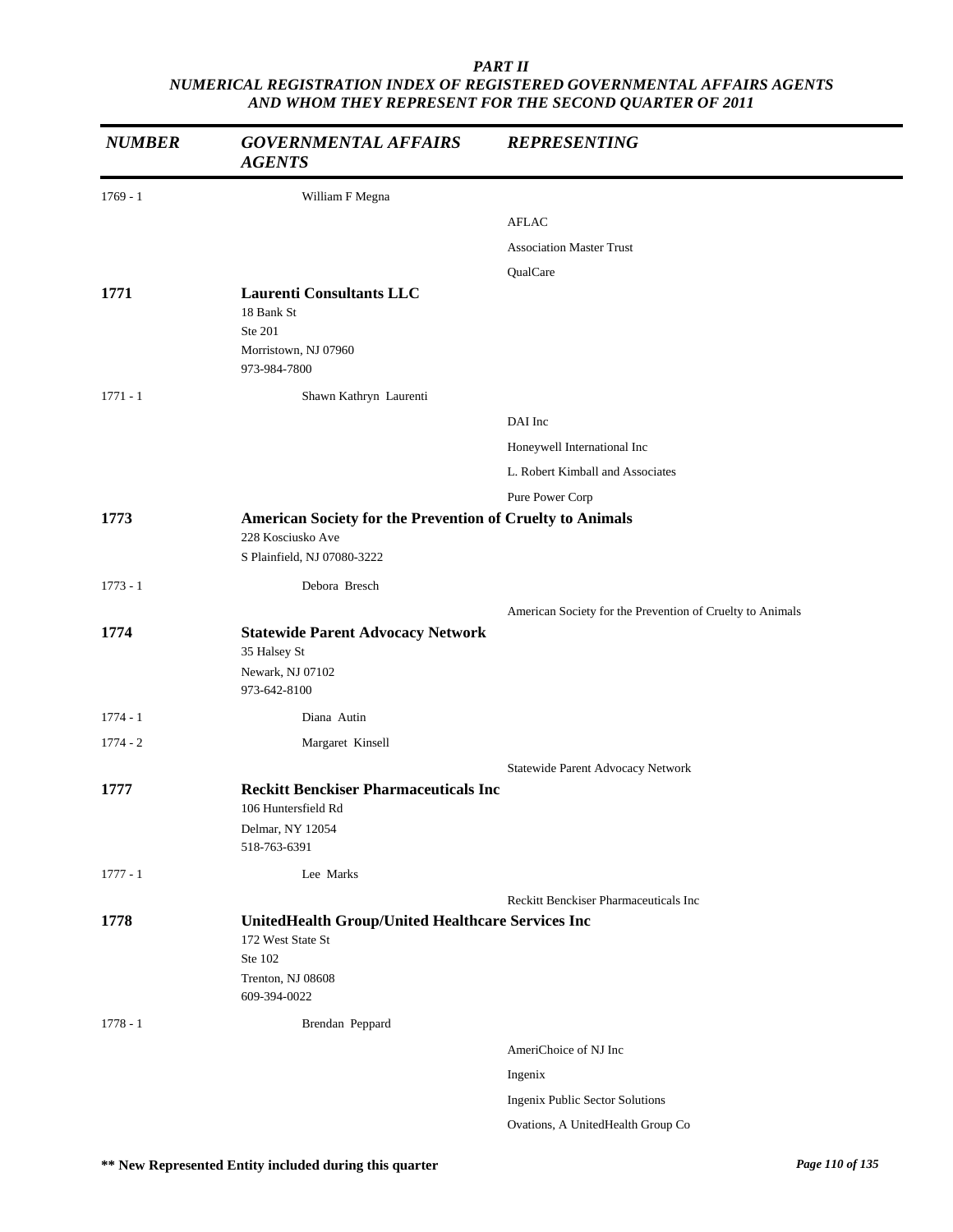| <b>NUMBER</b> | <b>GOVERNMENTAL AFFAIRS</b><br><b>AGENTS</b>                                              | <b>REPRESENTING</b>                                                   |
|---------------|-------------------------------------------------------------------------------------------|-----------------------------------------------------------------------|
|               |                                                                                           | Oxford Health Insurance Inc                                           |
|               |                                                                                           | Oxford Health Plans (NJ) Inc                                          |
|               |                                                                                           | United Healthcare Insurance Co                                        |
| 1780          | <b>Bobby Fewell</b><br>72 Ruby St<br>PO Box 1362<br>Springfield, NJ 07081<br>973-379-2594 |                                                                       |
| $1780 - 1$    | Bobby Fewell                                                                              |                                                                       |
|               |                                                                                           | Independent Agent                                                     |
| 1781          | <b>Capital Impact Group</b><br>134 West State St                                          |                                                                       |
|               | Trenton, NJ 08608<br>609-989-5885                                                         |                                                                       |
| $1781 - 1$    | Gene Mulroy                                                                               |                                                                       |
| $1781 - 2$    | Gerry Gibbs                                                                               |                                                                       |
| $1781 - 3$    | Christina Meo                                                                             |                                                                       |
| $1781 - 5$    | Chrissy Buteas                                                                            |                                                                       |
| $1781 - 7$    | Loredana Cromarty                                                                         |                                                                       |
|               |                                                                                           | AAA Clubs of NJ                                                       |
|               |                                                                                           | American Medical Response                                             |
|               |                                                                                           | Apollo Real Estate                                                    |
|               |                                                                                           | AstraZeneca                                                           |
|               |                                                                                           | Autism Speaks                                                         |
|               |                                                                                           | Catholic Health Care Partnership                                      |
|               |                                                                                           | CentraState Health Care System                                        |
|               |                                                                                           | CGI                                                                   |
|               |                                                                                           | Children's Hospital of Philadelphia The                               |
|               |                                                                                           | Coriell Institute of Medical Research                                 |
|               |                                                                                           | <b>Correctional Dental Associates</b>                                 |
|               |                                                                                           | Dewey Square Group for American Beverage Association                  |
|               |                                                                                           | Dewey Square Group for Barnes and Noble University Book Store         |
|               |                                                                                           | Dewey Square Group for Coaltion for Responsible Nutrition Information |
|               |                                                                                           | Direct Title & Closing Co                                             |
|               |                                                                                           | Dornoch Bergen Square LLC                                             |
|               |                                                                                           | DuPont                                                                |
|               |                                                                                           | <b>Environmental Retrofit Solutions</b>                               |
|               |                                                                                           | Exelon Corp                                                           |
|               |                                                                                           | Faison                                                                |
|               |                                                                                           | Fedway Associates Inc                                                 |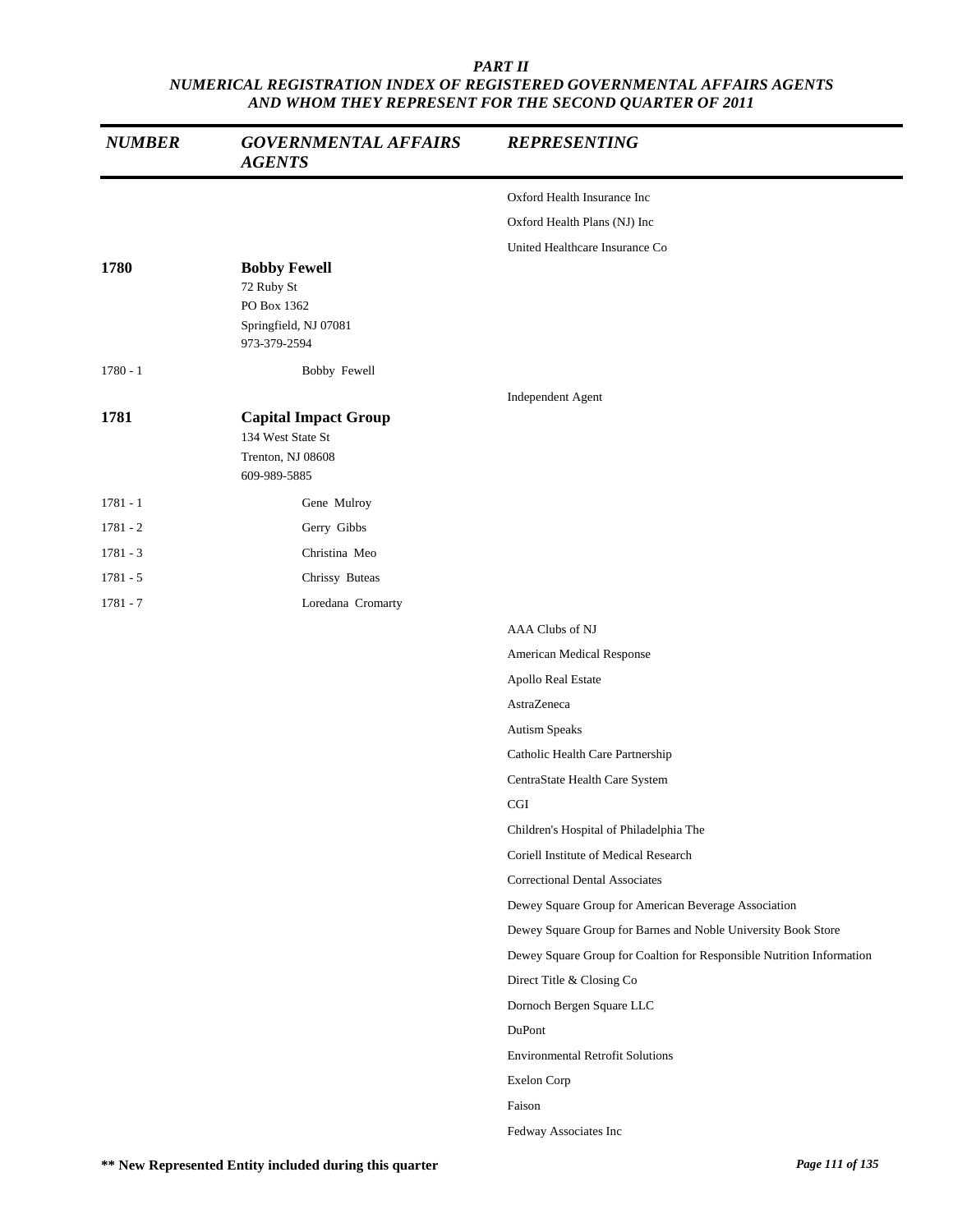| <b>NUMBER</b> | <b>GOVERNMENTAL AFFAIRS</b><br><b>AGENTS</b>        | <b>REPRESENTING</b>                                                  |
|---------------|-----------------------------------------------------|----------------------------------------------------------------------|
|               |                                                     | Gracefield Manor LLC                                                 |
|               |                                                     | Grant & Eisenhofer PA                                                |
|               |                                                     | Hilltop Public Solutions for Coalition for Financial Security        |
|               |                                                     | Hilltop Public Solutions for Medical Imaging and Technology Alliance |
|               |                                                     | Hilltop Public Solutions for National Consumer Research Alliance     |
|               |                                                     | Home Health Services and Staffing Association (HHSSA NJ)             |
|               |                                                     | Honeywell                                                            |
|               |                                                     | K <sub>2</sub> Pure Solutions                                        |
|               |                                                     | Knowles Hall Consulting                                              |
|               |                                                     | Kronos                                                               |
|               |                                                     | Laurdan Realty                                                       |
|               |                                                     | Marlboro Township Municipal Utilities Authority                      |
|               |                                                     | Motorola                                                             |
|               |                                                     | MultiState Associates/Hewlett-Packard                                |
|               |                                                     | MultiState Associates/True Beginnings (True.com)                     |
|               |                                                     | NJ Girl Scouts Councils                                              |
|               |                                                     | NJ Higher Education Student Assistance Authority (HESSA)             |
|               |                                                     | NJ Hospital Association                                              |
|               |                                                     | NJ Petrol                                                            |
|               |                                                     | On Point Advocacy for PACE 4 Jobs                                    |
|               |                                                     | Organization of Nurse Executives of New Jersey                       |
|               |                                                     | Patterson Belknap Webb & Tyler LLP for New York Water Taxi           |
|               |                                                     | Probation Association of New Jersey                                  |
|               |                                                     | READS - Real Estate Advisory and Development Services                |
|               |                                                     | <b>Reliant Energy</b>                                                |
|               |                                                     | Renaissance Broadcasting Co                                          |
|               |                                                     | Treecycle                                                            |
|               |                                                     | <b>UNITEHERE</b>                                                     |
|               |                                                     | Valley Forge Asset Management Corp                                   |
|               |                                                     | Verizon                                                              |
|               |                                                     | <b>Watson Pharmaceuticals</b>                                        |
| 1782          | <b>Hoboken Strategy Group</b><br>1401 Washington St |                                                                      |
|               | Hoboken, NJ 07030<br>201-459-0502                   |                                                                      |
| $1782 - 1$    | Kay Elizabeth LiCausi                               |                                                                      |
| $1782 - 2$    | Michael Comba                                       |                                                                      |
|               |                                                     | Becker Development LLC                                               |

Honeywell International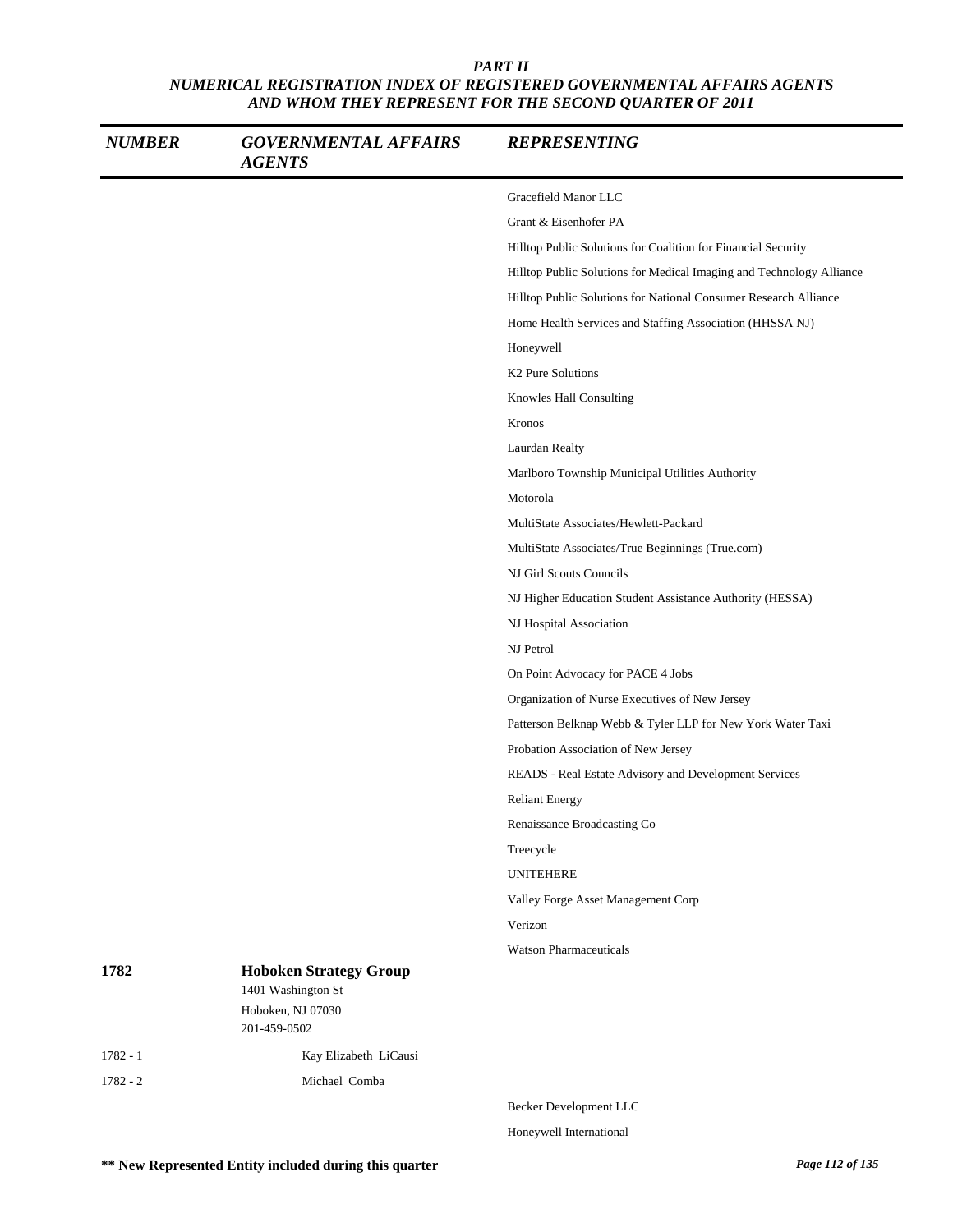| <b>NUMBER</b> | <b>GOVERNMENTAL AFFAIRS</b><br><b>AGENTS</b>                      | <b>REPRESENTING</b>                              |
|---------------|-------------------------------------------------------------------|--------------------------------------------------|
|               |                                                                   | Indoor Tanning Association Inc                   |
|               |                                                                   | NW Financial Group                               |
|               |                                                                   | Park Willow LLC                                  |
|               |                                                                   | Pinnacle Consulting & Construction Services Inc  |
|               |                                                                   | Royal Caribbean Cruises Ltd                      |
|               |                                                                   | Stevens Institute of Technology                  |
| 1783          | <b>QualCare Inc</b><br>30 Knightsbridge Rd                        |                                                  |
|               | Piscataway, NJ 08854<br>732-562-2805                              |                                                  |
| $1783 - 1$    | Annette Catino                                                    |                                                  |
|               |                                                                   | QualCare Inc                                     |
| 1784          | <b>SunEdison LLC</b>                                              |                                                  |
|               | 12500 Baltimore Ave                                               |                                                  |
|               | Beltsville, MD 20705<br>443-909-7200                              |                                                  |
| 1784 - 1      | Fred Zalcman                                                      |                                                  |
|               |                                                                   | SunEdison LLC                                    |
| 1786          | <b>Keywood Strategies LLC</b>                                     |                                                  |
|               | 59 Cornell Ave                                                    |                                                  |
|               | Berkeley Heights, NJ 07922<br>908-464-1254                        |                                                  |
| $1786 - 1$    | Angie Devanney                                                    |                                                  |
|               |                                                                   | Abba/Clemente LLC                                |
|               |                                                                   | Alpert Development                               |
|               |                                                                   | Alpert Development/Patterson Commercial Partners |
|               |                                                                   | Elm Avenue Properties                            |
|               |                                                                   | Filipe Custom Woodwork Inc                       |
|               |                                                                   | <b>MAR Acquisition Group</b>                     |
|               |                                                                   | Quincy Place Associates                          |
|               |                                                                   | Sumo Enterprises                                 |
| 1787          | Merrill Lynch & Co<br>4 World Financial Ctr<br>New York, NY 10080 |                                                  |
|               | 212-449-0708                                                      |                                                  |
| $1787 - 4$    | David J McCarthy                                                  |                                                  |
|               |                                                                   | Merrill Lynch & Co                               |
| 1791          | <b>Deutsche Bank Securities Inc</b><br>60 Wall St                 |                                                  |
|               | New York, NY 10005<br>212-250-2500                                |                                                  |
| $1791 - 1$    | Patrick Marsh                                                     |                                                  |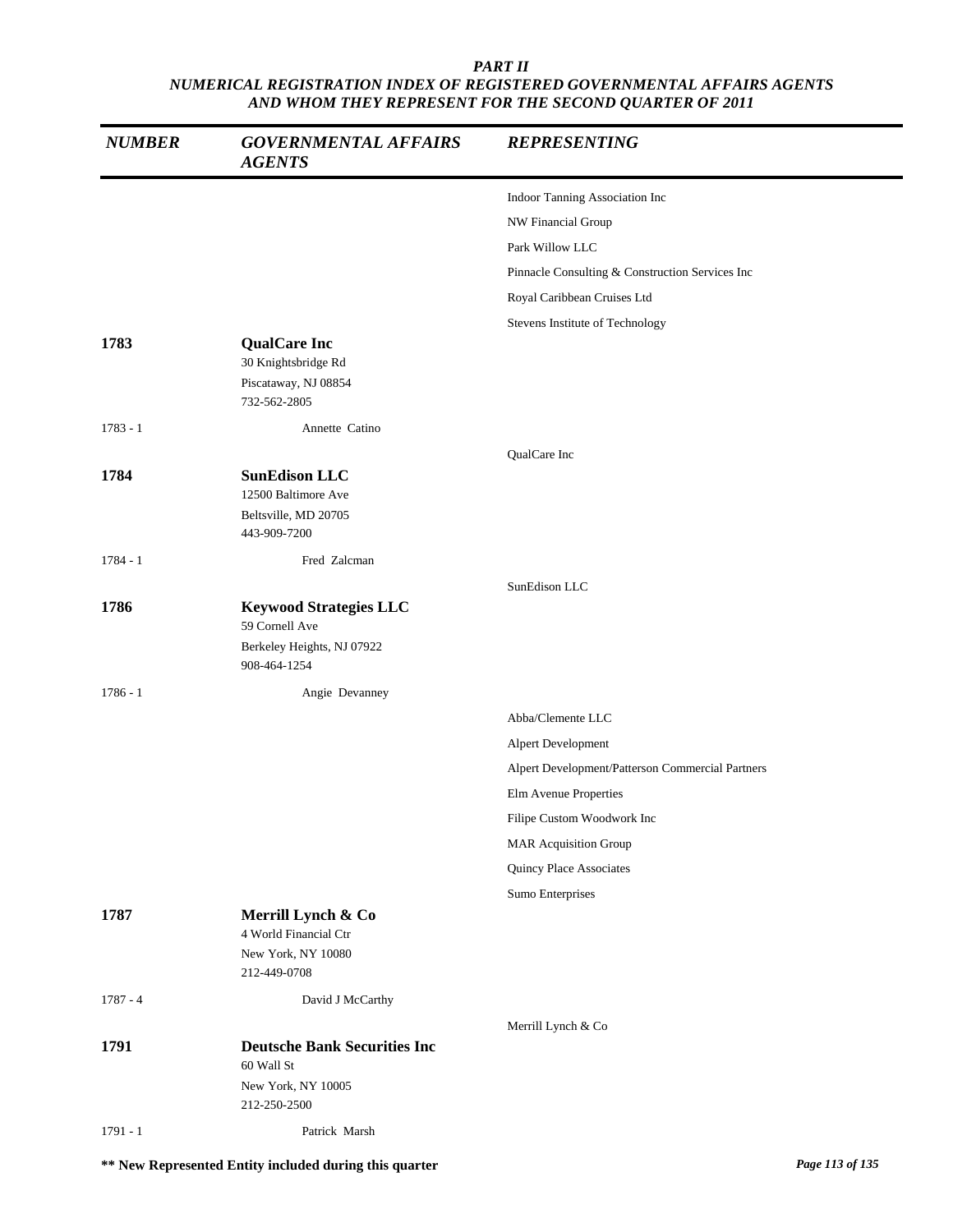| <b>NUMBER</b> | <b>GOVERNMENTAL AFFAIRS</b><br><b>AGENTS</b>                                                                     | <b>REPRESENTING</b>                                                            |
|---------------|------------------------------------------------------------------------------------------------------------------|--------------------------------------------------------------------------------|
|               |                                                                                                                  | Deutsche Bank Securities Inc                                                   |
| 1794          | NJ Gasoline, C-Store, Automotive Association<br>66 Morris Ave<br>Ste 1E<br>Springfield, NJ 07081<br>973-376-0066 |                                                                                |
| $1794 - 1$    | Salvatore Risalvato                                                                                              |                                                                                |
| 1795          | <b>NJ Institute for Social Justice</b><br>60 Park Pl<br>Ste 511<br>Newark, NJ 07102<br>973-624-9400              | NJ Gasoline, C-Store, Automotive Association                                   |
| $1795 - 1$    | Cornell Brooks                                                                                                   |                                                                                |
| $1795 - 4$    | Craig Levine                                                                                                     |                                                                                |
| $1795 - 6$    | Ellen Brown                                                                                                      |                                                                                |
| $1795 - 8$    | Sarah Hinger                                                                                                     |                                                                                |
| 1797          | <b>State Street Associates Inc</b><br>150 West State St<br>Trenton, NJ 08608<br>609-392-0559                     | NJ Institute for Social Justice                                                |
| $1797 - 1$    | Hal Bozarth                                                                                                      |                                                                                |
| $1797 - 2$    | Anthony Russo                                                                                                    |                                                                                |
| $1797 - 3$    | <b>Edward Waters</b>                                                                                             |                                                                                |
|               |                                                                                                                  | Akzo Nobel Inc                                                                 |
|               |                                                                                                                  | Alliance for Environmental Concerns d/b/a New Jersey Green Industry<br>Council |
|               |                                                                                                                  | Butler Printing & Laminating Inc                                               |
|               |                                                                                                                  | Chemistry Council of NJ/AstraZeneca Pharmaceuticals LP                         |
|               |                                                                                                                  | Coalition for Automotive Equality (CARE)                                       |
|               |                                                                                                                  | Halogenated Solvent Industry Alliance Inc (HSIA)                               |
|               |                                                                                                                  | Houghton Chemical Corp                                                         |
|               |                                                                                                                  | Illinois Tool Works Inc                                                        |
|               |                                                                                                                  | Korean-American Cleaners Association of New Jersey The                         |
|               |                                                                                                                  | Plastic Shipping Container Institute                                           |
|               |                                                                                                                  | Potters Industries Inc                                                         |
|               |                                                                                                                  | Tri-State Automatic Merchandising Council                                      |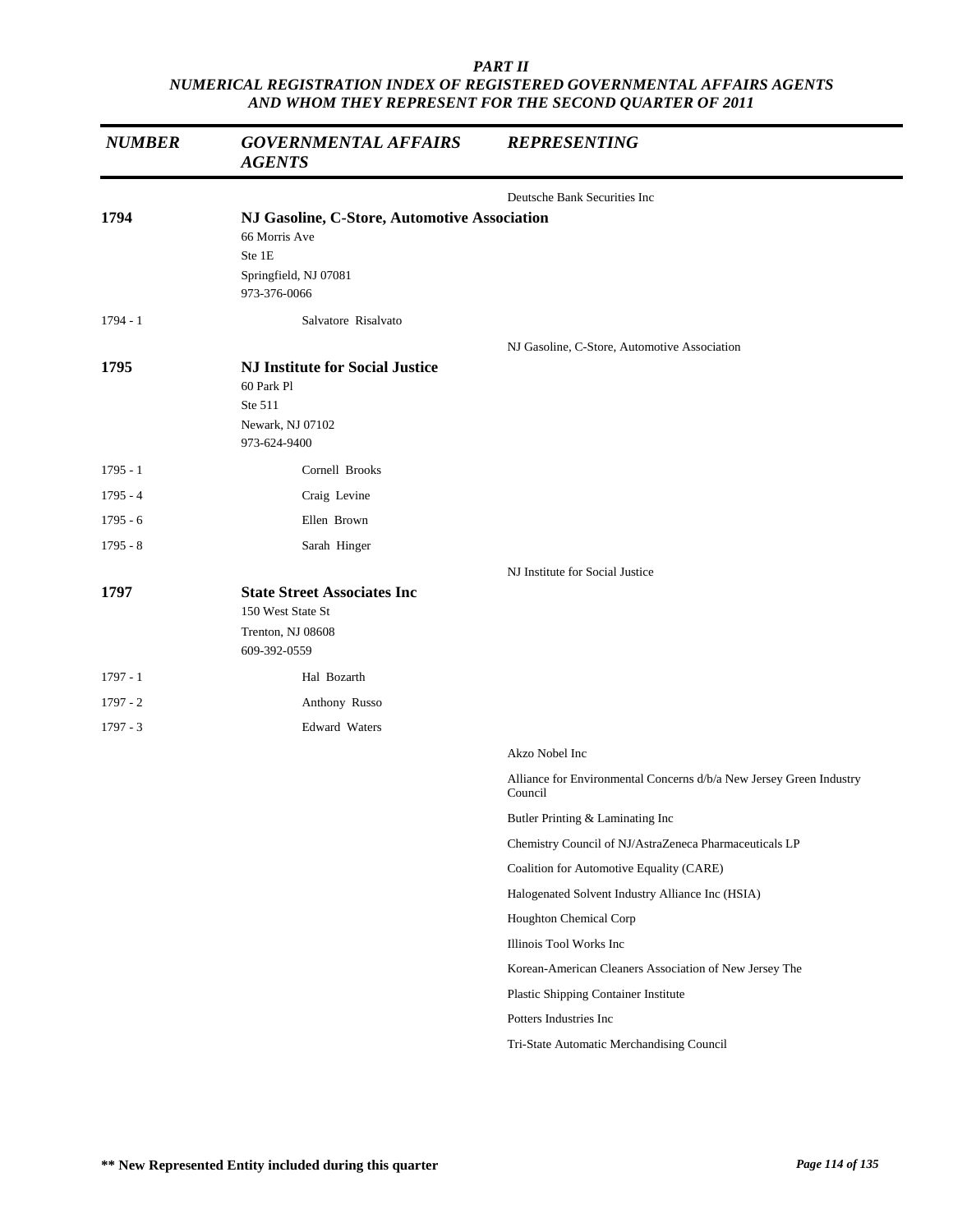| <b>NUMBER</b> | <b>GOVERNMENTAL AFFAIRS</b><br><b>AGENTS</b>                             | <b>REPRESENTING</b>                |
|---------------|--------------------------------------------------------------------------|------------------------------------|
| 1798          | Nielsen, Merksamer, Parrinello, Mueller & Naylor LLP<br>2350 Kerner Blvd |                                    |
|               | Ste 250<br>San Rafael, CA 94901<br>415-389-6800                          |                                    |
| $1798 - 1$    | Dan J Horton                                                             |                                    |
|               |                                                                          | Exxon Mobil Corp                   |
| 1801          | UnitedHealth Group/UnitedHealth Care Services Inc<br>100 Mulberry St     |                                    |
|               | 4th Floor                                                                |                                    |
|               | Newark, NJ 07102                                                         |                                    |
|               | 973-565-5221                                                             |                                    |
| $1801 - 1$    | Michelle Walsky                                                          |                                    |
|               |                                                                          | AmeriChoice New Jersey Inc         |
| 1802          | Merrill Lynch & Co Inc                                                   |                                    |
|               | 1818 Market St<br>18th Fl                                                |                                    |
|               | Philadelphia, PA 19103                                                   |                                    |
|               | 215-446-7075                                                             |                                    |
| $1802 - 1$    | Ralph A Saggiomo                                                         |                                    |
| $1802 - 2$    | Eugene P Spinelli                                                        |                                    |
| $1802 - 4$    | Harper Watters                                                           |                                    |
|               |                                                                          | Merrill Lynch & Co Inc             |
| 1804          | <b>Mary Comfort Consulting LLC</b><br>128 Golf View Dr                   |                                    |
|               | Sewell, NJ 08080<br>609-372-6868                                         |                                    |
| $1804 - 1$    | Mary Comfort                                                             |                                    |
|               |                                                                          | Christopher S. Vernon              |
|               |                                                                          | Public Strategies Impact           |
|               |                                                                          | <b>Robert Rizas</b>                |
| 1807          | <b>CA</b> Inc                                                            |                                    |
|               | 200 Princeton S. Corp Center<br>Ste 400                                  |                                    |
|               | Ewing, NJ 08628                                                          |                                    |
|               | 609-583-9600                                                             |                                    |
| $1807 - 1$    | James Schnitzlein                                                        |                                    |
|               |                                                                          | CA Inc                             |
| 1808          | <b>Credit Suisse Securities (USA) LLC</b>                                |                                    |
|               | Eleven Madison Ave                                                       |                                    |
|               | New York, NY 10010<br>212-538-6736                                       |                                    |
|               |                                                                          |                                    |
| $1808 - 3$    | Richard Johnson                                                          | Credit Suisse Securities (USA) LLC |
|               |                                                                          |                                    |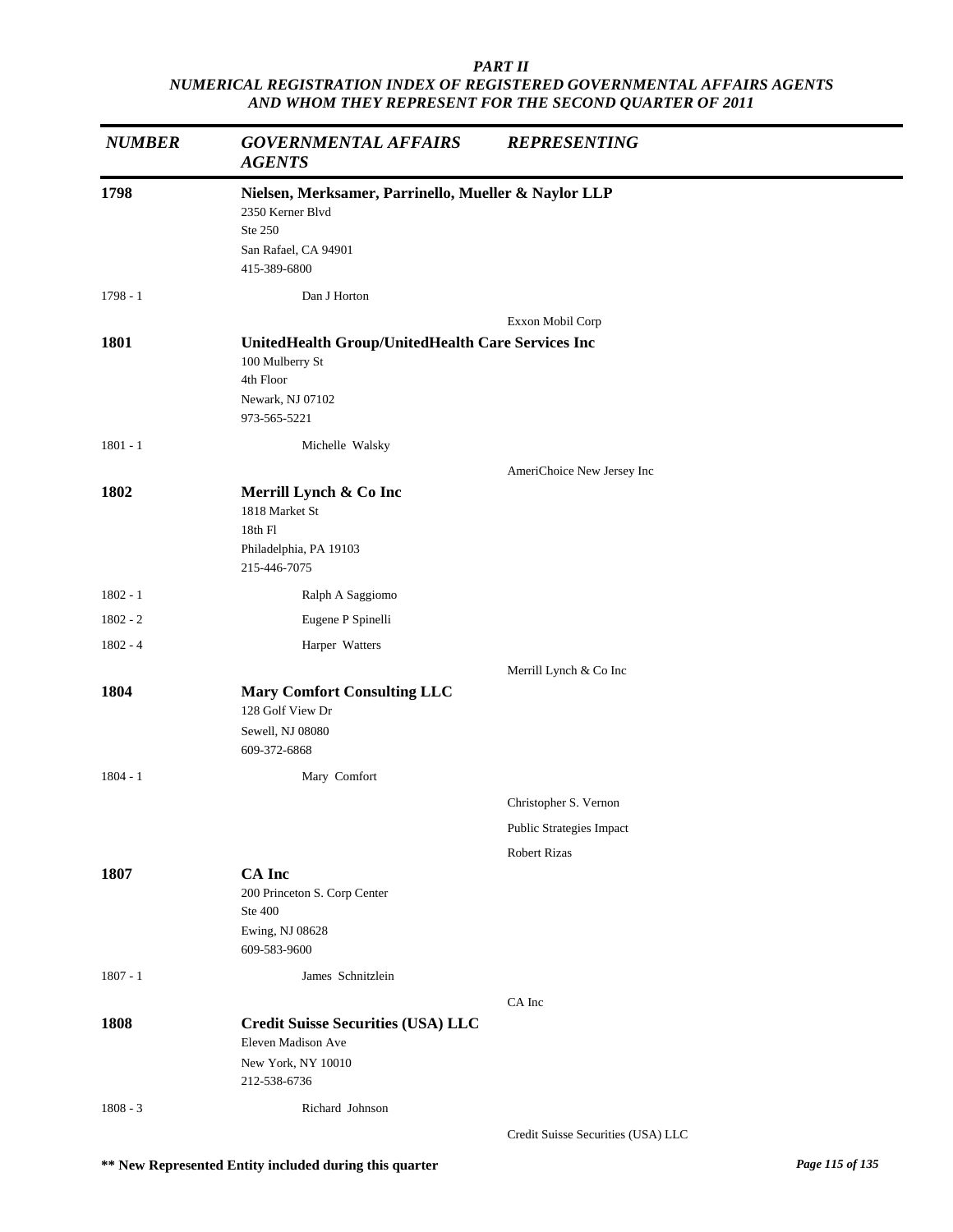| <b>NUMBER</b> | <b>GOVERNMENTAL AFFAIRS</b><br><b>AGENTS</b>                                                                    | <b>REPRESENTING</b>             |
|---------------|-----------------------------------------------------------------------------------------------------------------|---------------------------------|
| 1809          | <b>RBC Capital Markets Corp</b><br>3 World Financial Ctr<br>200 Vessey St<br>New York, NY 10281<br>212-618-5644 |                                 |
| $1809 - 1$    | Michael Baumrin                                                                                                 |                                 |
| $1809 - 2$    | Francisco Gonzalez                                                                                              |                                 |
|               |                                                                                                                 | RBC Capital Markets Corp        |
| 1810          | <b>CSC Holdings LLC</b><br>124 West State St<br>3rd Fl<br>Trenton, NJ 08608<br>516-803-2300                     |                                 |
| $1810 - 1$    | Kevin J Drennan                                                                                                 |                                 |
|               |                                                                                                                 | Cablevision                     |
| 1813          | <b>JPMorgan Chase Bank NA</b><br>103 College Rd<br>Princeton, NJ 08540<br>609-936-3064                          |                                 |
| $1813 - 1$    | Robert Tartaglia                                                                                                |                                 |
|               |                                                                                                                 | JPMorgan Chase Bank NA          |
| 1814          | <b>NJ Future</b><br>137 W. Hanover St<br>Trenton, NJ 08618<br>609-393-0008                                      |                                 |
| $1814 - 1$    | Christine Sturm                                                                                                 |                                 |
|               |                                                                                                                 | NJ Future                       |
| 1817          | <b>Adam Crain</b><br>5605 Chevy Chase Pkwy NW<br>Washington, DC 20015<br>202-549-2777                           |                                 |
| $1817 - 1$    | Adam Crain                                                                                                      |                                 |
|               |                                                                                                                 | <b>ACS</b> Government Solutions |
| 1818          | <b>United Water</b><br>15 Adafre Ave<br>PO Box 668<br>Toms River, NJ 08754<br>732-349-0227                      |                                 |
| $1818 - 1$    | Jane Kunka                                                                                                      |                                 |
|               |                                                                                                                 | <b>United Water</b>             |
| 1819          | <b>International Game Technology</b><br>6355 South Buffalo Dr<br>Las Vegas, NV 89113<br>702-669-8746            |                                 |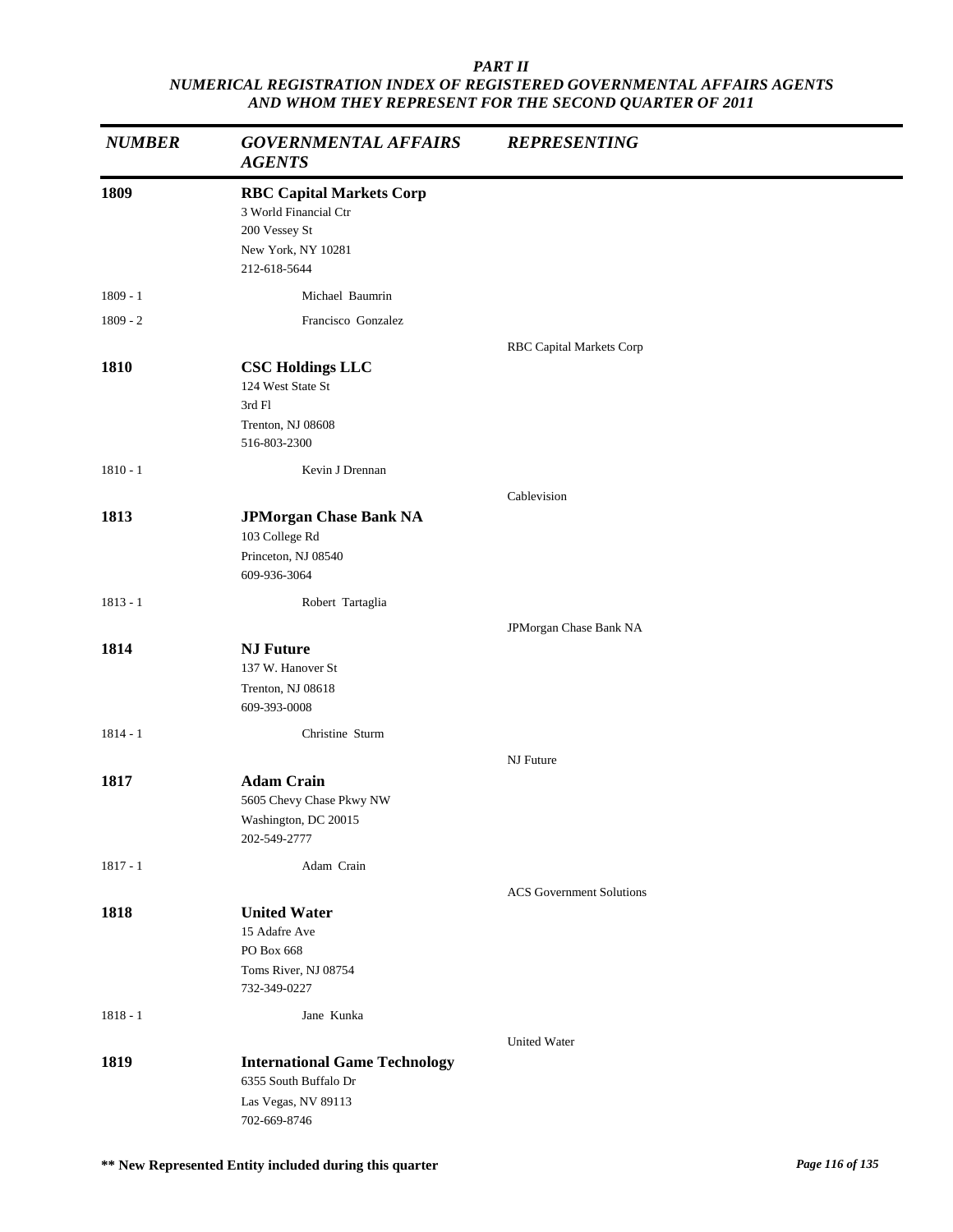| <b>NUMBER</b> | <b>GOVERNMENTAL AFFAIRS</b><br><b>AGENTS</b>                                                                 | <b>REPRESENTING</b>                          |
|---------------|--------------------------------------------------------------------------------------------------------------|----------------------------------------------|
| 1819 - 1      | Michelle Chatigny                                                                                            |                                              |
|               |                                                                                                              | <b>International Game Technology</b>         |
| 1820          | <b>Bank of America NA</b><br>1455 Pennsylvania Ave NW<br>Suite 950<br>Washington, DC 20004<br>202-351-0125   |                                              |
| $1820 - 1$    | Kelly Hobbs                                                                                                  |                                              |
|               |                                                                                                              | <b>Bank of America NA</b>                    |
| 1824          | <b>Comcast Corp</b><br>1191 Fries Mill Rd                                                                    |                                              |
|               | Franklinville, NJ 08322<br>856-740-4105                                                                      |                                              |
| $1824 - 1$    | David Mayer                                                                                                  |                                              |
|               |                                                                                                              | Comcast Corp                                 |
| 1825          | Giordano, Halleran & Ciesla PC<br>125 Half Mile Rd<br>Ste 300<br>Red Bank, NJ 07701                          |                                              |
|               | 732-741-3900                                                                                                 |                                              |
| $1825 - 1$    | Steven Corodemus                                                                                             |                                              |
|               |                                                                                                              | <b>Bamm Hollow LLC</b>                       |
|               |                                                                                                              | Pay My Taxes LLC                             |
| 1826          | <b>Travelers Companies Inc and Subsidiaries</b><br>One Tower Sq<br>8MS<br>Hartford, CT 06183<br>860-277-0459 |                                              |
| $1826 - 1$    | John Miletti                                                                                                 |                                              |
|               |                                                                                                              | Travelers Companies Inc and Subsidiaries The |
| 1828          | <b>Barclays Capital Inc</b><br>745 Seventh Ave<br>New York, NY 10019<br>212-526-6937                         |                                              |
| $1828 - 1$    | Charles Ellinwood                                                                                            |                                              |
| 1828 - 2      | Kym Arnone                                                                                                   |                                              |
| $1828 - 3$    | John Gerbino                                                                                                 |                                              |
| $1828 - 4$    | James Henn                                                                                                   |                                              |
|               |                                                                                                              | <b>Barclays Capital Inc</b>                  |
| 1832          | <b>Aetna Inc</b><br>8000 Midatlantic Ave<br>Ste 100<br>Mount Laurel, NJ 08054<br>856-439-4594                |                                              |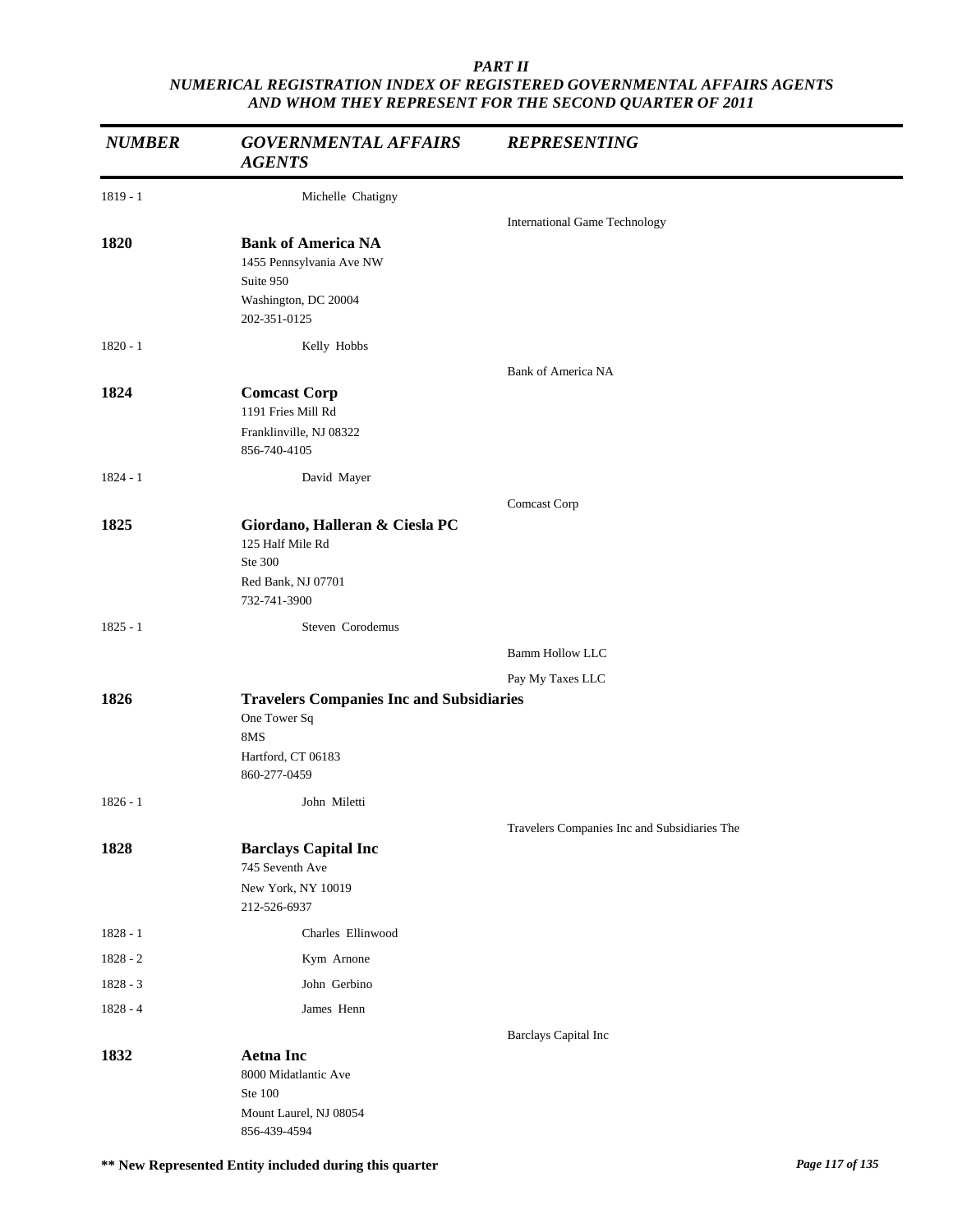| <b>NUMBER</b> | <b>GOVERNMENTAL AFFAIRS</b><br><b>AGENTS</b>                                                             | <b>REPRESENTING</b>                     |
|---------------|----------------------------------------------------------------------------------------------------------|-----------------------------------------|
| $1832 - 1$    | Larry Lewis Jr                                                                                           |                                         |
|               |                                                                                                          | Aetna Health Inc                        |
| 1835          | Long & Marmero LLP<br>44 Euclid St<br>Woodbury, NJ 08096<br>856-848-6440                                 |                                         |
| $1835 - 1$    | Douglas Long                                                                                             |                                         |
|               |                                                                                                          | <b>HNTB</b>                             |
| 1838          | <b>Consumers Union of US Inc</b><br>1535 Mission St                                                      |                                         |
|               | San Francisco, CA 94103<br>415-431-6747                                                                  |                                         |
| $1838 - 1$    | Laurie Sobel                                                                                             |                                         |
|               |                                                                                                          | Consumers Union of US Inc               |
| 1839          | <b>Front Porch Strategies</b><br>60 Roseland Ave<br>Caldwell, NJ 07006<br>973-364-2511                   |                                         |
| $1839 - 2$    | Susan M Scavone                                                                                          |                                         |
|               |                                                                                                          | Alcatel-Lucent                          |
|               |                                                                                                          | Alliance One                            |
|               |                                                                                                          | American Water                          |
|               |                                                                                                          | Longstreet Development                  |
|               |                                                                                                          | Nouvelle Associates LLC                 |
| 1841          | <b>Cozen O'Connor Government Affairs LLC</b><br>1900 Market St<br>Philadelphia, PA 19103<br>215-665-2000 |                                         |
| 1841 - 1      | Edward J Hazzouri                                                                                        |                                         |
| 1842          | Eisai Inc<br>7 Willway Ave<br>Richmond, VA 23226<br>804-450-0965                                         | Independent Agent                       |
| $1842 - 1$    | Gary Riddle                                                                                              |                                         |
|               |                                                                                                          | Eisai Inc                               |
| 1844          | <b>Mental Health Association in NJ</b><br>88 Pompton Ave<br>Verona, NJ 07044<br>973-571-4100             |                                         |
| $1844 - 1$    | Barbara Johnston                                                                                         |                                         |
|               |                                                                                                          | Mental Health Association in New Jersey |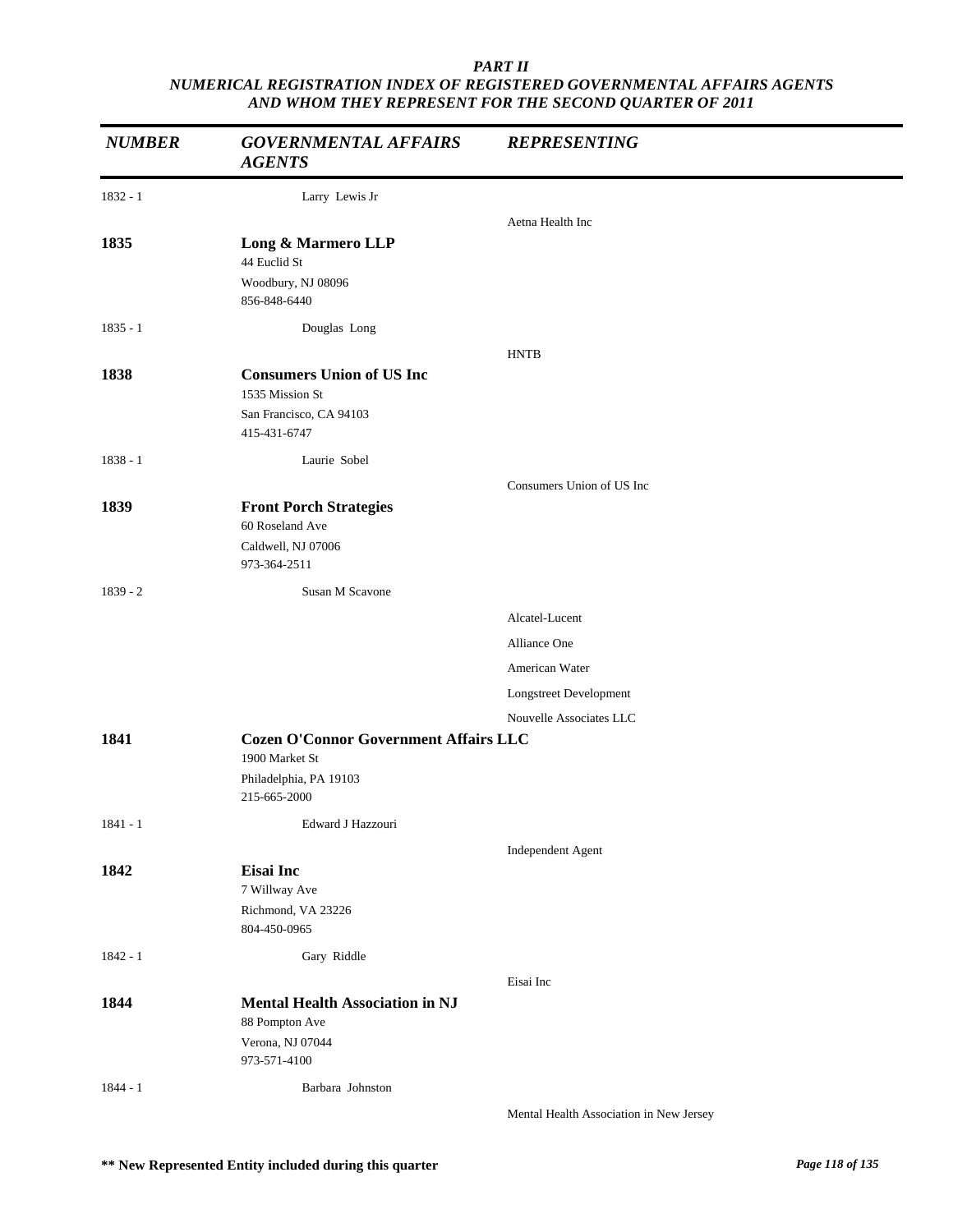| <b>NUMBER</b> | <b>GOVERNMENTAL AFFAIRS</b><br><b>AGENTS</b>                                                                  | <b>REPRESENTING</b>                    |
|---------------|---------------------------------------------------------------------------------------------------------------|----------------------------------------|
| 1845          | <b>Capital One Financial</b><br>1500 Capital One Dr<br>Attn: 12077-0270<br>Richmond, VA 23227<br>807-284-6981 |                                        |
| $1845 - 1$    | Steven DeLuca                                                                                                 |                                        |
| 1847          | <b>Power Survey Co</b><br>25 Campus Dr<br>South Kearny, NJ 07032<br>908-963-4379                              | Capital One Financial                  |
| $1847 - 1$    | Connie Hughes                                                                                                 |                                        |
| 1849          | <b>Axiom Holding Co LLC</b><br>700 Plaza Dr<br>Ste 214<br>Secaucus, NJ 07094<br>201-348-8998                  | Power Survey Co                        |
| $1849 - 1$    | Ronald Simoncini                                                                                              |                                        |
| 1851          | Recording for the Blind & Dyslexic Inc<br>20 Roszel Rd<br>Princeton, NJ 08540<br>866-732-3585                 | Mile Square Taxpayers Association      |
| $1851 - 1$    | Edward Bray                                                                                                   |                                        |
| $1851 - 2$    | Christine Ranaghan                                                                                            |                                        |
| 1852          | <b>Delta Development Group Inc</b><br>2000 Technology Parkway<br>Mechanicsburg, PA 17050<br>717-441-9030      | Recording for the Blind & Dyslexic Inc |
| $1852 - 1$    | Daniel Kennedy                                                                                                |                                        |
| $1852 - 4$    | Nathan Garman                                                                                                 |                                        |
| $1852 - 5$    | Joseph Eisenhauer                                                                                             |                                        |
| $1852 - 6$    | Phillip Sanchez                                                                                               |                                        |
| $1852 - 7$    | Alexander Pavlovsky                                                                                           |                                        |
|               |                                                                                                               | Benderson Development Company LLC      |
|               |                                                                                                               | Dan-D Inc**                            |
|               |                                                                                                               | $\operatorname{DEVELCOM}$              |
|               |                                                                                                               | DRW Lacey LLC                          |
|               |                                                                                                               | Fountains Applied LWAG LLC**           |
|               |                                                                                                               | Harrison Commons LLC**                 |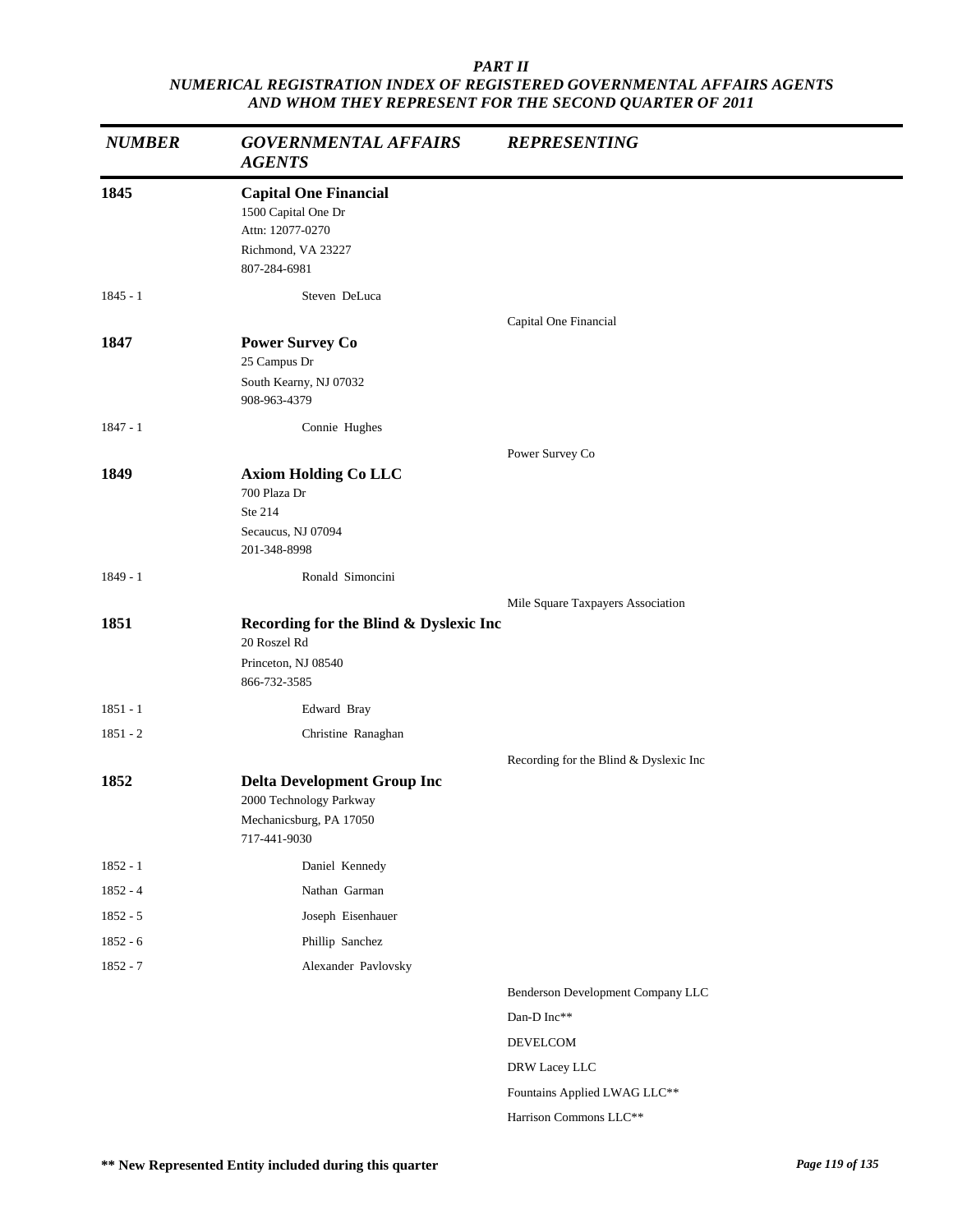| <b>NUMBER</b> | <b>GOVERNMENTAL AFFAIRS</b><br><b>AGENTS</b>                                                     | <b>REPRESENTING</b>                 |
|---------------|--------------------------------------------------------------------------------------------------|-------------------------------------|
|               |                                                                                                  | Shore Mall Associates LP            |
|               |                                                                                                  | Vornado Realty Trust                |
|               |                                                                                                  | <b>Woolwich Commons LLC</b>         |
| 1853          | <b>NJ Association of School Librarians</b><br>PO Box 610<br>Trenton, NJ 08607                    |                                     |
|               | 856-468-7176                                                                                     |                                     |
| $1853 - 1$    | Margaret Lawlor                                                                                  |                                     |
|               |                                                                                                  | NJ Association of School Librarians |
| 1854          | <b>INPAC</b><br>1479 Pennington Rd<br>Trenton, NJ 08618<br>609-883-5335                          |                                     |
| $1854 - 2$    | Jamie Smith                                                                                      |                                     |
|               |                                                                                                  | <b>INPAC</b>                        |
| 1856          | <b>Prudential Financial Inc</b><br>213 Washington St<br>Newark, NJ 07102<br>973-802-6104         |                                     |
| $1856 - 1$    | Helen M Galt                                                                                     |                                     |
|               |                                                                                                  | <b>Prudential Financial</b>         |
| 1857          | <b>Land Conservancy of New Jersey The</b><br>19 Boonton Ave<br>Boonton, NJ 07005<br>973-541-1010 |                                     |
| $1857 - 1$    | David Epstein                                                                                    |                                     |
|               |                                                                                                  | Land Conservancy of New Jersey The  |
| 1858          | <b>CSC Holdings LLC</b><br>1111 Stewart Ave<br>Bethpage, NY 11714<br>516-803-2386                |                                     |
| $1858 - 1$    | Delores Tschirch                                                                                 |                                     |
| 1858 - 2      | Theodore Baecher                                                                                 |                                     |
| 1858 - 3      | John Dullagan                                                                                    |                                     |
|               |                                                                                                  | CSC Holdings LLC                    |
| 1859          | <b>Novartis Pharmaceuticals Corp</b><br>PO Box 506                                               |                                     |
|               | Crosswicks, NJ 08515                                                                             |                                     |
| $1859 - 1$    | Brian Kelly                                                                                      | Novartis Pharmaceuticals Corp       |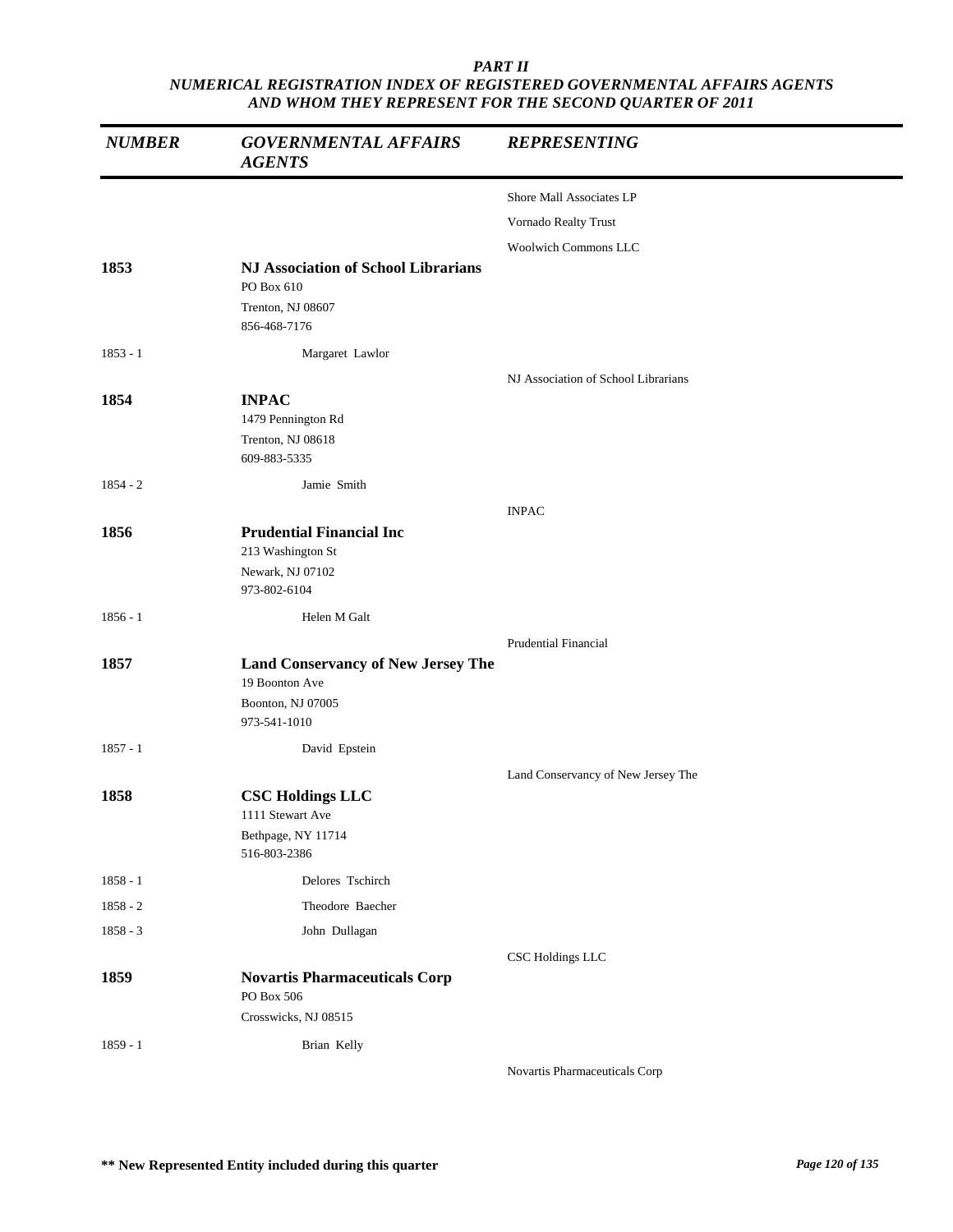| <b>NUMBER</b> | <b>GOVERNMENTAL AFFAIRS</b><br><b>AGENTS</b>                                              | <b>REPRESENTING</b>                                 |
|---------------|-------------------------------------------------------------------------------------------|-----------------------------------------------------|
| 1861          | <b>State House Strategies LLC</b><br>15 Jefferson Ct<br>Jackson, NJ 08527<br>732-905-7174 |                                                     |
| $1861 - 1$    | Robert A Nixon                                                                            |                                                     |
|               |                                                                                           | Association of New Jersey Rifle and Pistol Clubs    |
|               |                                                                                           | Marine Trades Associaton of New Jersey              |
|               |                                                                                           | National Shooting Sports Foundation                 |
|               |                                                                                           | Western Union                                       |
| 1862          | <b>Saint Barnabas Health Care System</b><br>95 Old Short Hills Rd                         |                                                     |
|               | West Orange, NJ 07052<br>973-322-4229                                                     |                                                     |
| $1862 - 1$    | Michellene Davis                                                                          |                                                     |
|               |                                                                                           | Saint Barnabas Health Care System                   |
| 1863          | <b>James P. Watkins</b>                                                                   |                                                     |
|               | 23 Virginia Rd                                                                            |                                                     |
|               | Montville, NJ 07045<br>973-316-5515                                                       |                                                     |
| $1863 - 1$    | James P Watkins                                                                           |                                                     |
|               |                                                                                           | State Street Associates/Accredited Dermatology      |
|               |                                                                                           | State Street Associates/Astra Zeneca                |
|               |                                                                                           | State Street Associates/Daiichi Sankyo Inc          |
|               |                                                                                           | <b>State Street Associates/Endo Pharmaceuticals</b> |
| 1864          | <b>Deutsche Bank Trust Company Americas</b><br>60 Wall St                                 |                                                     |
|               | New York, NY 10005                                                                        |                                                     |
|               | 212-250-2500                                                                              |                                                     |
| $1864 - 2$    | William Baneky                                                                            |                                                     |
|               |                                                                                           | Deutsche Bank Trust Company Americas                |
| 1866          | <b>Effective Strategies</b><br>PO Box 283                                                 |                                                     |
|               | 25 Round Top Rd                                                                           |                                                     |
|               | Oldwick, NJ 08858-0283                                                                    |                                                     |
|               | 908-439-0100                                                                              |                                                     |
| $1866 - 1$    | Vincent Fox                                                                               |                                                     |
|               |                                                                                           | Patch Management Inc                                |
| 1868          | <b>Rising Tide Consulting</b>                                                             |                                                     |
|               | 128 Pine Bank Rd                                                                          |                                                     |
|               | Flemington, NJ 08822<br>908-528-6051                                                      |                                                     |
| $1868 - 1$    | Kevin O'Sullivan                                                                          |                                                     |
|               |                                                                                           | Pilots Association of the Bay & River Delaware      |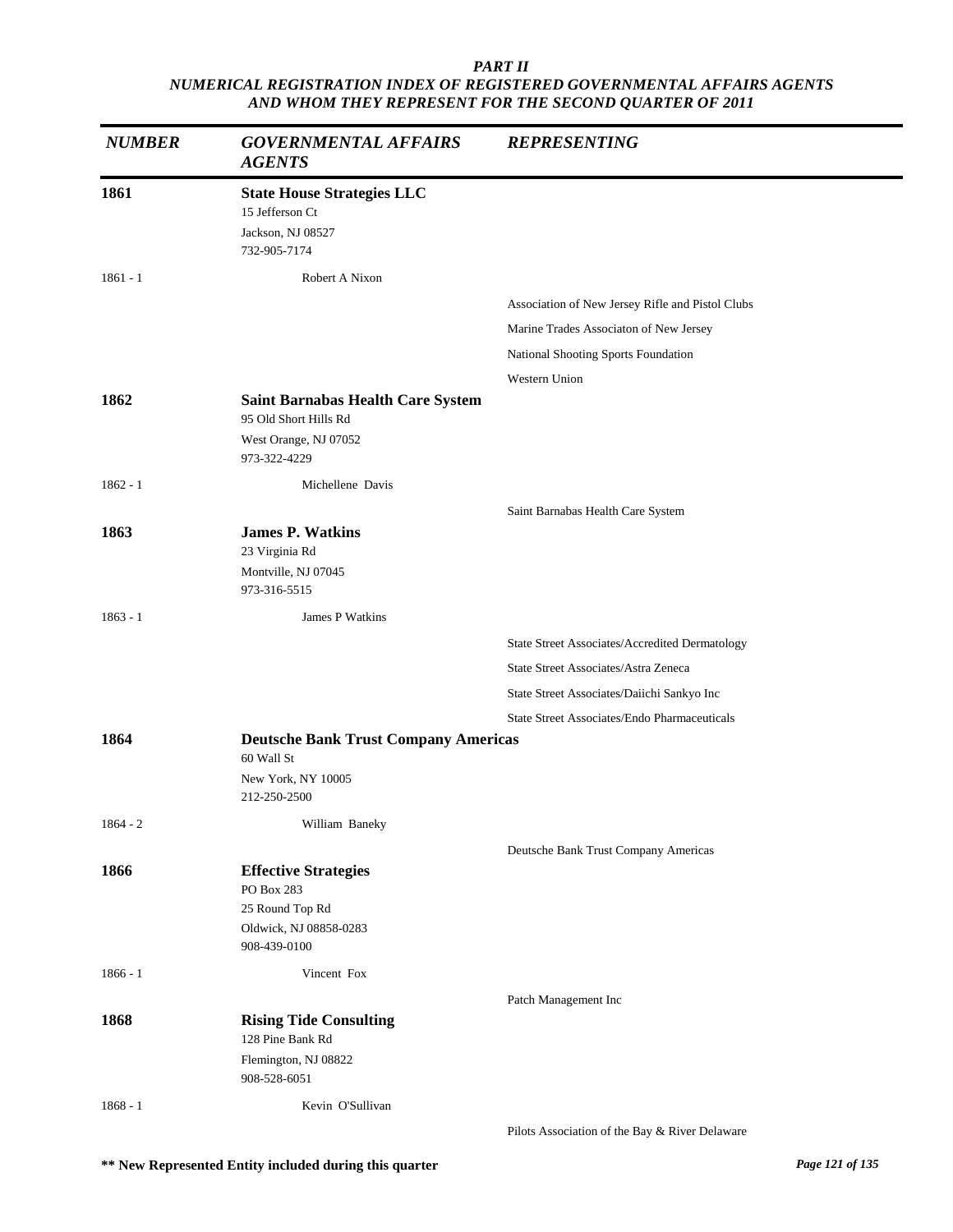| <b>NUMBER</b> | <b>GOVERNMENTAL AFFAIRS</b><br><b>AGENTS</b>                  | <b>REPRESENTING</b>                                                                 |
|---------------|---------------------------------------------------------------|-------------------------------------------------------------------------------------|
| 1872          | <b>Fidelity Investments Institutional Service Company Inc</b> |                                                                                     |
|               | 100 Salem St                                                  |                                                                                     |
|               | Smithfield, RI 02917<br>401-292-6245                          |                                                                                     |
| 1872 - 2      | Marissa Hedge                                                 |                                                                                     |
|               |                                                               | Fidelity Investments Institutional Service Company Inc                              |
| 1873          | <b>Fidelity Brokerage Services LLC</b>                        |                                                                                     |
|               | 300 Puritan Way<br>Marlborough, MA 01752                      |                                                                                     |
|               | 508-357-0155                                                  |                                                                                     |
| $1873 - 1$    | Steven Anderson                                               |                                                                                     |
| $1873 - 2$    | Michael Houser                                                |                                                                                     |
| $1873 - 3$    | Gerald Abban                                                  |                                                                                     |
| $1873 - 4$    | Chris McGeown                                                 |                                                                                     |
| $1873 - 5$    | Maria Nieves                                                  |                                                                                     |
|               |                                                               | Fidelity Brokerage Services LLC                                                     |
| 1874          | 200 Seaport Blvd                                              | Fidelity Capital Markets Services, a division of National Financial Services LLC    |
|               | Boston, MA 02210                                              |                                                                                     |
|               | 617-563-6367                                                  |                                                                                     |
| $1874 - 1$    | Stefan Ross                                                   |                                                                                     |
| $1874 - 2$    | Anubh Shah                                                    |                                                                                     |
| $1874 - 3$    | Daniel Connelly                                               |                                                                                     |
| $1874 - 4$    | Lourdes German                                                |                                                                                     |
| $1874 - 5$    | Jay Robinson-Duff                                             |                                                                                     |
| 1874 - 7      | Kimberly Edwards                                              |                                                                                     |
| $1874 - 8$    | Timothy Coffin                                                |                                                                                     |
| $1874 - 9$    | Suresh Perera                                                 |                                                                                     |
|               |                                                               | Fidelity Capital Markets Services, a division of National Financial<br>Services LLC |
| 1876          | <b>Berkeley College</b>                                       |                                                                                     |
|               | 44 Rifle Camp Rd<br>Woodland Park, NJ 07424                   |                                                                                     |
|               | 973-278-5400                                                  |                                                                                     |
| $1876 - 1$    | Teri Duda                                                     |                                                                                     |
|               |                                                               | <b>Berkeley College</b>                                                             |
| 1877          | <b>Fair Share Housing Center</b><br>510 Park Blvd             |                                                                                     |
|               | Cherry Hill, NJ 08002<br>856-665-5444                         |                                                                                     |
| $1877 - 1$    | Kevin Walsh                                                   |                                                                                     |
| $1877 - 2$    | Adam Gordon                                                   |                                                                                     |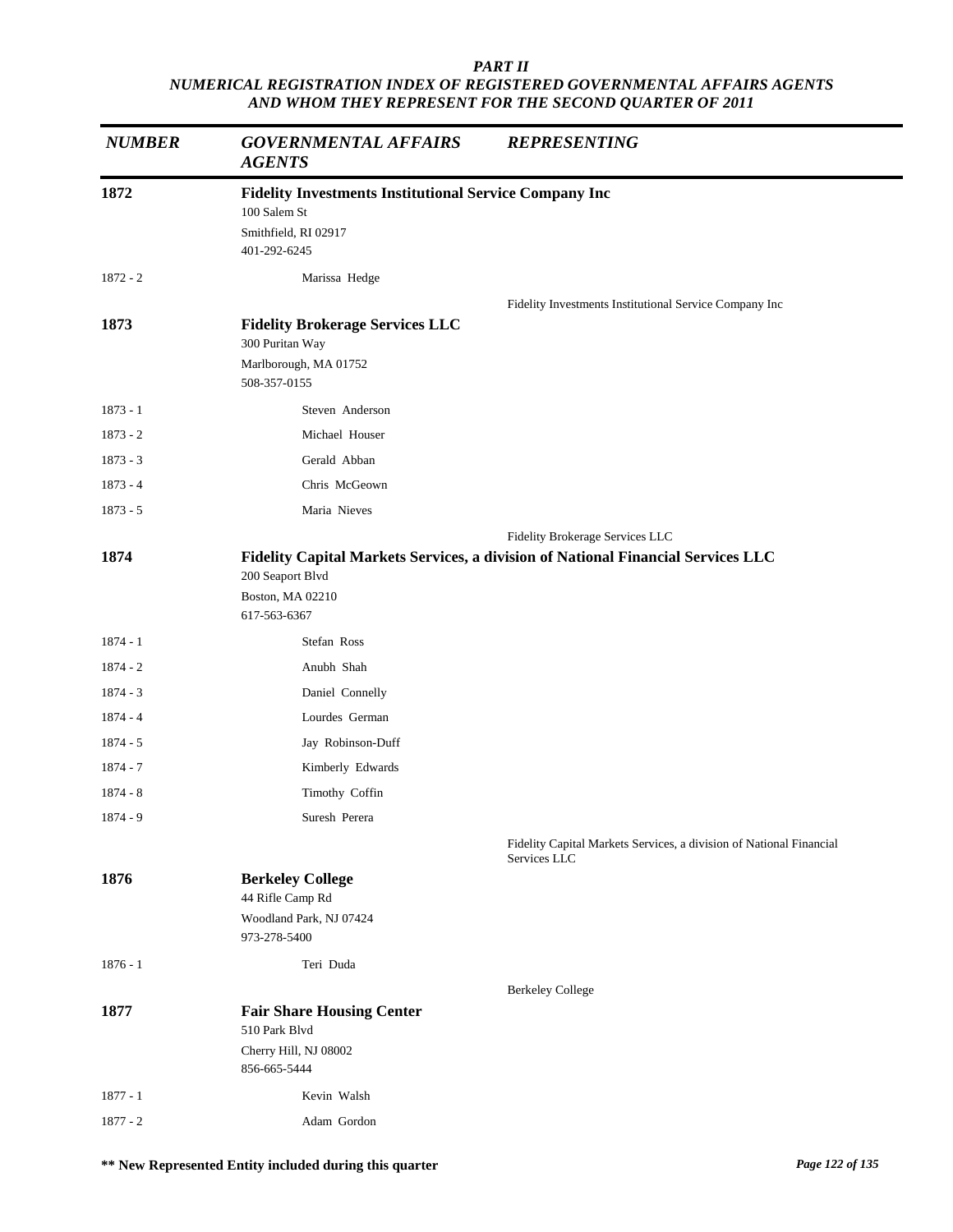| <b>NUMBER</b> | <b>GOVERNMENTAL AFFAIRS</b><br><b>AGENTS</b>                                                                                       | <b>REPRESENTING</b>                                  |
|---------------|------------------------------------------------------------------------------------------------------------------------------------|------------------------------------------------------|
|               |                                                                                                                                    | Fair Share Housing Center                            |
| 1878          | <b>NJ State Policemen's Benevolent Association</b><br>158 Main St<br>Woodbridge, NJ 07095                                          |                                                      |
| $1878 - 1$    | Robert A Nixon                                                                                                                     |                                                      |
| 1879          | <b>Woodlynne Associates LLC</b><br>1704 Woodlynne Blvd<br>Linwood, NJ 08221<br>609-226-9202                                        | NJ State Policemen's Benevolent Association          |
| $1879 - 1$    | Robert Marshall                                                                                                                    |                                                      |
|               |                                                                                                                                    | NJ Energy Coalition                                  |
|               |                                                                                                                                    | Salmon Ventures Ltd/NJ American Water                |
| 1880          | <b>Organization of Nurse Executives/New Jersey (ONE/NJ)</b><br>760 Alexander Rd<br>PO Box 1<br>Princeton, NJ 08543<br>609-275-4110 |                                                      |
| $1880 - 1$    | Susan Cholewka                                                                                                                     |                                                      |
| 1882          | <b>Optimus Partners LLC</b><br>50 West State St<br>Ste 1000<br>Trenton, NJ 08608<br>609-393-9330                                   | Organization of Nurse Executives/New Jersey (ONE/NJ) |
| 1882 - 1      | Jeffrey T Michaels                                                                                                                 |                                                      |
| $1882 - 2$    | Philip A Norcross                                                                                                                  |                                                      |
|               |                                                                                                                                    | Casino Association of New Jersey                     |
|               |                                                                                                                                    | Comcast Corp                                         |
|               |                                                                                                                                    | <b>Conner Strong Companies</b>                       |
|               |                                                                                                                                    | Englewood Hospital and Medical Center                |
|               |                                                                                                                                    | Holt Logistics Corp                                  |
|               |                                                                                                                                    | Liberty Science Center                               |
|               |                                                                                                                                    | NJ Adult Day Services                                |
|               |                                                                                                                                    | NJ American Water Company Inc                        |
|               |                                                                                                                                    | Sayreville Seaport Associates LP                     |
|               |                                                                                                                                    | Senior Care Centers of America                       |
|               |                                                                                                                                    | Source 4 Teachers LLC                                |
|               |                                                                                                                                    | Texas Eastern Transmission**                         |
|               |                                                                                                                                    | Trinitas Hospital                                    |
|               |                                                                                                                                    | Xerox Corp                                           |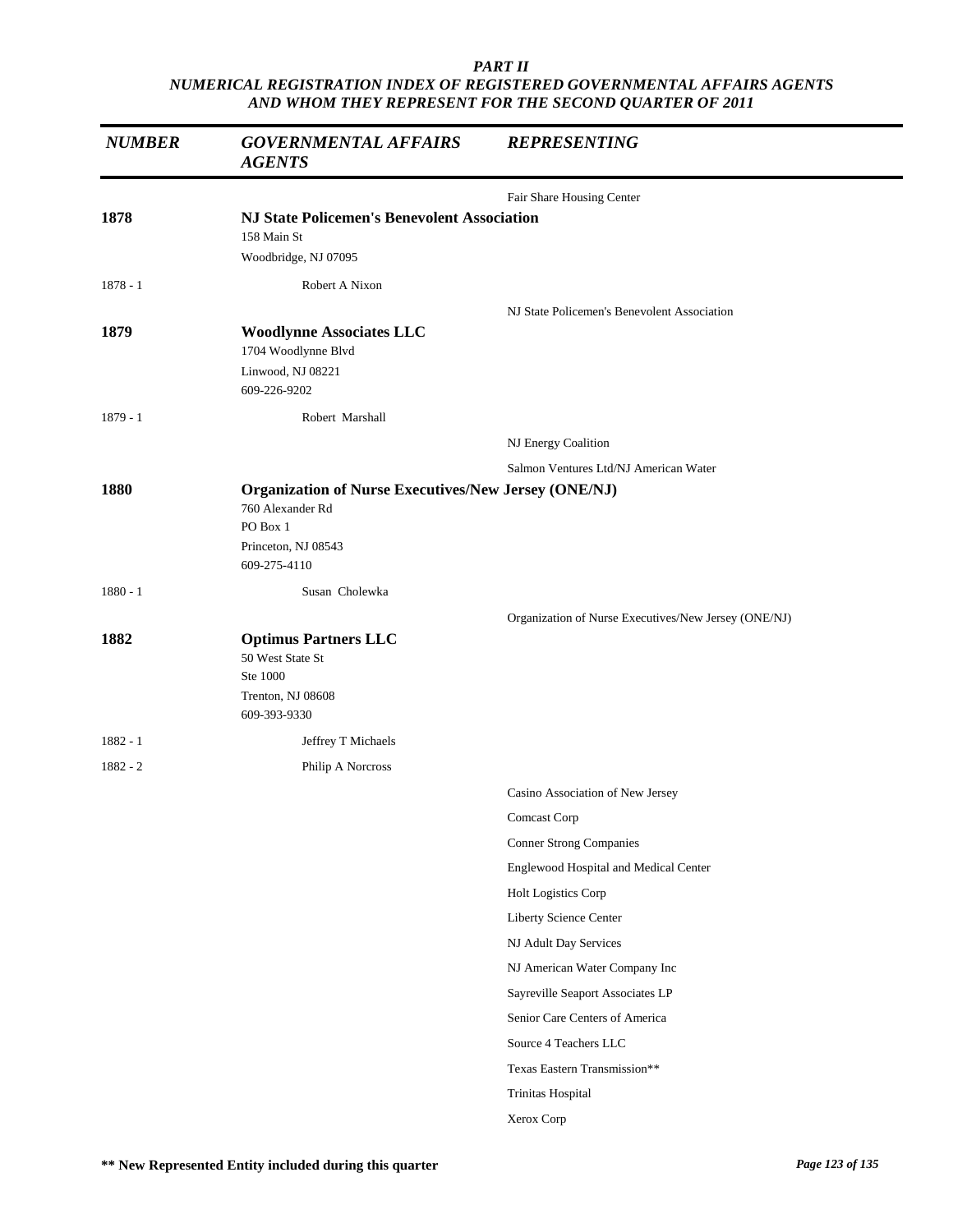| <b>NUMBER</b> | <b>GOVERNMENTAL AFFAIRS</b><br><b>AGENTS</b>            | <b>REPRESENTING</b>                                             |
|---------------|---------------------------------------------------------|-----------------------------------------------------------------|
| 1885          | <b>Somerset Home for Temporarily Displaced Children</b> |                                                                 |
|               | 49 Brahma Ave                                           |                                                                 |
|               | Bridgewater, NJ 08807                                   |                                                                 |
|               | 908-526-6605                                            |                                                                 |
| $1885 - 1$    | Jeffrey Fetzko                                          |                                                                 |
|               |                                                         | Somerset Home for Temporarily Displaced Children                |
| 1886          | <b>Health Management Systems Inc</b><br>1333 H St NW    |                                                                 |
|               | Ste 600 West                                            |                                                                 |
|               | Washington, DC 20005                                    |                                                                 |
|               | 202-448-2024                                            |                                                                 |
| $1886 - 1$    | Kristen Ballantine                                      |                                                                 |
|               |                                                         | Health Management Systems Inc                                   |
| 1887          | <b>MedImmune</b>                                        |                                                                 |
|               | 1023 Covington St                                       |                                                                 |
|               | Baltimore, MD 21230                                     |                                                                 |
|               | 410-456-5210                                            |                                                                 |
| $1887 - 1$    | Julie Garner                                            |                                                                 |
|               |                                                         | MedImmune                                                       |
| 1889          | <b>SAS</b> Institute Inc<br>PO Box 221                  |                                                                 |
|               | Holicong, PA 18928                                      |                                                                 |
|               | 267-898-2219                                            |                                                                 |
| 1889 - 1      | Chris Meehan                                            |                                                                 |
|               |                                                         | SAS Institute Inc                                               |
| 1890          | Joseph A Fiordaliso LLC                                 |                                                                 |
|               | PO Box 230961                                           |                                                                 |
|               | New York, NY 10023<br>973-809-5631                      |                                                                 |
| $1890 - 1$    | Joseph A Fiordaliso                                     |                                                                 |
|               |                                                         | ACE Group - North America                                       |
|               |                                                         | American Council of Engineering Companies of New Jersey (ACENJ) |
|               |                                                         | <b>Federal Express Corp</b>                                     |
|               |                                                         | Joseph A Fiordaliso LLC                                         |
|               |                                                         | SIMCO Technologies Inc                                          |
|               |                                                         | T-Mobile Northeast LLC                                          |
| 1891          | Dewey & LeBoeuf LLP                                     |                                                                 |
|               | 1301 Avenue of the Americas                             |                                                                 |
|               | New York, NY 10312<br>212-259-8630                      |                                                                 |
|               |                                                         |                                                                 |
| $1891 - 1$    | John P Mulhern                                          |                                                                 |
|               |                                                         | Lloyd's America Inc                                             |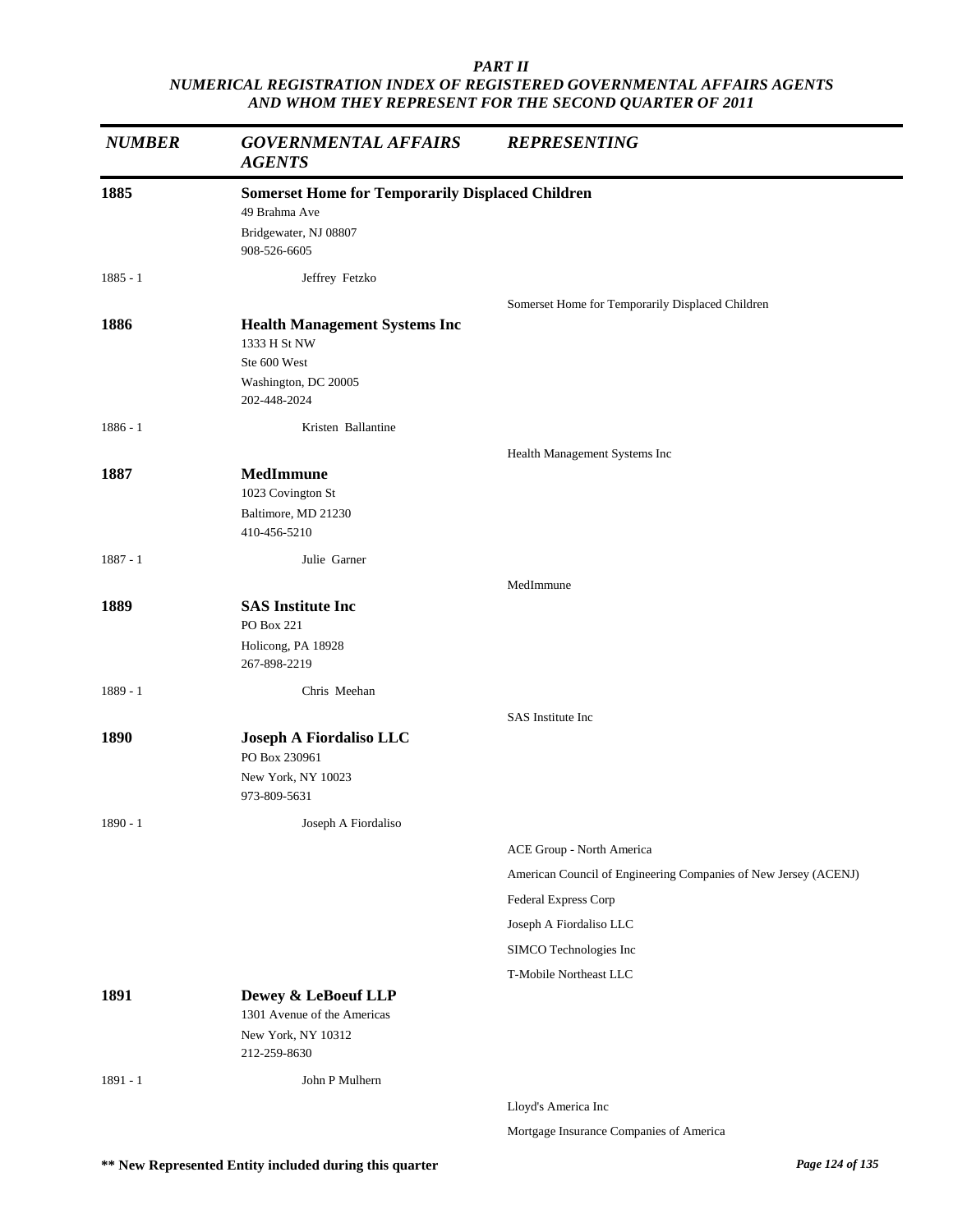| <b>NUMBER</b> | <b>GOVERNMENTAL AFFAIRS</b><br><b>AGENTS</b>                                                                   | <b>REPRESENTING</b>                      |
|---------------|----------------------------------------------------------------------------------------------------------------|------------------------------------------|
| 1892          | Kolluri Group LLC The<br>2 Arnold Dr<br>West Windsor, NJ 08550<br>609-477-4195                                 |                                          |
| $1892 - 1$    | Kris Kolluri                                                                                                   |                                          |
|               |                                                                                                                | Eco/GreenVest Joint Venture**            |
|               |                                                                                                                | Edison Properties LLC                    |
|               |                                                                                                                | EPIC Management Inc                      |
|               |                                                                                                                | <b>HNTB</b> Corp                         |
|               |                                                                                                                | <b>NAIK Consulting Group</b>             |
|               |                                                                                                                | New Brunswick Development Corp           |
| 1893          | <b>Goldman Sachs &amp; Co</b><br>200 West St<br>33rd Fl<br>New York, NY 10282<br>212-902-1000                  |                                          |
| $1893 - 1$    | Kevin Willens                                                                                                  |                                          |
| $1893 - 2$    | Stacy Sonnenberg                                                                                               |                                          |
| $1893 - 3$    | Jeremy Clark                                                                                                   |                                          |
|               |                                                                                                                | Goldman Sachs & Co                       |
| 1894          | <b>Lohman Associates Inc</b><br>6 Reed Rd<br>Morristown, NJ 07960<br>973-715-8483                              |                                          |
| 1894 - 1      | John Sette                                                                                                     |                                          |
|               |                                                                                                                | Honeywell Inc                            |
|               |                                                                                                                | L. Robert Kimball and Assoc Inc          |
|               |                                                                                                                |                                          |
| 1895          | <b>Burton Trent Public Affairs LLC</b><br>PO Box 350<br>172 West State St<br>Trenton, NJ 08603<br>609-989-8800 | <b>RBA</b> Group                         |
| $1895 - 1$    | Michael Turner                                                                                                 |                                          |
|               |                                                                                                                | Acumark Inc                              |
|               |                                                                                                                | Hartz Mountain Industries Inc**          |
|               |                                                                                                                | J&B Medical Supply Co Inc                |
|               |                                                                                                                | National Office Products Alliance (NOPA) |
|               |                                                                                                                | Parsons Commercial Technology Group Inc  |
|               |                                                                                                                | PB Americas                              |
|               |                                                                                                                | Reliable Recycling Inc                   |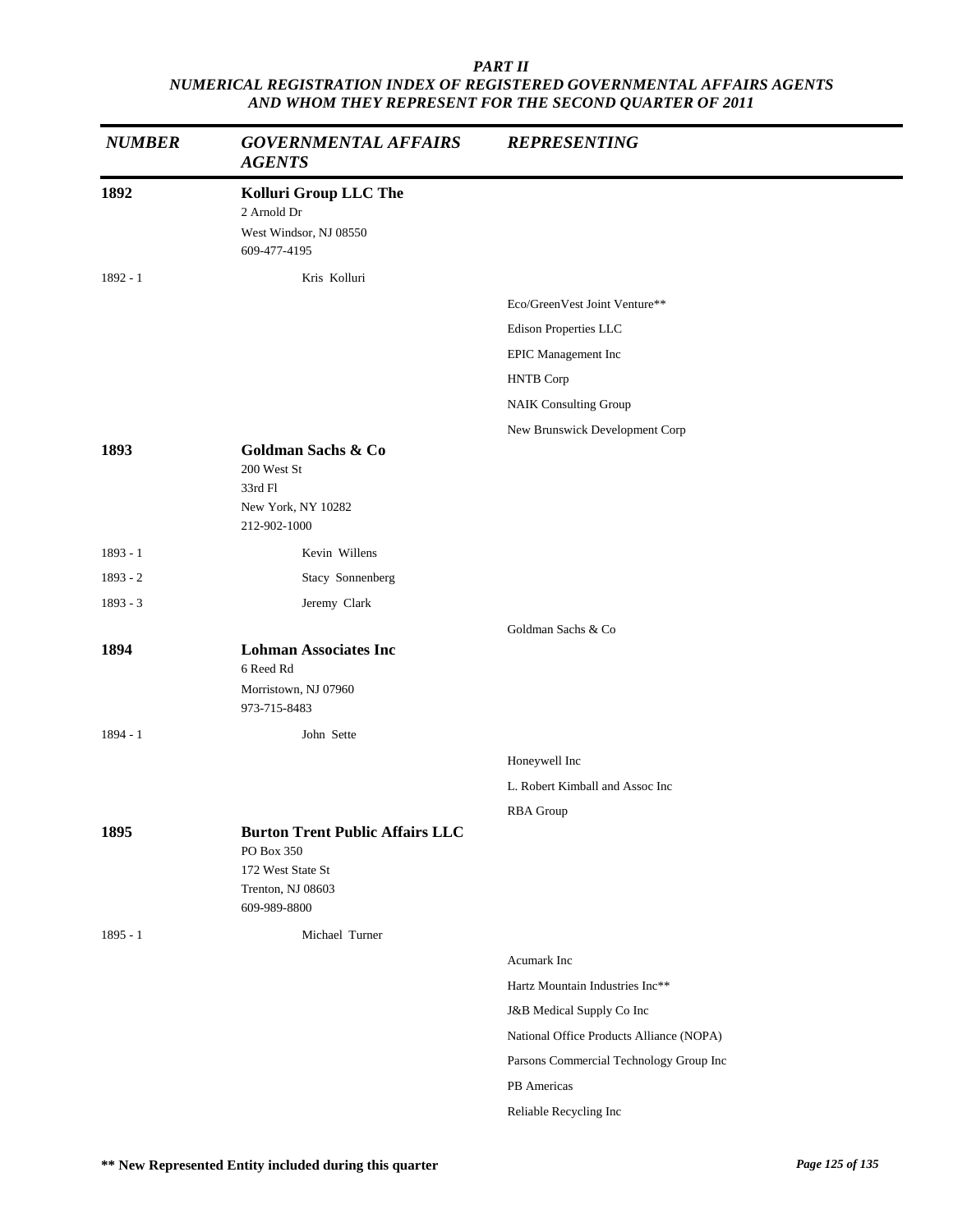| <b>NUMBER</b> | <b>GOVERNMENTAL AFFAIRS</b><br><b>AGENTS</b>                                                                                    | <b>REPRESENTING</b>                      |
|---------------|---------------------------------------------------------------------------------------------------------------------------------|------------------------------------------|
|               |                                                                                                                                 | Roseland Property Co                     |
|               |                                                                                                                                 | Sunesys LLC                              |
|               |                                                                                                                                 | Tierra Solutions Inc                     |
|               |                                                                                                                                 | Tyler Technologies - AT&T Division       |
|               |                                                                                                                                 | United Water Management and Services     |
|               |                                                                                                                                 | Verizon NJ                               |
|               |                                                                                                                                 | Vinson & Elkins LLP                      |
|               |                                                                                                                                 | <b>WB</b> Resorts                        |
| 1896          | <b>Greenberg Traurig LLP</b><br>200 Park Ave<br>MetLife Bldg                                                                    |                                          |
|               | New York, NY 10166<br>212-801-6750                                                                                              |                                          |
| $1896 - 1$    | Robert M Harding                                                                                                                |                                          |
|               |                                                                                                                                 | American Logistics LLC                   |
|               |                                                                                                                                 | Hunts Point Cooperative Market Inc       |
| 1897          | Menna Supko & Nelson LLC<br>830 Broad St<br>Ste B<br>Shrewsbury, NJ 07702<br>732-741-9993                                       |                                          |
| 1897 - 1      | Brian M Nelson                                                                                                                  |                                          |
|               |                                                                                                                                 | Alliance to Save NJ Community Hospitals  |
|               |                                                                                                                                 | Borough of Tinton Falls                  |
|               |                                                                                                                                 | NJ Imaging Partners Inc                  |
|               |                                                                                                                                 | PHX Solutions Inc                        |
|               |                                                                                                                                 | Township of Middletown                   |
| 1899          | Metropolitan Life Insurance Company (MetLife)<br>1095 Avenue of the Americas<br>$18th$ Fl<br>New York, NY 10036<br>212-578-7652 |                                          |
| 1899 - 1      | Sheila Kenny                                                                                                                    |                                          |
| 1900          | <b>Dow Lohnes Government Strategies LLC</b><br>1200 New Hampshire Ave NW<br>Ste 800<br>Washington, DC 20036<br>202-776-2500     | Metropolitan Life Insurance Co (MetLife) |
| $1900 - 1$    | Eric S Kessler                                                                                                                  |                                          |
|               |                                                                                                                                 | <b>Education Management Corp</b>         |
|               |                                                                                                                                 | NovaThermal Energy LLC**                 |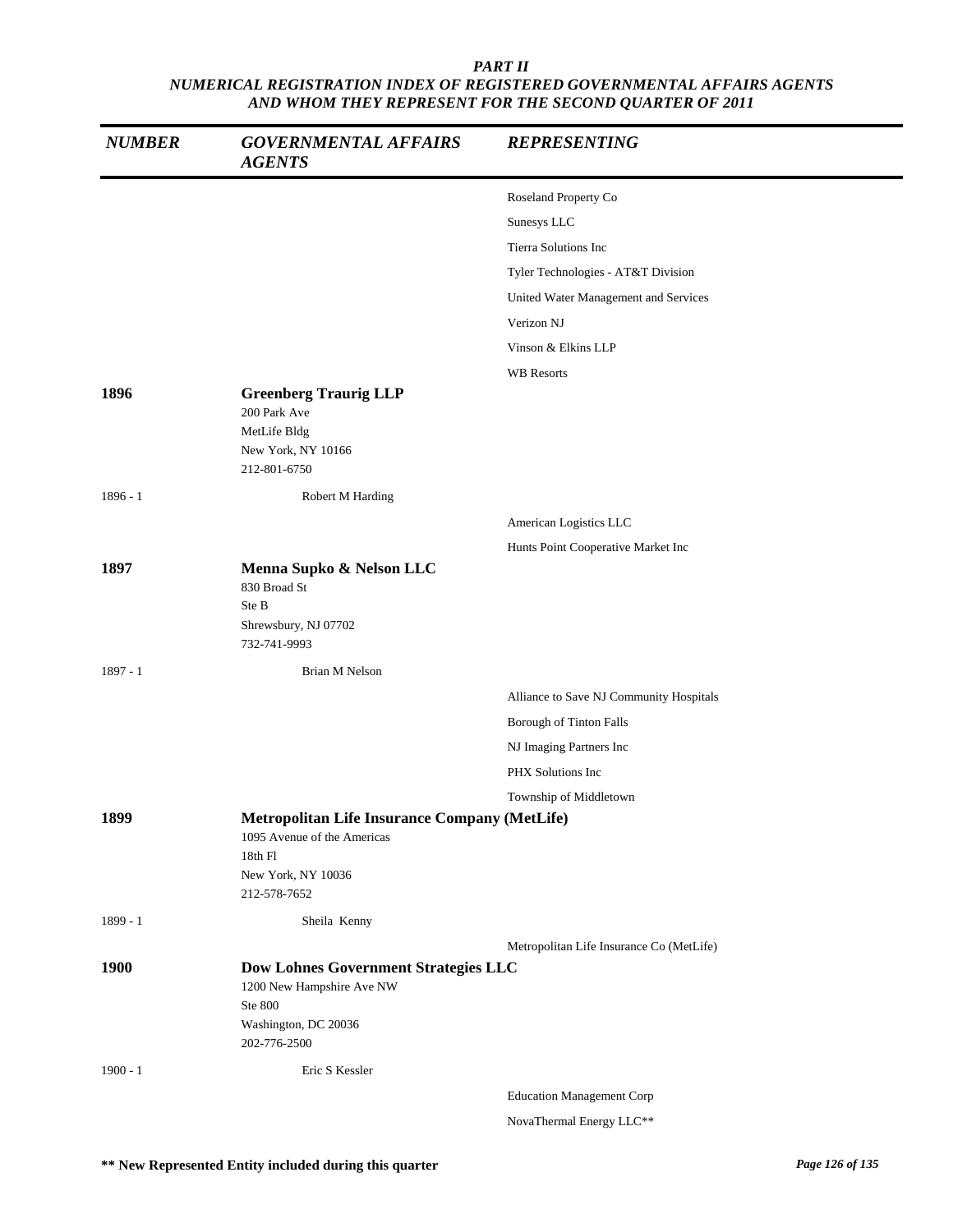| <b>NUMBER</b> | <b>GOVERNMENTAL AFFAIRS</b><br><b>AGENTS</b>                                                                       | <b>REPRESENTING</b>                      |  |
|---------------|--------------------------------------------------------------------------------------------------------------------|------------------------------------------|--|
| 1901          | Inglesino, Pearlman, Wyciskala & Taylor<br>600 Parsippany Rd<br>Parsippany, NJ 07054<br>973-947-7111               |                                          |  |
| $1901 - 1$    | Stephen Pearlman                                                                                                   |                                          |  |
| $1901 - 2$    | John Inglesino                                                                                                     |                                          |  |
| $1901 - 3$    | Lisa Taylor                                                                                                        |                                          |  |
|               |                                                                                                                    | Community Healthcare Associates LLC**    |  |
|               |                                                                                                                    | Edison Properties LLC                    |  |
|               |                                                                                                                    | Engel Burman at Woodcliff Lake LLC**     |  |
|               |                                                                                                                    | Fishermen's Energy LLC**                 |  |
|               |                                                                                                                    | Land of Make Believe                     |  |
|               |                                                                                                                    | <b>SK Properties</b>                     |  |
|               |                                                                                                                    | Travelers Marketing/State Farm Insurance |  |
|               |                                                                                                                    | Warren Hospital                          |  |
| 1903          | <b>NJ Mechanical Allied Craft Council</b><br>876 Lawrence Rd<br>Lawrenceville, NJ 08648                            |                                          |  |
| $1903 - 1$    | Edward W Fedorko Jr                                                                                                |                                          |  |
|               |                                                                                                                    | NJ Mechanical Allied Craft Council       |  |
| 1904          | sanofi-aventis<br>PO Box 5925<br>55 Corporate Dr<br>Mail Stop 55B-230C<br>Bridgewater, NJ 08807<br>813-831-0111    |                                          |  |
| $1904 - 1$    | Elizabeth Brewer                                                                                                   |                                          |  |
|               |                                                                                                                    | sanofi-aventis                           |  |
| 1906          | <b>Boehringer Ingelheim Pharmaceuticals Inc</b><br>15 Fillmore Dr<br>Washington Township, NJ 07676<br>201-664-3738 |                                          |  |
| $1906 - 1$    | Eric Uderitz                                                                                                       |                                          |  |
| 1908          | <b>Education Reform Now - Advocacy</b><br>9-25 Alling St<br>2nd Fl<br>Newark, NJ 07102                             | Boehringer Ingelheim Pharmaceuticals Inc |  |
| $1908 - 1$    | Kathleen Nugent                                                                                                    |                                          |  |
|               |                                                                                                                    |                                          |  |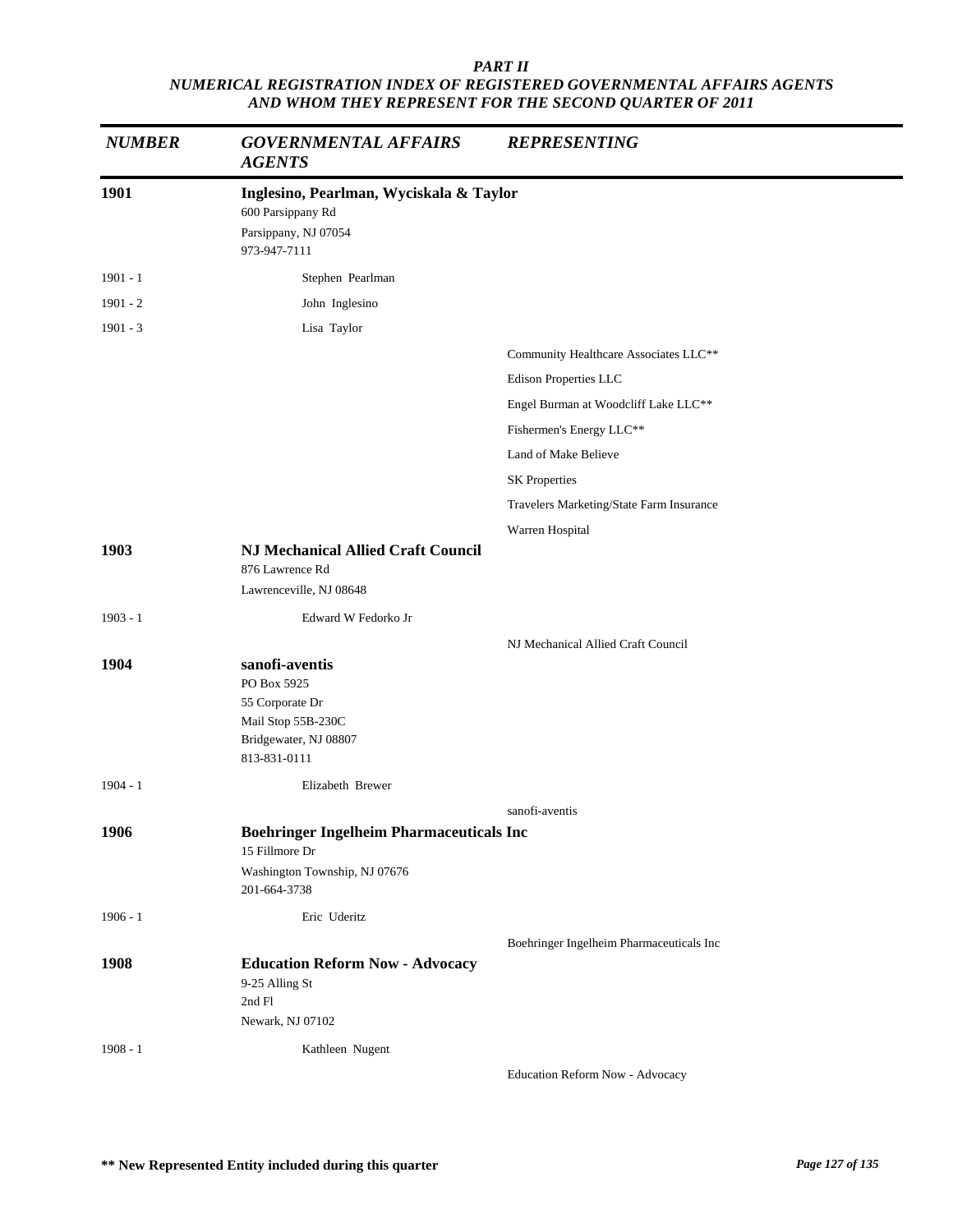| <b>NUMBER</b> | <b>GOVERNMENTAL AFFAIRS</b><br><b>AGENTS</b>                                                          | <b>REPRESENTING</b>                                                                      |
|---------------|-------------------------------------------------------------------------------------------------------|------------------------------------------------------------------------------------------|
| 1909          | <b>Patrick M Gillespie</b><br>7 Honeysuckle Ln<br>Matawan, NJ 07747<br>732-566-3305                   |                                                                                          |
| $1909 - 1$    | Patrick Gillespie                                                                                     |                                                                                          |
|               |                                                                                                       | <b>CIGNA</b>                                                                             |
| 1910          | <b>CREF)</b><br>730 Third Ave<br>New York, NY 10017<br>212-490-9000                                   | Teachers Insurance & Annuity Association College Retirement Equities Fund (TIAA-         |
| $1910 - 1$    | Roderick Crane                                                                                        |                                                                                          |
| $1910 - 2$    | Amy Griffith-Adelman                                                                                  |                                                                                          |
|               |                                                                                                       | Teachers Insurance & Annuity Association College Retirement Equities<br>Fund (TIAA-CREF) |
| 1911          | <b>Ridge Global LLC</b><br>1140 Connecticut Ave NW<br>Ste 510<br>Washington, DC 20036<br>215-646-2268 |                                                                                          |
| $1911 - 1$    | James Seif                                                                                            |                                                                                          |
|               |                                                                                                       | Marcellus Shale Coalition                                                                |
| 1912          | <b>Humane Society of the United States</b><br>PO Box 694<br>Lincroft, NJ 07738-0694                   |                                                                                          |
|               | 202-452-1100                                                                                          |                                                                                          |
| $1912 - 1$    | Kathleen Schatzmann                                                                                   |                                                                                          |
|               |                                                                                                       | Humane Society of the United States                                                      |
| 1913          | <b>Walgreen Co</b><br>104 Wilmot Rd<br>MS 1444<br>Deerfield, IL 60015<br>847-315-6829                 |                                                                                          |
| $1913 - 1$    | Erik Woehrmann                                                                                        |                                                                                          |
|               |                                                                                                       | Walgreen Co                                                                              |
| 1914          | <b>GlaxoSmithKline</b><br>23 Pfister Dr                                                               |                                                                                          |
|               | Newington, CT 06111<br>860-712-6317                                                                   |                                                                                          |
| $1914 - 1$    | Paul Madrazo                                                                                          |                                                                                          |
|               |                                                                                                       | GlaxoSmithKline                                                                          |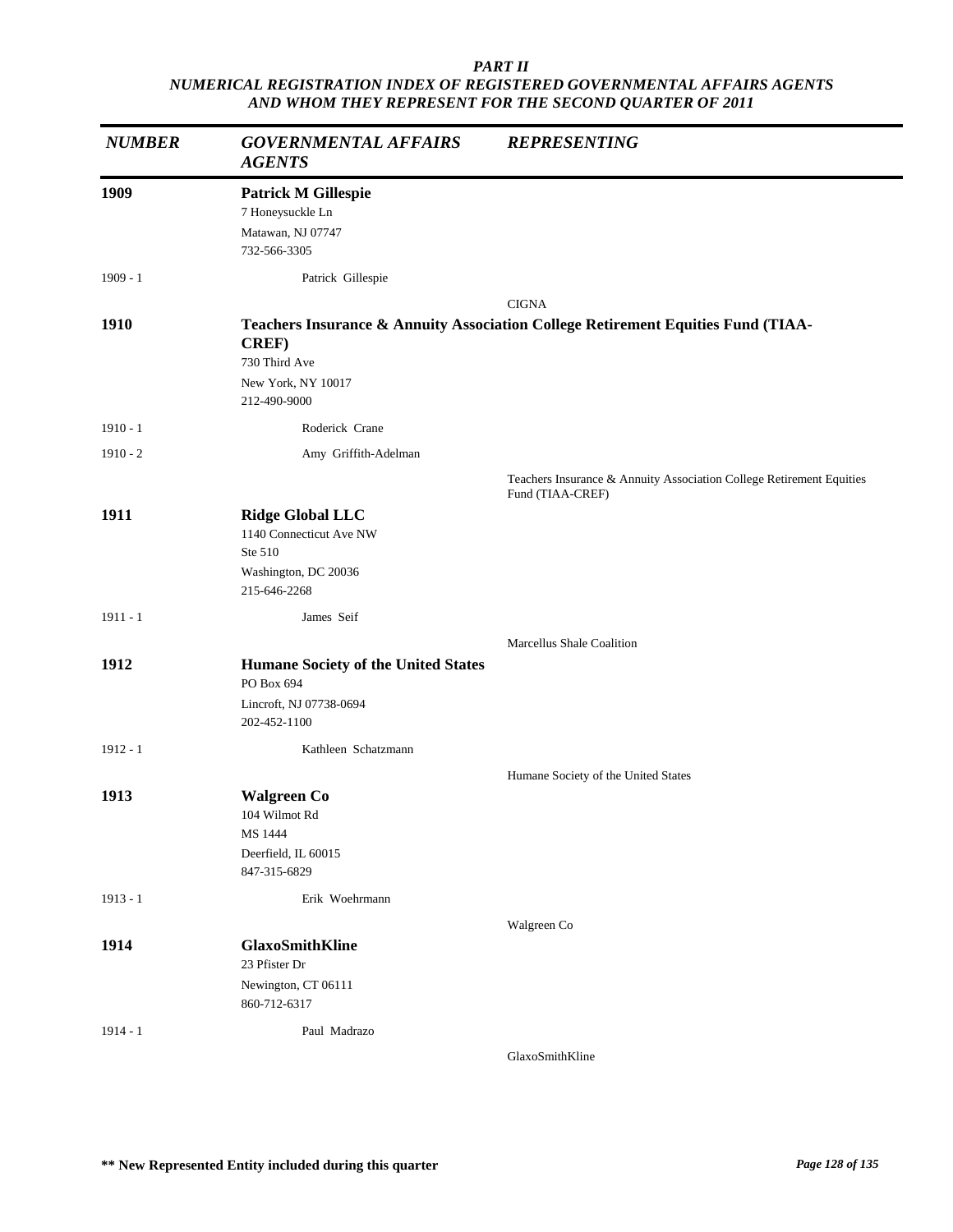| <b>NUMBER</b> | <b>GOVERNMENTAL AFFAIRS</b><br><b>AGENTS</b>                                                               | <b>REPRESENTING</b>                           |
|---------------|------------------------------------------------------------------------------------------------------------|-----------------------------------------------|
| 1915          | <b>Apple Inc</b><br>641 Grooms Rd<br>Ste 182<br>Clifton Park, NY 12065<br>518-280-1266                     |                                               |
| $1915 - 1$    | Jeffrey Lane                                                                                               |                                               |
|               |                                                                                                            | Apple Inc                                     |
| 1916          | <b>Wells Capital Management Inc</b><br>525 Market St<br>10th Fl<br>San Francisco, CA 94105<br>415-396-8000 |                                               |
| $1916 - 1$    | Dion Woods                                                                                                 |                                               |
| $1916 - 2$    | Jeffrey Lang                                                                                               |                                               |
| $1916 - 3$    | Rick Bisignano                                                                                             |                                               |
|               |                                                                                                            | Wells Capital Management Inc                  |
| 1917          | <b>Constellation Energy</b><br>100 Constellation Way<br>Baltimore, MD 21202<br>410-470-2800                |                                               |
| $1917 - 1$    | Anne Lindner                                                                                               |                                               |
|               |                                                                                                            | <b>Constellation Energy</b>                   |
| 1918          | <b>SunPower Corp</b><br>700 S Clinton Ave<br>Trenton, NJ 08611<br>609-433-9037                             |                                               |
| $1918 - 1$    | Terence Sobolewski                                                                                         |                                               |
|               |                                                                                                            | SunPower Corp                                 |
| 1919          | <b>Covington &amp; Burling LLP</b><br>1201 Pennsylvania Ave NW<br>Washington, DC 20004<br>202-662-5501     |                                               |
| $1919 - 1$    | Keith Teel                                                                                                 |                                               |
|               |                                                                                                            | Altria Client Services Inc and its Affiliates |
| 1920          | <b>ACE Group - North America</b><br>10 Exchange Pl<br>Jersey City, NJ 07302                                |                                               |
|               | 215-640-2616                                                                                               |                                               |
| $1920 - 1$    | Robert DiUbaldo                                                                                            | ACE Group - North America                     |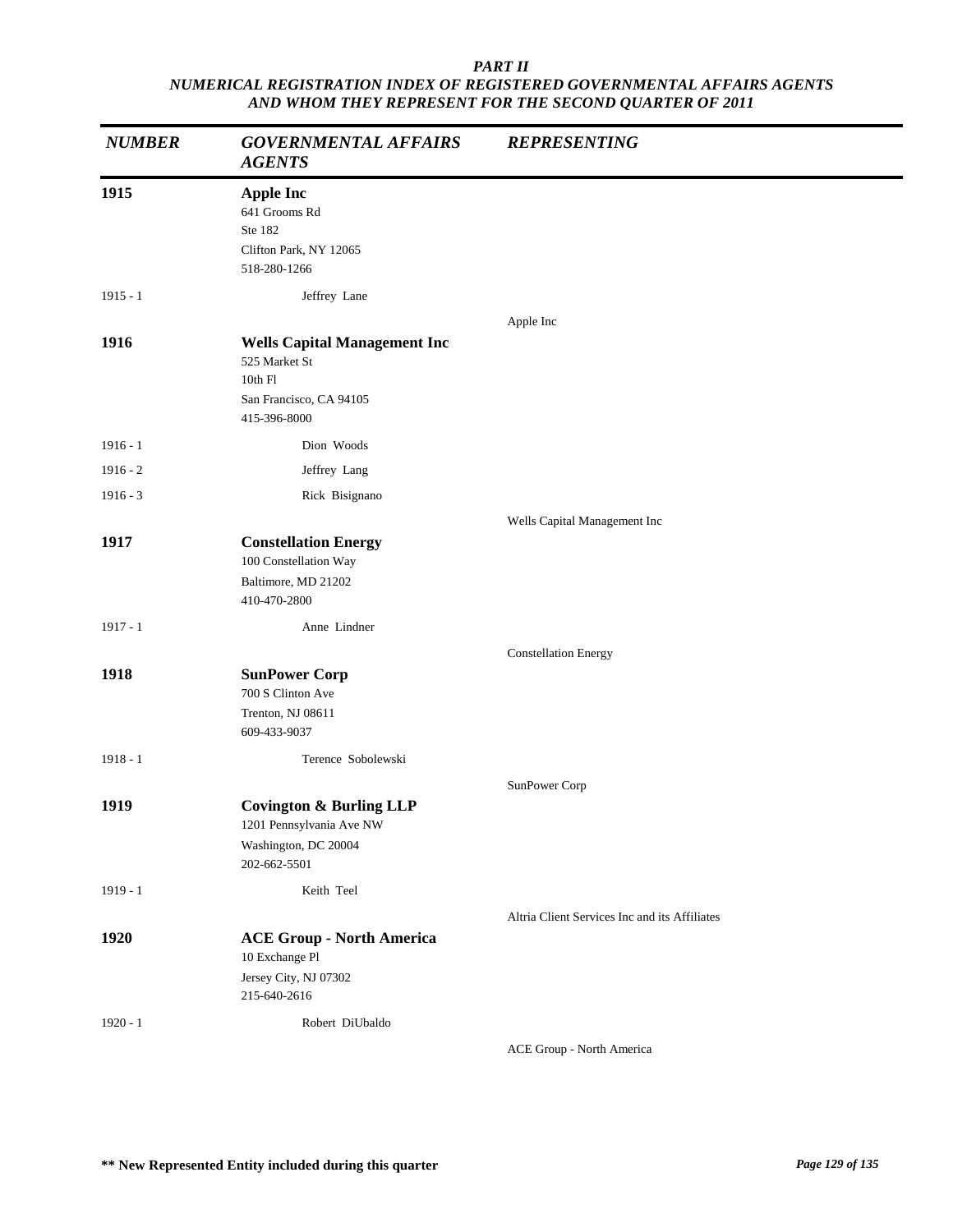| <b>NUMBER</b> | <b>GOVERNMENTAL AFFAIRS</b><br><b>AGENTS</b>                                                                              | <b>REPRESENTING</b>                                |
|---------------|---------------------------------------------------------------------------------------------------------------------------|----------------------------------------------------|
| 1921          | <b>American Academy of Pediatrics NJ Chapter</b><br>3836 Quakerbridge Rd<br>Ste 108<br>Hamilton, NJ 08619<br>609-588-9988 |                                                    |
| $1921 - 1$    | Francine Gallagher                                                                                                        | American Academy of Pediatrics NJ Chapter          |
| 1923          | Amgen<br>1104 Chadwick Circle<br>Hummelstown, PA 17036<br>717-583-0238                                                    |                                                    |
| $1923 - 1$    | Domenick Argento                                                                                                          |                                                    |
|               |                                                                                                                           | Amgen                                              |
| 1924          | Merck Sharp & Dohme Corporation and its Affiliates<br>922 Second St<br>Alexandria, VA 22314<br>870-926-1887               |                                                    |
| $1924 - 1$    | Richard Hughes                                                                                                            |                                                    |
|               |                                                                                                                           | Merck Sharp & Dohme Corporation and its Affiliates |
| 1925          | <b>Wells Fargo Bank NA</b><br>51 John F Kennedy Pkwy<br>3rd Fl<br>Short Hills, NJ 07078<br>973-921-5035                   |                                                    |
| $1925 - 1$    | Daniel Hoover                                                                                                             |                                                    |
| 1926          | <b>Eisai</b> Inc<br>100 Tice Blvd<br>Woodcliff Lake, NJ 07677<br>201-692-1100                                             | Wells Fargo Bank NA                                |
| $1926 - 2$    | Glenn Wright                                                                                                              |                                                    |
| $1926 - 3$    | Ron Corpora                                                                                                               |                                                    |
|               |                                                                                                                           | Eisai Inc                                          |
| 1927          | sanofi pasteur<br>Discovery Drive<br>Swiftwater, PA 18370<br>570-957-4599                                                 |                                                    |
| $1927 - 1$    | Jim Dillman                                                                                                               |                                                    |
|               |                                                                                                                           | sanofi pasteur                                     |
| 1928          | <b>JNESO-District Council 1 IUOE AFL-CIO</b><br>146 Livingston Ave<br>New Brunswick, NJ 08050<br>732-745-2776             |                                                    |
| 1928 - 1      | Douglas Placa                                                                                                             |                                                    |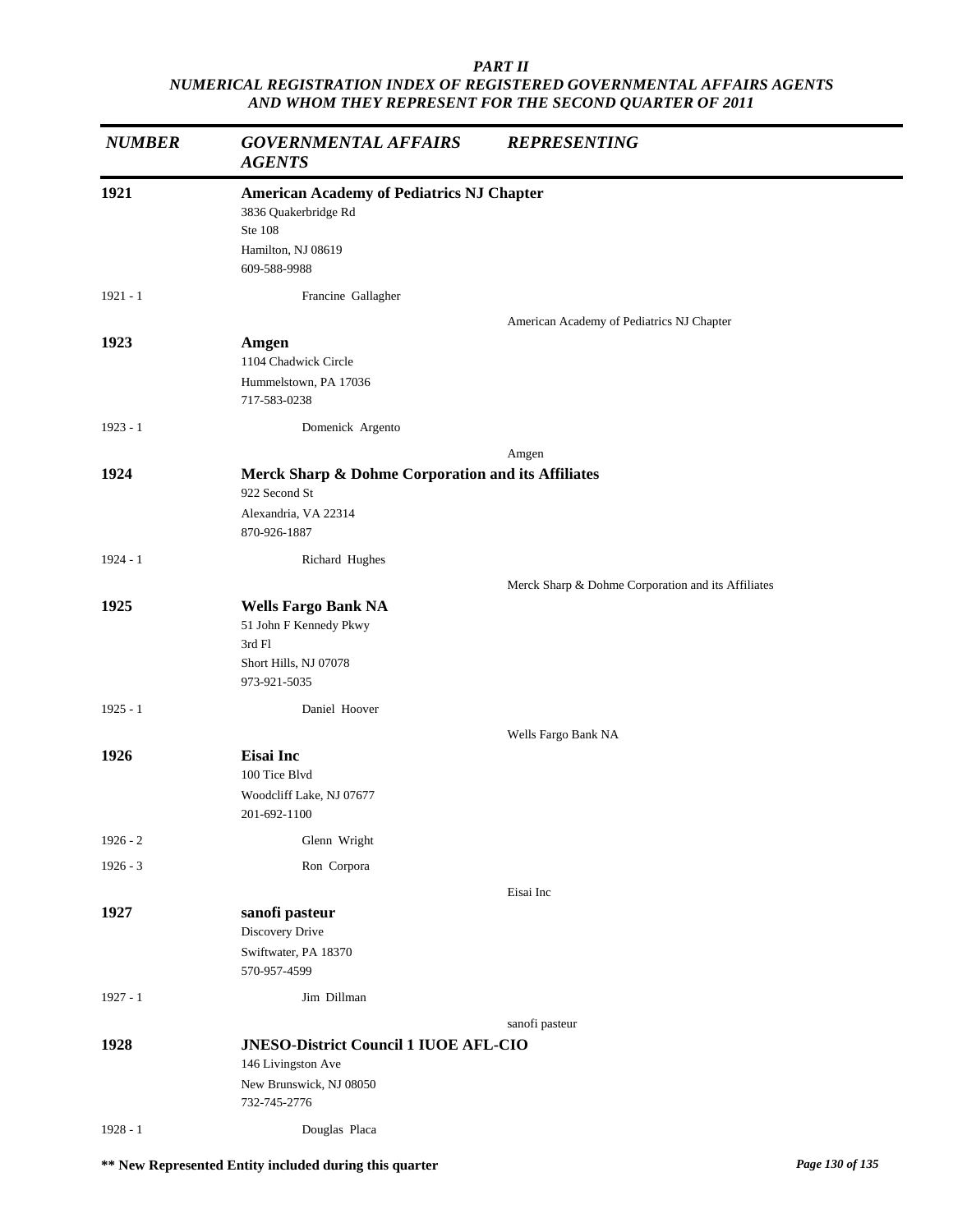| <b>NUMBER</b> | <b>GOVERNMENTAL AFFAIRS</b><br><b>AGENTS</b>                                                                  | <b>REPRESENTING</b>                                                                                |
|---------------|---------------------------------------------------------------------------------------------------------------|----------------------------------------------------------------------------------------------------|
|               |                                                                                                               | JNESO-District Council 1 IUOE AFL-CIO                                                              |
| 1929          | <b>Ridge Policy Group LLC</b><br>1140 Connecticut Ave NW<br>Suite 510<br>Washington, DC 20036<br>202-480-8093 |                                                                                                    |
| $1929 - 1$    | Mark Holman                                                                                                   |                                                                                                    |
|               |                                                                                                               | Aramark                                                                                            |
| 1930          | EI DuPont DeNemours & Co<br>1 Market St # 507<br>Camden, NJ 08102<br>609-707-0210                             | ValueOptions                                                                                       |
| $1930 - 1$    | Jason Gonzalez                                                                                                |                                                                                                    |
| 1931          | <b>Bolton St Johns</b><br>146 State St<br>Albany, NY 12207<br>518-462-4620                                    | EI DuPont DeNemours & Co                                                                           |
| $1931 - 1$    | Matthew Greller                                                                                               |                                                                                                    |
|               |                                                                                                               | Computer Sciences Corp (CSC)**                                                                     |
|               |                                                                                                               | Coventry                                                                                           |
|               |                                                                                                               | <b>First Aviation Services</b>                                                                     |
|               |                                                                                                               | Retail Wholesale Department Store Union/United Food and Commercial<br>Workers Union (RWDSU/UFCW)** |
| 1932          | <b>Mark O Smith</b><br>82 New Rd<br>Lambertville, NJ 08530<br>609-477-2577                                    |                                                                                                    |
| 1932 - 1      | Mark O Smith                                                                                                  |                                                                                                    |
|               |                                                                                                               | NuStar Energy                                                                                      |
|               |                                                                                                               | NY Shipping Association                                                                            |
| 1933          | <b>AstraZeneca Pharmaceuticals LP</b><br>23 Hunters Run Blvd                                                  |                                                                                                    |
|               | Cohoes, NY 12047<br>518-785-4589                                                                              |                                                                                                    |
| $1933 - 1$    | David Anderson                                                                                                |                                                                                                    |
|               |                                                                                                               | AstraZeneca Pharmaceuticals LP                                                                     |
| 1934          | Solyndra Inc<br>16 Hunter Dr<br>Madison, NJ 07940                                                             |                                                                                                    |
| $1934 - 1$    | Suzanne Patnaude                                                                                              |                                                                                                    |
|               |                                                                                                               | Solyndra Inc                                                                                       |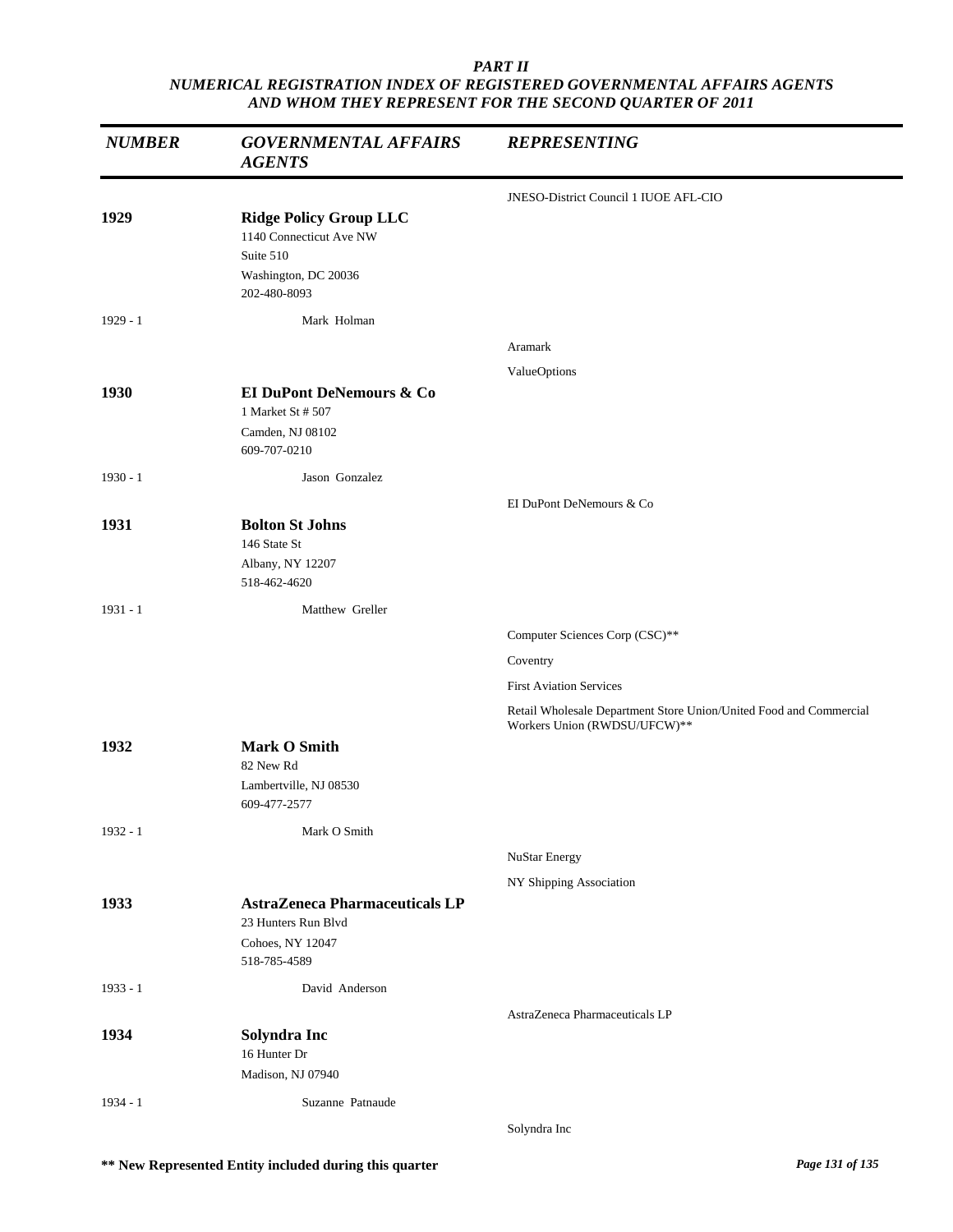| <b>NUMBER</b> | <b>GOVERNMENTAL AFFAIRS</b><br><b>AGENTS</b>       | <b>REPRESENTING</b>                                                 |
|---------------|----------------------------------------------------|---------------------------------------------------------------------|
| 1935          | <b>Equipment Leasing &amp; Finance Association</b> |                                                                     |
|               | 1825 K St<br>Ste 900                               |                                                                     |
|               | Washington, DC 20006                               |                                                                     |
|               | 202-238-3400                                       |                                                                     |
| $1935 - 1$    | Justin Short                                       |                                                                     |
| $1935 - 2$    | Dennis Brown                                       |                                                                     |
|               |                                                    | Equipment Leasing & Finance Association                             |
| 1936          | <b>Association Business Solutions Inc.</b>         |                                                                     |
|               | Historic Mill Hill District<br>247 East Front St   |                                                                     |
|               | Trenton, NJ 08611                                  |                                                                     |
|               | 609-392-3800                                       |                                                                     |
| $1936 - 1$    | Elizabeth Vinson                                   |                                                                     |
|               |                                                    | NJ Association of Hearing Health Professionals                      |
| 1937          | <b>CCS Government Relations Inc</b>                |                                                                     |
|               | 88 Pancoast Rd<br>Waretown, NJ 08758               |                                                                     |
| $1937 - 1$    | Christine C Simon                                  |                                                                     |
| $1937 - 2$    | Noel Clark                                         |                                                                     |
|               |                                                    | Community Y The                                                     |
|               |                                                    | NJ State Alliance of YMCAs                                          |
| 1938          | <b>Wolff &amp; Samson Public Affairs LLC</b>       |                                                                     |
|               | One Boland Dr                                      |                                                                     |
|               | West Orange, NJ 07052<br>973-325-1500              |                                                                     |
|               |                                                    |                                                                     |
| $1938 - 1$    | Karen Kominsky                                     |                                                                     |
| $1938 - 3$    | Daniel Schwartz                                    |                                                                     |
| $1938 - 4$    | David Hyman                                        |                                                                     |
|               |                                                    | GTECH Corporation**                                                 |
|               |                                                    | Honeywell International Inc<br>Horizon blue Cross/Blue Shield of NJ |
|               |                                                    | National Heritage Academies                                         |
|               |                                                    | Shore Memorial Hospital**                                           |
|               |                                                    | St. Barnabas Health Care System                                     |
|               |                                                    | Verizon NJ                                                          |
|               |                                                    | Wal-Mart Stores Inc                                                 |
|               |                                                    | Wolff & Samson PC/Zoomessence Inc                                   |
| 1939          | <b>Sunovion Pharmaceuticals Inc</b>                |                                                                     |
|               | 84 Waterford Dr                                    |                                                                     |
|               | Marlborough, MA 01752<br>508-357-7358              |                                                                     |
|               |                                                    |                                                                     |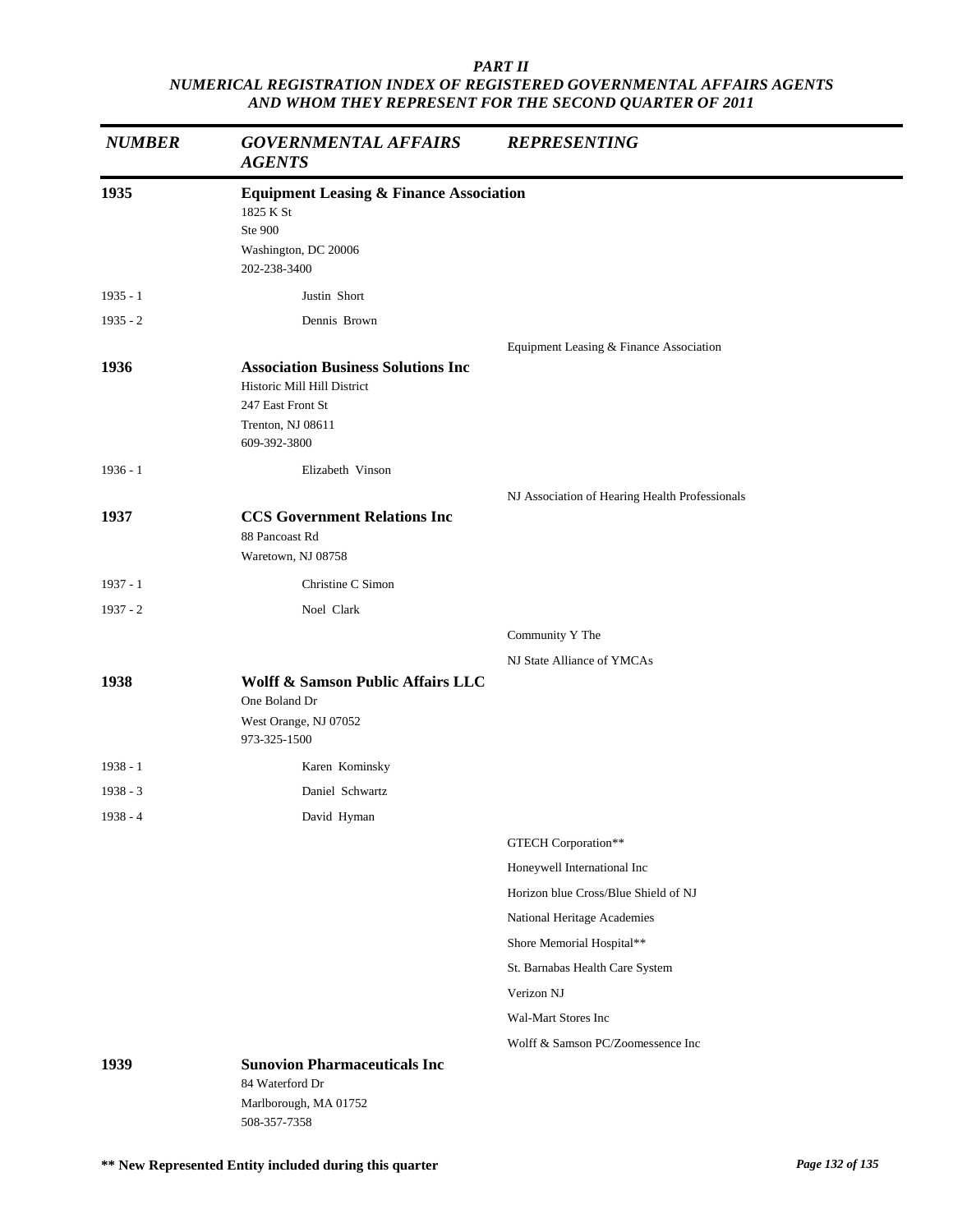| <b>NUMBER</b> | <b>GOVERNMENTAL AFFAIRS</b><br><b>AGENTS</b>                                                                      | <b>REPRESENTING</b>                  |
|---------------|-------------------------------------------------------------------------------------------------------------------|--------------------------------------|
| $1939 - 1$    | Anthony Severoni                                                                                                  |                                      |
|               |                                                                                                                   | Sunovion Pharmaceuticals Inc         |
| 1940          | <b>Strategic Policy Advisors</b><br>218 Route 17 North<br>Ste 300<br>Rochelle Park, NJ 07662<br>856-905-7690      |                                      |
| $1940 - 1$    | Tony Bawidamann                                                                                                   |                                      |
| 1941          | <b>Endo Pharmaceuticals Inc</b><br>100 Endo Blvd<br>Chadds Ford, PA 19317<br>610-459-7667                         | Casino Association of New Jersey Inc |
| $1941 - 1$    | Sarah Kan                                                                                                         |                                      |
|               |                                                                                                                   | Endo Pharmaceuticals Inc             |
| 1942          | <b>Purdue Pharma LP</b><br>26 Ponus Ridge<br>New Canaan, CT 06840<br>914-907-2876                                 |                                      |
| $1942 - 1$    | Michael McGlinn                                                                                                   |                                      |
|               |                                                                                                                   | Purdue Pharma LP                     |
| 1943          | CenturyLink<br>240 N 3rd St<br>Suite 300<br>Harrisburg, PA 17101-1529                                             |                                      |
| $1943 - 1$    | Jim Roberts                                                                                                       |                                      |
| $1943 - 2$    | Allison Hower                                                                                                     |                                      |
| $1943 - 3$    | David Bonsick                                                                                                     |                                      |
| $1943 - 4$    | Zsuzsanna Benedek                                                                                                 |                                      |
|               |                                                                                                                   | CenturyLink                          |
| 1944          | <b>Takeda Pharmaceuticals America</b><br>One Takeda Parkway<br>Deerfield, IL 60015<br>224-554-6500                |                                      |
| $1944 - 1$    | Kent Heine                                                                                                        |                                      |
|               |                                                                                                                   | Takeda Pharmaceuticals America**     |
| 1945          | <b>Buchanan Ingersoll &amp; Rooney PC</b><br>700 Alexander Park<br>Ste 300<br>Princeton, NJ 08540<br>609-987-6800 |                                      |
| $1945 - 1$    | Michael Powers                                                                                                    |                                      |
|               |                                                                                                                   | Independent Agent**                  |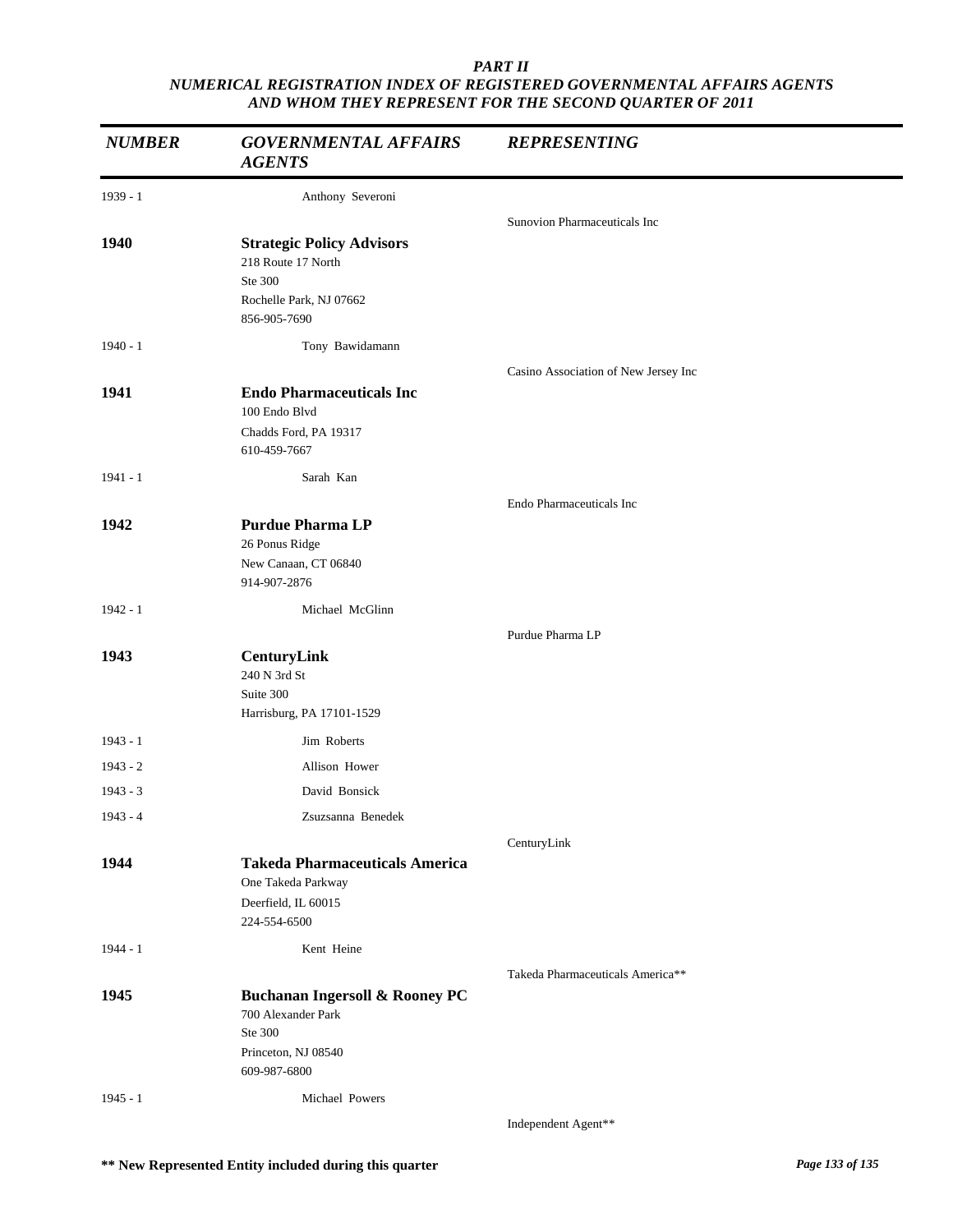| <b>NUMBER</b> | <b>GOVERNMENTAL AFFAIRS</b><br><b>AGENTS</b>                                                                          | <b>REPRESENTING</b>                                               |
|---------------|-----------------------------------------------------------------------------------------------------------------------|-------------------------------------------------------------------|
| 1946          | Food & Water Watch<br>100 Bayard St<br>Suite 310<br>New Brunswick, NJ 08901                                           |                                                                   |
| $1946 - 1$    | Jim Walsh                                                                                                             |                                                                   |
|               |                                                                                                                       | Food & Water Watch**                                              |
| 1947          | United for Children Advocacy dba StudentsFirst<br>3400 3rd Ave<br>PO Box 5280<br>Sacramento, CA 95817<br>916-287-9221 |                                                                   |
| $1947 - 1$    | Eric Lerum                                                                                                            |                                                                   |
| $1947 - 2$    | Katherine Gotfredson                                                                                                  |                                                                   |
|               |                                                                                                                       | United for Children Advocacy dba StudentsFirst**                  |
| 1948          | <b>Genentech Inc a Member of the Roche Group</b><br>340 Kingsland St<br>Nutley, NJ 07110<br>973-235-4294              |                                                                   |
| $1948 - 1$    | Robert M Baldisserotto                                                                                                |                                                                   |
|               |                                                                                                                       | Genentech Inc a Member of the Roche Group**                       |
| 1949          | <b>American Cancer Society, Eastern Division</b>                                                                      |                                                                   |
|               | 56 West State St<br>Trenton, NJ 08608                                                                                 |                                                                   |
|               | 518-727-4506                                                                                                          |                                                                   |
| $1949 - 1$    | Blair Horner                                                                                                          |                                                                   |
|               |                                                                                                                       | American Cancer Society, Eastern Division**                       |
| 1950          | <b>Advocacy and Management Group</b><br>202 West State St<br>Trenton, NJ 08608<br>609-392-7553                        |                                                                   |
| $1950 - 1$    | AJ Sabath                                                                                                             |                                                                   |
| $1950 - 2$    | Beverly Lynch                                                                                                         |                                                                   |
|               |                                                                                                                       | Allergan Inc**                                                    |
|               |                                                                                                                       | American College of Emergency Physicians/NJ Chapter**             |
|               |                                                                                                                       | American Congress of Obstetricians and Gynecologists/NJ Section** |
|               |                                                                                                                       | Atlantic Prevention Resources**                                   |
|               |                                                                                                                       | Camden County Council on Alcoholism and Drug Abuse**              |
|               |                                                                                                                       | Cape Assist - Cape May Council on Alcoholism and Drug Abuse**     |
|               |                                                                                                                       | Center for Alcohol and Drug Resources**                           |
|               |                                                                                                                       | Center for Prevention and Counseling**                            |
|               |                                                                                                                       | Children's Aid and Family Services**                              |
|               |                                                                                                                       | Community Prevention Resources of Warren County Inc**             |